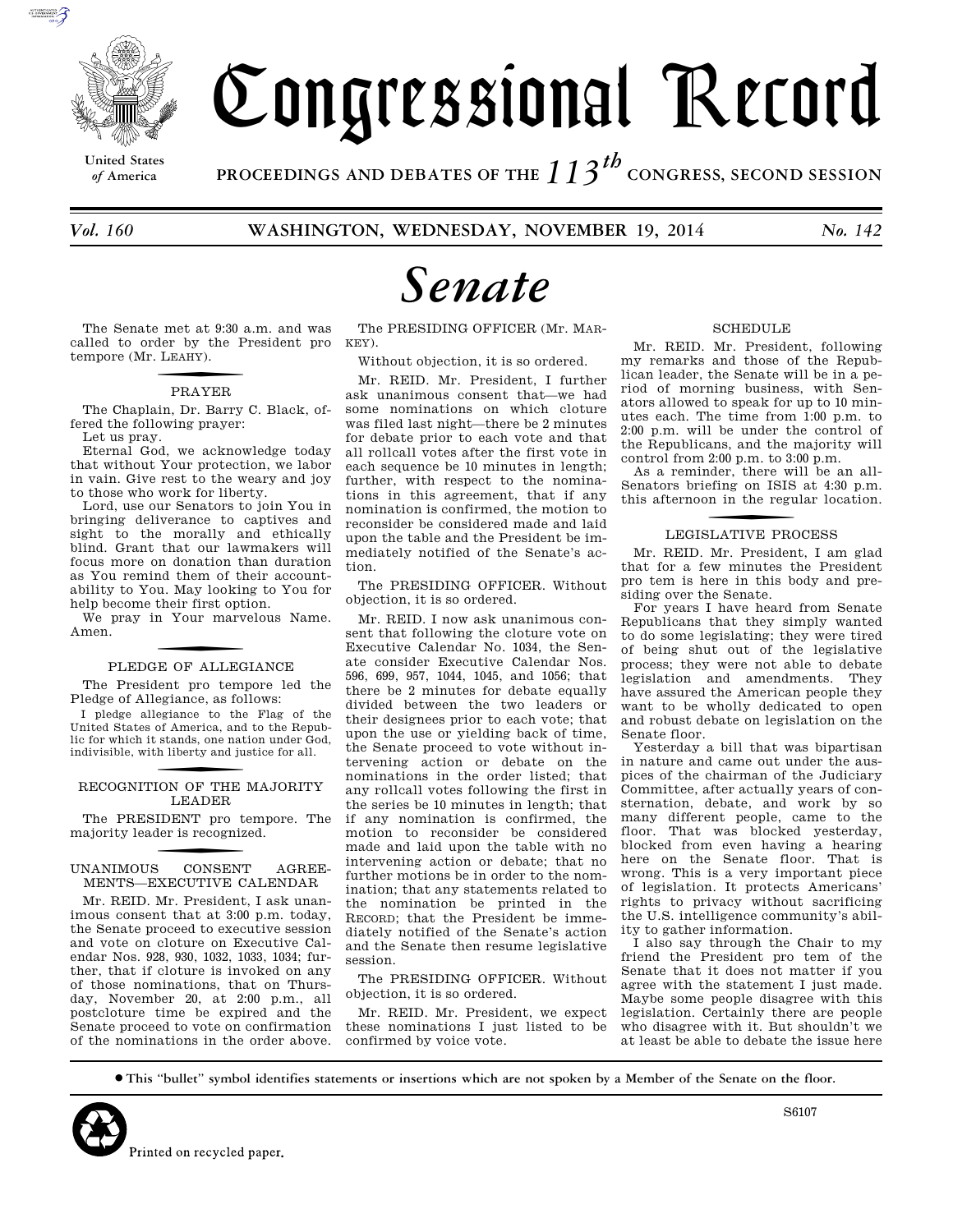on the floor? Doesn't legislation of this magnitude merit the Senate's consideration? Yet yesterday we were shut down once again—this has been going on for years—before we even got started. They would not even let the Senate debate this very important piece of legislation. We were ready to legislate in good faith. We have been ready to legislate for the last 4 years. We have been prevented numerous times from doing that.

The Republican leader and his caucus will have to do more than just pay lipservice to an open, bipartisan legislative process. At some point they must practice what they preach. Maybe that will be the case come January.

Last night, just after the vote on Keystone, I heard the Republican leader say he will bring this same legislation to the Senate floor early next year. So we look forward to coming to the floor early next year. I would hope we can have an open amendment process and ample debate on that legislation that the Republican leader for months on record has wholeheartedly endorsed.

I feel very bad that the chairman of our Judiciary Committee has worked so hard during the time—when we were in recess, we talked several times about the importance of this legislation and how we were going to try to move it forward. We determined yesterday we are not going to move forward even without a debate or a vote on anything. That is really too bad.

# f RESERVATION OF LEADER TIME

The PRESIDING OFFICER. Under the previous order, the leadership time is reserved.

# f MORNING BUSINESS

The PRESIDING OFFICER. Under the previous order, the Senate will be in a period of morning business, with Senators permitted to speak therein for up to 10 minutes each.

THE PRESIDING OFFICER. The Senator from Vermont.

### USA FREEDOM ACT

Mr. LEAHY. Mr. President, I appreciate the kind words of the majority leader. He and I have been friends for decades. He worked with me and was in touch with me throughout the recent effort on the NSA reform bill, the USA FREEDOM Act of 2014. He knew we had cosponsors, Republicans and Democrats, from across the political spectrum. This was an effort to do what was best for America and do it at a time when we would not be under urgent deadlines. Several of the authorities we were trying to amend expire on June 1 of next year.

We had a piece of legislation that began in the House of Representatives by a Republican chairman. We added to the bill in the Senate. There was a very

clear signal from the House of Representatives that if we had passed the USA FREEDOM Act of 2014 here in the Senate, they would have taken it up and passed it. We would be enacting legislation that would improve not only the security of Americans, but also the privacy and individual liberties of Americans. And we would not do it under a deadline. So it was unfortunate last night that there was a partisan effort to stop it. There was some of the worst fear-mongering I have heard on this floor in 40 years. But I say this as more of a way to thank the distinguished majority leader for his steadfast support.

Mr. REID. Mr. President, the reason I feel—and I have made my remarks regarding the Senator from Vermont. There has been no one in modern history who has done more to protect the civil liberties of people than the senior Senator from Vermont. This legislation was drafted toward that effect, to make sure we were able to do the necessary work for this country as it relates to what was in this bill but also to protect the liberties of Americans.

I have such admiration for my friend from Vermont, for his work on landmines. At the time he started the conversation on landmines, he was it, but of course there are now people all over the world who are following his lead on the maiming, people who have been killed, thousands of people. Thousands of people, as we speak, are still being killed by landmines from wars past. So the fact that we were not able to get to this legislation does not in any way take away from the legacy of this good man who has done so much to protect the individual liberties of the people in Vermont and across the country.

Mr. LEAHY. I suggest the absence of a quorum.

The PRESIDING OFFICER. The clerk will call the roll.

The assistant legislative clerk proceeded to call the roll.

Mr. MCCONNELL. I ask unanimous consent that the order for the quorum call be rescinded.

The PRESIDING OFFICER. Without objection, it is so ordered.

# RECOGNITION OF THE MINORITY LEADER

THE PRESIDING OFFICER. The Republican leader is recognized.

# f HONORING OUR ARMED FORCES

PRIVATE FIRST CLASS JOSHUA A. GRAY

Mr. MCCONNELL. Mr. President, I rise this morning to celebrate the life and mourn the loss of a soldier from Kentucky who died while serving in uniform. PFC Joshua Gray of Van Lear, KY, lost his life on February 10, 2014, at Bagram Airfield, Afghanistan, from a noncombat-related incident.

Private First Class Gray was 21 years old. For his service in uniform, Private First Class Gray received several medals, awards, and decorations, including the Army Commendation Medal, the Army Good Conduct Medal, the NATO Medal, the Overseas Service Ribbon, the Global War on Terrorism Service Medal, the Afghanistan Campaign Medal, and the Expert Marksmanship Badge.

Josh's life may have been tragically cut short, but it was full of promise. He excelled as a student. He scored a 34 out of 36 on the ACT standardized test in high school, putting his score in the 99th percentile. Friends and teachers from Johnson Central High School, where Josh graduated in 2011, remember how very bright he was.

''Josh was a very high-end student. He was an amazing kid,'' says John Robinson, one of Josh's teachers. ''He was very super-smart. He was always looking something up. He always had this thirst for knowledge—computers, math, science and technology. He was always more than willing to do work. He often came to me with questions or answers.''

Josh's fascination with computers led him to salvage an old, massive IBM server that he brought to school to tinker with. John Robinson remembers the unit was so heavy it should have required two people to carry it. John said:

He was carrying it around like it was nothing. He left it here. I still have it.

Josh was known around school for carrying something else around—Mr. Waddles, his stuffed penguin and constant companion. Though Josh carried the stuffed penguin at first for laughs, it soon became his trademark. As Tim Adams, district director of operations for Johnson County Schools, said:

He took Mr. Waddles everywhere with him. It started out as a joke, but then it just caught on. Mr. Waddles became part of the class.

Joshua participated on the Johnson Central High School academic team and the SkillsUSA team. Popular with his classmates, he was also named prom king and voted ''Most Unforgettable'' by his senior class.

Lindsey Patrick, a classmate of Joshua's, stated:

He could have done anything with his life, he was one of the most brilliant people I've ever met, and [service] is what he chose to do and give his life. That is why he is so unforgettable.

Josh was also musically gifted as well. Angie Carriere, his former music teacher, remembers Josh's musical talent:

He was in my violin/fiddle class. He never wanted to learn to read music, instead he insisted on playing music 'by ear.' Actually, he never really needed the [sheet] music; he could just listen to the song and play it.

Josh joined the Army in November of 2012. He completed training at Fort Jackson, SC, and was assigned to Headquarters and Headquarters Battalion, 10th Mountain Division, based out of Fort Drum, NY, as a satellite communications system operator and maintainer. He deployed to Afghanistan in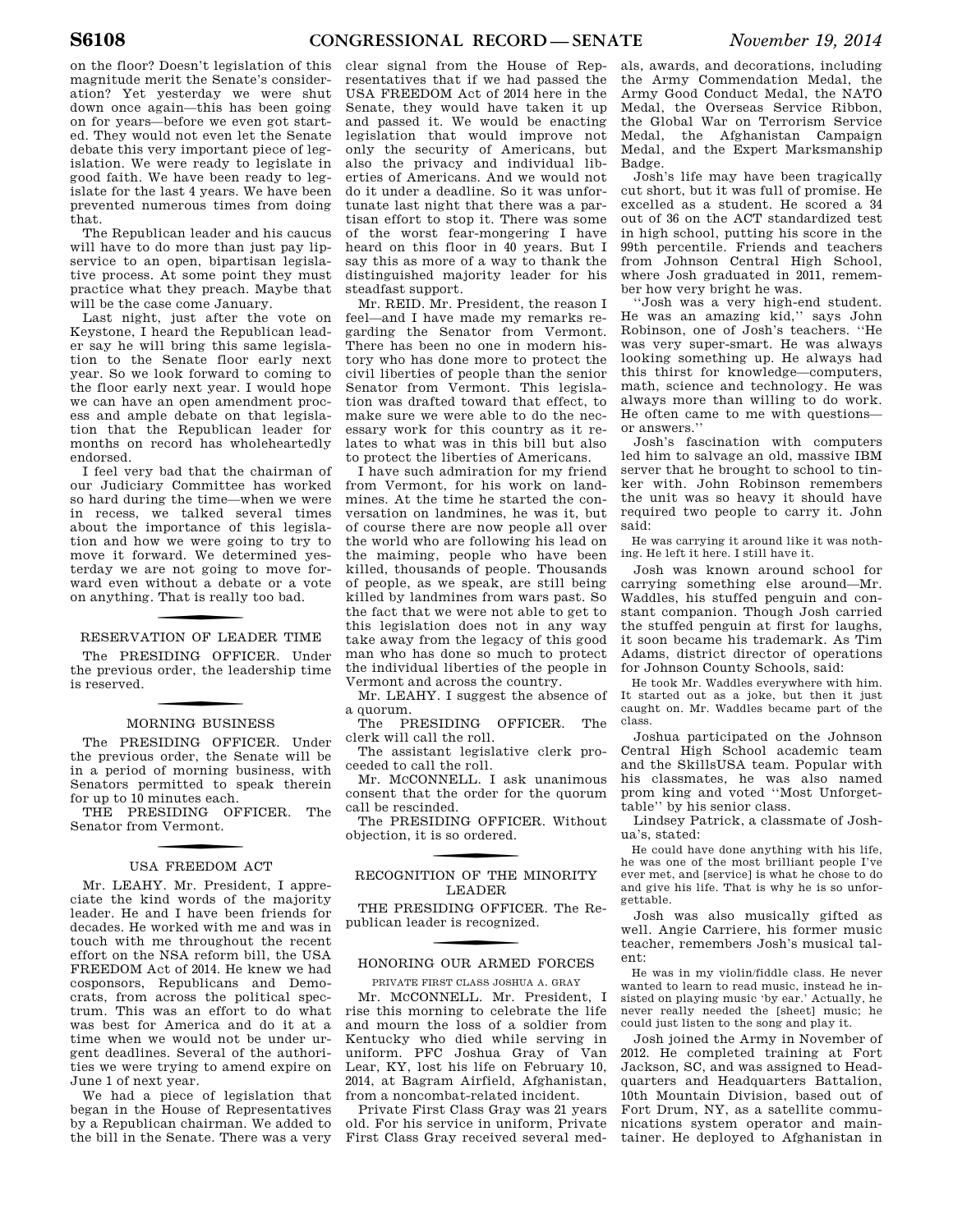support of Operation Enduring Freedom in January of 2014.

Joshua's funeral was held at Johnson County Middle School. He was buried with full military honors at Highland Memorial Park in Staffordsville, Johnson County.

We are thinking of Josh's family as I recount his story for my Senate colleagues, including his parents Seth William Gray and Robin Rena Gray, his brother Dustin Mollett, his sister Delaney Mollett, his maternal grandparents Andy and Kathleen Price, his paternal grandmother, Irene Gray, and many other beloved family members and friends.

PFC Joshua A. Gray was truly a talented and bright young man who could have done many things. The fact that he chose to serve his country in the U.S. Army is a testament to his character and his patriotism. I hope the family of Private First Class Gray knows that we in the Senate honor his choice to serve and we are grateful for his sacrifice.

I suggest the absence of a quorum.

The PRESIDING OFFICER. The clerk will call the roll.

The assistant legislative clerk proceeded to call the roll.

Mr. BLUNT. Mr. President, I ask unanimous consent that the order for the quorum call be rescinded.

The PRESIDING OFFICER. Without objection, it is so ordered.

# f KEYSTONE PIPELINE AND ENFORCING THE LAW

Mr. BLUNT. Mr. President, it is good to be here.

I was disappointed yesterday to see that we weren't able to move forward on the Keystone Pipeline. It has become symbolic in many ways of whether we are willing to embrace the opportunities of more American energy.

The American people clearly have a sense that it is to their advantage for us to take advantage of those opportunities, for us to deal with not only our own economy, with the energy we can produce but even with our next-door neighbors. Canada is our greatest trading partner, and Mexico continues to play a bigger and bigger role as a trading partner—I think now No. 4 and No. 5 of all the countries in the world we have economic exchanges with—but friendly neighbors in North America that can produce energy in ways that meet every logical standard.

I heard some discussions about the pipeline, that once this is built, even though it may create tens of thousands of jobs in building the pipeline, it will only take three dozen or so people to run the pipeline. Of course that is right; it is a pipeline. It is an efficient, safe way to transport the energy we need. But I think it is important to understand that just the jobs to run the pipeline have nothing to do in many ways with the job potential that is created when we embrace the energy potential we have. If we ask about that

energy potential, the American people say yes. If we ask about lower utility bills or dependably payable utility bills, the American people say yes. If we ask about price at the pump, the American people say yes.

But beyond that, if somebody is thinking about a manufacturing job or any other job as a job creator, if they have that utility bill they can pay, if they have the delivery system they can rely on, the country is much more likely to make things again, the country is much more likely to compete, and the American people understand that.

Even if we ask specifically about this one small part of that puzzle—the Keystone Pipeline—the American people say yes. Six years is enough. The State Department has evaluated this over and over again under two different Secretaries of State. Both times they have said there is no problem moving forward with this. I was disappointed that we didn't.

Even the White House suggesting they would veto that if it was sent to them seems to continue to indicate to me that nobody is listening to what the people we all work for are saying.

The President said he wasn't on the ballot but his policies were. If his policies were on the ballot, as he said they were, those policies were widely rejected—not just to change next year in the body we get to serve in here, but also two-thirds of the legislative Houses in the country are no longer run by the President's party, and 60 percent-plus of the Governors are no longer run by the President's party.

People are trying to send a message. It would be a good idea if the White House would get on the receive and begin to figure out what that message is and what is wrong with those policies that the American people don't like. I don't think it is because they don't understand them. I know there would be one sense probably most closely held at the White House: If they just understood what we were trying to do, they would be for what we are trying to do.

I think it is not that way, even though the President might like to think it would be. In fact, the clear message is that people are concerned about costly energy policies, they are concerned about the President's recent overreach on a topic we wouldn't even think people would have engaged on, but they have: net neutrality, where even the Chairman of the FCC, nominated by the President and confirmed by this Senate—even the Chairman of the FCC said: I think the President is headed in the wrong direction there, and we need to do something different than that.

The SBA recently called on the EPA to withdraw one of their proposals and try again because it had too much negative impact on the economy.

I can't think of a similar situation ever, where an administration finds itself so often in conflict even with itself, even having the administration

challenged. When the SBA thinks the EPA is off target, and that was empaneled sometime before a rule was laid down—a proposed regulation was laid down—we wonder, why not? Why wouldn't we be managing this discussion in a better way? Why wouldn't we be moving the country forward in a better way?

Ignoring the voters is an incredible tragedy in a democracy. Ignoring the law is an even more incredible tragedy in a constitutional democracy.

According to reports, the President is considering two requirements deciding on the 11 million people who are here without documents who either came illegally or stayed illegally and what to do about that. The President is looking at the length of time as a qualifier. Nowhere in the law is that a qualifier. The President is looking at the ties people might have to others in the country. These requirements, depending on how broadly they are drawn, could wind up with the President's announcement as early as Friday, leaving another 5 million people in the country in a status I don't quite understand and they will not either.

When someone is here based on an Executive order, that is totally dependent on one thing: Who is the Executive?

When someone is here based on the law, that is very dependent on everything having to come together that changes the law before their status will change.

Why would we put people in that kind of jeopardy? Why would we send that kind of mixed message?

After legislation overhauling the immigration process died in the Congress, the President said he is going to act on his own. I can't find that part of the Constitution which allows that to happen. In fact, in statements made more than one time, he couldn't find it either—statements made more than one time where the President said: I can't do this on my own. We are a nation of laws. That is his observation about who we are, not my observation about who we are.

I know there will be people on this side of the Capitol Building who will say: We sent something over there, I didn't vote for it, but it doesn't mean I am not aware that it was sent to the House. But the House sent a bill over here too. Apparently both the House and the Senate are so far from where the other side is that neither is willing to take up the other bill.

But that is the Constitution. The Constitution is designed so that when we change law, we do that in a fairly cumbersome way, but that has served our country pretty well for a long time, and it is not up to the President to decide that can be suspended on a topic he thinks is important and a topic he in fact has previously said he couldn't do on his own.

As he was talking about this the last several months, not just Republicans but Republicans and Democrats—and I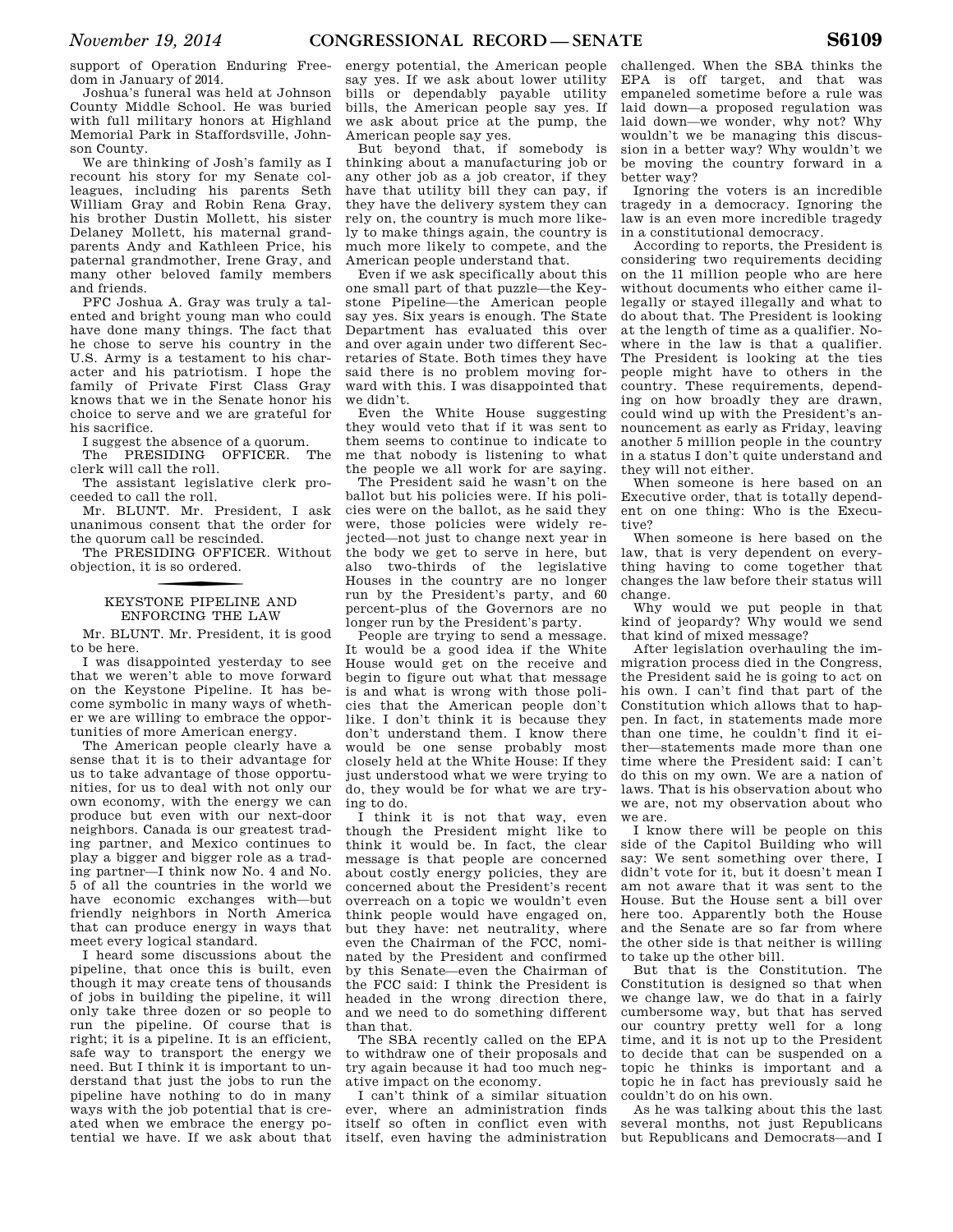will admit particularly Democrats in close races around the country—said the President was overstepping his authority; the President is putting people in jeopardy of not knowing whether they are here on some kind of basis that nobody has quite defined or quite understands even after he acts.

Recently, a union representing thousands of Federal immigration officers raised an alarm that the U.S. Government had ordered supplies to create millions of blank work permits and green cards. According to reports following that union report, the new Federal contract proposal for Homeland Security would allow the government to buy enough supplies to make as many as 34 million immigrant work permits and residency cards over the next 5 years.

We issue immigrant work permits all the time but not at the level that is being talked about here. Nobody has contended, by the way, that we just got a particularly good opportunity to buy a lot of card stock. I haven't heard that given as the reason.

So these people who work with that every day are saying: What is going on here? The President of the National Citizenship and Immigration Services Council—the union representing 12,000 immigration service agents—called reports about planned Executive action dangerous, people who deal with this every day—his words—said it would increase exponentially the health risks, the threats to national security, and expense to taxpayers that he said are on the rise because of lax enforcement of immigration laws already.

Article II, section 3 of the Constitution declares that the President ''shall take Care that the Laws be faithfully executed.''

Simply put, these constitutional requirements are just that. They are requirements the President shall take care that the laws are faithfully executed, to execute the acts of the Congress, to enforce the law as written. Signed into law by some President and never changed by the current President would indicate that is what the law is and the President is supposed to enforce the law.

Yet President Obama continues to refuse in this and other areas to show a willingness to try to convince the Congress to change the law rather than assume: If the Congress doesn't do this, I will.

As I said earlier, and will say again, I am still trying to find that phrase in the Constitution that says: If the Congress doesn't do this, the President can. Whether it is issuing waivers to States from the work requirements contained in the bipartisan Welfare Reform Act of 1996 or announcing another change in the President's health care law—and I have lost count of how many changes on his own the President has had the administration do—they continue to look for ways to circumvent what the law says: a nation of laws, respect for the laws.

Americans are appropriately concerned the government is just too willing to overreach and at the same time unbelievably dysfunctional, whether it is kids at the border or a Secret Service that can't keep people out of the White House or how we deal with Ebola.

We have a Centers for Disease Control and Prevention, and when we have a disease control problem we have to put somebody else in charge. What is wrong with that?

That is why I introduced the EN-FORCE the Law Act in March, a bill that would allow Congress to authorize a legal case to be brought against a President if he fails to uphold the law as written.

This bill would restore the system of checks and balances reiterated in the Constitution. The ENFORCE the Law Act removes the procedural barriers and then would allow the House or Senate or both together to jointly adopt the resolution that just says we don't believe the law is being enforced.

There is a set of regulations out now on the Clean Water Act which did authorize the Federal Government, the EPA, to monitor and have some authority over the navigable waters of the United States. I don't have any doubt that in the 1970s when that happened, people thought navigable waters meant the same thing they thought navigable waters meant when it was first put into Federal law in the 1880s. Suddenly, navigable waters in the new rule means any water anywhere that could ever become part of water that could become part of water that could become navigable. This is a case that can easily be litigated sooner rather than later, long before people try to comply with an area where the Federal Government will turn out not to have control, as they did in a number of areas this year. So I hope we will look at that again. The House has passed it in a bipartisan manner. The Congress should be concerned about enforcing the law as written. As the Constitution says, both the Members of the Congress and the President of the United States should be concerned about enforcing the law as written.

I thank the Presiding Officer for the time and yield the floor.

The PRESIDING OFFICER. The Senator from Iowa.

# f TRIBUTE TO SENATOR TOM HARKIN

Mr. GRASSLEY. Mr. President, I rise today to celebrate the 75th birthday of my friend and longtime colleague from our home State of Iowa, Senator TOM HARKIN.

As the Presiding Officer knows, Senator HARKIN will be retiring from public office in a few weeks. At the end of the 113th Congress, Senator HARKIN will then close a chapter on public service that spans more than a half century, including four decades in Congress. He also served 27 years in the

U.S. Navy and U.S. Naval Reserves, 10 years in the House of Representatives, and 30 years here in the U.S. Senate.

Now, I think anybody looking at that would say that is a remarkable and distinguished record of public service. After 40 years of representing Iowans in Congress, my friend TOM soon will leave behind the Halls of the U.S. Capitol. He also will leave behind a legacy of fiery floor speeches, passionately delivered on behalf of individuals with disabilities, also for Iowa farmers, also for the elderly, also for child laborers, and for many causes that he championed such as early childhood education, nutrition and wellness, conservation, renewable energy and the environment, and probably lots of others. But those are things everybody knows that he has worked hard on.

Throughout the years TOM and I have served side-by-side in Washington for the good of our home State. For three terms we worked together in the U.S. House of Representatives. It was here in the Senate our shared commitment to give rural America a voice at the policymaking table was sown, and for many years we worked together on the Senate agriculture committee, looking out for the millions of Americans who choose to work and earn a living in rural America. We worked together to advocate for rural infrastructure and investment, access to health care, housing, technology, and transportation.

For the last three decades we have served alongside one another in this distinguished body, the U.S. Senate, an institution that both of us hold near and dear to our hearts. Although some of our silver-tongued critics over the years may have ascribed TOM'S views as those of a bleeding-heart liberal or mine mischaracterized as that of a cold-hearted conservative, we both, TOM and I, know that our hearts have always been in the right place.

Neither of us was born with a silver spoon in our mouth and we learned early on to appreciate the work ethic of our parents and grandparents. Each of us raised our families with the hopes that our children and grandchildren would achieve the promise of America's prosperity and grow up to enjoy the pursuits of happiness.

As Iowa's U.S. Senators, we have worked to keep alive the dream of hard-working Iowan families.

Now of course it is true that we have vastly different views on the government's influence on America's ladder of opportunity. However, we do wholeheartedly agree it is an honor and a privilege to serve the people of our State. For some reason our respective reelections every 6 years have actually confounded political observers. Many couldn't seem to square the notion that Iowans would continue to elect two U.S. Senators from opposite sides of the political spectrum for the last three decades.

So to explain—or perhaps I don't have to because it is widely understood—Iowans are not casual political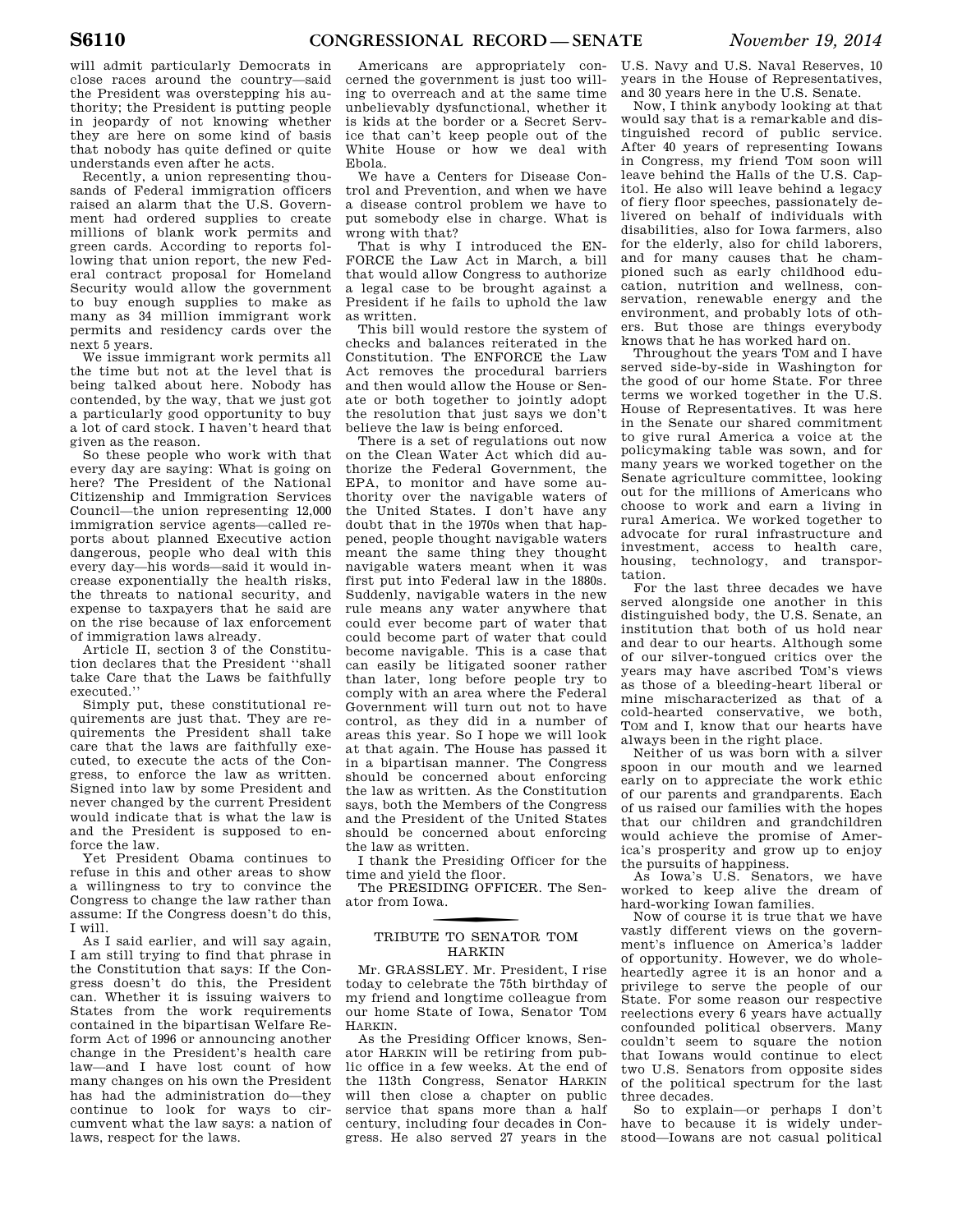observers. Our electorate takes pride in retail politicking and it is first in the Nation's political caucuses. We certainly have given Iowan voters a nightand-day choice between these two U.S. Senators. So while we may not see eyeto-eye on politics and ideology, we do see eye-to-eye when it comes to working for Iowa's best interests. Although our voting records may reflect nightand-day positions on some public policy, you wouldn't see the light of day between us when we worked together on matters that are of most importance to Iowans, including but not limited to natural disasters such as the tremendous floods of 1993 and 2008, Iowa farmers and agriculture, notably recovering from the farm crisis. Renewable energy and rural infrastructure have been our mutual interest. We have also enjoyed welcoming economic development leaders and constituents to the Nation's Capital.

Between the famous Siouxland steak dinner in Washington and the Harkin steak fry in Indianola, there is no doubt TOM will miss staking out Iowans to discuss politics and policy. However, I have no doubt my home State colleague will continue to champion the causes for which he has devoted a lifetime of service. In fact, I have read in news media about his retirement of what he intends to pursue, and so I have no doubt he is going to pursue out of the Senate what he has pursued in the Senate.

To his credit, my colleague's legacy reflects the priorities he set out to achieve decades ago, to make a difference for those on the downside of advantage.

My wife Barbara and this Senator extend our warmest wishes to TOM and his wife Ruth, and of course to the entire Harkin family, as he starts life's next chapter. I see my colleague on the floor, so I can look at him.

As you start life's next chapter, may you enjoy the blessings of hearth and home, health and happiness. Although TOM is retiring from public office, I am confident he is not retiring from serving the public interest. From one constituent to another, I thank you for your lifetime of public service and I wish you good luck and Godspeed.

I yield the floor.

The PRESIDING OFFICER. The Senator from Iowa.

# A GREAT ASSOCIATION

Mr. HARKIN. Mr. President, first let me thank my friend and colleague for his lifetime characteristic which is being very gracious and very generous in his remarks.

CHUCK GRASSLEY and I have served together since 1974. I like to tell people that in 1974, that was a big wave of Democrats who came in. They called us the Watergate babies. We came in a big wave, won a lot of elections. In fact in Iowa that year they elected a Democratic U.S. Senator and every House seat—I think there were six at that

time—six House seats all went Democratic except one, and that was the seat that CHUCK GRASSLEY won that year, bucking the trend—the tide—in 1974.

So it is kind of a funny thing, CHUCK,—I speak to my friend across the aisle here—that a lot of times people, this year, have said, ''All you Watergate babies are gone now, you and MAX BAUCUS, and CHRIS DODD and on the House side GEORGE MILLER and HENRY WAXMAN. So this is the last of the Watergate babies.''

I said, ''No, there is one left.''

''Well, who is that,'' they say.

I say, ''It is a Republican.''

''A Republican? Who is that?''

I say, ''My colleague from Iowa, CHUCK GRASSLEY, is sort of, shall I say, the last man standing from that class of 1974.''

Again, it is a tribute to Senator GRASSLEY that through all these years he has won the hearts and minds of the people of Iowa, been elected and reelected. Of course he came to the Senate before I did. He came in 1981 and I came in 1984. So I like to think we at least share in common bucking the trend a little bit—the tide—because in 1984 someone said, ''Harkin ought to run for the Senate in 1984 because there will be a big Democratic landslide." and so I ran. The tide was just the opposite. There was a Reagan landslide here. But I was fortunate enough to win the election. So I think the two of us share the bucking of the tide, so to speak, getting into office when we ran. But it has been a great association all these years.

As I stand here today on my 75th birthday, I guess when you are this age, I think I have two kinds of emotions. One, I wonder where the heck did all the years go and how did they go by so fast. And sometimes I say, gosh, sometimes I wish I could turn the clock back and do it all again. The other emotion is sort of my Irish side of me. The Irish have a saying that any time you are on this side of the grass is a good day. So I am sure happy that I made it this far.

I again want to say that since the time we took our oath of office on January 4, 1975, we have served together both in the House and in the Senate. A lot of the time we were on the same committee, the agriculture committee, working on a lot of different agriculture bills. I remember back in the 1980s working on the credit bill at that time when so many farmers were underwater. As the Senator said, it has been a great honor and a privilege to represent the people of Iowa.

As he mentioned, we belong to different parties, we have different philosophies of approach in government, but I like to think we share a commonsense Iowa way of looking at the world. We are not monolithic out in Iowa. We are not all one philosophy or all the other philosophy. Sometimes I find very conservative friends of mine and I may have a liberal view of one thing

and I find liberals and I may have a more conservative view of something else. So the people of Iowa, as my friend has said, think a lot about these things, and they take these things into consideration.

My friend has said, well, a lot of people say how can Iowans elect someone who is conservative and someone who is liberal. I think that is because there are common strains of that wave itself to the people of Iowa in so many ways where there is a cross of conflicts of maybe a conservative approach and a liberal approach.

I say to my friend, I value his friendship and his counsel through all these years, even though, again, as my friend said, we approach things maybe from a<br>different philosophical standpoint. philosophical standpoint. That is fine. That is okay. But we have never let a disagreement on philosophy ever be the last word between us or the final word or anything like that. It is always, well, that is that. What is next? And the one thing I really appreciate that my friend said is that when it comes to Iowa, you don't find any daylight when it comes to a disaster on what we can do for Iowa and Iowans. We have had a wonderful relationship through all these years and it is one that I have cherished very much.

I heard my friend, in making some notes, say that sometimes they say he is a cold-hearted conservative and I am a bleeding-heart liberal. I am going to set the record straight. He is not a cold-hearted conservative, he is a caring conservative. He cares deeply about people. He cares deeply about the people of Iowa, too. And I hope I am not a bleeding-heart liberal. I hope I am a liberal who believes in individual responsibility—individual responsibility.

My friend has been a very caring conservative through all these years. I think together we have achieved important things for our State: economic development, rural development, agriculture, energy, all these things we worked together on for Iowa. I am proud of the fact that in Iowa right now with regard to energy production, 25 percent of our energy comes from wind energy in Iowa. We produce the blades and turbines and everything in Iowa and all the jobs there. That is something we have worked together on through all these years.

Again, people have asked me why I am leaving the Senate. Well, it was my decision. At the time—almost 2 years ago—I said, you will never hear me ever say bad things about the Senate or denounce the Senate or say terrible things. I love the Senate. This is a wonderful institution. Yes, we hit a few bumps in the road once in a while, but that is to be expected in a legislative process that represents 300 million people in this country. But working together you form friendships and alliances.

I have often said that as a progressive, I want to go this far this fast and the conservatives want to go this far this slow, but by working together, you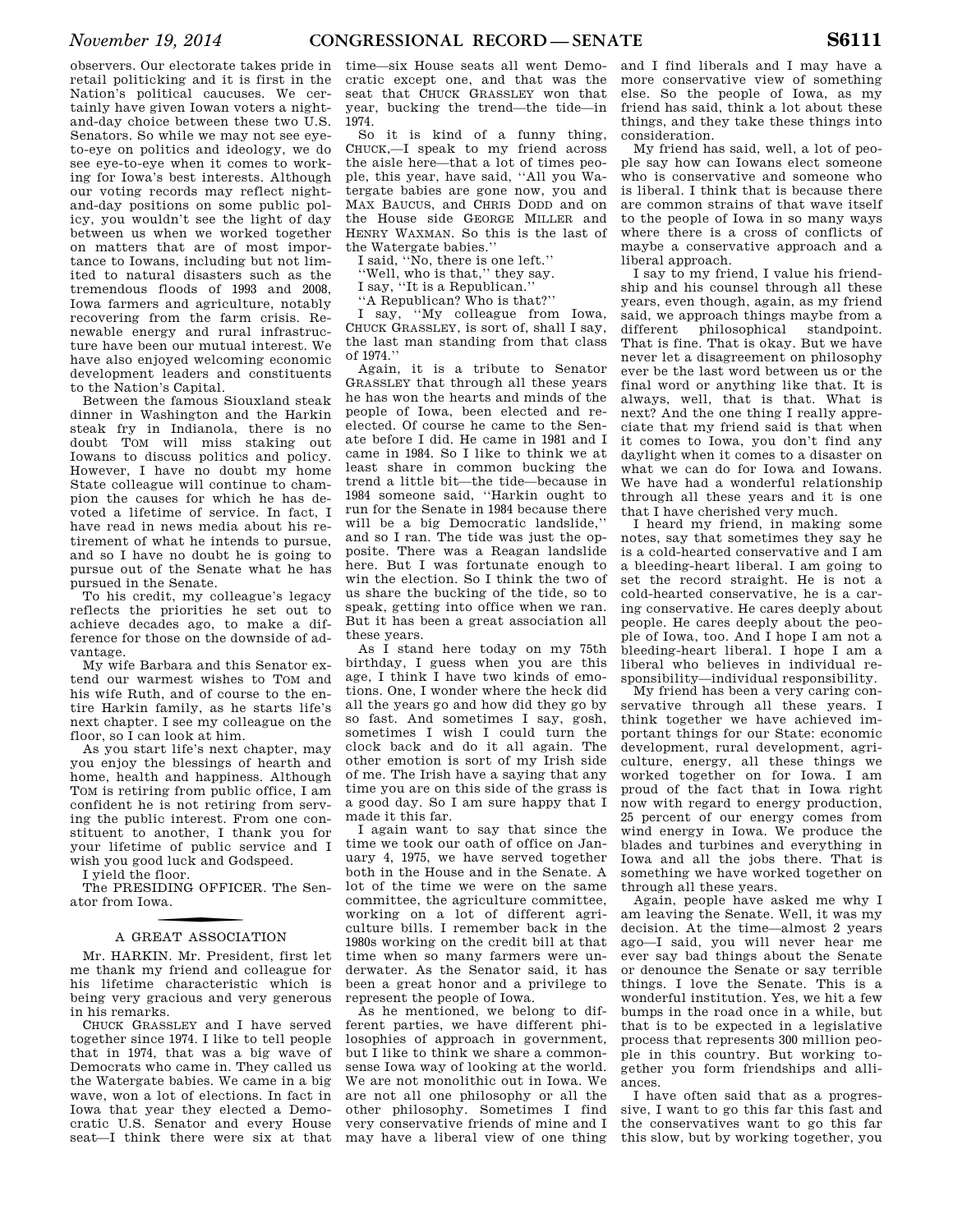can make progress. You can make progress, and that is what I think both Senator GRASSLEY and I have worked on together. We try to make progress, especially for the people of Iowa.

I thank the Senator for his kind words. I know we are not supposed to say this on the Senate floor; we are always supposed to speak in the third person. But I never wanted to follow all of the rules anyway. So I wish to speak directly and say: Thank you very much, CHUCK GRASSLEY, for your friendship, your counsel, and for working together through all these years. I will miss that relationship—working on the Senate floor.

I will be in Iowa. I will be working with the Harkin Institute at Drake University. I will be spending a lot of time on the disability policies and advancing the cause of people with disabilities in some way, shape or form. I don't know how but in some way. It is a nonpartisan institute, and we have a great board of directors. The former chair of the Iowa Republican Party is on the board of the Harkin Institute, and I want to keep it nonpartisan.

I ask that my friend come and speak—and perhaps lead a discussion at some time—at the institute at Drake University. I would be honored if my friend would do that sometime down the road. I don't know when, but sometime when we can work it out. I know my friend will be well received, and I think the young people at Drake need to hear the conservative side of the story as well as the liberal side of the story. They need to have that kind of input. I hope we can work it out.

I say again that I know in the future my friend and his wonderful wife Barbara, a great and wonderful person, and Ruth and I will maintain friendships and our connections as we move into the future. If there is any way we can work together for the benefit of Iowans, just let me know, and I will be glad to be the Senator's lieutenant in the field out there in Iowa sometime.

Again, I thank my friend so much for so many years of counsel and friendship and working together. Thank you, CHUCK.

I yield the floor.

Mr. GRASSLEY. I thank my colleague for his kind remarks and for being here and for serving the people of Iowa.

Mr. President, I wish to take 4 more minutes to speak on another subject.

The PRESIDING OFFICER (Mr. COONS). Is there objection?

Without objection, it is so ordered.

# f NATIONAL ADOPTION DAY

Mr. GRASSLEY. Mr. President, on Saturday, many children and families around the country will celebrate National Adoption Day. It's a day that many adoptions are finalized and youth find their forever families.

It's very comforting and fitting that this day helps kick off the holiday season. Families will be formed and

strengthened. This Thanksgiving, many children will celebrate with their new families and not have to worry about their next placement or their next meal. And this month, we give thanks to the men and women who make their dreams come true.

Since the first National Adoption Day in 2000, nearly 50,000 children have joined ''forever families'' during National Adoption Day. In 2013 alone, adoptions for 4,500 children were finalized through 400 National Adoption Day events across the country.

These are impressive numbers—numbers that make us proud of the work being done to help children in foster care find loving families. But there is always more work to be done.

Today, there are over 102,000 children in the foster care system. Iowa alone has over 6,200 children in foster care, many of whom are waiting for a loving family to adopt them.

There are so many issues facing foster youth—in addition to being torn apart from their families. They face serious trauma. They are likely to be treated differently and don't get to do the same activities as other kids. They transition from home to home and school to school. They don't know normalcy, and they may never know permanency. And, after years of challenges, some are forced to transition to adulthood on their own. Unfortunately, each year over 23,000 youth age out of care in the U.S.

Too many older children in foster care, especially those with special needs, are often the ones who wait the longest to leave foster care. Foster youth simply desire to have what so many of us were blessed to have—a home with caring, loving parents and siblings. These kids are less likely than younger children to find ''forever homes.''

That is why I helped form the Senate Caucus on Foster Youth. I wanted to draw attention to the challenges that older foster youth face. The caucus has allowed congressional leaders to become more aware of the issues faced by young people and families who are involved in the foster care system.

The caucus cannot function without the input and insight from foster youth. These children are the experts on the foster care system. They tell us what works or what needs to change. They share their experiences and provide us with real world stories about how our policies truly affect them.

The caucus and the youth who share their experiences remind us that no child is unadoptable. No child should be without a mom and dad, and we must remember that foster care should be a layover, not a destination.

November is National Adoption Month, a time to raise national awareness of adoption and celebrate families, advocates, and volunteers involved in adoption. It's also a time to devote more attention to policies and practices that protect the safety and wellbeing for all children.

I am hopeful that Congress will continue to look for ways to improve the foster care system and promote adoptions. I am glad Congress worked to enact a bill this year to renew the adoption incentives program and to do more to screen and help foster youth who may be trafficked. We must continually examine how the system is treating youth and whether the policies in place are strengthening families.

There are many youth who will celebrate this holiday season without a permanent family. Hopefully, our celebration of National Adoption Month will raise awareness of the issues they face and the need to find them a mom and a dad. We need to keep working together to break down the barriers to adoption.

So today, I thank all those who have adopted or who have fostered children who needed it, and I thank the many individuals and organizations that work to make permanency possible for children. I know many dreams will come true this Saturday, and I wish the very best to the youth as they begin their journey with their new families.

I yield the floor and suggest the absence of a quorum.

The legislative clerk proceeded to call the roll.

The PRESIDING OFFICER. The Senator from Minnesota.

Ms. KLOBUCHAR. Mr. President, I ask unanimous consent that the order for the quorum call be rescinded.

The PRESIDING OFFICER. Without objection, it is so ordered.

# f NATIONAL ADOPTION MONTH

Ms. KLOBUCHAR. Mr. President, I rise in recognition of National Adoption Month, and I know our great colleague Senator LANDRIEU will be here to also address this important month. She has been such a great leader in fighting for this cause. She has literally gone to Guatemala to make sure that children who are awaiting loving homes in our country get to come to those homes. She literally knows the names of those kids and is hands-on every step of the way and has been the leader in Congress.

She established the Congressional Coalition on Adoption, which has brought together Senators and Members of Congress on behalf of children who need loving homes and families who want to welcome them home. We are very pleased with her leadership.

Senator LANDRIEU is joining us right now, and I will be able to flip it over to my friend at any time it is appropriate. But I do wish to speak about National Adoption Month. It is especially important in my home State of Minnesota.

Many people don't know this, but Minnesota actually has the highest rate of international adoptions in the country. Minnesota families have opened their homes and their hearts to children from all over the world—from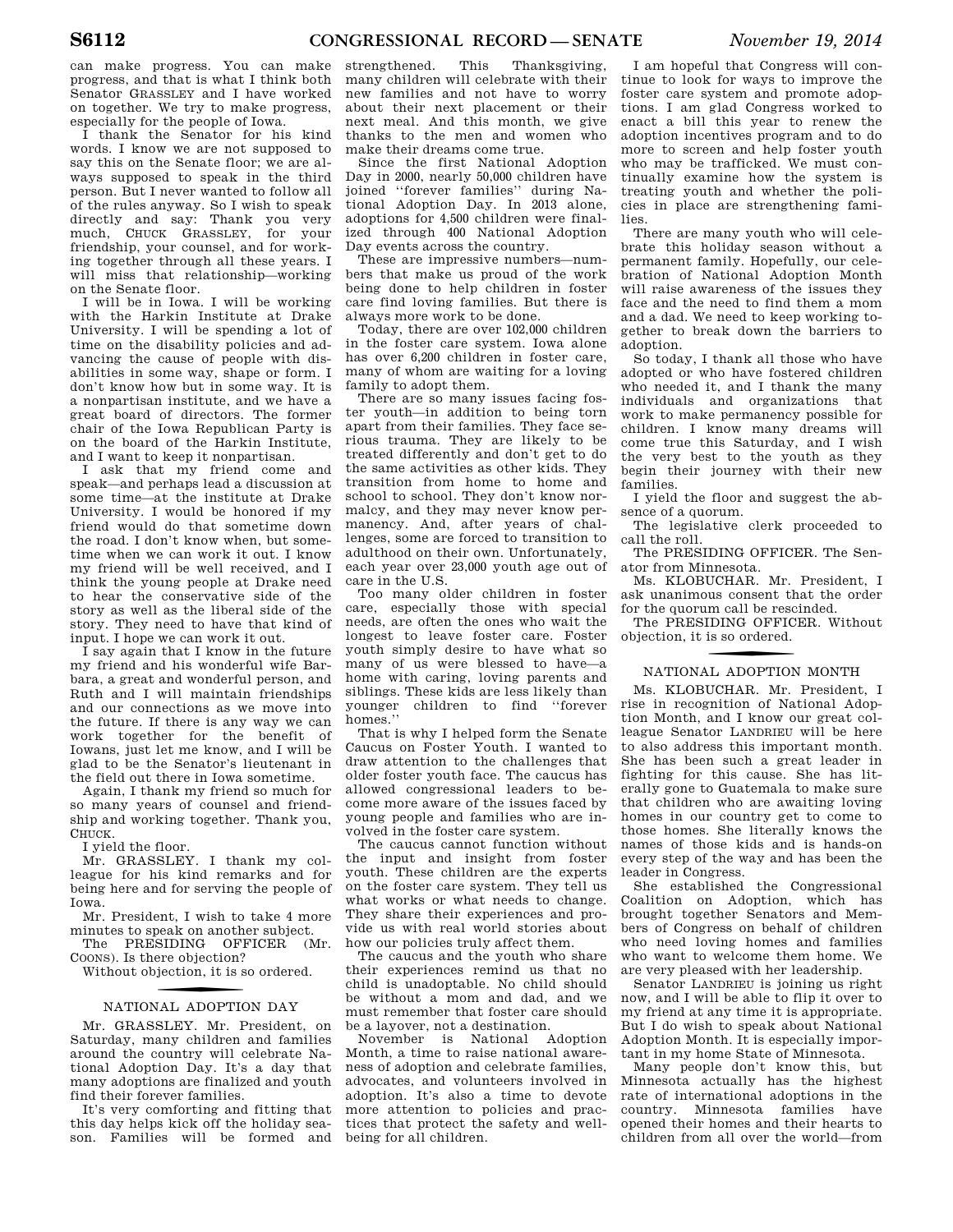Vietnam to Guatemala to Nepal to Haiti.

I have had the opportunity to witness the power of adoption firsthand. Before being elected to the Senate, I spent 8 years as Hennepin County attorney, the largest county in Minnesota. We had jurisdiction over foster care and adoption. I actually worked to speed up those adoptions. I remember saying we need to eliminate this delay and reduce the time it takes for a child who has been going from foster care home to foster care home in half, and we were able to do that because people understood the need for children to have a permanent home.

I know Senator LANDRIEU is here right now and has a busy schedule, and I will turn it over to her as soon as I finish.

In the United States, nearly 400,000 children are living without permanent families in the foster care system. Over 100,000 of these children are eligible for adoption, but too many of them will wait for years and years to be adopted. Some will not be adopted at all.

Last night I attended an event called Kidsave. It is about children who are older and in other countries. This group has actually set up an incredible system where the kids come to our country for a few weeks and many of them end up being adopted. As the kids get older, it becomes harder and harder for them to become adopted.

Senator LANDRIEU and I are aware that as some of these countries, such as Russia, completely close their doors to adoption, there will actually be more and more children who are older that will need to be adopted. We hope the system changes and they do eventually open up their doors.

Around the world it is estimated that nearly 18 million orphans who have lost parents are living in orphanages or are on the streets and lack the care and attention required for healthy development. As a nation, we must open our arms to these children. Just last night at this event, I had the opportunity to hear the story of Jennifer Baumann, a 17-year-old girl from Colombia. She spent years in a broken home and then in a broken foster care system in that country. She was exposed to violence. She would go to bed hungry.

At age 14, she was still in foster care and had lost hope for her future. She was considered too old to be adopted. As she said in her own words, she ''cried for a year.''

But then, miraculously, she had the chance to visit a family here in America as part of the program that Kidsave organized. The family fell in love with her, she fell in love with them, and in 2011 she was adopted into a loving home. We have seen this time and time again in my State, and that is why I got involved in legislation with my mentor, MARY LANDRIEU.

One of the things we found out is—we had a family called the Makorises, and they were adopting nine children from

the Philippines who had first lost their father, and their mother kept them together, and then their mother died, and it was the two oldest children who held those kids together. When they turned 16 and 17, they couldn't be adopted. The Makorises of Cambridge, MN, had to make a decision: Were they going to strand those two kids who held the family together, leave them in the Philippines, and take the other children? It was like Sophie's choice. That was their choice.

They decided there was a better way. They came to Congress. I led the bill in the Senate with the help of Senator LANDRIEU, Senator SESSIONS, Senator INHOFE, as well as House Members, and we were able to pass a bill that allowed kids who had reached an age where they were not legally allowed to be adopted, to be adopted if a younger sibling had been adopted. That means that retroactively, thanks to the work of Senator LANDRIEU, 10 million children all across the world were allowed to be adopted into loving families. And how fun was it to be in the Makorises' living room and see all nine children, like some Minnesota version of ''The Sound of Music,'' with a place for all of their winter boots and their coats. They came from the Philippines in the middle of the winter to Minnesota; yet they were still as happy and as warm as can be because now they have parents who love them.

The Senator from Maine understands how important adoption is because it has touched his own family. This has touched every Member of the Senate.

As we focus on National Adoption Month, we have to continue to look at policies and changes we can make to our laws to make them better. We passed that law to allow those older siblings to be adopted. We passed a law to allow vaccinations to be allowed in our country to make sure they are safe and that they are actually done. But there is more work to do with these intercountry adoptions, and I can think of no one better to lead that charge than the Senator from Louisiana, Ms. LANDRIEU.

So I am here to acknowledge the work we have done with the adoption tax credit, which we have gotten into law, and the work we have done to make sure it is easier for these international adoptions. Every single family out there knows there are problems right now with international adoptions. A lot of them stem from people such as Vladimir Putin. By the way, the reason Senator LANDRIEU was banned from going to Russia is because of the work she is doing for kids, being willing to take Putin on because of the fact that he was closing the doors to kids and using them as pawns for political gain. That is an amazing story, and that shows a fighter.

(Mr. KING assumed the Chair.)

I thank the Presiding Officer for his work with adoption and his personal story, as well as all the Members on both sides of the aisle who have devoted themselves to looking out for these kids who have no one else to look out for them.

I yield the floor.

The PRESIDING OFFICER. The Senator from Louisiana.

Ms. LANDRIEU. Mr. President, yesterday we had a very different topic the Keystone XL Pipeline—on the floor of the Senate. That fight is over for now, but the fight for adoption, foster care children, and all children in the world who are in desperate need of parents to love them and to nurture them goes on.

I could not be surrounded with a better team than Senator GRASSLEY, who has been fighting for this in the Senate since before I arrived—and 18 years ago when I got here, I quickly joined with him to continue the fight—and then AMY KLOBUCHAR joined us a few years ago and has become an extraordinary, effective, and willing soldier to go to the frontlines of this battle. I can't thank the Senator from Minnesota enough. She brings tremendous experience as a former prosecutor, which I didn't have and I don't think Senator GRASSLEY had, and she really understands the inner workings of the court systems in a way that has brought a lot of value to our coalition.

In addition, as she said, we are so proud of Minnesota as the State in our Union that has the highest per capita rate of international adoptions. So the leaders in Minnesota of all political parties and stripes as well as the faithbased community really understand this issue and have stood up time and time again. I wish to recognize Minnesota's leadership and particularly Senator KLOBUCHAR.

This month is November. It is a great month. It is Thanksgiving month. We give thanks for so many things in our country. It is a wonderful celebration— I think in some ways even better than Christmas because we are not so much focused on gifts; we are focused on really understanding the blessings we have received. One of those great blessings is a family.

I am so fortunate to have been born into one of the most remarkable families—not rich when I was born into my family and still not rich, and when I was born into my family we were not at all famous either, but we have two extraordinary parents, and to this day they continue to teach all 9 of us, 37 grandchildren, and now 5 great-grandchildren the value of family.

I have said many times, and Senator KLOBUCHAR has shared this with me, governments do a lot of things well, but raising children isn't one of them. I will repeat that. Governments do a lot of things well, but raising children isn't one of them. Actually, we were created and wired for one human to raise another. It just doesn't happen any other way. Our faith tells us that.

But now, interestingly, some really extraordinary science is being done by some of the most brilliant scientists in the world and sociologists, and one of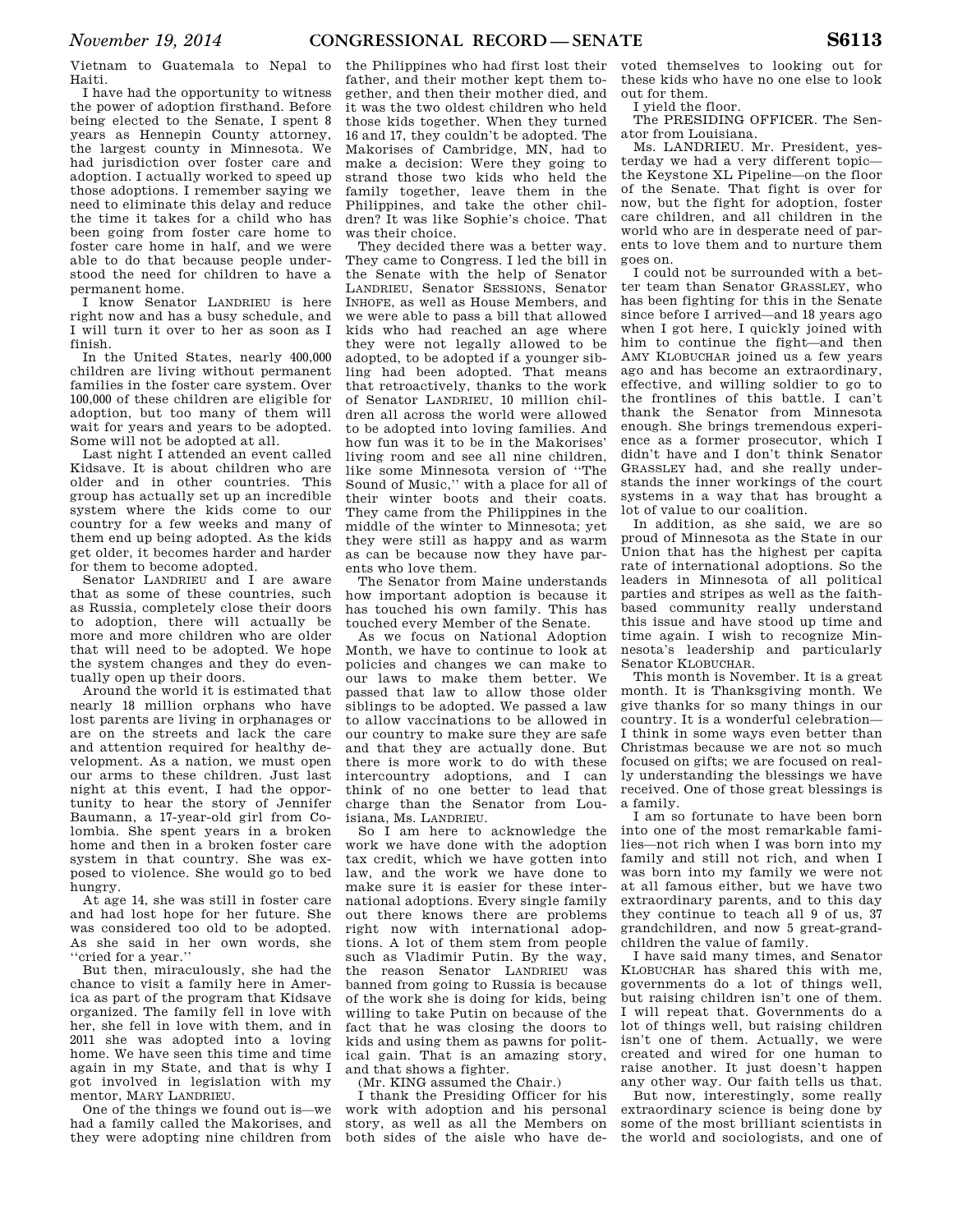them is from my State, Dr. Charlie Zeanah. I want to give him a shoutout. When the terrible tragedy happened in Romania and Ceausescu fell that crazy man who starved his country and put millions of children in orphanages—Charlie was one of the Americans who got on the plane with me and went to Romania, and he has never left. He stayed—not physically the whole time, but his colleagues stayed and did the most extraordinary science on the planet of what happens to a child who is detached from their birth parent or from a loving caregiver—just detached.

They also did the leading study in the world on institutionalization. The findings are remarkable in such a way that if they can't make us change the way we think—group homes are not sufficient. No matter how well run, they are not sufficient. No institution, no matter how beautifully it is run, no orphanage in the world, no matter how magnificently it is run, how clean and brightly painted—nothing can substitute for what an infant and a toddler and a young child and a teenager and an adult, amazingly, but particularly an infant need when they are born. They actually need it before they are born, and that is a whole other story. But when they are born, it says that the brain literally reacts physically to the fact that there is no caregiver who is consistent, and that is what happens when a child is abandoned. They go through what they are calling now this toxic stress.

The way I like to describe it—and I know maybe I only have 10 minutes, but it is worth talking about. Every adult in this world within the listening of my voice knows what stress is to an adult. We can literally feel it. Some people go out for a run. Some people have a couple of glasses of wine. Some people have long talks with their friends. We can feel that we have to do something. An infant feels that but in multiples, and an infant can't go out for a run, and a toddler doesn't know what to do. So that toxic stress goes right inside of them and they cannot release it. They don't know how. So it begins to affect the development of their brain.

These scientists are saying that when a child doesn't have, from the moment it is born, a constant, caring, confident touch and talk the way that loving parents demonstrate—as we know, as we hold our infant children in our arms, we give them strength. I used to think they just needed food and warmth, but that is not what the science says. The science says it is so much beyond that. We should have known this by our faith, but sometimes we doubt. So now the science is stepping up and saying exactly what we know by faith, which is that it is imperative that children have a loving, safe place.

I have been to orphanages all over this world, and I will never forget some of the visions I have seen. This is the

most common vision we will see in an orphanage anywhere, particularly an orphanage where they have infants who are in cribs who are let's say around 1 year old. We walk into a room as big as this—sometimes smaller, but I have been in ones as large as this—with cribs everywhere, and the infants just sit there, those who can sit up, and they stare into space and they just rock themselves. The scientists say that is their last desperate attempt to console an inconsolable emptiness. So they just rock and they stare. They don't cry. The reason they don't cry is because they cried incessantly for the first 30 or 60 days of their lives, and then when no one came they just stopped because little babies are really smart. Contrary to popular belief, they are literally born with an exceedingly brilliant brain, but the more toxic, the more distorted it gets. So by the time a child is 3—not 13, not 30, but 3—their brain is like a muscle that kind of—it just doesn't function. It doesn't form correctly. And we can see this on this new imaging.

I know there are those who think this is a soft issue. People look at AMY and they look at me and they look at CHUCK GRASSLEY and think, why do these people keep talking about this? It is like nothing. Well, it is a lot. It is not nothing. It is very serious science, and it is very serious community development, and it is very important for this world to get this and get it quickly.

We wonder why prisons are filled. We wonder why psychiatric wards are filled. It is not because people are born bad because even though—I won't even go into mortal sin and my Catholic background. Let's just say forget that. Children are actually born beautifully made because God made them, and it is what we do to them in the time of their birth and the few years after that really shapes what they are going to be.

So, in my view, as a leader, that is why I have spent a great deal of my time on this subject. It is not a soft issue. It is as hard and as important as any Army or any trade policy, and I am never going to stop talking about it because it is so clearly the truth that I just can't stop talking about it.

So, again, this is National Adoption Month. We have put a resolution on the floor. We always get a remarkable amount of support from our Members.

I want to also give a special shoutout to Senator BLUNT, who has a child and who is very engaged in this issue, and he has really stepped up. He has a child who was adopted, as do I and as do other Members who have adopted children or grandchildren. ROSA DELAURO has been a remarkable leader in the House. Her grandchild was adopted from Guatemala. She has become an extraordinary voice. SUSAN BONAMICI, the Congresswoman from Oregon, has also been a great leader. And I just can't say again how happy I am that AMY KLOBUCHAR has been here to help.

I have some amazing photographs to share, and I thank the Huffington Post because that is where they came from. This is National Adoption Month. The Huffington Post has a great picture and my colleagues can go online and see this—of many of the most remarkable adoption stories on Adoption Day.

These are all children I am going to show you, and I am going to tell you a little bit about them. This is a domestic adoption out of foster care. This is the Michael family. The parents are Tiffanie and Adebayo Michael from New York. The couple fostered two siblings, a boy and a girl who are pictured here. After 2 years and 4 months, the couple adopted these two children out of foster care on National Adoption Day. You can see the smiles.

It is so amazing to see these stories that happen all over the country. On National Adoption Day, this Saturday, many of the judges—this was started by a judge in California. I want to give him credit. His name is Judge Nash.

Judge Nash started this 20 years ago because he was in his courtroom. He was so frustrated—as Amy has been as a prosecutor—that no one was processing these adoption cases that he decided. This was how simple this was. He said: You know what. I am tired of the backlog. I am going to come in on Saturday. That is what he did. He said: I am just tired of it. So staff, we are coming in on Saturday. We are going to process 25 adoptions, 30 adoptions when we are not distracted and where we can get people in.

This is how National Adoption Day started. Judge Nash is my hero. National Adoption Day was started 20 years ago by one judge in one courtroom, and then lots of other organizations joined in. Now it is really a big movement.

This is a happy picture. This is a picture of parents from Baltimore who adopted an infant with a cleft palate from China in 2012. When this little infant was born—I know something about what happens in China and many countries. If an infant is born in almost any country in the nondeveloped world and they have anything wrong with them like a finger is missing or they have a cleft palate or, particularly, if they have something like spina bifida or a leg missing, in some countries they are literally put in rooms called dying rooms. They just leave them because they don't have the same understanding that we do in the United States about A, the dignity of every life, which our faith in this country teaches us; and B, in some countries they actually think it is a curse by God if a child is born with a defect, so they just sort of take it as if God never meant for this child to have a life.

I don't know what would have happened to this little boy. Trust me; it would not have been happy. The only little problem with him is he had a cleft palate.

This couple traveled a long distance. Under the law now, they would probably have to go back two or three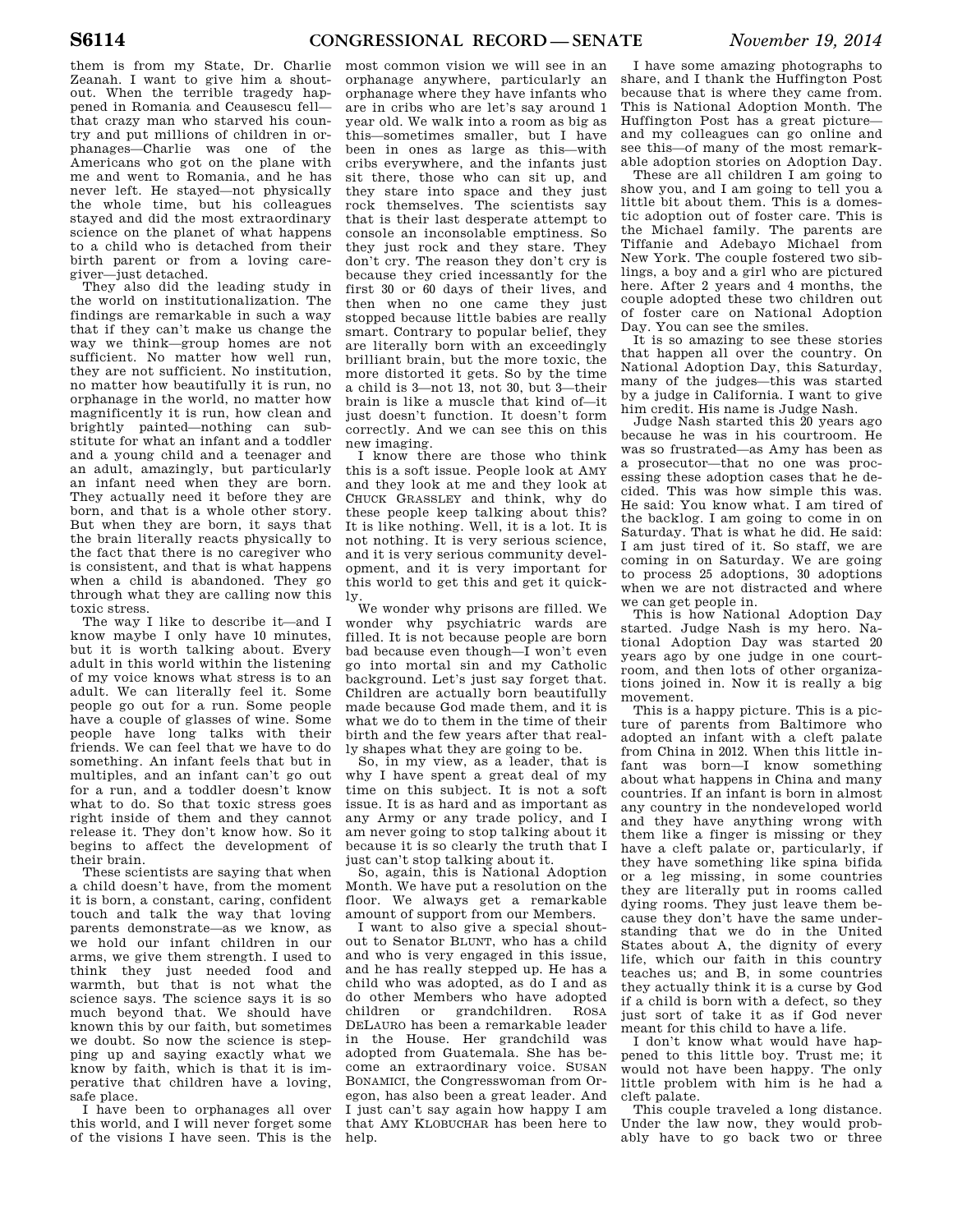times because we have made it harder, not easier, for these parents. I don't know how many times they traveled, but they probably took their own money, borrowed money—unless they are super rich—from their relatives and went twice to get this little boy and finally brought him home.

The next picture is the Haden family. This is my favorite picture. They have two adopted children. Crew is a 1-yearold. He was adopted from Niger in 2013. Shepherd was 2 years old and was adopted from the DRC in 2012.

The most amazing thing is the biological children, which you can see, were the ones who received the children when they came. I have hardly seen a more beautiful picture than this that represents what the future could be if we would do our jobs.

The fourth picture is the Williams family. Jeff and Kelley Williams are from Nashville, Tennessee. Their faith called them to adopt in 2012. They brought daughter Haley home to Nashville from an orphanage in Ethiopia. This is how many relatives gathered to meet her. The most amazing thing about this picture is how tightly her father is holding her.

The fifth is a picture of the Hardbarger family. They are angels this year. They are from Shreveport. They are an amazing family from Louisiana. Chad is a pastor of a church. He is the senior pastor at Emmanuel Baptist Church in Shreveport. They formed an adoption ministry because they became so moved by their own experience in adopting.

They adopted all of these children. Monique is 19, Chris is 14, Bryce is 11, Jordan is 9, Bailey is 8, and Gavin is 7. He is a pastor of a really wonderful church. They have now taken this as a ministry and are developing—I see the leader on the floor.

I will wrap up in 2 minutes.

They are developing a wonderful ministry in Shreveport, and many of our churches in Louisiana are really stepping up to do this.

You may not believe this because this is a very famous family. They are admired—or otherwise—depending on what circles, so I have a lot of respect for the ''Duck Dynasty'' family in this area of what they have done. Willie and Korie Robinson have five children, three biological, one adopted, and one fostered. The couple adopted Willie, often called little Will, through a private adoption agency when he was born. They have a foster daughter from Taiwan named Rebecca. Since becoming rich and famous, which they weren't always—just a little simple family making duck calls, but now they are one of the most famous families in the world. They were our national angel 2 years ago, and they have continued to promote adoption, both domestic and international.

I wanted to just show a few of the most extraordinary families, both famous and not so famous, who are doing this great work.

I want to thank my colleagues for supporting this resolution, calling on us all in every elective office—Governors, Presidents, Members of Congress, and then at home in our districts, our courts, our judges, our prosecutors—to do everything we can to help.

I want to show you the last picture because this is our challenge. Domestic adoption—I am very proud to have moved this line. I want to give Secretary Hillary Clinton a shout-out— Senator Clinton—who helped to move this line. She really did remarkable work since 1999—basically 2000 to 2014. We now have more children being adopted domestically than ever before at all ages—infants, teenagers, et cetera.

Our challenge is international adoptions have dropped precipitously. I am going to come back to the floor and give a speech about why this is happening and what we have tried to do a few of us—to turn it around, but our voices are hitting the wall and bouncing off because the State Department is not listening. We will continue the fight. This number is going down dramatically.

There are children such as that little boy in China with a cleft palate who will rot for the rest of their lives. If you want to wonder where terrorists come from, I will tell you where they come from. They come from families that are dysfunctional, and they come from places where there is no hope, no love, and no faith. That is where terrorists come from. If you want to stop it, I would suggest we start turning this line the other way.

I yield the floor.

The PRESIDING OFFICER (Ms. HEITKAMP). The Senator from Minnesota.

Ms. KLOBUCHAR. Madam President, a lot of these adoptions wouldn't have happened without Senator LANDRIEU. When we go anywhere in this country on the adoption issue and mention her name, we see nodding of heads of so many parents because they actually know what she has done to fight for domestic adoptions and foster kids and also on the international level. There is so much more work to be done.

Thank you so much. I will be there when you give your speech.

The PRESIDING OFFICER. The assistant majority leader.

Mr. DURBIN. Madam President, let me add my voice in this chorus because it is true. Senator LANDRIEU, more than any Member of the Congress, has made adoption her cause. We are reminded by Senator LANDRIEU what a difference it makes in the lives of children and their families and the world. I want to commend her. Senator LAN-DRIEU is the best.

As the grandfather of an adopted child, I know the difference, the joy, the importance of that moment in our family life. I thank her for continuing this battle to make certain that we understand the importance of adoption.

### IMMIGRATION

Mr. DURBIN. There was a moment in the Civil War when President Abraham Lincoln sent a message to General McClellan. General McClellan was in charge of the Union troops, but he wouldn't use them. He sat encamped, intense, preparing for battle, and never going forward.

Lincoln, in his frustration, understood as he waited that the Confederate forces were getting stronger and the opportunities were slipping away. Lincoln sent a message to General McClellan. His message was this: If you are not going to use your Army, would you send it my way so I can use it?

I am reminded of that story when I address this issue on the floor of the Senate this morning because the issue I am going to address is the issue of immigration.

I come to this issue with personal and family experience, as so many Members of Congress do when it comes to an issue. In this circumstance, my mother was an immigrant to this country, and she was brought here at the age of 2 from Lithuania. Somehow my grandmother, with my aunt and uncle, made it across the ocean to Baltimore, landing in 1911, and then catching a train heading for the land of opportunity—East St. Louis, IL, which is where many Lithuanian families gathered and where my grandfather was waiting.

That was the city of my birth. My mother grew up there speaking Lithuanian and English—an immigrant family who worked hard and struggled. From family stories, I know they had little or nothing in their lives but the hope that the next generation, their children, would have a better life.

That is my story. That is my family's story, but that is America's story, too.

If we chart immigration as an issue in the course of America, we will find something very interesting. Political parties that become anti-immigrant parties eventually wither and disappear. Why? Because they are denying the fundamentals of America. They are saying that we are going to close the doors and pull up the ladder, and we don't need any more of those people.

We do need more of those people because the immigrant families who come to this country bring more than just determination and strength and a work ethic. They bring a level of courage that many families can't muster. These are families in different parts of the world who say at some point we are going to America. We may not speak the language, we may not even know what will happen to us once we arrive, but we are going to America—and they do. The vast majority of them who come to this country stay and make a difference. They sacrifice. They work night and day, but their moment comes when they become part of America. They are proud of where they came from but even more proud of the fact that they are part of the United States of America.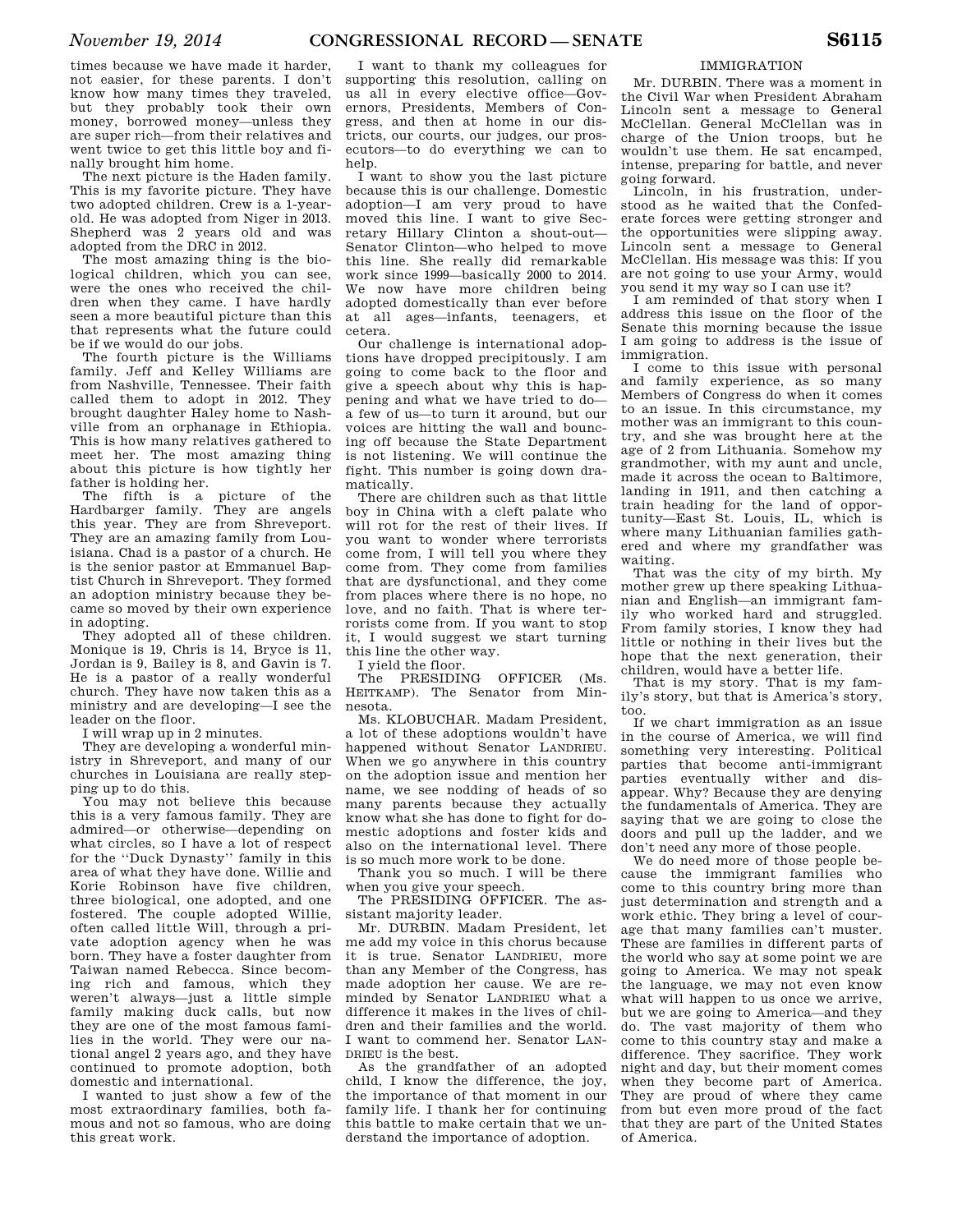When any political party in history has decided to make anti-immigration their standard and their value, they have withered and disappeared as they should. They are ignoring and turning their back on who we are—what America is all about.

I was part of a group 2 years ago. We sat down—four Democratic Senators and four Republican Senators—and we worked for months to write a comprehensive immigration reform bill. I will tell you the names of the Senators so you know there was no secret deal here. JOHN MCCAIN led the Republicans, the former Republican candidate for President of the United States. By his side was LINDSEY GRAHAM, Republican from South Carolina—it was not exactly viewed as a liberal State but a very conservative one—and MARCO RUBIO of Florida, whose father and mother were immigrants to this country, refugees from Cuba; and JEFF FLAKE of Arizona, a conservative Republican by every measure. That was the team on the Republican side of the table.

On our side of the table we were led by CHUCK SCHUMER, from the State of New York, chairman of the immigration subcommittee of the Judiciary Committee. I joined him as a member of the Judiciary Committee and someone that has been involved in some of these issues for a long time. There was BOB MENENDEZ, the head of the Democratic Hispanic Caucus, which is a caucus of one at this point, by himself, the son of Cuban refugees who came to the United States; and MICHAEL BENNET of Colorado. The eight of us sat down for months, literally for months, hours at a time, sometimes angry and ready to walk out of the room.

We wrote a bill, a 200-page bill to rewrite the immigration laws in America, to fix the broken immigration system. Then we took it to committee, and the chairman of the Senate Judiciary Committee, PATRICK LEAHY, had open hearings and allowed any amendment to be offered that anyone wished.

Then we brought it to the floor after it was reported from the committee. We again gave an opportunity for amendments to be offered. Significant amendments were offered. Senator CORKER of Tennessee offered an amendment to even strengthen what was a very strong border security section of this bill. The net result of that of course was we brought it to a vote.

I will tell you, it was an incredible day, because on June 27 of 2013 we passed, on the floor of the Senate, comprehensive immigration reform by a vote of 68 to 32. Fourteen Republicans joined the Democrats in a bipartisan effort to fix our broken immigration system. It was a proud moment. We had the support of the U.S. Chamber of Commerce. We had the support of organized labor. We had every major religious group in America supporting our efforts. We had the ultraconservative Grover Norquist supporting this and liberals as well came together and said:

Finally, we are going to do something about our broken immigration system.

But under the law of the land, passing in the Senate is not enough. The measure was then sent over to the House of Representatives on June 27, 2013. Today, November 19, 2014, the Republican-led House of Representatives has not only failed to have a hearing on this bill, it has refused to bring this bill to the floor, it has refused to bring any immigration bill to the floor. They refuse to address the obvious. We have a broken immigration system. We need to come up with a fair solution to it.

They refuse to act. It is within their power to call that bill today, as it has been every day since June 27, 2013, but for a year and a half the House Republican leadership has refused to act. Oh, they tempted us. They teased us time and again: We are thinking about it. We are going to put out a list of principles that we Republicans believe in, in the House of Representatives. We are going to tell you that maybe we would support something like the DREAM Act—maybe. We are going to tell you we want strong border enforcement, which of course the bill already has.

They have said all of those things and have done nothing. I am reminded of President Lincoln saying to General McClellan: If you are not going to use your Army, may I borrow it? The House Republicans have refused to address the immigration issue almost entirely, with one exception. They did call one immigration matter to the floor. It was one of the most hateful pieces of legislation which I have seen.

Here is what it said. Before they adjourned in August, the Republicans in the House of Representatives passed a measure with only four of their Members refusing to vote for it. Here is what it said. We have created an opportunity for about 2 million children brought to this country who have lived good lives, finished school, have no problems with the law and want to become part of America. The President has created an Executive order giving these children a chance to come forward, register with the government, pay their filing fee, and not be deported.

Madam President, 600,000 of them have taken advantage of that. This is called DACA. The President's Executive order gives them a chance to live in America, to go to school in America, to get a job in America, to make this a better nation. So 600,000 have done it. We believe 1.4 million more are eligible. They have not signed up yet.

So the Republican House of Representatives, in August, before they adjourned, passed a measure which said: The remaining 1.6 million who may be eligible for this protection cannot be allowed to be part of the DACA Program. Those 1.6 million young people should be subject to deportation—deportation.

Think about that for a moment; brought here at the age of 2 or 3 as infants, living in the United States their entire lives, standing in classrooms across America every morning pledging allegiance to the only flag they have ever known, and the Republicans voted, with an overwhelming majority, to deport them—to deport them.

That is not bad enough. That overwhelming vote that they cast, that hateful vote that they cast—they were so proud of themselves, that after voting they stood and applauded themselves. What a great moment in their minds for the House of Representatives.

The PRESIDING OFFICER. The Senator's time has expired.

Mr. DURBIN. I ask unanimous consent to speak for an additional 5 minutes.

The PRESIDING OFFICER. Without objection, it is so ordered.

Mr. DURBIN. What a terrible moment in the history of this Nation. The President of the United States, having waited for a year and a half, having heard all of the promises of the House Republicans, that they would move forward and finally call this bill, having been promised privately and even publicly by many of those Republicans that they were going to do something, now the President has said: I am going to use my authority, my authority under the law, to try to fix at least some part of this broken immigration system.

We are expecting, any day now, for the President to announce his Executive order. He will not be the first President to do this. Past administrations, Democratic and Republican, have stopped the deportation of lowpriority cases in our country. Every President of the United States—every President of the United States since Dwight David Eisenhower has used his Executive authority to improve our immigration system by Executive order, every single one of them.

President George H.W. Bush issued a family fairness policy allowing 1.5 million people in America to apply for deferred action and work permits. It is clear that Presidents have the authority to do this. Yet the Republicans in the Senate and House have threatened this President that if he uses his Executive authority, as every President since President Eisenhower has done: We are going to hold it against you and you are going to pay a price, President Obama.

I hope the President pays little or no attention to that kind of threat. What is at stake is the future of millions of family members who are now subject to deportation. What is at stake is whether the Republican Party will come into the 21st century in this land of immigrants and join us in a bipartisan effort to fix this broken immigration system.

What is at stake are literally the futures of millions of families who just want a chance. That is all they are asking for, to earn their way into legal status in America. It is almost 13 years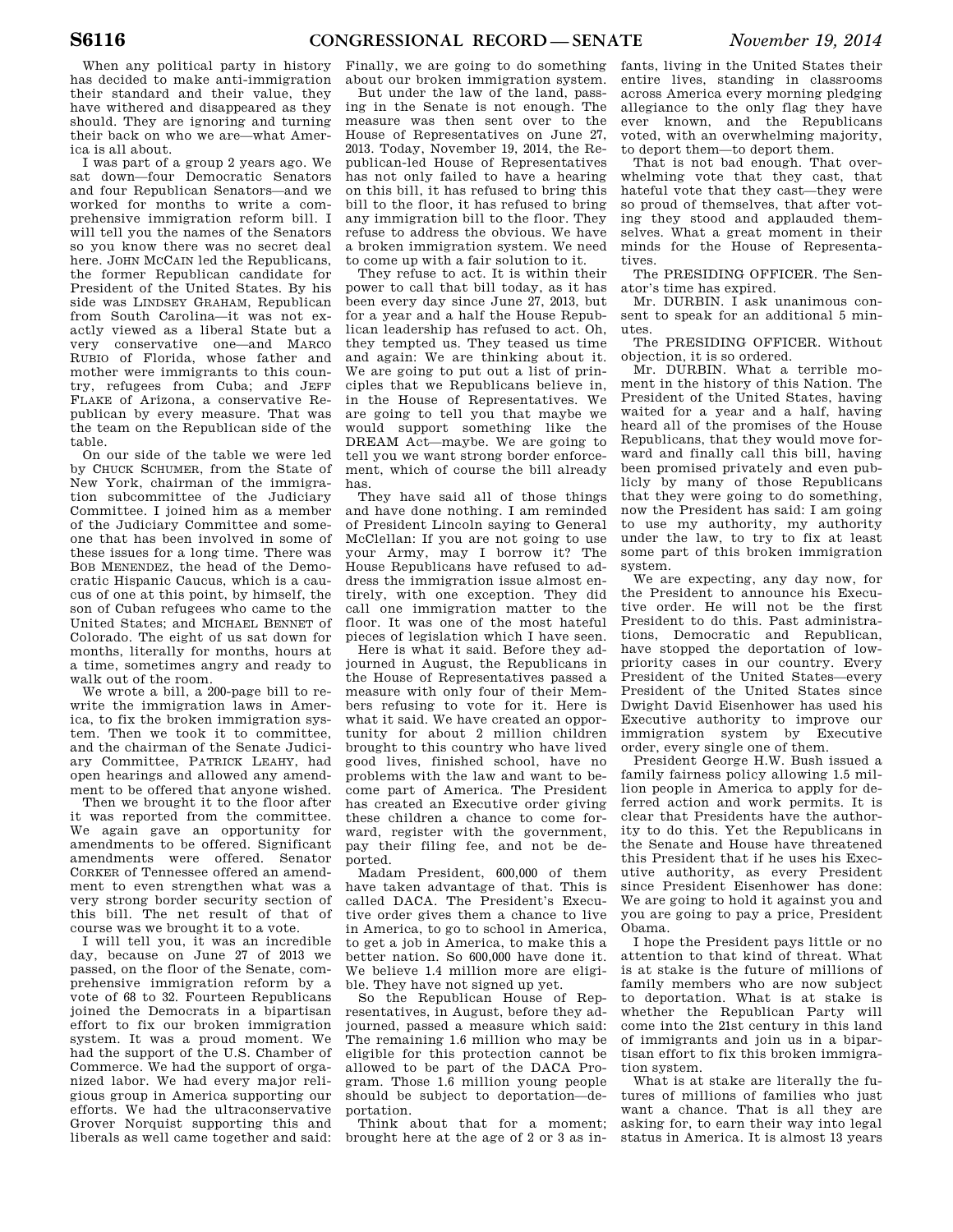now since I introduced the DREAM Act. The DREAM Act—I described it earlier—gives young people brought to the United States at an early age, who had no voice in what their families were going to do, to come to this country and eventually find their way to legal status.

At one point even the House Republicans said they supported this socalled DREAM Act. Time and again we have faced filibusters stopping the DREAM Act from passing in the Senate, but it was part of comprehensive immigration reform. This DREAM Act all started with this young lady, Tereza Lee, Korean, brought to the United States at the age of 2, grew up in a poor family in Chicago, had an amazing musical talent and was accepted to the Manhattan Conservatory of Music and the Julliard School of Music. Because she was undocumented she had no place to go.

Her mother called our office. Her mother, who incidentally worked night and day in a dry cleaning establishment in Chicago said: What can we do? The law had no real answer, other than to say to this then-18-year-old girl: Go back to where you came from for 10 years and try to come here legally.

That was the law. I introduced the DREAM Act. Since then we have seen a growth in support for this because it is only fair. We cannot, should not, hold children responsible for the decisions and wrongdoing of their parents. These kids deserve a chance. That is what the President's Executive action is about. That is why the action by the House Republicans was so reprehensible.

Tereza Lee, incidentally made it. She went to the Manhattan Conservatory of Music. She ended up not only getting a bachelor's degree, she did not receive any government assistance. She had friends and sponsors who stepped in to pay for it. She played at Carnegie Hall. She is now working on her Ph.D. in music.

She is now an American citizen, by virtue of the fact that she married this young American jazz musician. They are living in New York and recently had a baby.

I could not be prouder of Tereza Lee and what she has done with her life. There is a picture with her mom and dad. Her dad passed away. He had a serious medical illness that could not be treated adequately because he does not qualify for any kind of government health insurance. They did not have the money to provide him the care he needed.

But Tereza Lee's story is one that inspires me every day to come to this floor and remind my colleagues on both sides of the aisle, these are real human beings we are talking about. These are not political pawns. These are young people who deserve a chance to become part of the future of America. Sometime soon, I hope very soon, maybe even this Friday, the President of the United States is going to announce his Executive order.

He is going to say that, as he did with DACA, the Deferred Action Program, he is going to give more undocumented people in this country a chance. It will be a narrow category, not as broad as we would like it—at least some of us would like it—but it will be consistent with what every President of the United States has done since President Eisenhower.

It is fair. It is just. It recognizes our birthright as Americans, as a nation of immigrants. It says we are willing to stand and fight for fairness. I would hope—I would just hope that a few Republicans will stand and acknowledge this. I hope a few of them will join us in a bipartisan recognition that our broken immigration system cannot be fixed if the Congress of the United States—particularly the Republican House—refuses to even call the bill for a year and a half.

Instead, the President is using his authority and doing the best he can to make this Nation of immigrants proud again that we are welcoming a new generation of people who will make us even stronger in the future.

### CONSENT UNANIMOUS CONSENT AGREE-MENT—EXECUTIVE CALENDAR

Mr. DURBIN. Madam President, I ask unanimous consent that the previous order be modified so that the following nominations be added following Executive Calendar No. 1056: Executive Calendar Nos. 966 and 967, with all the other provisions of the previous order remaining in effect.

The PRESIDING OFFICER. Without objection, it is so ordered.

Mr. DURBIN. I yield the floor.

The PRESIDING OFFICER. The Republican whip.

Mr. CORNYN. Madam President, I ask unanimous consent to speak for up to 15 minutes in morning business.

The PRESIDING OFFICER. Without objection, it is so ordered.

# f IMMIGRATION REFORM

Mr. CORNYN. Madam President, I am glad I got to the floor to listen to my friend, the Senator from Illinois, the majority whip, make his remarks. It reminds me of his great passion and commitment to the DREAMers and to the cause of repairing our broken immigration system.

While he and I differ on the details, and the feasibility of passing comprehensive immigration reform, we have been trying to do this for—laboring with this for at least the 10 or 11 years that I have been here. We have been unsuccessful. What does that tell us? It tells us we need to try something different. We need to break this down into smaller pieces. In the House, Speaker BOEHNER I know has made this pledge to the President and others. I know Senator MCCONNELL, the new incoming majority leader, believes immigration reform is important and we ought to use our best efforts to make progress.

But unfortunately the message the President of the United States has sent is he is giving up. To listen to my colleagues on the other side of the aisle who support this unprecedented Executive action by the President that is going to be announced on Friday, they have given up. They have given up.

What the Senator from Illinois did not say is even the President's deferred action order involving these young people—by the way, I support providing them an opportunity to become American citizens and productive members of society. I think we are all better off—these young people who are not culpable, they did not commit any offense or crime, they came with their parents, and we are much better off. They are much better off. Their families are much better off.

Our country is better off if we find a solution—which I am confident we could do. But the message the President has given and our Democratic friends have given is: We give up. We are not going to do our job as legislators.

We are going to let the President, with the stroke of a pen, provide an Executive amnesty to millions of people and create an awful lot of harm in the process.

The tragedy is we are a nation of immigrants and proud of it. Our rich, diverse heritage would not have been the same without the contribution of immigrants who have come from around the world, contributions that have become part of the very fabric of our lives and our society.

Millions of foreign-born immigrants who have come to the United States legally have become successful, patriotic citizens of the United States. We have been the beneficiary because of the opportunities that our Nation provides that nowhere else on Earth provides, and that is the opportunity to pursue the American dream.

But part of what makes the American dream possible is the rule of law. It is our Constitution. It is not Presidents getting frustrated with Congress, issuing an Executive order, defying the Constitution, and ignoring his oath to uphold and defend the Constitution of the United States. That undermines the American Dream.

So I listened to my colleague and friend from Illinois saying that this is a question about: Are immigrants good for America or not?

I stipulate they are good for America. As a matter of fact, my ancestors weren't born in the United States. We all came from somewhere else.

This is really, at bottom, whether the President, when he put his hand on the Bible and he took a sacred oath to uphold and defend the Constitution and the laws of the United States, whether he really meant it or whether he had his fingers crossed behind his back.

Like many of my colleagues, I have had the privilege of participating in naturalization ceremonies all across my State, where I have seen individuals from Vietnam, India, Mexico, and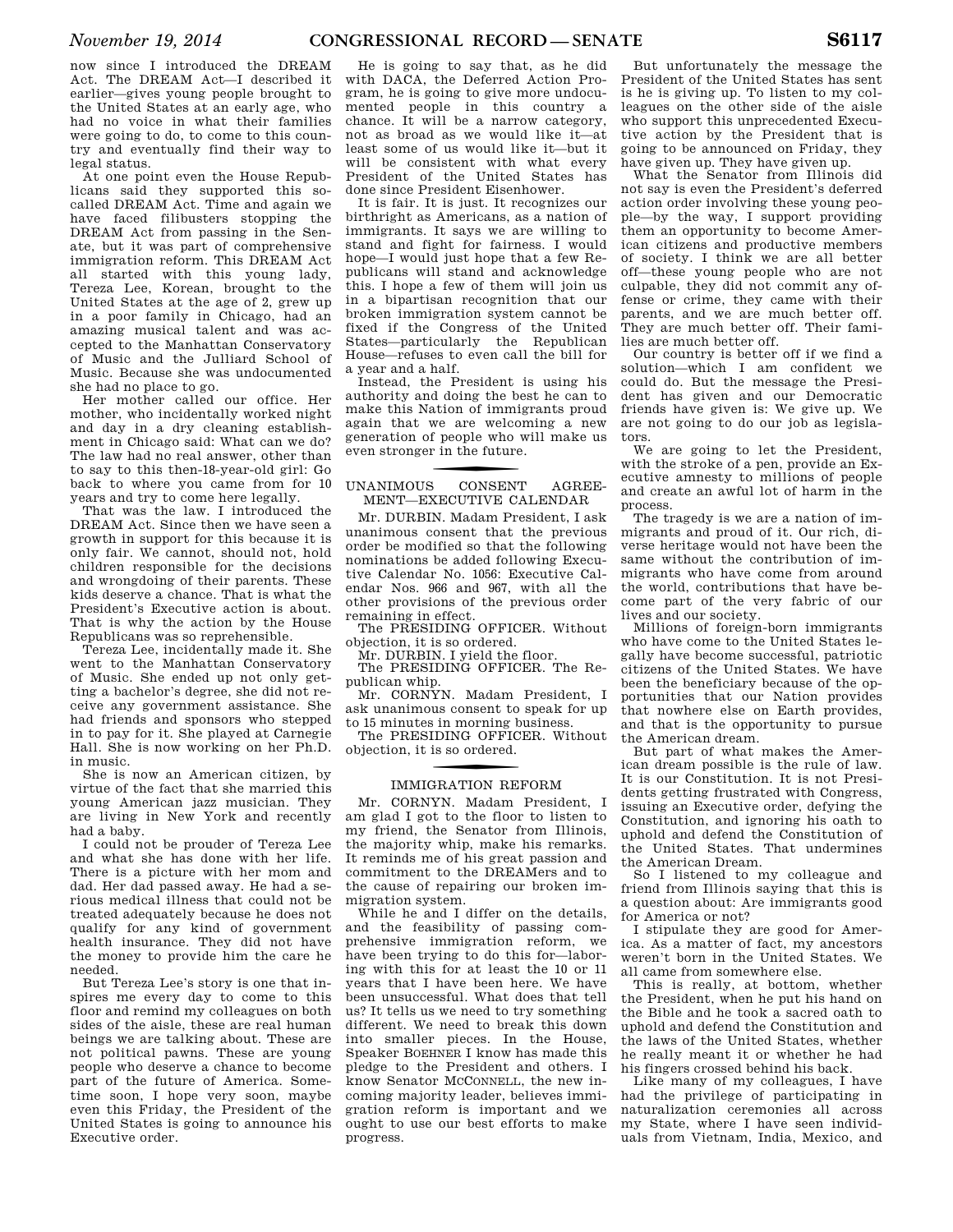from countries all around the world take the oath of allegiance to the United States of America. It is an inspiring and heartwarming occasion and, of course, many of them have taken that oath while wearing the uniform of the U.S. military, where they have served with honor and dignity as they await approval of their citizenship.

One of the first bills I passed when I came to the Senate was with Ted Kennedy of Massachusetts, the liberal lion of the Senate. What we did is we passed a simple piece of legislation that expedited the process whereby immigrants who serve in the military can become American citizens. That was one of the first bills I was a part of that passed when I came to the Senate.

Of course, these naturalization ceremonies represent a proud day, not only for these new Americans but for all Americans and for our Nation as a whole, where we welcome new citizens with open arms to this country to find a better life for themselves, for their family and, in the process, for all of us.

But the President has now threatened—and he is the one who has made the threat: If you don't do it on my timetable, according to the terms I prefer, I am going to do it myself.

He said that time and time again. There is no President who has abused the authority to issue Executive orders more than the current occupant of the White House. All Presidents have issued Executive orders since President George Washington, but no one has held Congress and the Constitution in such contempt that they feel as if Congress is irrelevant—except when I need them to appropriate money or to help them serve my purposes.

But the President is going to take steps in the coming days that would send men and women—such as those I have mentioned—who came, playing by the rules, pursuing legal immigration to the United States. He is going to basically tell those folks: Get to the back of the line.

We are the most generous country in the world when it comes to naturalization—almost 1 million people a year. But the President is going to tell the people who have been waiting patiently in line, playing by the rules: Get in the back of the line. I am going to put millions of people ahead of you in front of the line who have not played by the rules.

Well, it is a sure way to send a message to the rest of the world that our country does not enforce its own laws, which is an essential part of who we are, and where everybody, from the humblest to the most exalted in our country, are all bound by the same laws, whether you are President of the United States or whether you are one of these new Americans who takes an oath to uphold and defend the laws and the Constitution of the United States.

I have to say, because I come from a big State that sees disproportionate negative consequences of illegal immi-

gration, this is a sure way to continue to reward the criminal organizations that get rich on the status quo. The 60,000 unaccompanied children that came from Central America that were part of this humanitarian crisis we had last summer continue to come, and the criminal organizations that continue to profit from this money-making operation are continuing to get rich. It encourages children to take a perilous journey, for many of whom it ends in kidnapping, sexual assault or death to get to the U.S. border.

The worst part is we just had a national election, as we do every 2 years. I have been in Congress when my side of the aisle wins elections, and we have had a pretty good election. I have been here when we lost, as we did in 2008. But that doesn't mean we can give up on our job, which is to legislate.

One of the saddest parts about what the President is going to do is he will poison the well and make it much harder, if not impossible, for us to do the sorts of things for which a bipartisan, bicameral commitment exists to do, which is to make serious progress on our broken immigration system. I am not sure whether we will be able to do as much as I would like to do or the Senator from Illinois would like to do, but we all know the status quo is unacceptable.

The President seems intent on provoking a constitutional crisis by adopting policies that he previously said were illegal. He said he didn't have the authority to do it time and time again. Now he has totally done a flip-flop of 180 degrees saying: I have discovered I now do have the authority. I was wrong when I said I didn't have the authority to do it. He seems intent on exacerbating partisan polarization and weakening democratic accountability.

We are the ones who are responsible for making these decisions, and we are accountable to our electorate, our voters. Unfortunately, it is going to make it much harder for us to make necessary progress on a number of different matters next year.

The President says we haven't acted on his timetable in a way that he prefers, so he is going to go it alone. But just think for a moment about the larger implications of that argument.

Every President in history has clashed with Congress. That is part of what we do. That is what the separation of powers is all about. It forces us to build consensus as opposed to pursuing our own agendas, and that is important. That is essential. But failing to get your way in Congress doesn't mean the President can simply override Congress with the stroke of his pen.

There is broad support for passing a series of commonsense immigration reform bills. I know the Speaker has said that publicly. The majority leader in the House, Congressman MCCARTHY, I believe, believes that, and I certainly do. The incoming majority leader, Senator MCCONNELL, has told me he does ator from Washington.

as well. But what there is no support for, other than purely partisan support, is what the President is proposing to do.

So in other words, if the President were willing to negotiate in good faith—and, yes, when your proposal is that I want everything I want or I want nothing, you frequently get nothing. You always get nothing because nobody gets everything they want, and it requires genuine compromise and it requires hard work. Nothing sustainable or meaningful will ever be done in this place without bipartisan support. We have learned that lesson time and time again.

But the President seems absolutely allergic—allergic—to good-faith negotiating and genuine compromise. In fact, I am not even sure he likes the job he ran so hard to get elected to, because that is part of his job—to work with Congress in a bipartisan way to achieve genuine consensus and compromise where possible.

He is claiming now, apparently, on Friday in Las Vegas, a right that no other President has claimed and, in fact, that he said he did not have, time and time again.

I know the White House Counsel's office is preparing a convoluted legal case to justify the President's actions. Most Americans will correctly view this as an abuse of power.

Earlier, I asked the President to think about the human costs of encouraging another massive wave of illegal immigration. My State is disproportionately affected, given our 1,200-mile common border with Mexico. It is not only people coming from Mexico; it is from Central America and around the world. But I urged him to think about all the men, women, and children from Guatemala, Honduras, and El Salvador who have suffered terrible violence and, indeed, some have died during their long journey through Mexico from Central America.

I urged him to think again about whether what he is doing inadvertently rewards and helps fund the criminal organizations that are creating such havoc in Mexico and in parts of Central America.

I can only hope the President will reconsider. I certainly am not optimistic because now the White House is leaking press reports about this announcement on Friday. But I believe his unilateral action, which is unconstitutional and illegal, will deeply harm our prospects for immigration reform. It will be deeply harmful to our Nation's tradition of the rule of law and deeply harmful to the future of our democracy.

Many Democrats believe, as I do, that this is a mistake. The President should heed their advice, stop making threats, and respect the Constitution.

I yield the floor.

The PRESIDING OFFICER. The Sen-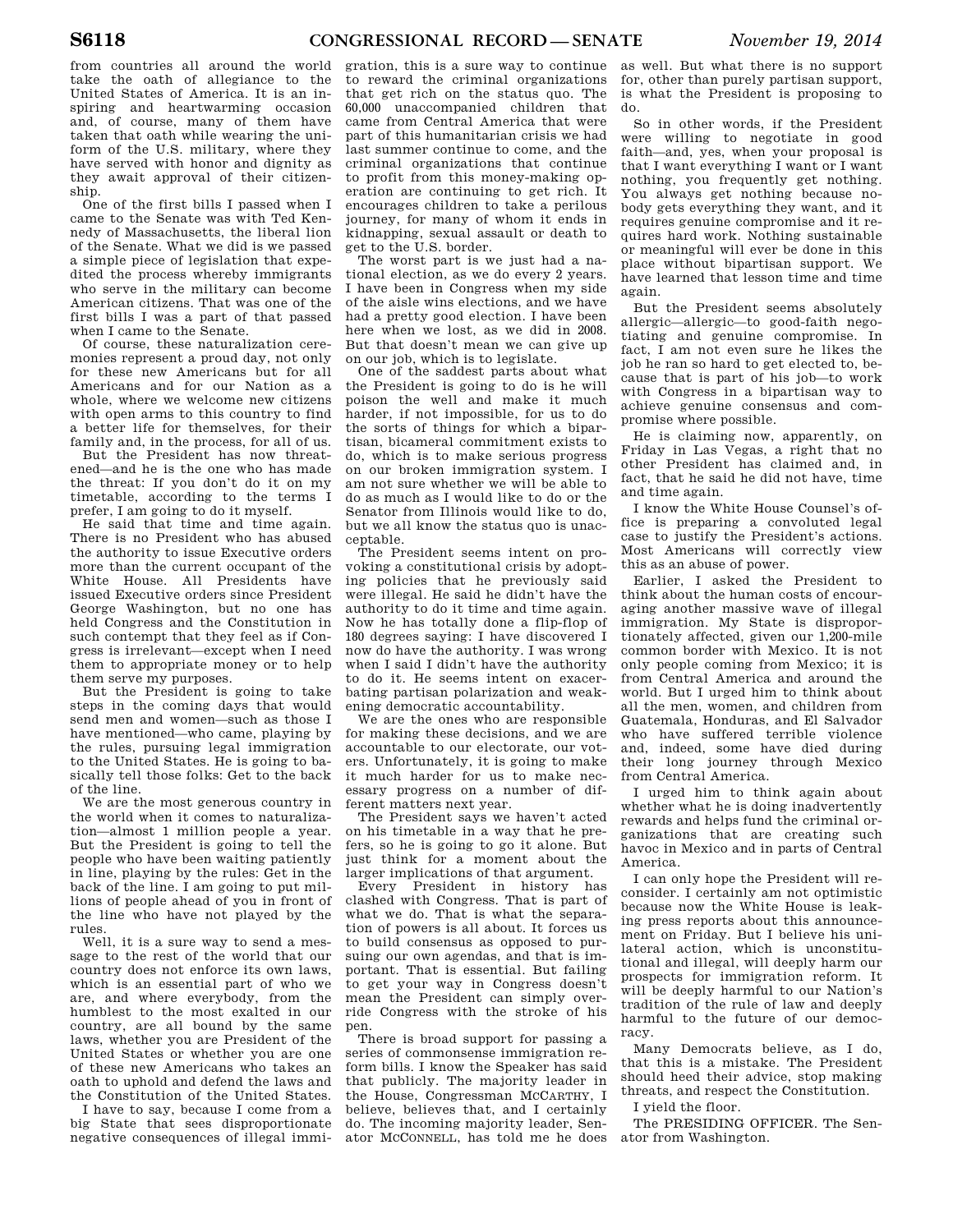### NET NEUTRALITY

Ms. CANTWELL. Madam President, I rise today to call the Senate's attention to one of the most important economic issues before us, and that is the issue of Net neutrality.

We face a pivotal moment in the fight to preserve an open and fair Internet. Last week, the President called on the FCC to protect the bedrock principle of Net neutrality.

A strong, open Internet is one of the best ways to protect the innovation that supports millions of American jobs. It is one of the best ways to protect the competitiveness of the digital economy.

Now the FCC is working on formulating ways to protect a robust Internet. We know that the FCC received over 4 million comments on the issue of Net neutrality, and it registered many concerns by the public in making sure that we protect what has been a great resource for them.

They have spoken. They want to protect innovation, and they want to protect a free Internet.

Consumers should know for a fact that their Internet service is being held to the same standards as everywhere else. But we know now there are concerns about the concentration of players in the cable and large telephone market as it continues to develop. Maybe two providers will provide as much as 85 percent of the provider market, which raises concerns to many consumers.

Today I am calling on the FCC to take forceful action that adopts the strongest rule possible to provide maximum protection for consumers—maximum flexibility to promote the Internet economy.

I encourage the FCC to adopt robust and durable rules to prevent locking, throttling, fast lanes, and to safeguard transparency for consumers. These rules should apply both to the wired and wireless broadband networks so that your Web browser, your personal computer, your apps on your phone, all are treated in the same way.

This important policy would provide certainty to startup and business communities the same way as it will to support the Fortune 500 companies. In other words, we will treat an entrepreneur who started their company in their garage the same way we treat a big multinational corporation.

We need to send a clear message: We do not want artificial toll lanes on the innovation economy of the future. It is my hope the FEC arrives at a conclusion next year and issues these rules. The Internet has been an engine for unprecedented economic growth for our country. Today, the text-up sector represents 3.9 millions jobs, according to Pew Research, and it is continuing to grow. It really does represent the American entrepreneurial spirit.

YouTube was created in a garage in San Mateo; Facebook launched in a dorm room in Cambridge, MA; Amazon—when Jeff Bezos came to Bellevue,

WA—has now become a juggernaut in downtown Seattle for new growth and development. These companies might have started in a garage, but they are supporting thousands of jobs across our country.

So today we want to make sure the Internet is not under attack by those who would prefer a pay-for-play system. The biggest telecom companies are trying to write the rules of the road that would crowd out some of these opportunities for unique entrepreneurs to continue to grow the application economy of the future. That is why we can't allow Internet service providers to set up fast lanes for those who can pay and slow lanes for those who can't. Our innovation economy depends on equal access for ideas.

Between 2007 and 2012, development of applications for smart phones and tablets created over 466,000 high-tech jobs and generated more than \$20 billion in annual revenue. A tiered Internet system would put all of that at risk. It would allow Internet service providers to cut back from the deals to determine what information America can access on line.

We live in an economy based on speed, and a tiered Internet system would give the power to set speed limits to those few Internet service providers and what they wanted to do. This has a major ripple effect. Imagine your doctor examining a patient via telemedicine or a student trying to access a report through a university server, all of this put at challenge by whether they have fast access.

As an editorial in the Seattle Times said: America's democracy is in trouble when information is throttled or controlled by a few. The FEC must reverse this shameful trend.

What they are really trying to say is that creating additional barriers is tantamount, in my mind, to creating a tax on the Internet. A tiered Internet provider would have the range of control, and it means that individual users could be challenged. Strong Net neutrality rules will help maintain the same Internet we have today, and that is why the FEC should act.

Across the country, innovators, entrepreneurs, are experimenting with different app designs and different content creation and they rely on this open Internet to pursue those new business models. Nearly every startup relies on understanding that their product can reach any user connected to the Internet. So allowing Internet service providers to erect toll lanes would threaten the fundamental nature of the Internet and every business plan of every startup that relies on the consumer's ability for equal access to content.

We must do better than what has been done so far, and I encourage this body to make sure we too are going to stand up and protect the American spirit of entrepreneurship by making sure that Net neutrality is the law of the land.

I yield the floor.

The PRESIDING OFFICER (Ms. BALDWIN). The Senator from Rhode Island.

(The remarks of Mr. WHITEHOUSE pertaining to the introduction of S. 2940 are printed in today's RECORD under ''Statements on Introduced Bills and Joint Resolutions.'')

Mr. WHITEHOUSE. I thank my colleague for allowing me the extra time, and I yield the floor.

The PRESIDING OFFICER. The Senator from Kansas.

Mr. MORAN. Madam President, I ask unanimous consent to address the Senate for up to 15 minutes.

The PRESIDING OFFICER. Without objection, it is so ordered.

## f RETIREMENT OF STEVE BACCUS, PRESIDENT OF KANSAS FARM BUREAU

Mr. MORAN. Madam President, agriculture is the lifeblood of my home State of Kansas. It drives our economy, but more importantly, it offers our citizens a way of life that is unique in today's world.

Within that industry I often encounter thoughtful, committed men and women who work every day to raise their families, run their businesses, serve their neighbors, and provide a better future for the next generation. Those qualities are found in Steve Baccus, who for the past 17 years has served on the Kansas Farm Bureau Board of Directors and for the last 12 served as its president.

Kansas Farm Bureau is our State's largest general farm organization, with nearly 105,000 members. Under Steve's leadership, the organization has influenced policy and politics, promoted rural values, and worked to show an increasingly urban population how food is produced and why technology is indispensable to feeding a hungry world.

Steve is a native Kansan, a veteran, a husband, a father of five, and a grandfather. His fourth-generation family farm in Ottawa County produces wheat, corn, soybeans, and occasionally a sunflower or a bit of sorghum.

I met Steve now many years ago when he was on his local farm bureau board, and we grew to be friends over the years. He was always someone I could count on to give trustworthy advice and counsel.

As agricultural issues repeatedly come to the forefront of debate in Washington, DC—from trade and energy, to the economy, overregulation, and the farm bill—Steve has worked to make certain the voices of Kansas farmers and ranchers are heard in the Nation's Capital.

Steve's passion for improving the lives of Kansans and advocating for the future of our rural State has always impressed me. His service on the Kansas Farm Bureau board was inspired by Steve's deeply held belief that there is a better future ahead for Kansas agriculture and for our State. He has always been selfless in his service, often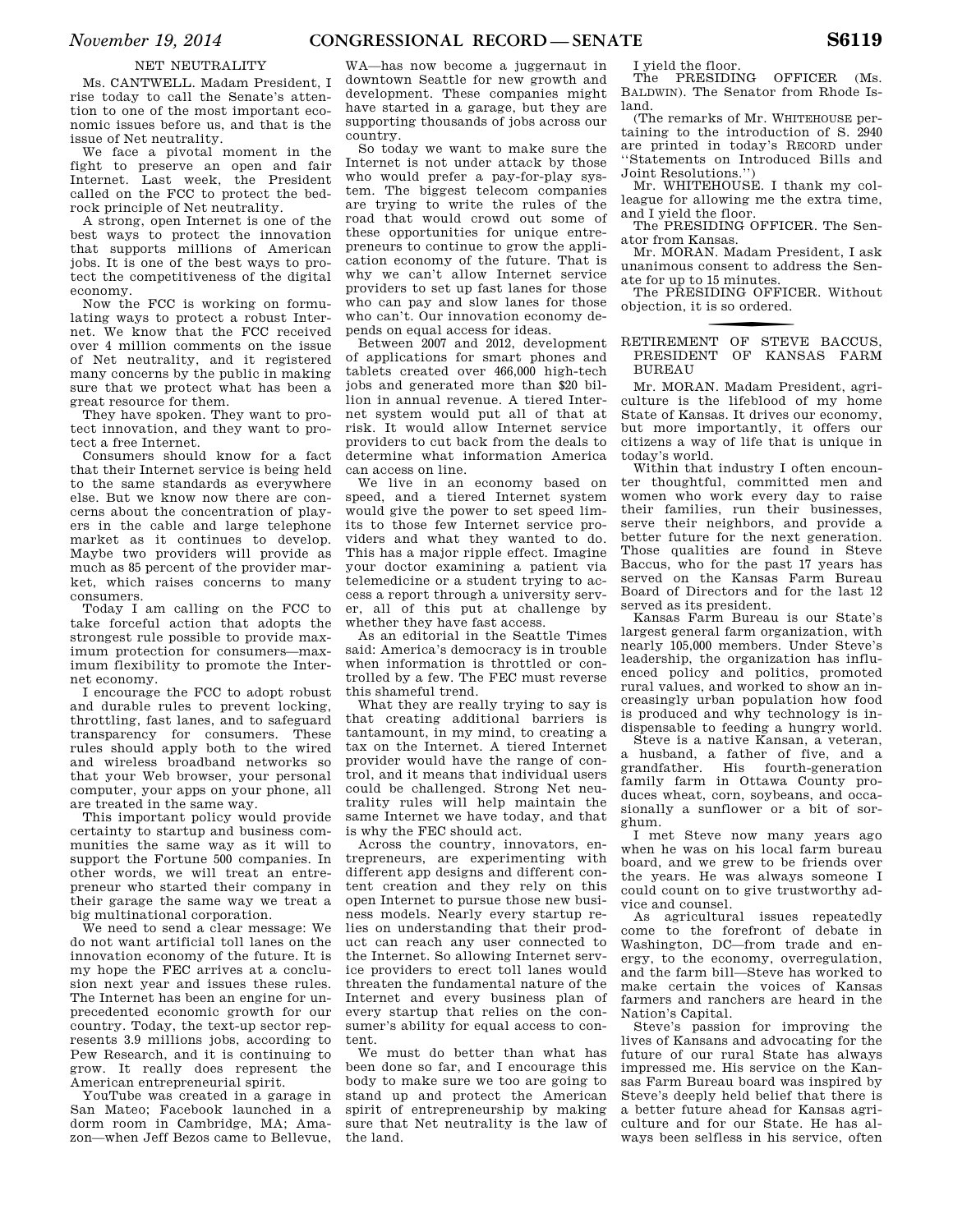taking time to drive across all 105 Kansas counties over the years to update members of the farm bureau on issues that impact their lives and the lives of their family members in rural Kansas and across our State. KFB members always knew where to find Steve and felt comfortable seeking his help.

In addition to his service as president of the Kansas Farm Bureau, Steve has led multiple boards and organizations, including the Board of the American Farm Bureau Federation and the Farm Bureau Mutual Insurance Company, whose board he currently chairs. He has led trade missions, presented testimony before Congress and State legislative committees, and has championed the cause of agriculture for much of his adult life.

Steve embodies many traits we can all admire, including a deep love for the great State of Kansas and gratitude for the many hard-working families who provide food, fuel, and fiber on which Americans and the world rely. These traits have earned Steve the respect of his peers across the country. Steve has been a true public servant to agriculture, and he did it for all the right reasons. Not often do you find someone who has such good and clear intentions of service. Kansas farmers and ranchers found that in Steve Baccus in spades. He is a tremendous role model for all of us who want to make a difference in the lives of others.

Steve, we congratulate you for your service and wish you and your wife Patricia well in the next chapter of your life as you retire as president of Kansas Farm Bureau.

# f REMEMBERING ROSS AND MARIANNA BEACH

Mr. MORAN. Madam President, last Sunday I was at a funeral service in Manhattan, KS, because Kansas lost one of its greatest philanthropists and education advocates when Marianna Kistler Beach passed away on November 1, 2014.

Marianna and her late husband Ross Beach—who passed away in 2010—were residents of my hometown of Hay, KS, for more than 60 years before moving to Lawrence. This devoted couple was well known and well loved for their acts of service and kindness to others. Because of Marianna and Ross Beach, numerous Kansans have been inspired through the arts, and individuals with disabilities and their families have lived healthier, more productive lives.

Marianna was born on November 24, 1919, in Lincoln, KS, and Marianna learned the importance of empowerment through education at a young age from her parents. Elmer and Myrtle Kistler moved their family from Lincoln—including their 15-year-old daughter Marianna—to Manhattan, KS, in 1934 in order to give their children the opportunity for a college education during the Great Depression. Marianna graduated from Manhattan

High School and Kansas State University, where she was a member of Pi Beta Phi, Sigma Phi Journalism Honorary, and Mortar Board.

Marianna married Ross—whom she always called Rossie—in 1941, and they were devoted to each other for 69 years until his death in 2010.

Ross Beach was a pioneer in banking, radio and television, and oil and gas, and Marianna was a support system behind all that success. Ross was the president of Kansas National Gas Company and chairman of the board of the Douglas County Bank, and with Marianna by his side Ross created economic opportunities for many Kansans. But the Beaches' business success was overshadowed by Ross and Marianna's generosity.

Marianna Beach worked hard to make certain education and the arts would be a priority of Kansans. She and her husband assisted with the formation of the Beach-Schmidt Performing Arts Center and the Sternberg Museum of Natural History at Fort Hays State University. Marianna was a member of the Mid-America Arts Alliance, president of the Hays Arts Council, and wrote a column on art and city beautification for the Hays Daily News for more than 20 years.

For the Beaches' 50th wedding anniversary, Marianna convinced her husband to establish the Marianna Kistler Beach Museum of Art on the campus of Kansas State University to ensure that art is accessible to all Kansans. My wife Robba and I have had the honor to serve on the board of visitors of this museum that bears their name. We are able to witness firsthand the positive consequences of the passion and commitment Ross and Marianna had for culture and for the arts in our State.

Marianna's priorities were guided by a belief in the value of each individual, which was illustrated by her lifelong commitment to supporting and uplifting individuals with special needs. Supported by her husband, Marianna worked tirelessly to maximize the potential of handicapped individuals, serving on the President's Committee on Mental Retardation from 1969 to 1975. She was also actively involved at the local level. She did everything personally. In fact, the Beach Center on Disability at the University of Kansas is named in her honor. The research done there focuses on disability policy, employment, family support, and early childhood services.

The Beaches' level of generosity will truly live on for generations to come.

Despite their stature in our community and State, Marianna and Ross Beach always treated every person they encountered with respect and dignity. As a young newlywed couple starting a new life in Hays, the first invitation Robba and I received was to come to Ross and Marianna's home for dinner. There was never a more gracious, caring couple than the Beaches, who wanted to make sure everyone was included.

For a large portion of my life, I joined Ross and other businessmen and professionals for lunch at The Roundtable. While there was a lot of talk about sports and politics, I learned a lot about life by listening to Mr. Beach. My friendship with Ross Beach certainly opened doors for me in business and politics, but more importantly, it gave me the confidence to realize that this smalltown Kansas kid could one day be able to serve here with my colleagues in the Senate.

While my family and I are saddened by the death of Marianna Beach, we take comfort knowing that the legacy of the Beach family will endure far beyond our generation. While Marianna and Ross Beach donated their talents and treasure, it is their character and generous souls that I and many others will miss the most.

Marianna was loved by all who knew her but especially by her family. I extend my heartfelt sympathies to her daughters Mary, Terry, and Jane, as well as her brother Lee, sister Janet, and eight grandchildren and six greatgrandchildren. I know you loved your mother, grandmother, and sister dearly, and she will be greatly missed. I hope you find comfort in knowing that she and Ross are united in their Heavenly home.

We are told that to whom much is given, much is expected. Ross and Marianna Beach more than fulfilled any expectations. I am thankful for having the good fortune of knowing them for more than 40 years.

God bless Marianna and Ross Beach for their life together and let them be a role model for all of us.

Thank you, Madam President, and I yield the floor.

The PRESIDING OFFICER. The Senator from Michigan.

# f IMMIGRATION REFORM

Ms. STABENOW. Thank you very much, Madam President.

There is a lot of talk here in Washington and across our country right now about how to fix a very broken immigration system. The message the American people sent us earlier this month was very clear. I don't think anybody should miss it. They want us to work together, and they want us to get things done for the country and move things forward. They know we can still do big things when we put aside partisan politics and sit down together and work in the best interests of the country.

I know that firsthand because of the farm bill. It was not easy. It was complicated. There were regional differences. There were partisan differences. There were differences between the House and the Senate. But we wanted to get it done. We stuck with it, we worked hard, and in the end, a lot of people working together made that happen. So we know how to do that.

We know how to do that in the Senate on immigration as well because a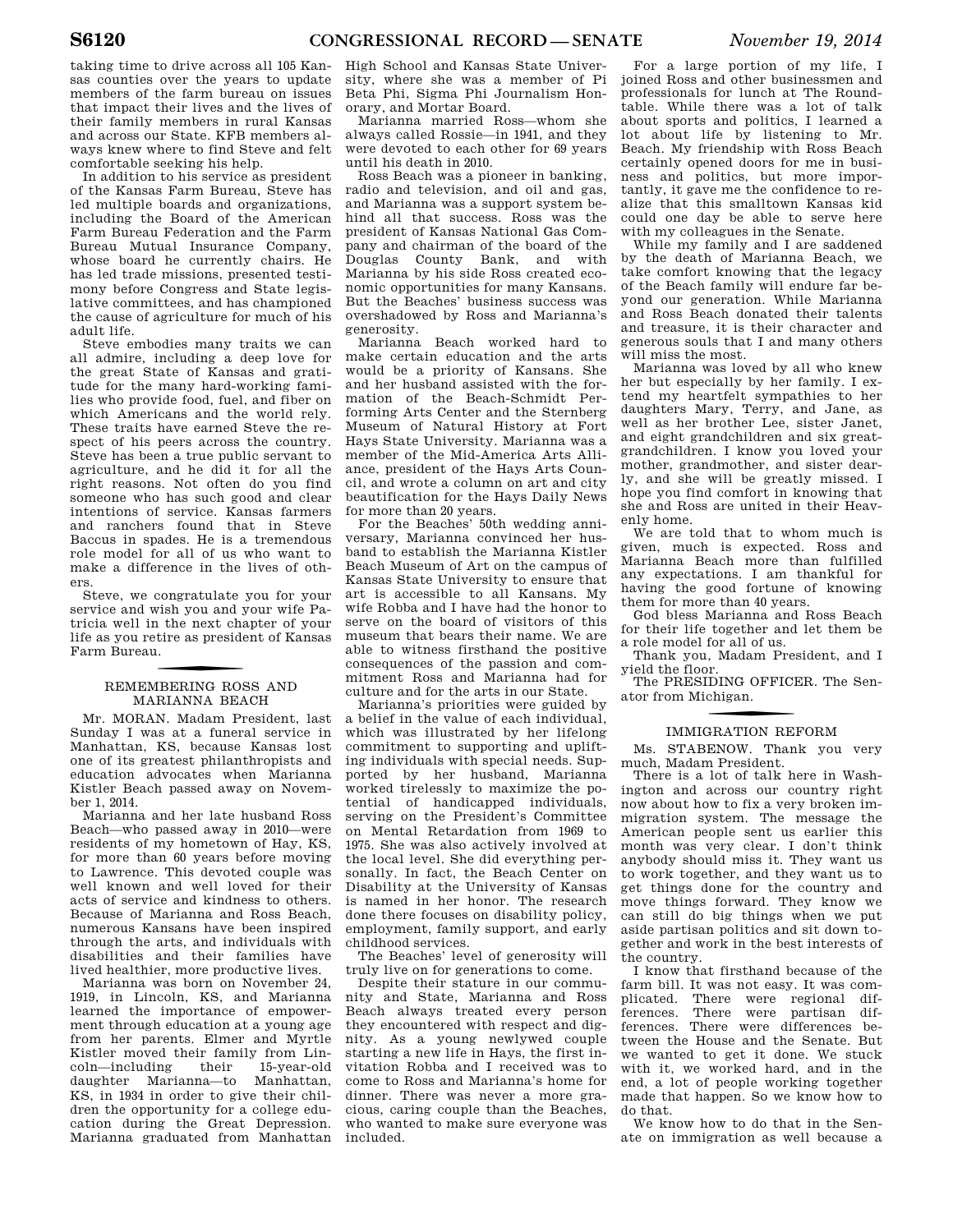whole different group of people across the aisle sat down with very different ideas. How do we strengthen the border? How do we have a system that works for agriculture and business? How do we create a pathway of earning their citizenship in this country? People worked in a very complicated situation, they worked together, and ultimately, after a lot of amendments and slogging it through on the floor, just as we did on the farm bill, we achieved that. We achieved that. We achieved that 510 days ago.

So 510 days ago we passed overwhelmingly—I believe it was 68 votes a comprehensive immigration reform bill and sent it to the House of Representatives—510 days ago. What has the Republican House of Representatives done with that comprehensive, bipartisan bill that was sent to them 510 days ago? Nothing. A great big zero. They have done nothing. They refused to even have a vote on it. They refused to suggest changes to the bill and work on the opportunity to bring their ideas to the table. They refused to even debate the bill. Why? Amazingly—amazingly—it is because the Speaker and the Republicans and the House know it would pass if they brought it up. And the public looks at that and says: What? Are you crazy? You don't want to bring up a bill because you know it would actually pass on a bipartisan vote?

But that is exactly what is happening. In fact, that is how it is supposed to work. There was a tremendous amount of effort by this body and by leaders on both sides of the aisle, who should feel very proud of the work that was done. It was sent to the House of Representatives 510 days ago, and nothing has been done. Zero has been done.

So I have a very simple message for Speaker BOEHNER: Let the House vote. Let the House vote. The time is now. The time is now to solve this problem, and it can be solved today if people want to do that.

House Republicans still have an opportunity to show the American people that they can be trusted to do the work that people sent them to do—sent all of us to do. They can do it today. They can do it tomorrow. They can get this done before Thanksgiving. Everyone knows that the bipartisan Senate immigration bill would pass right now with both Democrats and Republicans supporting it if Speaker BOEHNER would simply let the House vote.

As we in the Senate showed over a year ago, people on both sides of the aisle want to fix this broken system that hurts families, workers, businesses, and farmers. I could tell you story after story of crops being left in the field because of a broken immigration system. This is an urgent problem, and the time to act is now.

If our Republican colleagues in the House don't want President Obama to use his authority to help fix the broken immigration system—just as every President, by the way, since President

Eisenhower, including Presidents Reagan and George H.W. Bush, has done—all they have to do is simply vote. Just have a vote. Then we don't have to have this back-and-forth about how do we work together on appropriations or how do we get all the work done that desperately needs to be done. Just vote. It is in their hands.

We cannot afford to wait another 510 days to begin to address this urgent problem, which is why if the House will not act the President has no choice but to act. But the good news is that we don't have to wait.

Americans didn't send us here to talk about impeachment or shutting down the government again. They sent us here to get things done. They sent us here to create opportunities for them to work hard and get in the middle class and stay in the middle class, which is harder and harder to do every day.

So I would say to Speaker BOEHNER: Let the House vote. Let's get the bipartisan immigration bill on the President's desk today. This isn't about the President waving a red flag in front of a bull, by the way—which is, frankly, a lot of bull—this is about waving the bill in front of the House of Representatives.

Yoo-hoo, Mr. Speaker, you have a bill. You have a bill. It passed with 68 votes in the Senate. It will pass in the House of Representatives. It will avoid what you say is going to be a big fight and legal challenges. Just vote. It is that simple.

Let's show the American people that we can put aside our differences, that we can work together and do what is best for the country. It is as simple as having a vote.

Thank you, Madam President, and I yield the floor.

The PRESIDING OFFICER. The Senator from Indiana.

# f TRIBUTE TO ABDUL-RAHMAN ''PETER'' KASSIG

Mr. DONNELLY. Madam President, this is a speech I hoped to never give and one I give with an incredibly heavy heart. I wish to speak about a young man from my home State of Indiana, Abdul-Rahman Kassig, known to many who loved him as Peter or Pete. He was a Hoosier, a son of Indiana, and we could not feel more proud of him or lucky about the fact that he was one of us.

Abdul-Rahman was a son of the United States of America who served our country and also served the world. He was a man of peace and healing and caring. Abdul-Rahman was with us for 26 years, and what he gave us during his life is so much greater and so much more important than how he died. The intensity and focus and desire to make a difference was the hallmark of Peter's life, and it stands in stark contrast to the cruelty and disdain for human life of the ISIL terrorists who took Peter from us.

Every one of us is heartbroken for his parents Paula and Ed, who have lost their son in the most nightmarish of circumstances and have been the most extraordinary people during this whole situation. The world mourns the loss of Abdul-Rahman along with us. His life is one to be admired.

As one of his teachers wrote to his parents: ''Peter's life is evidence that he's been right all along; one person can make a difference.''

While we mourn the loss of our fellow Hoosier in America, we are rightfully angry about his murder and we hunger for justice, but we are challenged to face the fact that there are others still being held by these terrorists, and we must work and pray for those who continue to be held against their will.

Today I want to talk about Abdul-Rahman—Peter. I know his wonderful parents Paula and Ed. They are extraordinary people. I was not lucky enough to meet Peter before he headed over to Syria to help provide emergency medical care there. However, through his folks and these many months, I feel as though I have gotten to know his spirit through his words, his actions, and the many stories from those who loved him. Some stories can be told, some stories can't be told, but he is an extraordinary young man in every way.

This was a selfless, courageous young man with a big heart who saw suffering and wanted to help, and ultimately he laid down his life in service to others. If you look at these pictures, this is Peter at the ambulance that he worked on as an emergency medical technician, and all he did was try to make other people's lives better by helping them when they were injured and wounded. You will hear that when his organization ran out of money, he took his own money out of his own pocket to buy bandages, equipment, and gas for the van. That is the kind of guy he was.

He was a son of Indiana, growing up near Broad Ripple as the only child of Paula and Ed. He graduated from Indianapolis North Central High School, spending his high school days as many kids in Wisconsin do—the home State of the Presiding Officer—running cross country and track and playing his guitar. He then served in the U.S. Army with a brief time in Iraq before being honorably discharged and enrolling in Hanover College back home in Indiana.

Abdul-Rahman was described as an intense young man who was always ready to help his friends in need. One classmate from Hanover said, ''From the moment you meet Abdul-Rahman, you know that he is a man that is destined for great things.''

Abdul-Rahman left Hanover in 2009 for training and then certification as an emergency medical technician, followed by attending Butler University. It was during his time as a student at Butler that Pete traveled over to Beirut during spring break in 2012. While other kids were heading to Florida and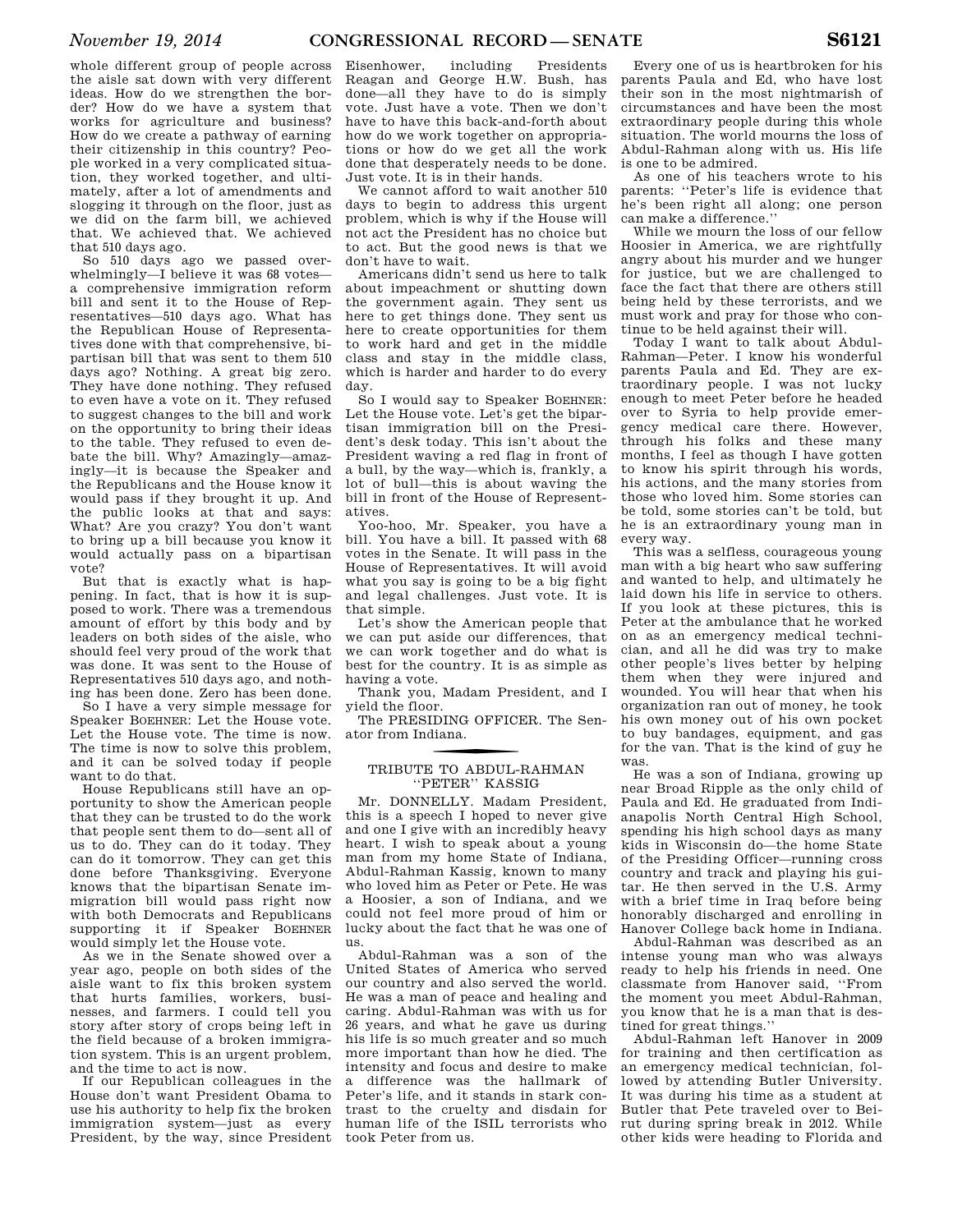Texas and the Bahamas over spring break, Pete went to Beirut to try to help people.

He saw the refugee crisis stemming from the Syrian civil war firsthand and decided to stay there.

I wish to read some of what he wrote to his family and friends at that time about the decision he made. These are Peter's words:

I do not know much, every day that I am here I have more questions and less answers, but what I do know is that I have a chance to do something here, to take a stand. To make a difference. Yesterday my life was laid out on a table in front of me. With only hours left before my scheduled flight back home to the United States, I watched people dying right in front of me. I had seen it before and I had walked away before . . .

I am staying in the region indefinitely. I am formally requesting that I be withdrawn from my courses for the remainder of the semester. I have had the conversation with my parents and it was the easiest one we ever had. They knew simply from the sound of my voice. I have never been freer, more alive, happier, or better received than in this place.

There is too much work to be done here. Too many people in need of immediate help . . .

This decision isn't one that everyone would make, most people wouldn't I guess, but those of you that really know me understand that this is what I was made to do. My whole life has led me to this point in time.

In May of 2012, Abdul-Rahman moved to Lebanon to work as a volunteer emergency medical technician, serving in a hospital in the region there.

By September 2012, Abdul-Rahman, still in his young twenties, formed his own nongovernmental organization to even better help those in need around him. It was called the Special Emergency Relief and Assistance, or SERA. In the summer of 2013, Abdul-Rahman moved SERA's headquarters to Gaziantep, Turkey, where the organization provided first response assistance to refugees fleeing the Syrian civil war.

SERA provided food and medical supplies to the refugee camps on both sides of the border. SERA also provided primary trauma care and first-aid training to civilians in Syria so others could also provide that same care.

When fundraising was not going as well as needed, Abdul-Rahman donated his own money, giving not only his time and his talent, but everything he had financially to keep it going and assist those suffering around him. He was working on a project for SERA when he was detained on October 1, 2013.

When he was detained, he was traveling in the back of an ambulance on his way to Deir Ezzour in eastern Syria to help provide medical care. He was in the back of an ambulance when he was taken.

Peter showed incredible strength while in captivity—demonstrating his love for his parents while reflecting on the possibility that he might not make it home.

In a letter written while he was in captivity, and received by his parents in early 2014, Abdul-Rahman wrote:

It is still really hard to believe all of this is happening . . . as I am sure you know by now, things have been getting pretty intense. We have been held together, us foreigners . . . and now about half the people have gone home . . .

I hope that this all has a happy ending but it may very well be coming down to the wire here, if in fact that is the case then I figured it was time to say a few things that need saying before I have to go.

The first thing I want to say is thank you. Both to you and mom for everything you have both done for me as parents; for everything you have taught me, shown me, and experienced with me.

I cannot imagine the strength and commitment it has taken to raise a son like me but your love and patience are things I am so deeply grateful for.

Secondly, I want you to know about things here and what I've been through straight from me so you don't have to wonder, guess, or imagine (often this is worse than the reality). All in all I am alright. Physically I am pretty underweight but I'm not starved, & I have no physical injuries, I'm a tough kid and still young so that helps.

Mentally I am pretty sure this is the hardest thing a person can go through, the stress and fear are incredible but I am coping as best I can. I am not alone. I have friends, we laugh, we play chess, we play trivia to stay sharp, and we share stories and dreams of home and loved ones. I can be hard to deal with, you know me. My mind is quick and my patience thinner than most.

But all in all I am holding my own. I cried a lot in the first few months, but a little less now. I worry a lot about you and mom and my friends.

They tell us you have abandoned us and/or don't care but of course we know you are doing everything you can and more. Don't worry Dad, if I do go down, I won't go thinking anything but what I know to be true. That you and mom love me more than the moon & the stars.

I am obviously pretty scared to die but the hardest part is not knowing, wondering, hoping and wondering if I should even hope at all. I am very sad that all this has happened and for what all of you back home are going through.

If I do die, I figure at least you and I can seek refuge and comfort in knowing that I went out as a result of trying to alleviate suffering and helping those in need.

In terms of my faith, I pray everyday and I am not angry about my situation in that sense. I am in a dogmatically complicated situation here, but I am at peace with my belief.

I wish this paper would go on forever and never run out and I could just keep talking to you. Just know I'm with you. Every stream, every lake, every field and river. In the woods and hills, in all the places you showed me. I love you.

If you look at the pictures, you can see Peter and his mom in this picture and Peter and his dad off fishing in Indiana. This is the story of Abdul-Rahman Kassig. Nothing you have seen on TV over the past 3 or 4 days is the story of Abdul-Rahman Kassig. This is the story. Those are his parents and this is what he did—he devoted his life to others.

He was a young man who was taken from us in the most barbaric way, yet whose life stands for all that is good in our world.

Abdul-Rahman, we will miss you catching more fish than your dad Ed

when you went out fishing together and then laughing with him and rubbing it in that you caught more than he did. Best friends right there.

We will miss you giving your mom Paula a big hug and telling your parents how much you love them. Folks around the world and every American will miss you terribly, but we will never forget how kind you were to the sick and injured people you cared for and the sick and injured people you made well, and everyone whose hearts you filled with love and passion and laughter.

This was a man all Hoosiers and everyone else was so proud of, who touched more people and helped more folks in his 26 years than most of us do in a lifetime.

I will close with something that Paula Kassig said on Monday:

Our hearts are battered, but they will mend. The world is broken, but it will be healed in the end. And good will prevail . . .

Abdul-Rahman spent the last years of this life working for good, serving those in the greatest need in the most dangerous of situations because his fellow citizens of the world needed him. He truly believed good would prevail.

Let us keep the Kassigs and those who are still currently being held against their will and their families in our prayers and thoughts.

Abdul-Rahman, we have been humbled by your generosity and your love. May God bless you and may God bless the United States of America.

I yield back and suggest the absence of a quorum.

The PRESIDING OFFICER. The clerk will call the roll.

The legislative clerk proceeded to call the roll.

Mr. THUNE. Madam President, I ask unanimous consent that the order for the quorum call be rescinded.

The PRESIDING OFFICER. Without objection, it is so ordered.

# NEW REPUBLICAN MAJORITY AGENDA

Mr. THUNE. Madam President, today is our first full week back in session since the election 2 weeks ago. While we haven't had the change of control yet in the Chamber—it doesn't happen until next year—Republicans are setting out our priorities for the new Congress and looking forward to getting to work.

Two weeks ago the American people spoke. They sent a clear message to Washington that they are tired of the status quo, tired of gridlock, tired of obstruction. They are tired of Washington wasting their money. They want change, and on election day, they asked Republicans to make that happen.

Republicans are humbled by the trust the American people have placed in us, and we are not going to let them down. We look forward to setting a positive and a constructive agenda and getting the Senate working again for the American people.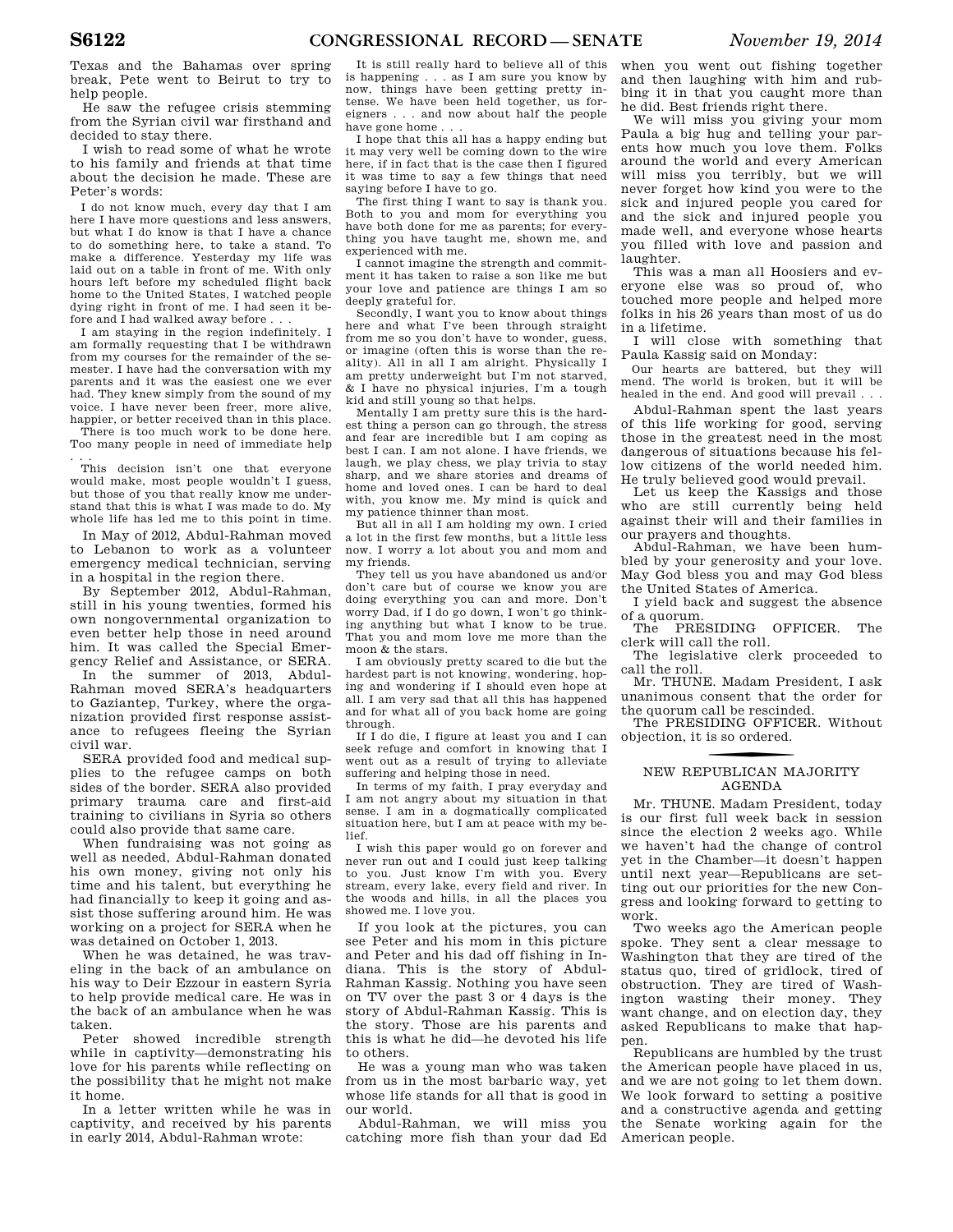ate Democratic leadership has stifled debate, ignored the regular order of business, and wasted the Senate's time on partisan pieces of business that Democratic leaders knew would not pass. That means that very little time has been spent on American families' priorities.

Even many Democrats have grown frustrated with the highly partisan direction the Senate has taken under Democratic leadership. Republicans intend to chart a different course.

Starting in January, we will ensure that the Senate returns to the committee process and that the Senate floor once again becomes a forum for debate and amendments and votes. I am encouraged that this week a number of rank-and-file Democrats abandoned their leadership and joined Republicans to support legislation to approve the Keystone Pipeline and the more than 42,000 jobs it will create. Republicans hope we can continue to have that kind of collaboration in the new Congress.

Americans have had a rough time over the past several years, including a weak economy, few jobs, high prices on everything from health care to electricity, and the list goes on and on. Our first priority in the 114th Congress will be enacting policies that will help create jobs and increase economic opportunity for American families. A good place to start is the dozens of Housepassed jobs bills that have been gathering dust on the Senate Democratic leader's desk. Many of these bills passed the House with bipartisan support, and it is high time they get a vote in the Senate so they can get on the President's desk.

We hope the President will work with us on priorities such as expanding trade to open new markets for American agriculture and manufacturing overseas.

I have to say I am a little concerned that the President has indicated his intention of continuing to operate on his own. The American people made it clear on election day that they have rejected his policies, and I hope the President will take that message to heart and rethink his plans to go it alone on important issues such as immigration.

Finally, Republicans will get to work on some of the big-ticket items that need to get done in Washington, including issues such as reforming our Tax Code to make it simpler and fairer and to make us more competitive in the global marketplace, eliminating the hundreds of inefficient regulations that are driving up prices for American families and killing jobs, and issues such as conducting oversight of the executive branch to ensure that the cycle of abuses such as the IRS scandal and the Veterans Affairs scandal stops now.

Republicans understand the opportunity we have been given and we don't intend to waste it. We are going to make Washington work again, we are

going to make government more efficient and effective and stop the waste of taxpayer dollars, and we are going to get our economy going again to put our Nation on a path to growth and shared prosperity.

Divided government has been historically a time when great things have been accomplished. We can go back to Social Security reform in 1983 when we had a Republican President working with a Democratic House or tax reform in 1986 when we had a Republican President working with a Democratic House or 1996 when we had a Democratic President working with a Republican Congress on welfare reform. There are lots of examples throughout our history where divided government has led to big accomplishments and big results for the American people.

I submit that we can do that again. The American people are counting on us. Republicans are ready to roll up our sleeves and get to work, and we invite Democrats and the President to join us.

I yield the floor.

The PRESIDING OFFICER. The Senator from Wyoming.

# f PRESIDENT'S HEALTH CARE LAW

Mr. BARRASSO. Madam President, this past Saturday the open enrollment period for the Obama health care law opened in terms of the health care exchange. People who bought health insurance through healthcare.gov or through their State's exchange are finally allowed to see how much their insurance is going to cost next year. Things were pushed back beyond the election so people wouldn't be able to find out before the election what it was going to cost. So the Obama administration had all of this information for awhile, but they intentionally kept it secret until after election day. Now people get to see the prices, and many people across the country are absolutely in shock at the increased costs of the health care law.

Millions of Americans are learning their health insurance is going to cost them a lot more. As a matter of fact, when the exchanges opened November 15, on the front page of the New York Times: ''Cost of Coverage Under Care Act Set to Increase.'' The article says:

The Obama administration on Friday unveiled data showing that many Americans with health insurance bought under the Affordable Care Act could face substantial price increases next year—in some cases as much as 20 percent.

Substantial price increases, 20 percent.

For some people it is going to be even higher than that.

The Wall Street Journal took a look at it and they had a large story with a picture on Friday and the headline is: 'Consumers Still Confused Ahead of Insurance Sign-ups.''

The article describes a man named Bob Sorey, who is a real estate salesperson in Mount Juliet, TN. He had a

plan through Blue Cross Blue Shield, and he says his premiums are going up nearly 25 percent next year. He told the newspaper, ''I just can't absorb that.''

President Obama promised the American people they would save \$2,500 per year per family under his health care law. NANCY PELOSI, the former Speaker of the House, went on ''Meet the Press'' at one point and said everyone's rates would go down—everyone, she said. What does the President have to say now? What will he tell those people whose rates have continued to go up? What does he say to this real estate broker in Tennessee who can't absorb a 20-percent increase?

In Anchorage, AK, a typical plan is going to cost 28 percent more next year. That is for the second cheapest silver plan, what they call the benchmark plan.

In Minneapolis rates are going up almost 19 percent, and that is just for the premiums. For many people their copays are going up and their deductibles are going up as well. In some parts of Georgia 70 percent of the plans sold on the exchange have deductibles of at least \$2,500. Is that affordable for people? Millions of Americans will be paying more in premiums as well as more out of their pocket millions of people such as Bob Sorey, the real estate broker in Tennessee, who, as he said, just can't absorb the cost.

These skyrocketing premiums may explain why the President's health care law is more unpopular right now than ever before.

According to the latest Gallup poll, only 37 percent of Americans approve of the law. It was supposed to get more popular. That is what the Democrats on this floor told people across the country and told us. Instead, the opposite has happened. People see how much their costs have increased because of the law, and many people are learning that having coverage under the law is not the same as having care. There is a difference between coverage and care.

That is what USA Today found out. They had a front-page article last Friday with the headline: ''Rural Hospitals in Critical Condition.''

So not just the cost of coverage under the care act set to increase, but rural hospitals are in critical condition.

Obama critics say the law is speeding up the demise of rural facilities, of rural hospitals. That is the problem.

The article talks about a small hospital in Georgia that had to close in the spring of last year because of all the new burdens of the health care law. People in that town now have to travel many miles to get to another hospital in another town. One of those people was Bill Jones. He was a peanut and cotton farmer who lived about 9 miles away from the old hospital. Bill suffered a heart attack 1 month after the hospital had to close. The ambulance had to take him to another hospital in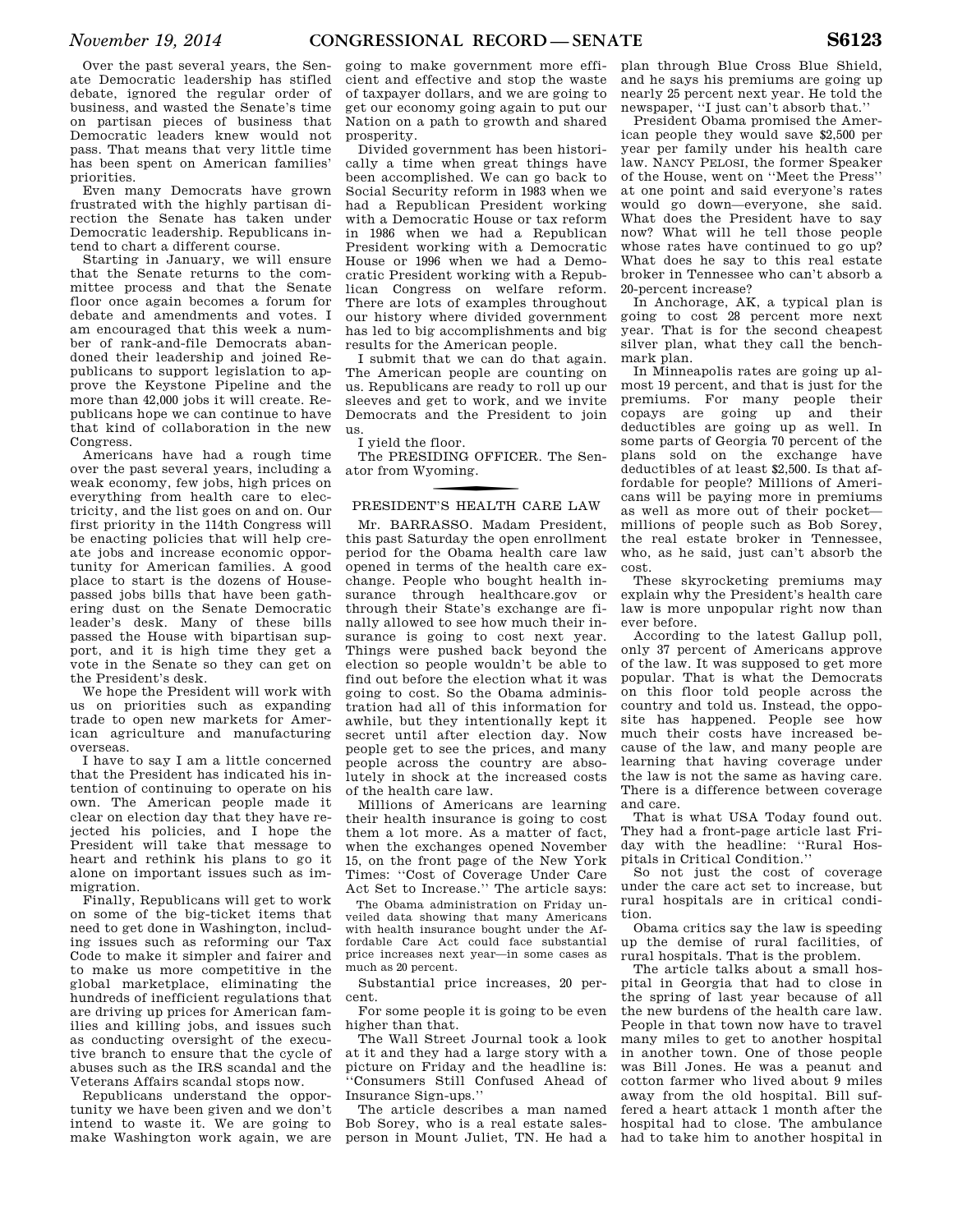a town further away. I can tell my colleagues, as a doctor who practiced medicine for 25 years, when someone has a heart attack, every minute counts. Bill Jones didn't survive his heart attack. Maybe he wouldn't have survived a trip to a closer hospital; we won't know that. But the hospital is gone now and it is gone because of the President's health care law. For people living in rural States such as Georgia and my own State of Wyoming, this is a terrifying prospect.

The article says that since January of 2010, more than 40 rural hospitals have closed across the country. There is a map of the country of all the places where hospitals have closed. Ezekiel Emanuel, who worked on the health care law, says that 40 hospitals is not enough. He is one of the architects of course of the President's health care law. He says that over the next 6 years, more than 1,000 hospitals will close. In more than 1,000 American communities, people will be further away from medical care. That is precious lost time for people who have heart attacks or for women with highrisk pregnancies who are further from the help they need to deliver a healthy baby. They may have coverage under the President's health care law, but that is not the same as getting the care they need.

We are also seeing that for people whom the law has pushed into Medicaid—because Medicaid, of course—the President's goal was to push more and more people into Medicaid—that pays less for services than traditional insurance companies pay. A lot of doctors and other providers can't afford to take new Medicaid patients.

There was a front-page story in the Wall Street Journal last Friday that says as more join Medicaid, health care systems feel strained.

As more join Medicaid—the President's goal—health systems feel the strain. The article says that about onethird of all primary care physicians aren't taking new Medicaid patients. One of them is Dr. Holly Abernathy. She is a family physician in Farmington, NM, and she says she just can't afford to take any new patients under the program. She says: ''I would love to see every Medicaid patient that comes through my door.'' She also says: ''If you give people coverage, they should be able to utilize it.''

Premiums are going up, out-of-pocket costs are going up. Hospitals are closing. Doctors are having to turn away patients—all because of the President's health care law.

ObamaCare was too long, too complicated, too expensive, and it took away too much from the people who like the care and the coverage they had before the law was passed. That is why Republicans are going to vote to repeal the entire health care law.

Meanwhile, we will also vote to strip away the worst and most destructive parts of the law—parts such as the employer mandate, the arbitrary 30-hour

workweek, that has been devastating to part-time workers across the country and others such as the unfair medical device tax that sends American jobs overseas and threatens lifesaving innovation.

Republicans are going to keep fighting for Americans who have been harmed by the President's health care law. We are going to keep offering the real solutions that people wanted all along—access to the care they need from a doctor they choose at lower cost. That is what the American people are demanding, and that is what they deserve. It is what Republicans are going to give them.

I thank the Presiding Officer, I yield the floor, and I suggest the absence of a quorum.

The PRESIDING OFFICER. The clerk will call the roll.

The assistant legislative clerk proceeded to call the roll.

Mr. HATCH. Madam President, I ask unanimous consent that the order for the quorum call be rescinded.

The PRESIDING OFFICER. Without objection, it is so ordered.

# f INNOVATION AGENDA FOR THE 114TH CONGRESS

Mr. HATCH. Madam President, I rise today to emphasize the importance of keeping our technology industry in the forefront of our global economy. America has made extraordinary strides in innovation. For decades we have been the world's leader in developing new technologies and advancing the Internet age, but we are not the only nation in this hunt.

Across the globe, and particularly in China and other parts of Asia, our international competitors are working furiously to catch up. If the United States is to enjoy continued success in the technology arena, the policymakers must ensure that we have a legal and regulatory landscape that will enable our innovators to thrive.

As chairman of the Senate Republican High-Tech Task Force, I have been working with colleagues and stakeholders to develop an innovation agenda for the coming Congress. Today I would like to highlight several bipartisan initiatives that we should prioritize early next year to help ensure the continued success of our hightech economy.

First, Congress must act to protect America's innovation and inventiveness. An essential part of fostering innovation is protecting legitimate intellectual property rights. In particular, we must enact legislation to combat abusive patent litigation.

Patent trolls—which are often shell companies that do not make or sell anything—are crippling innovation and growth across all sectors of our economy. It is estimated that abuse of patent litigation costs our economy over \$60 billion every year. With so much on the line, how can we afford not to act? Yet the current Senate did exactly

that and ignored the very real opportunity we had, to follow the House of Representatives and pass bipartisan legislation that would be supported by the White House.

Why would anyone walk away from the opportunity to enact pro-innovation policies that would do so much good for our economy?

It is no secret that trial lawyers and others told the current majority leader not to bring patent troll reform up for a vote. We all know when the trial lawyers say ''jump,'' the only answer for some of my Democratic colleagues is ''how high.''

While I am disappointed the Senate failed to act during this Congress, I intend to help ensure we pass legislation next year. Fortunately, combating patent trolls is a priority for incoming Senate Judiciary Committee Chairman CHUCK GRASSLEY and House Judiciary Committee Chairman BOB GOODLATTE.

I look forward to working with them and others who are committed to making long overdue reforms to our patent laws—including mandatory fee shifting, heightened pleading and discovery standards, demand letter reforms, and a mechanism to enable recovery of fees against shell companies or those who are behind them.

In addition, we must improve the quality of patents issued by the U.S. Patent and Trademark Office. Lowquality patents are essential to a patent troll's business model. I am optimistic we can reach agreement on how best to improve our patent process.

We also need a high-functioning and well-funded USPTO. A fully funded patent office would, at the very least, mean more and better trained patent examiners, more complete libraries of prior art, and greater access to modern information technologies to address the Agency's growing needs. All of these improvements would lead to higher quality patents that are granted more quickly. The good news is we can make these changes at no cost to taxpayers since the USPTO is a fee-generating agency.

Now, there are some who argue here that patent troll legislation is not necessary in light of the Supreme Court's decisions in the Octane Fitness and Highmark cases. Ms. Charlene Morrow and Mr. Brian Lahti, however, writing in the BNA's Patent, Trademark & Copyright Journal confirm that ''nothing in these cases addresses the proposed reforms to make the real parties in interest who are managing patent assertion entities responsible for fees and costs.'' This is something I worked on for quite a few months. As these experienced practitioners acknowledge such legislation is essential to address fee-collection concerns faced by defendants in present patent litigation. One of the legislative approaches Ms. Morrow and Mr. Lahti proposed is to make bonding more readily available at an early stage of litigation. I could not agree more.

We must ensure that those who defend against abusive patent litigation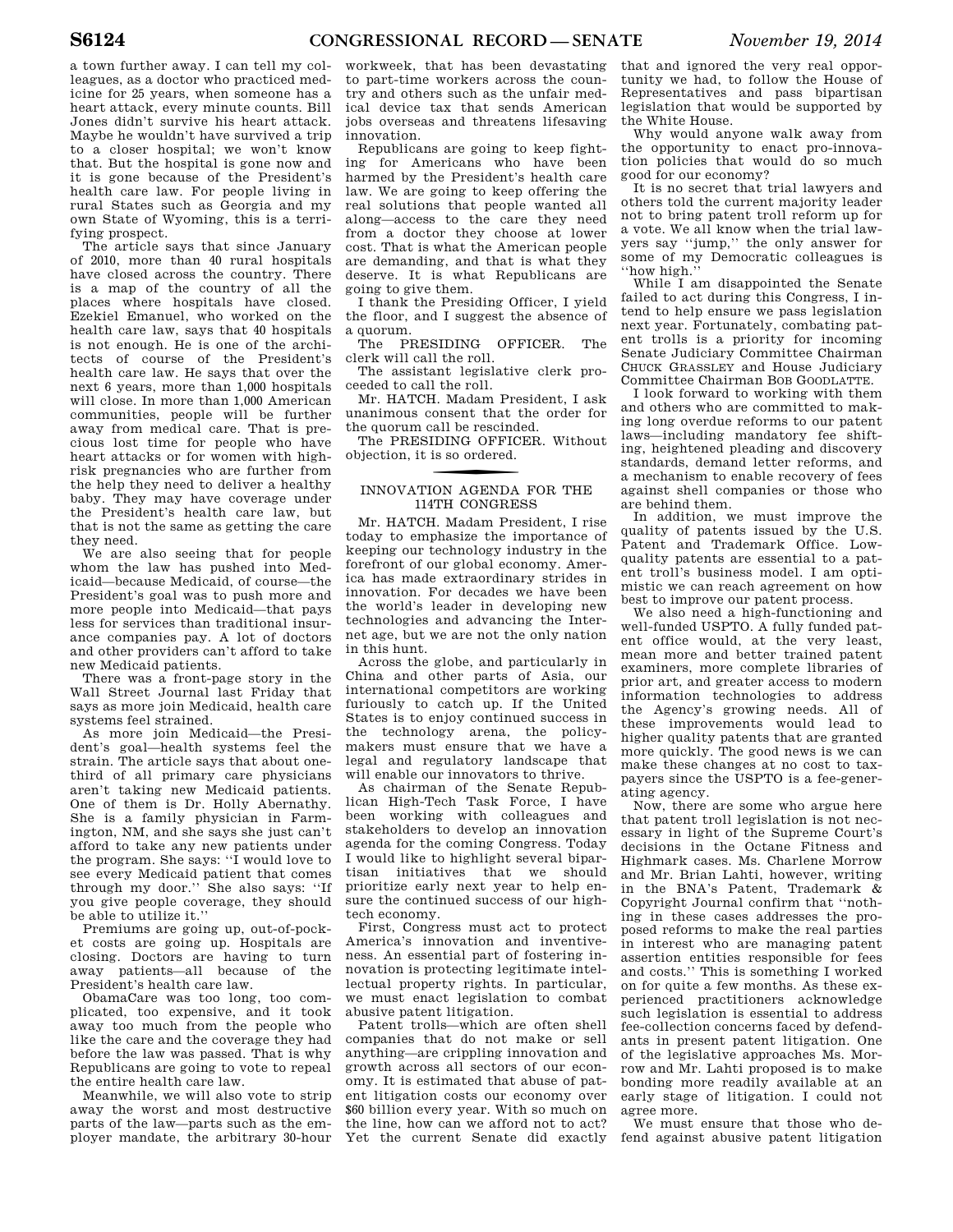and are awarded fees will actually get paid. Even when a patent troll structured as a shell company has no assets, there are other parties with an interest in the litigation. These parties are often intentionally beyond the jurisdiction of the courts. They stand to benefit if their plaintiff shell company forces a settlement and are protected from any liability if they lose.

It is a win-win situation for them and a lose-lose situation for America's innovators. Since we cannot force parties outside of a court's jurisdiction to join in a case, we must incentivize those interested parties to do the right thing.

That is the whole purpose behind my recovery-of-award provision. Under this provision, those who are deemed interested parties may either voluntarily submit to the court's jurisdiction and become liable for any unsatisfied fees awarded in the case or they may opt out by renouncing any meaningful interest in the litigation. If interested parties stand aside and do nothing, the original plaintiff must post a bond to ensure that any shifted fees are paid.

Bottom line: Without such bonding measures, all defendants have is a toothless joinder provision that can be easily circumvented by bad actors with no intention of paying the courtawarded fees for their abusive lawsuits.

I have said this before but it bears repeating. Fee shifting without such a recovery provision is like writing a check on an empty account. You are purporting to convey something that isn't there. Only fee shifting coupled with this recovery provision will stop patent trolls from litigating-and-dashing.

The House has already demonstrated that Members from both sides of the aisle can come together to craft and pass commonsense legislation to combat abusive patent lawsuits. President Obama supports such efforts. It is past time the Senate does its part. We ought to get rid of this phony attitude of obeisance to the personal injury lawyers and trial lawyers in this country.

I am determined to make such patent reform a priority early next year and to make sure we send the President a bill that he can sign into law for the good of all American innovation.

In addition to patent troll legislation, there is strong bipartisan, bicameral support for creating a harmonized, uniform Federal standard for protecting trade secrets.

Here in the Senate, Senator CHRIS COONS and I introduced the Defend Trade Secret Act on April 29, 2014. In the House of Representatives, Representative GEORGE HOLDING introduced the Trade Secrets Protection Act on July 29, 2014. Through our collective efforts we have shed light on an often overlooked form of intellectual property.

Trade secrets, such as customer lists, formulas, and manufacturing processes are an essential form of intellectual

property. Yet trade secrets are the only form of U.S. intellectual property where misuse does not provide its owner with a Federal private right of action. Currently trade secret owners must rely on State courts or Federal prosecutors to protect their rights.

The multi-State procedural and jurisdictional issues that arise in such cases are costly and complicated, and the Department of Justice lacks the resources to prosecute many such cases. These systemic issues put companies at a great disadvantage, since the victims of trade secret theft need to recover information quickly before it crosses State lines or leaves the country.

Unfortunately, in today's global information age, there are endless examples of how easy and rewarding it can be to steal trade secrets. While the maximum penalty for trade secrets theft is 10 years in prison and a \$250,000 fine, few of these thefts actually result in Federal prosecutions. While \$250,000 may sound like a steep penalty, most stolen trade secrets amount to tens or even hundreds of millions of dollars in lost profits and sales. Even when thefts are prosecuted, victim companies rarely recover the full extent of their losses.

We have made some progress in moving forward trade secret legislation. Earlier this year, the Senate Judiciary Subcommittee on Crime and Terrorism held a hearing on the importance of creating a private right of action for trade secret theft. The House Judiciary Committee reported its bill—by voice vote—on September 17. Although we did not get the bill across the finish line this Congress, we are well positioned to move the trade secret legislation early next year.

It is past time to enable U.S. companies to protect their trade secrets in Federal court.

Another bipartisan initiative ready for congressional action relates to our privacy laws. I speak about the need to update the Electronic Communications Privacy Act or ECPA to require a warrant for all email content within the United States and to safeguard data stored abroad from improper government access.

Enacted in 1986, ECPA prohibits communication service providers from intercepting or disclosing email, telephone conversations or data stored electronically, unless such disclosure is authorized. Virtually everyone agrees that Americans should enjoy the same privacy protections in their online communications that they do in their offline communications.

But Congress has not adequately updated the law since its enactment, and technological developments have resulted in disparate treatment. As currently written, ECPA requires law enforcement to obtain a warrant for emails that are less than 6 months old but only a subpoena to access older electronic communications.

Think about your own email account. You may have hundreds of emails that

you have received over many years. Additionally, ECPA has allowed law enforcement to access emails that have been opened with just a subpoena, even though a search warrant would be required for a printout of the same communication sitting on your desk.

Those conflicting standards should cause great concern to everyone who values personal privacy. Now to make matters more complicated, ECPA is silent on the privacy standard for accessing data stored abroad. Storing digital information around the world, a practice that did not exist when ECPA became law, is now routine. Moreover, the Federal Government has taken advantage of this statutory silence to apply its own standard, requiring access to data abroad if the company storing it has a presence in the United States.

For that reason alone, Congress should amend the law. That is why, together with Senators CHRIS COONS and DEAN HELLER, I introduced the Law Enforcement Access to Data Stored Abroad Act. The LEADS Act would require a warrant when the government demands customer communications from third-party service providers. Such a warrant would only apply to data stored in the United States, unless the data is owned by a U.S. corporation, citizen or lawful permanent resident.

To provide additional protections, the bill requires courts to modify or vacate such warrants if they would require the service provider to violate the laws of a foreign country. The practice of extending warrants extraterritorially presents unique challenges for a number of industries which increasingly face a conflict between American law and the laws of the countries where the electronic data is stored.

Additionally, if the United States expects to extend its warrants extraterritorially, we should not be surprised if other countries, including China and Russia, seek to do the same for the emails of Americans and others stored in this country.

Congress must ensure that law enforcement has the tools to execute search warrants where necessary so long as officials comply with the laws of the foreign country where the electronic data is stored.

The LEADS Act also provides needed improvements to the mutual legal assistance treaty process, which are formal agreements for sharing evidence between the United States and foreign countries in international investigations. Currently, the MLAT process is slow and unreliable, sometimes taking several months to access data held by foreign jurisdictions.

The Department of Justice not only needs additional funds to hire more people to handle MLAT requests, but reforms to the underlying program are needed to improve transparency and efficiency. The legislation recognizes, through a sense of Congress, that data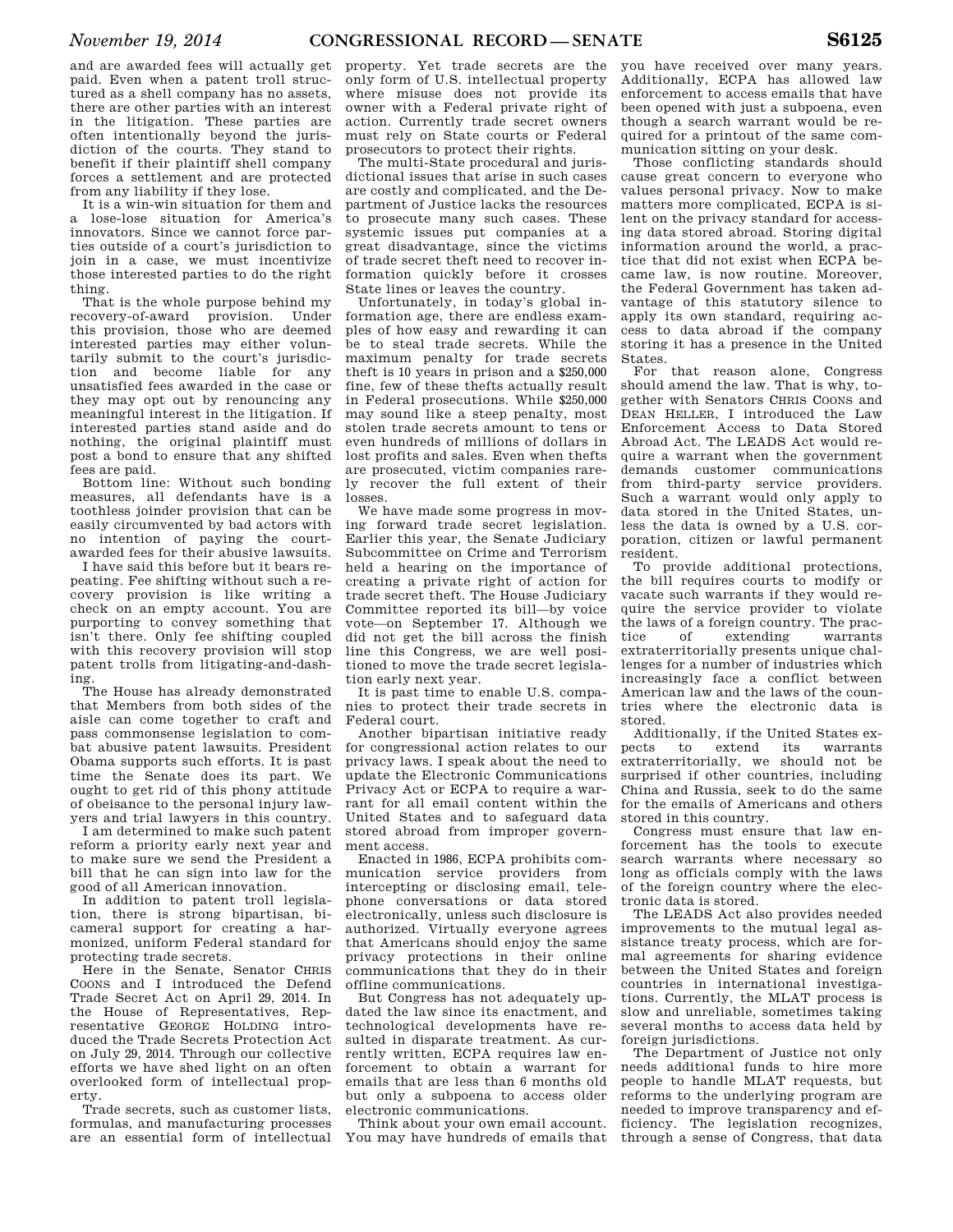providers should not be subject to data localization requirements. Such requirements are incompatible with the borderless nature of the Internet-

The PRESIDING OFFICER. The Senator's time has expired.

Mr. HATCH. I ask unanimous consent that I be permitted to finish my remarks.

The PRESIDING OFFICER. Without objection, it is so ordered.

Mr. HATCH. Such requirements are incompatible with the borderless nature of the Internet. They are an impediment to online innovation and they are unnecessary to meet the needs of law enforcement. It is time to act to update our electronic communications privacy laws.

Finally, there is widespread consensus and real opportunity for bipartisan bicameral reform of our outdated visa system for economically essential high-skilled immigrants. For too long our country has been unable to meet the ever-increasing demand for workers trained in the science, technology, engineering, and mathematics or STEM fields.

As a result, some of our Nation's top technology markets are in desperate need for qualified STEM workers. We face a high-skilled worker shortage that has become a national crisis. In April, for the second year in a row, the Federal Government reached its current H–1B quota just 5 days after it began accepting applications.

Employers submitted 172,500 petitions for just 85,000 available visas, meaning American companies were unable to hire nearly 90,000 high-skilled workers essential to help grow their domestic businesses, develop innovative technologies at home rather than abroad, and compete internationally. This is one of the principal reasons why I, together with Senators AMY KLOBUCHAR, MARCO RUBIO, and CHRIS COONS, introduced the bipartisan Immigration Innovation or I-Squared Act.

To date the legislation has 26 bipartisan cosponsors. Among other things, the I-Squared Act provides a thoughtful, lasting legislative framework that would increase the number of H–1 visas based on annual market demand to attract highly skilled workers and innovators. The bill also reforms fees on H–1B visas and employment-based green cards for funding a grant-based State program to promote STEM education and worker retraining.

The I-Squared Act addresses the immediate short-term needs to provide American employees with greater access to high-skilled workers, while also addressing long-term needs to invest in America's STEM education. I am confident this two-step approach will enable our country to thrive and help us compete in today's global economy. No doubt, a concrete legislative victory, when there is already considerable consensus, would help build trust and good will among those who disagree sharply over other areas of immigration policy. It would mark a critical first step along the path to broader reform.

I look forward to working with my Senate colleagues in introducing I-Squared early next year. As Senators can see, there is a lot we can agree on and much we can and must accomplish. Looking ahead to the next Congress, I intend to do everything in my power to enact protechnology, pro-innovation policies that will ensure the continued success of our high-tech economy.

I yield the floor. The PRESIDING OFFICER. The Senator from Wyoming.

# f MARKETPLACE FAIRNESS ACT

Mr. ENZI. Madam President, I rise to voice my continued support for the enactment of the Marketplace Fairness Act this year. There have been a number of editorials and letters and emails and other messages lately that have left out part of the story and have some of the other parts of the story wrong. I am not sure the people behind these messages have read the bill.

Last year the Senate passed this bill with a strong bipartisan vote of 69 Members. I believe that now is the time to get this issue done. I have been working on this sales tax fairness issue since joining the Senate in 1997, because as a former State legislator, mayor and small business owner, I believe it is important to level the playing field for all retailers—in-store, catalog, and online—so an outdated rule for sales tax collection does not adversely impact small business and Main Street retailers.

In the last century, the Supreme Court challenged us to solve this problem. We have been working on it. Thanks to a suggestion by Senator ALEXANDER, we made this bill a States rights bill. The States passed laws a long time ago that required the collection of sales tax. And those laws say that if the tax is not collected by the retailer out of State, it has to be paid directly by the purchaser in state. Most people do not even know about that requirement, but I do understand in Wyoming we collect about \$1.5 million from people voluntarily realizing the law and complying with it.

But that is a minority of people. Right now, thousands of local businesses are forced to do business at a competitive disadvantage because they have to collect sales and use taxes and remote sellers do not, which in some States can mean that 5 to 10 percent advantage.

I recently talked with a fellow who had a camera store. A person came in. He was interested in this \$2,000 camera and accessories. So of course the store owner helped him to figure it all out and gave him instructions on the camera. Then the guy pulled out his smart phone and clicks on the bar code of the camera and said he could get it cheaper. Of course the owner of the store wondered how much cheaper. It happened to be exactly the amount of sales tax. The small business owner lost the sale.

I am willing to bet that if the person has a problem with the camera, he is going to come back to that store and ask for help with it. Those people who have those small businesses hire locally. It is actually people from the community who are earning money they spend in the same community. They are paying property tax. I would be willing to bet that none of the online companies, unless they are local, are participating in the community the way those businesses are.

Of course, additionally, sales taxes go directly to State and local governments, which brings in the needed revenue for maintaining our schools, fixing our roads, supporting local law enforcement, fire departments, and emergency management crews. An interesting part of that is the smaller the town, the more important that is.

In Wyoming the smaller towns rely on their sales tax to provide police protection and fire protection. People in small towns in Wyoming are sometimes surprised to find out that sales taxes support these services, but realize then that they ought to be paying this sales tax. The smaller the town, the bigger the impact.

If Congress fails to let States collect taxes on remote sales this year, we are implicitly blessing a situation where States will be forced to maybe raise other taxes, such as income or property taxes, to offset the growing loss of sales tax revenue. Do we want this to happen?

There is another side to this too; that is, that some of the people, some of the Governors and legislatures have said: If that passes, we will reduce another tax because sales tax is a more constant flow of dollars that we can rely on more than virtually anything else we do.

So now is the time for Congress to complete action on this issue by enacting the Marketplace Fairness Act this year. Today I want to spend a few minutes debunking some of the myths and allegations that have been raised against the bill. First, some opponents argue the bill is unfairly burdensome to online retailers by forcing them to comply with the various sales tax rates across the country.

In response, I would first note that the Marketplace Fairness Act includes a small seller exemption. It is set at \$1 million in remote sales each year. Until they pass that \$1 million mark in a given year, states cannot make them comply with sales tax laws. If they do pass the million-dollar mark, then the Marketplace Fairness Act requires that the State provide the sellers with software, free of charge, that can calculate the sales and use tax due on each transaction at the time the transaction is completed. It would also file the sales and use tax returns and be updated to reflect any rate changes.

So all they have to know, to be able to do is, is the purchaser's ZIP Code. They are going to have to know the ZIP Code if they are sending something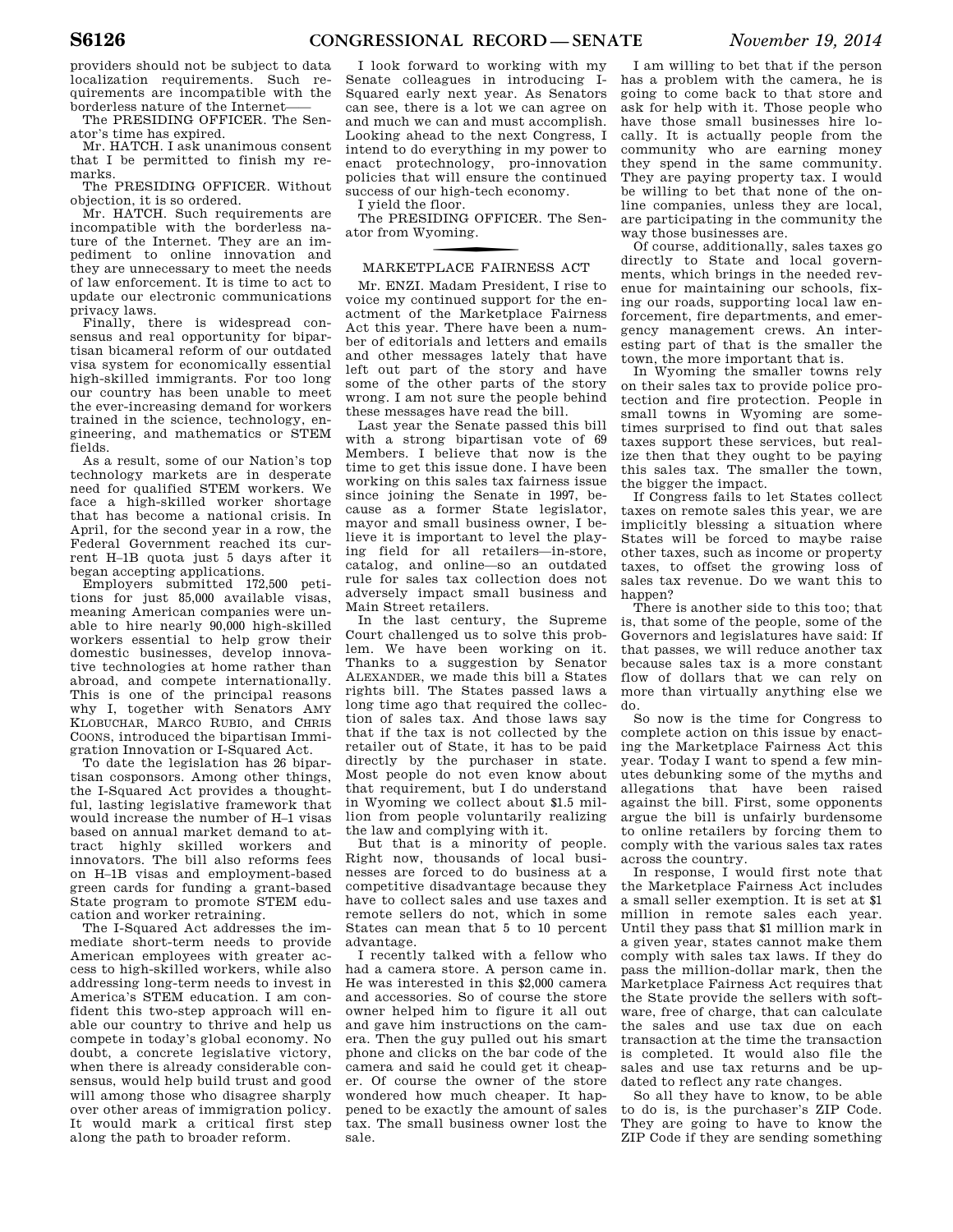somewhere. So it is not that complicated a process. Incidentally, some of the online companies opposing this bill sell the very same program. They make it available to a number of providers. So it is already being used by retailers across the country to accurately collect and remit State and local sales and use taxes.

In addition, opponents of the Marketplace Fairness Act argue that our bill violates States rights by setting tax rates. In fact, our bill does not change State law. It does not require States to do anything. The bill does not create new taxes or increase existing taxes. It simply gives the States the ability to collect the taxes owed, to enforce their own sales and use tax laws.

Our bill is a States rights bill, which is why the National Governors Association, the National Conference of State Legislatures, the National Association of Counties, and the National League of Cities support the bill. Wyoming passed a law in 1934. It says: If someone buys something out of State and they do not pay sales tax on it, by the end of the month they have to fill out a form which they have and submit the money. Our bill makes it easier for Wyomingites to comply with this law. Most people don't realize this, but it is much easier if the person who collects the sales tax is the one who sells the item.

Opponents of the Marketplace Fairness Act also suggest it benefits big business at the expense of small online retailers. Remember I mentioned that \$1 million exemption if a business sells less than \$1 million online? They are not subject to this bill. That is to give small businesses a chance to grow into big businesses—and we do hope they do pass that \$1 million threshold. In fact a \$2 million threshold would be fine with me.

But the exemption already protects small businesses. Last year a Small Business Administration study determined that the small seller exemption included in the Marketplace Fairness Act would exempt 99.96 percent of all sellers from the bill's requirements. So it is just the big ones that fall into this bill.

Opponents of marketplace fairness suggest it creates a massive new tax requirement. The truth is the bill that passed the Senate with an overwhelming bipartisan vote of more than two-thirds of the Senate last year does not create any new taxes.

Consumers already owe the sales and use taxes on the goods they purchase if they reside in a State that has a sales tax—whether those purchases are made over the phone, by mail or by the Internet. Unfortunately, as I mentioned, most consumers are unaware that they are required to pay the tax when the retailer does not collect it at the time of the purchase.

Marketplace fairness provides States the authority to reduce the burden of self-reporting from consumers and allow States to enforce the existing

State and local sales and use tax laws, and it eliminates the competitive disadvantage for the small retailers in the State. It is an advantage that is currently enjoyed by the remote retailers at the expense of those small businesses.

Additionally, the Marketplace Fairness Act does not tax Internet use. I repeat that it does not tax Internet use. It doesn't even tax Internet services. For many years I have worked with all the interested parties to find a mutually agreeable legislative package to enact this bill.

This Congress, I've worked with Senator DURBIN, Senator ALEXANDER, who as I mentioned inserted the States rights approach to this issue that reduced the bill from about 35 pages down to about 9 pages, and Senator HEITKAMP, who has been involved in the court case as all of these e-fairness challenges have progressed.

When the Supreme Court heard this challenge and realized there are some other things coming along that could greatly distress States if they don't take some action because of what the courts could do, I worked together with the three colleagues I mentioned and 26 of our Senate colleagues to produce a bipartisan bill that helps sellers, States, and local governments to simplify sales and use tax collection and administration.

We are working with our House supporters, including House of Representative Members STEVE WOMACK, JACKIE SPEIER, PETER WELCH, and JOHN CON-YERS, and have found common ground on this important issue that is supported by more than 200 groups. I publicly commend all of my Senate and House colleagues in taking a leadership role in working on this important policy issue.

I strongly encourage my colleagues to support the goals of States rights and a level playing field for all businesses—making sure the revenue that is owed particularly for small towns makes it to the small towns—by pushing for the enactment of the Marketplace Fairness Act this year.

I yield the floor for my colleague, Senator ALEXANDER, who has done an outstanding job on this subject.

The PRESIDING OFFICER. The Senator from Tennessee.

Mr. ALEXANDER. Senator ENZI has been a leading proponent of the Marketplace Fairness Act. I congratulate him for his persistence in recognizing its importance.

I will make three points in support of what he said: No. 1, why conservatives support it; No. 2, why it is easy to do; that is, to comply with it; and No. 3 is to ask the basic question, which is: Do you trust Washington or do you trust your Governor and your State legislature to decide what your State taxes ought to be? Do you trust Washington or do you trust people closer to home?

I will begin with why conservatives support it. If I were to ask the question, what do the following people have

in common, and the following people would be Al Cardenas, the most recent chairman of the American Conservative Union; the late William F. Buckley; Art Laffer, who is President Reagan's favorite economist; Governor Mike Pence, the conservative Governor of Indiana; Governor Gary Herbert; Governor Robert Bentley; former Governor Mitch Daniels; and former Governor Jeb Bush, you might say: What do they have in common?

Well, they are Republicans; that is right. They are conservatives; that is true. But the other thing we could say is they all support the Marketplace Fairness Act or the principles that underlie it.

Why is that? Because the Marketplace Fairness Act is a 12-page bill about two words, which are States' rights. If I am the Governor of Tennessee—which I once was—and I am sitting down there thinking: Well, we have a State sales tax in Tennessee such as almost every State has, and the way we collect it is this—let's say I am in my home town of Marysville, TN, and I want to buy a television set. I can go downtown to buy it from one of my local stores. They collect the State sales tax, which in our State, including State and local taxes, is nearly 10 percent. They send it to the State.

If I go online or into a catalog and order the same television set, the seller does not collect it. This bill is about allowing the State of Tennessee to decide whether it wants to require the out-ofstate sellers to do the same thing that instate sellers do, whether it wants to prefer some distant seller over the local man and woman on Main Street, the mom-and-pop stores. That is the decision.

Whatever decision they would make, the question is this. Do you think we should be deciding that for Tennessee? Our Governor doesn't think so, our Lieutenant Governor doesn't think so, our legislature doesn't think so. They don't trust Washington to make the decision. They trust themselves to make that decision.

Ohio doesn't think so. Ohio has already taken a look at this subject and said: We would prefer to collect our sales tax from everybody who owes it. Rather than have everybody in Ohio fill out a form every time they go online to order from a catalog, Ohio wants to require the out-of-State sellers do the same thing in-State sellers do, and that is to collect the tax when they sell it. Ohio has said if they do that, they will lower taxes.

Ohio has already passed a law and says if Congress passes the Marketplace Fairness Act taxes in Ohio will go down.

Madam President, I ask unanimous consent to have printed in the RECORD following my remarks a list of conservatives and Republican Governors who support e-fairness and why they do so.

The other point is how complicated is this for somebody who might sell online? Well, as Senator ENZI said, it exempts 99 percent of all out-of-state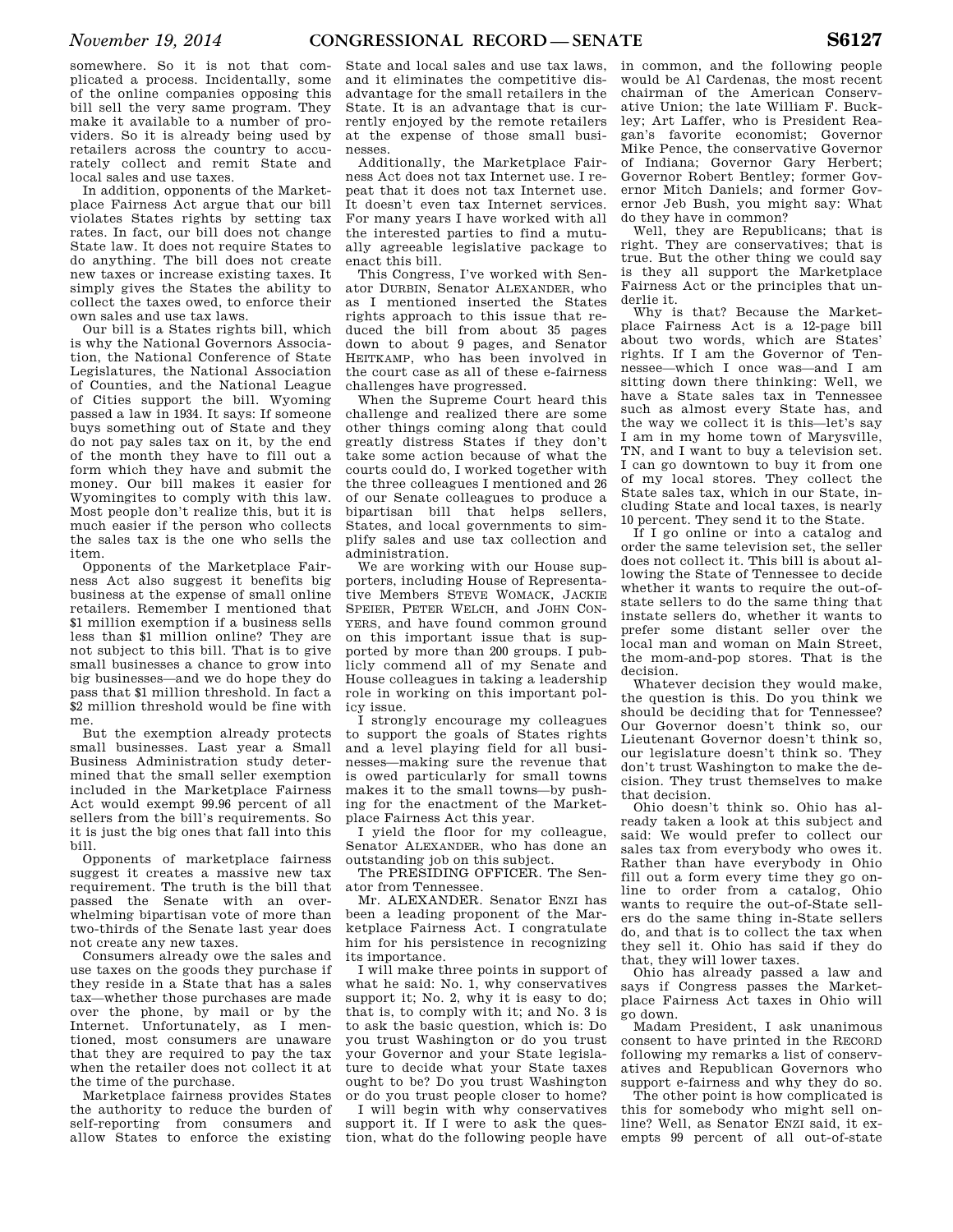sellers. So if you are selling on eBay today and you are worried about this bill, the chances are 99 out of 100 it is not you this bill affects because it has a \$1 million exemption.

But even if it did affect you, how hard would it be to comply with the requirements. It must not be too hard because you could also go on eBay, I am assured, and you can purchase software from eBay that costs \$15 or \$20 and it will do the work for you. In other words, if you are selling something online and you are selling it to Maryville, TN, they will put the zip code in and tell you the tax. You can collect it and remit it to the State government. It is about as easy as what I do every morning.

I go to my computer, I type in ''Google,'' put my zip code in, and I put ''weather.'' I want to know it is 24 degrees in Washington, DC, this morning. It tells me in an instant.

If you are selling online—unless you are selling more than \$1 million in out of state sales it doesn't affect you at all. If you need some help to figure that out, you can get software that figures out the tax for you.

But remember, all we are asking—we are not even saying that we think if you sell online or if you sell by catalog that you ought to be made to collect the tax when you sell. We are just saying we think States should make the decision about their own tax policy which is consistent with the 10th Amendment to our Constitution.

That leads me to my last point. The real issue here is two words. You can make a lot of good conservative reasons why this bill attracted half the support of Republicans and passed with 69 votes when it was considered by the Senate, and why it has so much support from Governors and mayors of all political persuasions across the country. But the bottom line is all we proposed to do is to let States make decisions about their own tax policy.

The Supreme Court more than 20 years ago said it was too complicated to require businesses to collect, but they invited Congress to create a way that was simple enough to do that. Twenty years has gone by, software is already available, the Internet is advanced, and so today it is very easy to do.

There is no reason in the world for Senators to say: You know, I just flew from Nashville today. It took me an hour. That makes me a lot smarter than the Governor of Tennessee, so I am going to decide for Tennessee whether it can collect all the taxes that are already owed. I am going to say I am going to let the Governor of Tennessee make that decision. If I were the Governor of Tennessee, I would collect it, and I might lower the taxes for everybody. I don't think it is fair to say to shopkeepers in Maryville, TN, that you have to collect the tax and send it to the State, but to say to some seller in Illinois or some catalog seller in North Dakota that you don't have to

collect the tax, because that means our local businesses are being dealt with in an unfair way.

I also don't think Tennesseans appreciate what will happen if we don't act, because do you know what is going to happen? The Governor is going to collect the sales tax. How is he going to do it? Well, he is going to have to start auditing everybody.

If you buy online—which everybody almost does today; just think of the Christmas season coming up—you would have to write down every single thing you bought. You would have to put the tax down, and you would have to send it in—that is the law. That is a very difficult thing to do and most people don't do it.

So the easy way to do this and the right way to do this is for Congress to pass the Marketplace Fairness Act, which is a 12-page bill about two words—States rights—and say to Tennessee, Wisconsin or Wyoming, of course you should make your own decision about how to collect your taxes. Let them decide, as Ohio decided. They will collect the State sales tax which is already owed from everybody who owes it. The collectors of the tax will be anyone who sells into Ohio or Tennessee or Wisconsin or Wyoming.

That is the fair thing to do. That is the right thing to do. That is what respects our constitutional federalism and the 10th Amendment to the Constitution. It shows that we in Washington, DC, aren't so arrogant to think that we should make those state tax decisions.

I conclude by saying I just had the pleasure of going through a reelection campaign. A lot of Members, about one-third of the body, were in an election this year. I was trying to remember this morning if one single person came up to me in the past 2 years and said: I just wish you would give Washington more control over how Tennessee collects its taxes.

I don't think one single person said that to me. But I will guarantee that about every other person said to me: I wish you would stop Washington from telling us to do things or decide things that we should be deciding for ourselves.

That is what this bill is about. This bill empowers every State to make its own decision about how to collect its taxes—to do what Ohio did, to do what other Governors have said. We are going to collect it from everybody who already owes it and, when we do, we are going to lower everyone's taxes. That would be a very happy result.

We have 2 or 3 weeks left in the session. This Senate has fully considered this. The bill is in the House of Representatives. I very much hope that the Speaker and the Members of the House will decide that it is time to pass the Marketplace Fairness Act and recognize the principle of States rights in the spirit of the 10th Amendment of our Constitution.

There being no objection, the material was ordered to be printed in the RECORD, as follows:

CONSERVATIVES & REPUBLICAN GOVERNORS SUPPORT E-FAIRNESS

William F. Buckley, Editor At Large, National Review: ''The mattress maker in Connecticut is willing to compete with the company in Massachusetts, but does not like it if out-of-state businesses are, in practical terms, subsidized; that's what the non-tax amounts to. Local concerns are complaining about traffic in mattresses and books and records and computer equipment which, ordered through the Internet, come in, so to speak, duty free.'' (William F. Buckley, ''Get That Internet Tax Right,'' National Review Online, 10/19/01)

Arthur B. Laffer, Wall Street Journal: ''Instate retailers collect sales taxes at the time of purchase. When residents purchase from retailers out of state (including over the Internet) they are supposed to report these purchases and pay the sales taxes owed which are typically referred to as a ''use tax.'' As you can imagine, few people do. The result is to narrow a state's sales-tax base. It also leads to several inefficiencies that, on net, diminish potential job and economic growth. Exempting Internet purchases from the sales tax naturally encourages consumers to buy goods over the Web; worse, the exemption incentivizes consumers to use in-state retailers as a showroom before they do so. This increases in-state retailers' overall costs and reduces their overall productivity.'' (Arthur B. Laffer, ''Tax Internet Sales, Stimulate Growth,'' The Wall Street Journal, 4/17/13)

Al Cardenas, former Chairman of the American Conservative Union (ACU): ''When it comes to sales tax, it is time to address the area where prejudice is most egregious our policy towards Internet sales. At issue is the federal government exempting some Internet transactions from sales taxes while requiring the remittance of sales taxes for identical sales made at brick and mortar locations. It is an outdated set of policies in today's super information age, when families every day make decisions to purchase goods and services online or in person. Moreover, it's unfair, punitive to some small businesses and corporations and a boon for others.'' (Al Cardenas, ''The Chief Threat To American Competitiveness: Our Tax Code,'' National Review Online, 11/8/11)

Charles Krauthammer: ''The real issue here is the fairness argument—that if you're an old fashioned store, you have to have your customers and you pay the sales tax and online you don't. Which, I mean, you're already at a disadvantage if you're an old fashioned store: you have to have, you have to cover rent, you have to cover insurance and all that. So I think you want to have something that will level the playing field. You can do it one of two ways. You abolish all sales taxes for real stores and nobody pays. Or you get the Internet people to pay the sales tax as well. I think the second one is the only way to do it, obviously.'' (''Friday Lightning Round: Internet sales tax bill, Fox News Special Report with Bret Baier, 4/ 26/13)

Wisconsin Governor Scott Walker: ''Since taking office, it has been my priority, and the priority of a number of members of the legislature, to provide tax relief to middle class families, and to foster an environment that promotes job creation. I want to make clear, should federal Marketplace legislation become law, my intention would be for any resulting additional revenue be used to provide individual income tax relief for Wisconsin's taxpayers.'' (Letter to Wisconsin Congressional Delegation, 5/15/2013)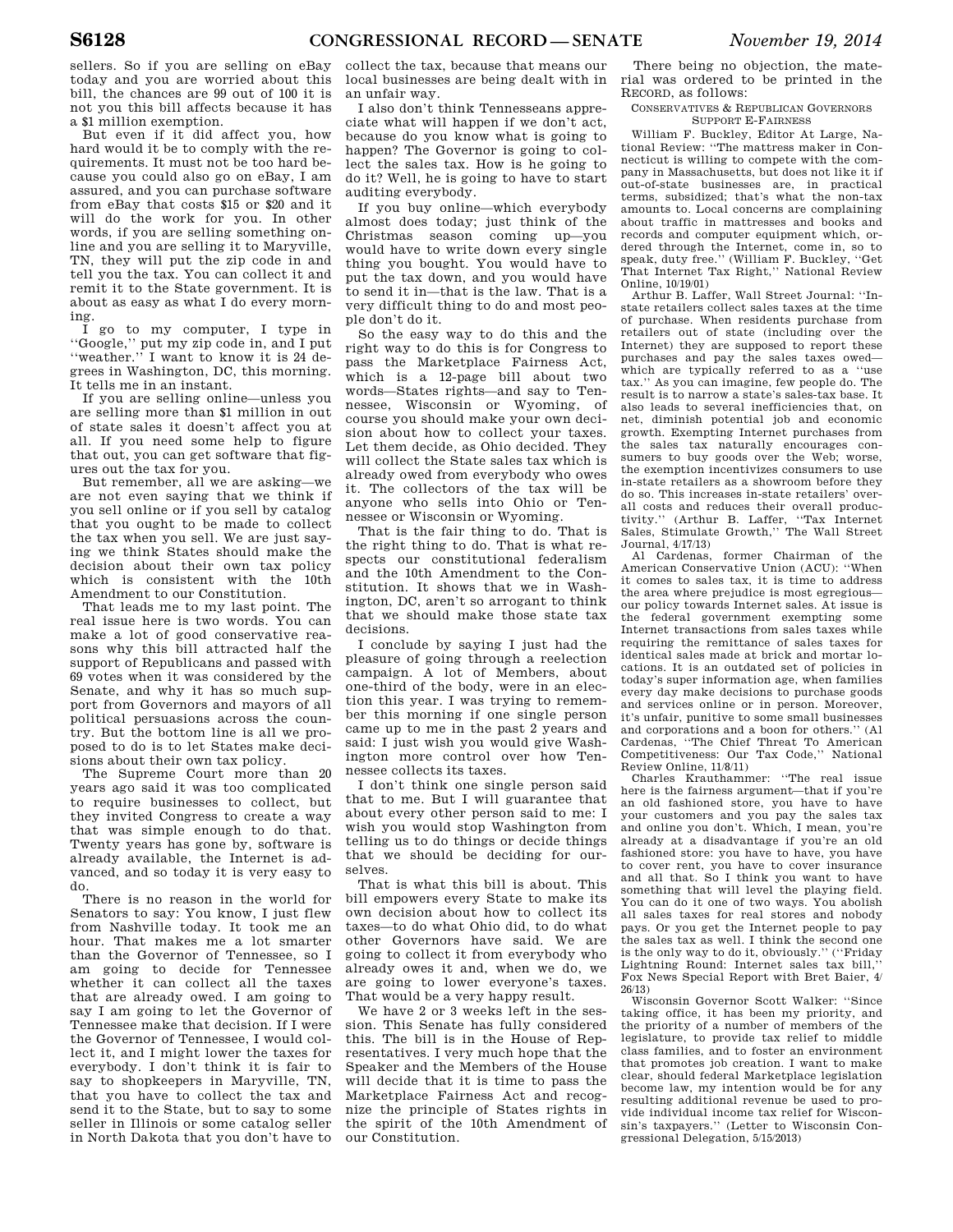New Jersey Governor Chris Christie: Governor Chris Christie: ''I just want to make clear that I have been working on this issue in my role on the executive committee of the National Governors Association because it is an important issue to all the nation's governors. And I too—along with governors like Governor Daniels and others—urge the federal government and the Congress in particular to get behind Senator Lamar Alexander's legislation to allow states to be able to make these choices for themselves. And I think Senator Alexander's legislation would be a great step forward in that regard. It would give states options to decide how they want to deal with this and not have to any longer deal with the federal prohibition on dealing with it. So, it would allow us to do it in a much more uniform and broader way. So, I'm with Governor Daniels on this and other Republican governors—Governor Snyder of Michigan and others who feel strongly about it. And we've been working on it at the National Governors Association and I know we will continue to and hope to get some type of resolution to it by the end of this year.'' (Press Conference, Governor Chris Christie, 5/31/12)

Utah Governor Gary Herbert: ''On March 24, 2012, Utah Governor Gary Herbert signed into law an affiliate nexus bill that will require certain remote sellers to collect and remit Utah sales tax, effective July 1, 2012. An out-of-state seller will be considered to have nexus in Utah if the seller holds a substantial ownership interest in, or is owned in whole or in substantial part, by a related seller, and the seller sells the same or a substantially similar line of products as the related seller and does so under the same or a substantially similar business name, or the place of business of the related seller or an in-state employee of the related seller is used to advertise, promote, or facilitate sales by the seller to the purchaser.'' (''Utah Enacts Affiliate Nexus Bill,'' Sales Tax Institute, 3/24/12)

Tennessee Governor Bill Haslam: ''The National Governors Association applauds your efforts to level the playing field between Main Street retailers and online sellers by introducing S. 1832, the 'Marketplace Fairness Act.' This common sense approach will allow states to collect the taxes they are owed, help businesses comply with different state laws, and provide fair competition between retailers that will benefit consumers.'' (National Governors Association Letter To Sens. Durbin, Enzi, Tim Johnson And Alexander Endorsing S. 1832, The Marketplace Fairness Act, 11/28/11)

Indiana Governor Mike Pence: ''I don't think Congress should be in the business of picking winners and losers. Inaction by Congress today results in a system today that does pick winners and losers.'' (House Judiciary Committee, Hearing On ''Constitutional Limitations On States' Authority To Collect Sales Taxes In E-Commerce,'' 11/30/11)

Michigan Governor Rick Snyder: 'Technology currently exists to quickly and effectively calculate taxes due on sales and can be easily be integrated into online retailers' operations,' wrote Snyder, a onetime venture capitalist and former executive at the computer company Gateway. 'It is time for Congress to grant states the authority to enforce sales tax and use laws on all retailers doing business in their state.' (Bernie Becker, ''Michigan Governor Joins Online Sales Tax Chorus,'' The Hill, 5/11/12)

Alabama Governor Robert Bentley: ''Alabama's Republican governor has urged lawmakers from his state to support online sales tax legislation, adding to the growing roster of GOP officials who are on board with the idea. Gov. Robert Bentley told Alabama's two senators and seven House members the

online sales tax bills would improve the state's fiscal situation, and stressed that the legislation would not create a new tax. 'The bills will give Alabama the authority to collect sales taxes—as we currently do from local brick-and-mortar retailers—that are already owed from online retailers,' Bentley wrote in a letter dated April 19. 'Allowing us to effectively close this sales tax loophole would help both our state's finances and our state's small businesses.''' (Bernie Becker, ''Alabama Governor Gets Behind Online Sales Tax Push,'' The Hill, 4/25/12)

South Dakota Governor Dennis Daugaard: On March 11, South Dakota enacted S.B. 146, sales tax legislation that requires out-ofstate retailers that sell to in-state residents to notify their customers of their personal use tax obligation. Under the law, online sellers are required to provide clear notice to consumers during the checkout process that a South Dakota use tax is due.'' (Rosemary Hawkins, ''Sales Tax Bills Pass In Arkansas And South Dakota,'' American Booksellers Association, 3/3/11)

Maine Governor Paul LePage: ''Last week, Gov. Paul LePage, R–Maine, wrote his state's two U.S. senators, Republicans Susan Collins and Olympia Snowe, to urge them to back legislation introduced by Sens. Mike Enzi, R–Wyo., Dick Durbin, D–Ill., and Lamar Alexander, R–Tenn., that would close a loophole left by a 1992 Supreme Court decision. The high court ruled that states can't require retailers such as catalog and now online retailers to collect sales taxes from customers in states where those companies have no physical presence. 'There's no denying that passing the bill would give thousands of small Maine businesses a real boost,' LePage wrote. 'Through no fault of their own, federal policy now gives some out-of-state corporations an unfair advantage over other Maine retailers.''' (Juliana Gruenwald, ''Tea Party Governor Is Backing Net Sales Tax Bill,'' National Journal, 3/20/12)

Nevada Governor Brian Sandoval: '''The only way to completely resolve this issue is for Congress to enact legislation that, within a simplified nationwide framework, grants states the right to require collection by all sellers,' Sandoval said in a statement.'' (Ed Vogel, ''Gov. Sandoval Reaches Sales Tax Deal With Amazon,'' Las Vegas Review-Journal, 4/24/12)

Idaho Governor C.L. ''Butch'' Otter: ''Gov. C.L. 'Butch' Otter backs taxing Internet sales to level the playing field between virtual businesses and brick-and-mortar establishments on Idaho's Main Street. Otter made the remarks to Idaho chamber of commerce leaders meeting in Boise on Monday.'' (''Idaho Governor Supports Internet Sales Tax,'' The Associated Press, 1/30/12)

South Carolina Governor Nikki Haley: '''And I will tell you regardless of what happens with Amazon, we want them. I have told them we want you to do business in this state, but we want you to do it on a level playing field. They got free property, they got tax incentives, they got plenty of things. Don't ask us to give you sales tax relief when we're not giving it to the book store down the street or we're not giving it to the other stores on the other side of town, it's just not a level playing field.''' (Press Conference, Governor Nikki Haley, 4/28/11)

Iowa Governor Terry Branstad Supports Federal E-Fairness Legislation: ''Gov. Terry Branstad of Iowa this week became the latest in a string of top Republican state officials to back federal legislation giving states more freedom to collect online sales taxes. Branstad's letter of support, obtained exclusively by The Hill, comes not long after another prominent Republican governor, Chris Christie of New Jersey, also urged Congress to get moving on sales tax legislation . . . In

a letter sent Thursday, Branstad encouraged his home-state senators to support a solution that he said would close a longstanding loophole. 'I understand that the coalition supporting this legislation is now very broad which gives me hope that, under your leadership, this legislation can be passed yet this year,' Branstad wrote to Sens. Chuck Grassley (R) and Tom Harkin (D). 'The Internet is now a robust, mature and dynamic marketplace that does not warrant special protections,' he added. 'The application of sales taxes only to 'brick-and-mortar' retailers, many of which are small businesses, puts those very entities at a competitive dis-<br>advantage." (Bernie Becker & Kevin (Bernie Becker & Kevin Bogardus, ''GOP Governors Bolster Sales Tax Push,'' The Hill, 6/10/12)

Former Indiana Governor Mitch Daniels: ''[S]ales taxes that [states] impose ought to be paid, and paid by everybody equally and collected by everybody in the retail business . . . We're not talking about an additional or

new tax here—we're talking about the collection of a tax that's existed a long time.'' (Jeremy Hobson, ''Indiana Makes A Deal With Amazon On Sales Taxes,'' Marketplace Business, 1/12/12)

Former Mississippi Governor Haley Barbour: ''. . .[E]-commerce has grown, and there is simply no longer a compelling reason for government to continue giving online retailers special treatment over small businesses who reside on the Main Streets across Mississippi and the country. The time to level the playing field is now . . .'' (Letter To Sens. Enzi And Alexander Endorsing S. 1832, The Marketplace Fairness Act, 11/29/11)

Former Florida Governor Jeb Bush: ''It seems to me there has to be a way to tax sales done online in the same way that sales are taxed in brick and mortar establishments. My guess is that there would be hundreds of millions of dollars that then could be used to reduce taxes to fulfill campaign promises.'' (Letter To Florida Governor Rick Scott, 1/2/11)

Mr. ALEXANDER. I yield the floor.

The PRESIDING OFFICER. The majority leader.

Mr. REID. I know the block of time for the majority leader starts at 2 o'clock, but I wanted to say while Senator ENZI and the senior Senator from Tennessee are on the floor how much I appreciate and admire their advocacy for marketplace fairness.

It is so unfair. I go home to Nevada and I see in those little strip malls ''For Lease.'' One reason they are for lease and they are not operating is because people who can go online don't want to pay the taxes that support the people of the State of Nevada.

It is so wrong, what is going on, and I can't imagine why we can't move this legislation forward. This has taken years and years. It is so unfair.

Many businesses have gone bankrupt. out of business as a result of not having a level playing field. It is very unfortunate we are having problems getting this done.

I do not understand the House—why they feel the way they do. I don't understand it, but they do, and I think it is unfair.

I don't think we are getting the support we should from retail people. They have to talk to their Members when we go home and talk to Senators. Of course, there are people in town who make a lot of money representing these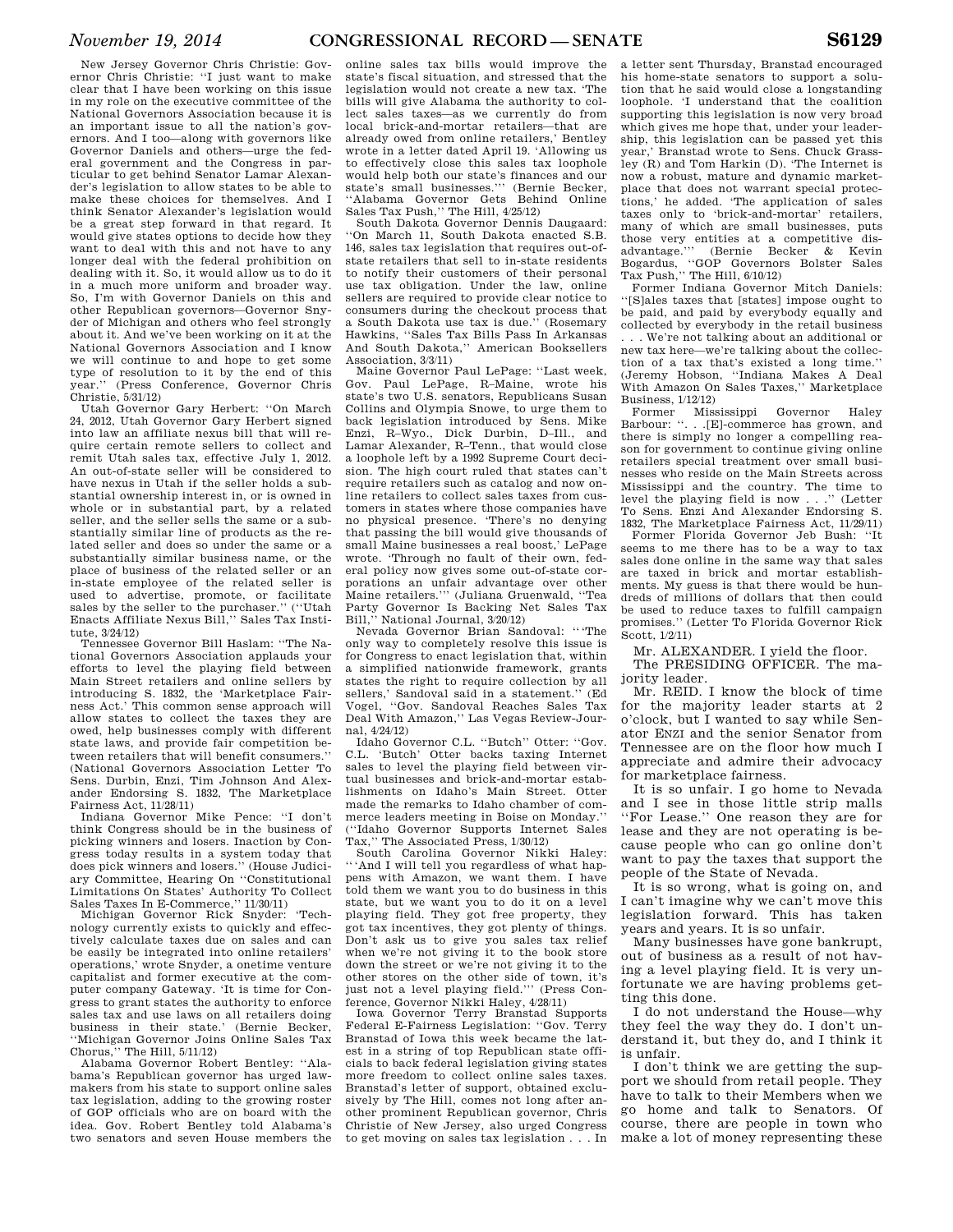shopping centers and retail merchants. They get paid a lot of money to represent them in Congress. I think they are not doing a very good job if they can't convince Members of the Senate and the House that this legislation should have passed a long time ago.

Madam President, the hour of 2 o'clock is almost here. Please explain to me and the people who are watching what happens at 2 o'clock.

The PRESIDING OFFICER. Under the previous order, the time until 3 p.m. will be under the control of the majority.

The majority leader.

# f IMMIGRATION REFORM

Mr. REID. Madam President, today marks the 510th day as so well represented on the poster the Senator from California had on display. That is how long it has been since we passed an immigration reform bill—comprehensive immigration reform. The House of Representatives simply has refused to address this issue. They have refused to address the fact that we have a broken immigration system that needs to be fixed. All the Speaker would have to do is bring this up for a vote and it would pass. The bill that passed here 510 days ago would pass the House overwhelmingly. But he refuses to bring it up.

In this bill we passed 73 weeks ago, we were able to pass comprehensive immigration reform because Senate Democrats and Republicans recognized that our immigration laws are failing the American people. We sent that same bipartisan bill to the House 17 months ago. For the last 17 months, the House Republicans, led by a small, vocal, really radical group, has forced the Speaker, I assume, not to do anything. They have neglected to tackle the real issues affecting our immigration system.

We have talked about 510 days, we have talked about 73 weeks, and we have talked about 17 months. That is enough time for them to consider the bill the Senate considered and passed in just a few weeks, but they still refuse to do anything, even as families across the country have been ripped apart.

I have been present at meetings, meetings—I remember one of the last at the White House—where the Republican leaders of the House and Senate have said: Give us some time, give us some time. We have given them time— 510 days, to be exact. And they are always saying: Let's do something. Well, something is not enough, they need to do comprehensive immigration reform, and they refuse to do that.

So in light of the fact that families are being ripped apart—and there is no question they are. The first time I saw this, where I really felt it in my heart, Bill Richardson, with whom I served in the House—he was Secretary of Energy and Ambassador to the United Nations—he came to Las Vegas, and he said: Let's go out to the Rafael Rivera

Center. It was, at the time, a new place, named after the first non-Indian to see the Las Vegas valley—Rafael Rivera. I have a painting in my office that reflects that. So we went to that center, and I can remember so clearly these mostly women crying over the fact that their husbands had lost their jobs, they were being deported, and they had little American boys and girls there with them. These were boys and girls who had been born in the United States. I thought, gee, that is terrible. I mean the suffering and the sadness. I have never forgotten that, and that is one of the main reasons I have worked so hard on immigration reform.

In light of the Republicans' inaction, and our action and our advocacy of this issue, it seems to me what the President said at his State of the Union Address is really applicable here. Here is what he said: If the Republicans continue to do nothing, I am going to be forced as the President of the United States to do something by Executive order. And I am glad. I am glad he is going, in the next couple of days for sure, to use his constitutionally established authority to fix as much of our broken immigration system as is possible. He told everybody he was going to do it in his State of the Union and he has waited and waited and nothing has happened.

Some Republicans are threatening to shut down the government. They have done it once before, so I guess we should take their threat seriously. They want to shut down the government because of what the President said he is going to do and what he is going to do. But this isn't about the Republicans and President Obama, this is about where the Republicans stand with the immigrant community.

My father-in-law, my wife's dad, was an immigrant. He was born in Russia. He came to the United States to escape the oppression in Russia. So this whole issue is about how Republicans stand with the immigrant community.

The immigrant community is what has made this country what it is. Those who will come forward under this Executive action the President is going to take are, with rare exception, hardworking immigrant dads and moms who are supporting their families. They came to America for the same reasons early immigrants came to America, just like my father-in-law, Earl Gould, did. By the way, he changed his name when he came to the United States. He came here as Israel Goldfarb, and he changed his name, as many immigrants have done.

As my father-in-law did, the people who are going to come here under this Executive order can build a better life for themselves and their families. They have deep ties in America. They work hard. As I have indicated, they have spouses and children. Under our broken immigration system, there is no line for these people to get into, no process for them to sign up for, and no way to remedy this situation. They are in

limbo. They are in the shadows. They are in darkness.

President Obama, fortunately, is going to do something to give them just that, a line to come forward, a line that he recognizes must be done to get the system started.

We can't give these people their green cards and put them on the path to citizenship immediately. Only Congress can and must finish the job in overhauling and rewriting these laws. I want to be clear that Executive action is important, but it is not a substitute for legislation, and the Speaker should understand that.

Yes, we passed a bill. The President will be happy to sign such a bill. But because Republicans have refused to legislate, President Obama is taking what steps he can to keep these families together and enforce the laws. The President is acting within his legal authority to use his Executive power to improve the immigration system.

Did he just dream this up one night meeting with his staff? Did someone suddenly come to him and say, I have a great idea. Why don't we try to do something different? He is going to do something that has been tried 39 times since Dwight Eisenhower was President. Virtually every President since Eisenhower was President has done Executive actions as relates to immigration.

I would also say to my Republican friends who are always talking about, boy, we have to do something important financially for the good of this country, why not pass this bill? It would benefit our country to the tune of \$1 trillion.

I strongly support the steps the President is going to take. I support him, and I hope he does it as soon as possible, because his Executive action will help keep families together and focus law enforcement resources on real criminals.

We have waited a long time for House Republicans. Since they won't act, the President will, and he should act.

The PRESIDING OFFICER (Mr. COONS). The Senator from New York.

Mr. SCHUMER. Mr. President, I rise today to remind my colleagues that it has been over 500 days since the Senate passed a strong bipartisan bill to fix our broken immigration system.

There is a lot of hand-wringing going on on the other side of the aisle about the President taking Executive action, as he has now announced he intends to do. Republicans are saying that anything and everything is on the table to stop the President from taking Executive action. Well, if the bounds are anything and everything, I have a suggestion. Pass our bill. It is a very simple suggestion.

If the House votes on our bipartisan bill, the discussion about Executive action would be made moot. It is the other body of Congress that has led us to the point where we are today. The only reason the administration has to take Executive action is because the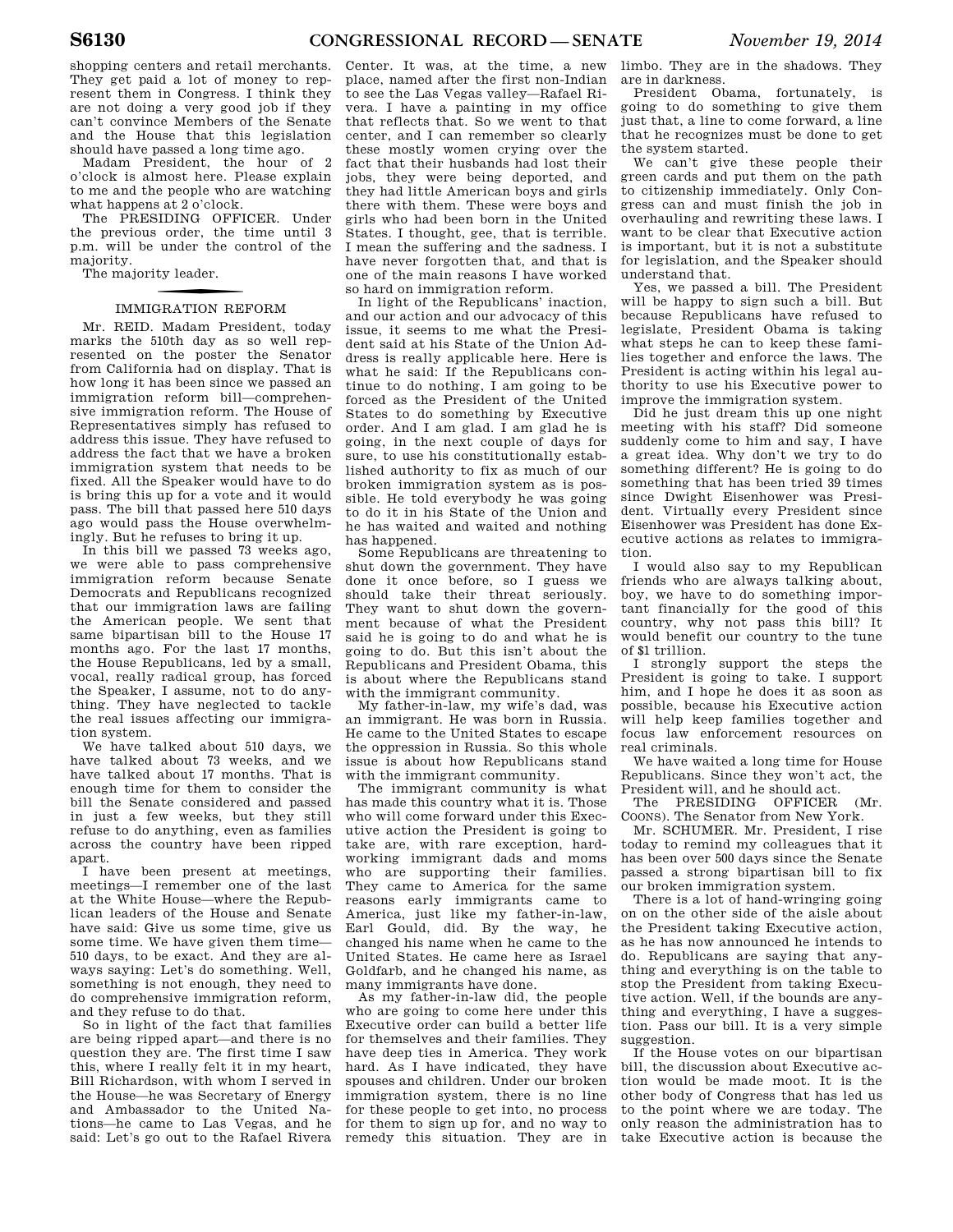House has failed to address our broken immigration system. I think everyone on our side agrees it would be far preferable to pass the bipartisan bill that passed the Senate 68 to 32 than any Executive action.

Let me say a few things. The bill is a bipartisan bill with support from every corner of the political map—business, labor, evangelicals, Catholics—and it has been sitting on the shelf gathering dust for 500 days. So it is the absolute height of hypocrisy for House leadership to say that now Congress should be in the driver's seat on immigration reform when they refused to take the wheel.

And let me say this, Mr. President. I don't think anyone has any faith that if they were given another 3 months or 6 months or 9 months that they would come to any kind of real bill. They can't. They have the tea party. Such a high percentage of their primary voters strongly argue against doing a bill. In fact, many of those tea party types are saying shut down the government.

The dithering and dawdling on the House side is particularly perplexing because our bill would achieve so many goals the Republicans claim are part of their agenda. It would secure the border, create jobs, add economic growth, and cut the deficit.

The bipartisan bill that passed the Senate provides more than \$40 billion to secure our border. This would mean more than doubling the Border Patrol presence on our Southwest border, completing the border fence, setting up much more surveillance technology sensors, drones, many of which are so good they can detect—these are the drones that surveil, not shoot—they can detect the difference when a deer or a person crosses the border. They are not on the border now.

Yes, the border needs help. Blocking our bill, not passing our bill, keeps the status quo, which nobody likes. Passing our bill solves the problem. With a Republican amendment authored by the Senator from Tennessee, Senator CORKER, and the Senator from North Dakota, Senator HOEVEN, that tightens up the border tougher than it has ever been.

The bipartisan bill also strengthens interior enforcement of our immigration laws. So many of my colleagues on the other side of the aisle keep saying E-Verify, E-Verify, E-Verify. Well, it is in the bill to crack down on unscrupulous employers requiring an entry-exit tracking system at our airports and seaports to catch people who overstay their visas, and reforming and clarifying the list of violent crimes that make an immigrant deportable so law enforcement officials have the tools they need to keep us safe.

For America to remain competitive, we must have a legal immigration system that works. Right now we have it backwards. We turn away people who would create jobs. Our bipartisan bill will change all that for farm workers, tech firms, entrepreneurs, and so many

more, while leveling the playing field for American workers. Because of internal enforcement, when someone crosses the border and doesn't have a real job available and has no family connection, they can't stay. They won't get a job.

Many of our labor friends are for this bill. The construction trades, which probably suffer more from illegal immigration than any other, are strongly for our bill. The bill clears the employment and visa backlogs so American businesses can have access to the workers they need and their families will be united, decreases family wait times at our bridges and ports of entry. It is great for the tourism industry, making it easier for foreign travelers to spend their dollars here instead of somewhere else and, finally, a tough but fair pathway to citizenship.

The other side says it is amnesty. They are listening to Rush Limbaugh amnesty, amnesty, amnesty. Amnesty means you get away with it without paying a price. Here is the price someone has to pay if they cross the border illegally: No. 1, they have to pay all their back taxes; No. 2, they have to keep working; No. 3, they have to admit wrongdoing; No. 4, they have to pay a fine; No. 5, they have to learn English; No. 6, they have to go to the back of the line, which is what our colleagues on the other side of the aisle have always asked for.

This system was set up by none other than MARCO RUBIO in our Gang of 8, and it says: If somebody crossed the border illegally in 2008, but someone else has waited patiently at the Embassy since 2007, the 2007 person gets to come into this country before the 2008 person.

Because of all this, here is what the bill does:

First, it would grow the economy by 3.3 percent over the next 10 years and 5.5 percent over 20. No Republican tax cut, no Democratic spending program would have that effect—and without any cost to the deficit. In fact, at the same time we are growing our economy with this proposal—this is CBO, not CHUCK SCHUMER—we reduce the deficit by \$150 billion in the next 10 years and \$900 billion over the next 20 years. So \$1 trillion in savings, as we benefit America.

The bill has unprecedented support: the U.S. Chamber of Commerce, the guardian of business interests; the AFL–CIO, the protector of American workers; the faith community, evangelicals, Protestants, Mormons. The liberal and conservative religious sectors in America are for our bill, America's farmers, growers, and American farmworkers, law enforcement, the immigrant rights community.

So the historic coalition came together because again this bill strengthens our borders and national security, provides an enormous boost for the American economy, fairly and conclusively addresses the status of people here illegally, and prevents future waves of illegal immigrants.

When we got this bill passed we were almost certain the House would pass it. It is a conservative bill, and try and try and try as they might, they couldn't. So now we are up to the last hours of this Congress and there is one more chance. Just put the bill on the floor, Speaker BOEHNER. You don't have to twist a single arm. It has the votes to pass. It will do America so much good.

I love America. I want to see us stay No. 1 in every way and economically above all. This bill will do it more than anything else we could do.

I would say to my colleagues, don't be afraid of the Tea Party. They are afraid of the word ''amnesty,'' even though the bill is not amnesty at all as I mentioned. But Rush Limbaugh says ''amnesty'' incessantly, and I know my Republican colleagues—I am a political guy in some ways—they are afraid primary voters that skew far right believe it is amnesty. The Tea Party may be a sliver of the American public, but they are a huge percentage of primary voters in too many Republican districts and that is what they are afraid of. Talk about courage. Talk about loving the country. Talk about doing the right thing. We have to pass the bill.

The real Republican Party position on immigration is pretend to be proimmigration reform rhetorically but never allow immigration reform to come to a vote. That is the bad news.

The good news is there is still time to fix it. So I urge my colleagues, avoid this conundrum, avoid your dilemma that you will create. Pass the bill, and we will not even have to debate Executive action.

I yield the floor.

The PRESIDING OFFICER. The Senator from Washington.

Mrs. MURRAY. Mr. President, I have come to the floor to talk about one of the most important issues facing our Nation as we have been hearing for the past 15 minutes; that is, our longstanding, desperate need to finally fix our Nation's broken immigration system.

Too often in the debate about immigration it is difficult for some people to understand that the millions of undocumented families in our country are already an important part of our communities. Immigrants work hard and they pay their taxes, they send their children to American schools, and they make up a critical part of the fabric of our society. They are Americans in all but name.

So when we talk about immigration reform, we are not talking about some vague philosophical issue. This is an issue that impacts families, it impacts our businesses, it impacts our national security, and it impacts what we stand for as Americans.

It is not a new issue either. It is something we have been debating and arguing about for more than a decade, but it is something we have never been able to tackle, and that is not for the lack of trying.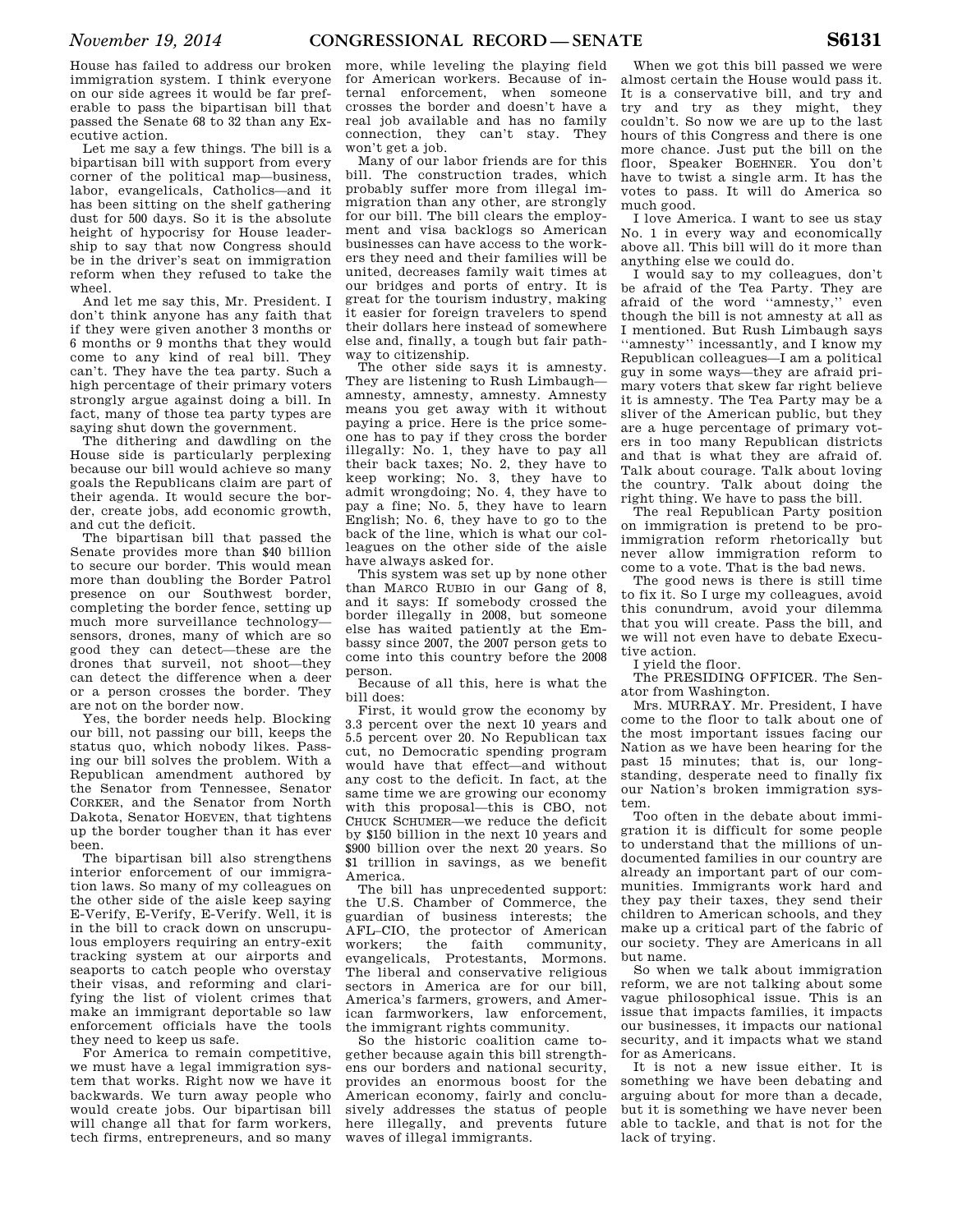As everyone here remembers, more than 500 days ago now the Senate did something remarkable. Members from different backgrounds and different States and different parties came together to reach an agreement, and in the Senate we passed a real bipartisan coalition of 68 Republicans and Democrats, a comprehensive immigration reform bill that would finally start to fix our broken immigration system.

As we heard from the Senator from New York, it would improve our security, provide businesses with the certainty they need, and provide a real path to citizenship for the millions of undocumented immigrants who are forced to live in the shadows.

Not only was this bill a step toward fixing our broken immigration system, it was good for our economy. The Congressional Budget Office estimated that the Senate bill would reduce the deficit by nearly \$1 trillion over the next two decades.

So we sent the bill to the House of Representatives knowing the path forward there might not be easy, but we heard from Members of the House on both sides of the aisle that they also knew immigration reform had to happen this Congress.

Back then, in June of 2013, we knew we had time on our side. Speaker BOEH-NER had a full year and a half to do one simple thing, bring the bipartisan Senate bill up for a vote. We knew then what we still know today; that if the Speaker brought that bill up for a vote, it would pass with bipartisan support and become law.

But instead of doing that, the Speaker sided with the Tea Party and refused to move our country forward. He has made it very clear that the House will refuse to act this Congress and ignore the historic opportunity we have.

For years and years millions of immigrant families who have played by the rules—paid their taxes, raised their children in the United States—have waited and waited for action. They have organized, they have hoped and they have prayed and they have trusted the system would eventually work. The system has failed. So now it is time to act.

President Obama has made it clear that because the House refuses to act because the House refuses to act—he will take administrative action before the end of the year to improve our immigration system, and I support his decision to do that.

The President's authority to take action is well established. In fact, every President since Eisenhower, including Presidents Reagan and George H.W. Bush, has used his authority to improve the administration of our immigration system and to focus enforcement resources on serious criminals rather than on hard-working immigrants with deep roots in our communities.

When the President does act, I have encouraged him to do several things: expand the already successful imple-

mentation of deferred action for DREAMers to include people with strong ties to the United States who have not committed serious crimes; to change implementation of our laws to make immigration and border enforcement humane, nondiscriminatory, and respectful of due process; and, finally, I have asked the President to improve the legal immigration system to keep immigrant families together, to protect our workers, and to provide employers—from agricultural producers to high-tech firms—certainty in a system that has often left them without answers.

But I also want to be very clear that administrative action is not a longterm solution. Plain and simple, the only way for us to permanently and effectively fix our broken immigration laws is through comprehensive immigration reform legislation. Administrative action is a bandaid, but it is better than nothing, and nothing is what the House Republicans are offering.

So I also wish to say it has been deeply disappointing to hear that some of my Republican colleagues are now threatening to shut down the government just to keep families from getting some initial relief from the pain our broken immigration system is causing. That is the latest example of extreme Republicans creating uncertainty and threatening to hurt our economy if they don't get their way, and it is the exact opposite of the approach Congress needs to take going forward.

We all know what happens when Tea Party Republicans go down this road. We saw it just last year when we had a<br>16-day government shutdown that government shutdown that brought the day-to-day workings of the government and businesses across the country to a screeching halt. That shutdown, we all know, was bad for our economy. It hit workers' paychecks, it made families across our country question whether their elected officials could get anything done at all. It was all because of a failed Tea Party political effort to repeal the Affordable Care Act for the umpteenth time.

Look. Even children understand that flipping the table over doesn't help win the game. It just means someone has to pick up the mess they just made. When it comes to Tea Party political tactics, we have seen more than enough of that in this Congress.

As we all remember, the budget deal I reached with Chairman RYAN wasn't perfect—I know Chairman RYAN would say the same thing—but it was an important step away from brinkmanship and toward bipartisanship on the budget.

In the next week Republican leaders are going to have an important choice to make. They can choose bipartisanship and continue to push the Tea Party aside and work with Democrats on issues such as the budget and fixing our broken immigration system or they can go back to Tea Party-style governing by crisis, which hurts fami-

lies and communities and our economy and will make it much more difficult to put in place the lasting comprehensive immigration reform we need.

I urge them to take the bipartisan path. I am ready and willing to work with them if they do, and I know my Democratic colleagues are as well. I know our country will be stronger for it now and for decades to come.

I yield the floor.

The PRESIDING OFFICER. The Senator from California.

Mrs. BOXER. Mr. President, I thank my colleague from Washington for her strong statement. It makes so much sense.

We have this poster here, "510 Days." That is how long ago the Senate passed the bipartisan immigration bill that Senator MURRAY talked about and Senator SCHUMER talked about. That is 17 months; 510 days is 17 months.

So here is the deal. The Republicans in the House refuse to take up the Senate bill, which strengthens the border while giving a pathway of legality to hard-working immigrants here who are undocumented.

It is pretty simple but comprehensive—common sense. Here is the thing: They will not take up the bill. So then we say: What is your idea? Where is your bill? They don't have one.

So then President Obama, knowing we have 11 million undocumented immigrants living in America, realizes he can't let this matter go on. He has waited 100 days, 200 days, 300 days, 400 days, 500 days. The country has waited for 17 months.

So the President is going to do what Presidents are supposed to do, which is look at a problem that is hurting the country and do his best to fix it. The President has said to the House he would be thrilled to sign the bipartisan immigration bill the Senate passed. Take it up and pass it.

Oh, no. Do you know what their answer is? To verbally threaten the President and, frankly, the American people by such comments as—this is one that I heard the Republican leader MITCH MCCONNELL say: If he does this, if he takes this action, if he takes action on immigration, it would be like waving a red flag in front of a bull.

No, it wouldn't be. It would be a President who understands that action is needed. Guess what. Eleven other Presidents, Republican and Democrat, have taken Executive action on immigration. I never in all my years ever heard one Republican take to task any of those other Presidents, and I will give you the list of who they are: Presidents Eisenhower, Kennedy, Johnson, Nixon, Ford, Carter, Reagan, George Bush, Sr., Bill Clinton, George W. Bush, and President Obama used his authority for the DREAMers.

The charts are being held up to show you how many actions have been taken. We have these two charts here that show a lot of Executive actions by Presidents on immigration.

What is wrong with my Republican friends? Do they not know history or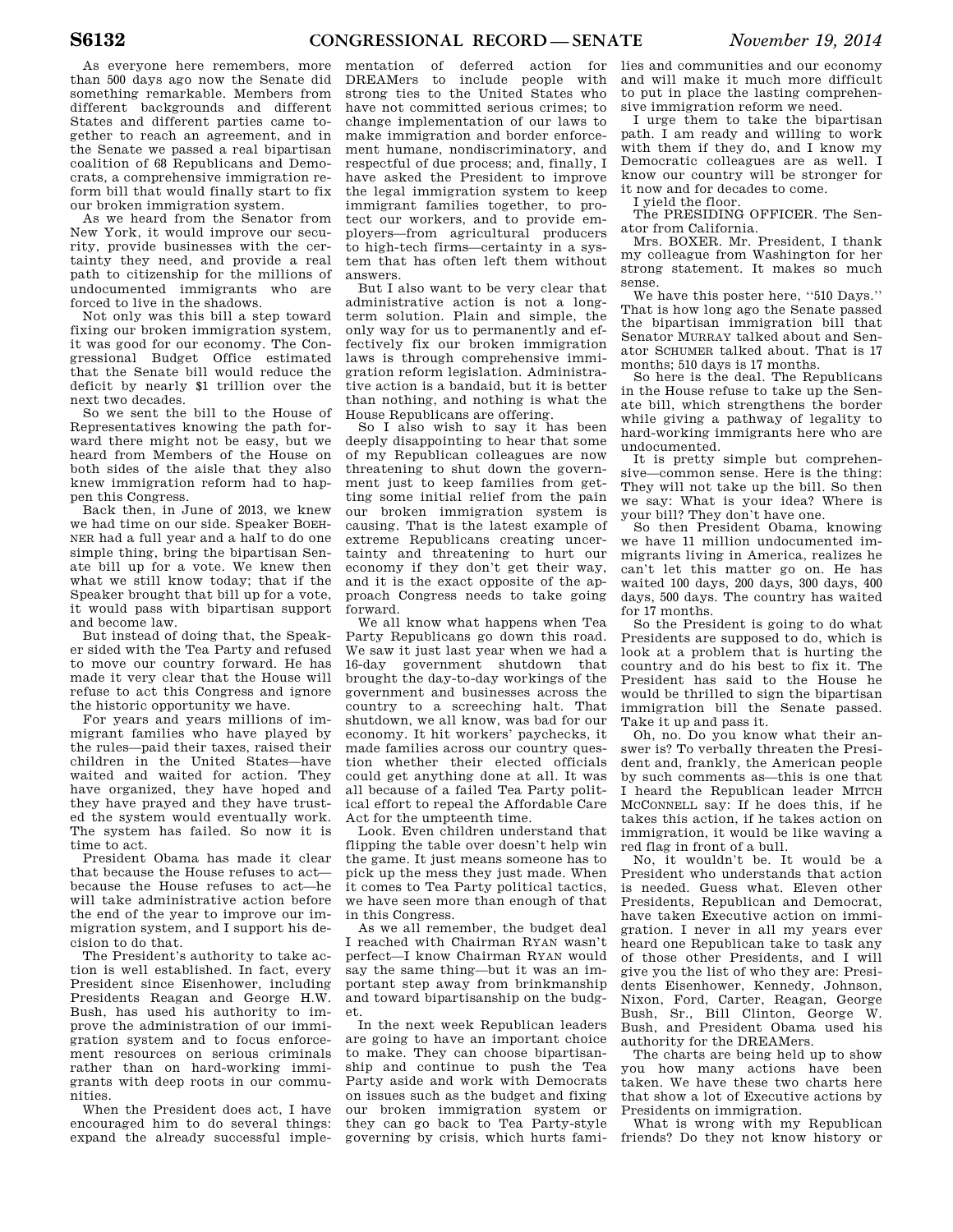are they just blindly attacking this President because they are annoyed that he got reelected?

Step up to the plate, smell the roses, look at the reality. The reality is all these other Presidents have taken action. Look what the immigration council says, the American Immigration Council said:

Past Republican presidents have not been shy to use the White House's power to retool immigration policy. In fact, Obama could learn a lot from Presidents Ronald Reagan's and George H.W. Bush's Executive actions to preserve the unity of immigrant families and move past congressional refusal to enact immigration reform.

So, Earth to the Republicans: You refuse to take up the bipartisan Senate bill which strengthens our border while giving a legal path to citizenship or legality to our undocumented, making sure that those who commit crimes are deported. We look at what is happening in our ag community and fix that. They won't do it.

So they are stamping their foot and saying what President Obama wants to do is unconstitutional. Excuse me, unconstitutional? Presidents Reagan, Bush, Clinton, Eisenhower—I read the list. They never said that before. They never said that before. Carter, Kennedy, Johnson, Nixon, Ford, Clinton, Bush, Sr., Reagan, George W., and Obama. Now they say to the President—and I don't have the exact quote. We heard a comment from the Republican leader. What they are basically saying to the President is, If you do your job, we are going to be mad. And what the President has said to them is, Please do your job. If you do your job, I won't have to take Executive action. I would prefer to have this in legislation. And as Senator MURRAY has said, that is the preferable road. But they either won't do it or they don't want to do it or they want another confrontation with the President.

I think it was JOHN BOEHNER, the Republican Speaker, who said if the President takes this Executive action, which as I have shown you many other Presidents have done, he will ''poison the well.'' He is telling the President that if the President does his job—my words—as 11 Presidents have done, it will ''poison the well.''

And what are they going to do about it? Who knows. Are they going to try to impeach the President or sue the President? I guess they have to impeach 10 others.

And by the way, I wrote the President a letter and asked him to take Executive action. In my view, it is absolutely necessary, because if you follow the law, 11 million people could be deported—our neighbors, our friends, families would be split up.

I thought Republicans were the party of family values. Family values—I have been lectured on family values. Somehow if one supports a woman's right to choose and to get health care, it is not following family values, but one can break up families and have parents and

children separated, and that, I guess, doesn't fall under the definition.

It has been 17 months since we passed our bill and either they are too lazy to take it up or they don't want to take it up. They would rather threaten this President. I just have to tell them, we have a Congress, we have a court system, and we have a President. We don't have President McConnell, we don't have President Boehner, we don't have President Reid, we don't have President Boxer. We have President Obama, and he has to do his job. If you don't like it, that is fine. Lord knows I have served with five Presidents. I didn't agree with them half the time, but I didn't threaten to shut down the government or impeach them or sue them.

Now here is the deal: Why can't they find time to take up our bill? They have voted 50 times to repeal the Affordable Care Act—50 times—but they cannot find time to debate or pass a bill to reform our Nation's immigration laws.

I served in the House for 10 years. The rules in the House are easy. It is nothing like the Senate where you need unanimous consent to do anything, to even open up the Senate. In the House, if the majority, who are now the Republicans, wants to introduce a bill, all they have to do is introduce a bill.

They won't do it. It has been 17 months. Then the President says, oh, my God, we have got an issue here. Everyone agrees we have 11 million undocumented immigrants here. We have issues at the border. We have issues at detention facilities. We have issues in the ag industry. We have issues of families being torn apart. The President is going to do what he can do, just as 10 other Presidents have done previously. So what does he get in response from our Republican friends? Nothing that would allay our concerns. They don't say, Mr. President, we understand your frustration. Don't worry, we will get a bill done. It may not be the same as the Senate. We have other ideas. They do nothing. They are do-nothing and they want our President to be do-nothing when it comes to immigration.

Frankly, if our President did not take action, it would be a terrible mistake. I have already established that he is within his constitutional rights. He would be joining 10 other Presidents who, by the way, acted on 40 occasions over the last 60 years. So here is a group of Republicans threatening to impeach the President, sue the President, shut down the government over something that 11 Presidents have done over the past 60 years on 40 occasions. I never ever, ever heard one Republican or Democrat threaten to shut down the government when a President took action over immigration.

The Republicans won't act. So what do they think is going to happen, status quo? The status quo doesn't work. It is not working at the border. It is not working for our families. It is not working at the workplace. It is not working in our communities.

I was in the House when President Reagan signed into law a major immigration bill legalizing 3 million immigrants in 1986, and then the Congress didn't do the next step. They didn't take the next step. So he took Executive action to stop deportations that would interfere with family reunification. President Reagan—I didn't hear one Republican threaten to impeach the President, sue the President, take action, shut down the government, make life miserable for the American people. No. But they are doing it now.

In 1990, President George Herbert Walker Bush directed his Attorney General to halt deportations of an estimated 190,000 Salvadorans who were fleeing the civil war there, and he used his power to halt the deportation of up to 1.5 million spouses and children. I did not hear one Republican—not one threaten to sue the President, threaten to take him to court, threaten to impeach him, threaten to shut down the government and make life miserable for the American people.

President Bush's family fairness policy Executive action was sweeping. It affected more than 40 percent of the undocumented population in the United States at the time. He thought big—George Bush, Sr.—he thought big, and this President should think big.

I will tell you why. If you ask economic experts what are the best measures we can do for our economy, they are clear about it. They say one measure we should implement is to raise the minimum wage. We Democrats are trying to do that and we will never give up trying to do that. Reforming immigration is another measure that is one of the best ways to stimulate our economy and create jobs, and it is all laid out in a USC study which shows that immigration reform with a path to citizenship would inject \$8 billion into my State's economy—my State of California—each year—\$8 billion each year. Nationwide it would increase our gross domestic product by \$1.5 trillion over 10 years, increase wages for workers, and lead to between 750,000 to 900,000 new jobs. That is almost a million new jobs created, according to the Center for American Progress.

So help me out here, Republicans. What is your problem? You never complained when Republican Presidents took Executive action to fix a broken immigration system. You say you are for jobs and the economy and business, and if you look at the support for immigration reform, it runs right through our society from the Chambers of Commerce to labor and everybody in between. And if we don't act, the dire situation of undocumented immigrants will only get worse. Families will continue to be torn apart. People will continue to live in the shadows. The reason our economy will be thriving once people get out of the shadows is they are not afraid to come out. They are not afraid to buy a house. They are not afraid to spend money. They are not afraid to start new businesses. They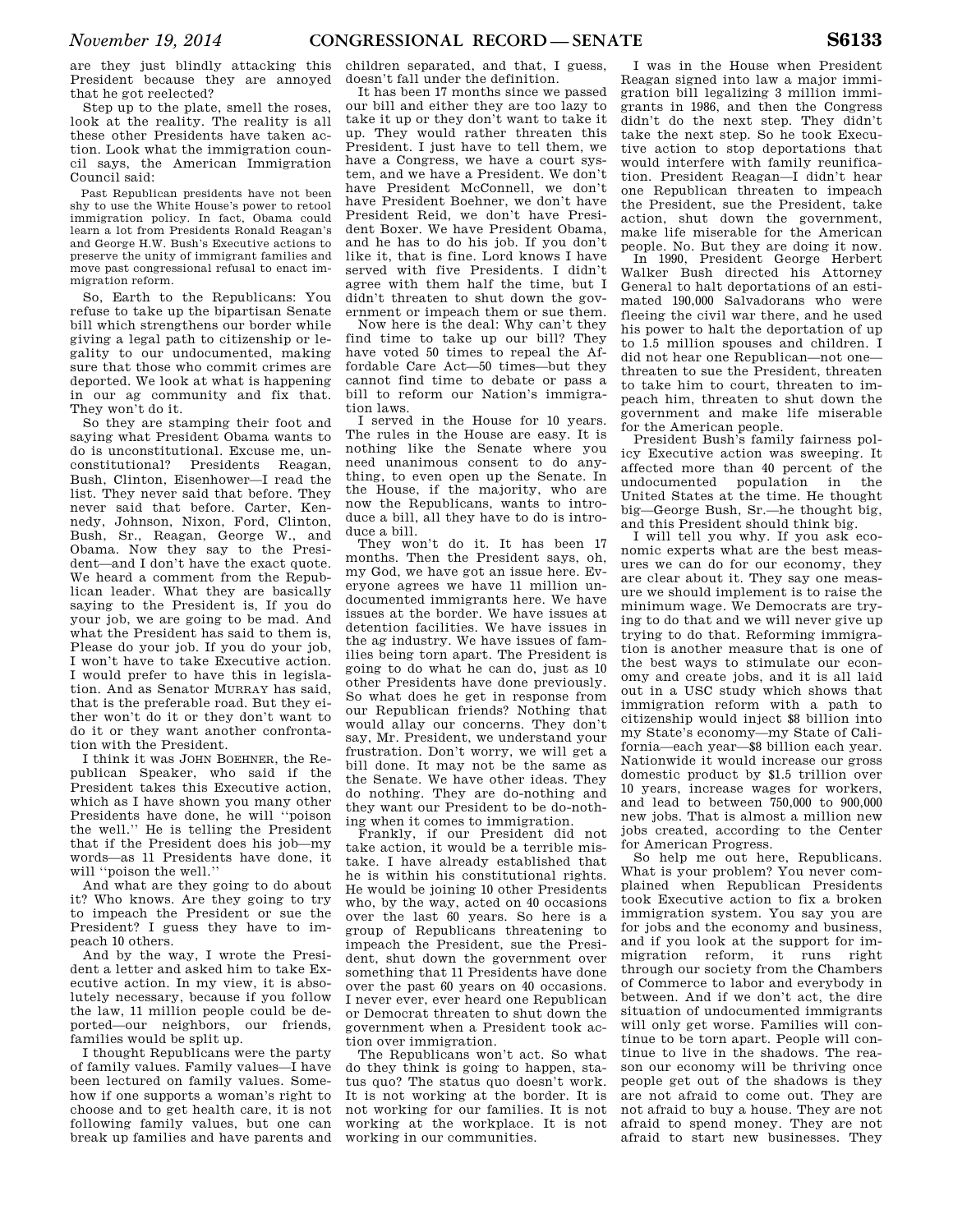are not afraid to hire workers. It is a no-brainer. This is one of the most important things we can do for our economy, for jobs, for prosperity, for our communities.

In closing, because I see my friend from Connecticut is here, and I want to yield the floor, there are two priorities that are at stake: a healthy economy and I have laid that out—and family values. The American people, including the people of California, support bold and compassionate action on immigration reform. We have already established that the President has the legal authority to act just as other Presidents of both parties have in the past.

I say to the President today, as I have said to him in writing, if you act you will have my strong support and you will have the support of so many people across this country. You will keep our families together, you will strengthen our economy, and you will make our country stronger.

I say to the House again, while you are still here in Washington, if you don't want the President to fill the void for your lack of action, then take up and pass the Senate immigration bill. Get to work. If you don't like that bill, then make another bill, but take care of this problem because if you continue to be a do-nothing House when it comes to immigration, I can assure you this President will not follow your lead and be a do-nothing President when it comes to immigration. That would be terribly wrong. It would be wrong not only for our immigrant community but for every single one of us.

Mr. President, I ask unanimous consent to have two articles printed in the RECORD, along with an article in the National Journal that details the number of times Presidents have used their authority to act on immigration.

There being no objection, the material was ordered to be printed in the RECORD, as follows:

[From huffingtonpost.com, Nov. 15, 2014]

REAGAN, BUSH ALSO ACTED WITHOUT CON-GRESS TO SHIELD IMMIGRANTS FROM DEPOR-**TATION** 

### (By Andrew Taylor)

WASHINGTON (AP).—Two presidents have acted unilaterally on immigration—and both were Republican. Ronald Reagan and his successor George H.W. Bush extended amnesty to family members who were not covered by the last major overhaul of immigration law in 1986.

Neither faced the political uproar widely anticipated if and when President Barack Obama uses his executive authority to protect millions of immigrants from deportation.

Reagan's and Bush's actions were conducted in the wake of a sweeping, bipartisan immigration overhaul and at a time when ''amnesty'' was not a dirty word. Their actions were less controversial because there was a consensus in Washington that the 1986 law needed a few fixes and Congress was poised to act on them. Obama is acting as the country—and Washington—are bitterly divided over a broken immigration system and what to do about 11 million people living in the U.S. illegally.

Obama wants to extend protection from deportation to millions of immigrant parents and spouses of U.S. citizens and permanent residents, and expand his 2-year-old program that shields immigrants brought illegally to this country as children.

A tea party-influenced GOP is poised to erupt, if and when Obama follows through on his promise.

''The audacity of this president to think he can completely destroy the rule of law with the stroke of a pen is unfathomable to me,'' said GOP Rep. Steve King of Iowa, an outspoken opponent of relaxing U.S. immigration law. ''It is unconstitutional, it is cynical, and it violates the will of the American people.''

Some Republicans have even raised the possibility of impeachment.

Here's a timeline of then and now:

1986. Congress and Reagan enacted a sweeping overhaul that gave legal status to up to 3 million immigrants without authorization to be in the country, if they had come to the U.S. before 1982. Spouses and children who could not meet that test did not qualify, which incited protests that the new law was breaking up families.

1987. Early efforts in Congress to amend the law to cover family members failed. Reagan's Immigration and Naturalization Service commissioner announced that minor children of parents granted amnesty by the law would get protection from deportation. Spouses and children of couples in which one parent qualified for amnesty but the other did not remained subject to deportation, leading to efforts to amend the 1986 law.

1989. By a sweeping 81–17 vote, the Senate in July voted to prohibit deportations of family members of immigrants covered by the 1986 law. The House failed to act.

1990. In February, President George H.W. Bush, acting through the Immigration and Naturalization Service, established a ''family fairness'' in which family members living with a legalizing immigrant and who were in the U.S. before passage of the 1986 law were granted protection from deportation and authorized to seek employment. The administration estimated up to 1.5 million people would be covered by the policy. Congress in October passed a broader immigration law that made the protections permanent.

2012. In July, the Obama administration announces a new policy curbing deportations for certain immigrants brought illegally to the country as kids. The policy, Deferred Action for Childhood Arrivals (DACA), applies to people younger than 30 who were brought to the U.S. before they turned 16 and meet other criteria such as graduating high school. It has now granted two-year deportation reprieves and work permits to nearly 600,000 people.

2013–2014 (Congress). After months of work, the Senate in June 2013 passes, 68–32, a huge immigration overhaul bill that includes a path to citizenship for immigrants who meet strict criteria. The House fails to act. In a televised interview with Telemundo, Obama says expanding the DACA program to cover the parents of children allowed to remain in the country under the program ''would be ignoring the law in a way that I think would be very difficult to defend legally. So that's not an option.''

2014 Frustrated by Congress' inability to act on immigration, Obama announces in June that he'll use executive powers to address other elements of the flawed immigration system. Like Bush, Obama is expected to extend deportation protections to families of U.S. citizens or permanent residents. Obama's anticipated action would not award legal status, but it would offer temporary protection from deportation to up to 5 million people, as well as the possibility of obtaining a work permit. He delayed action until after Election Day. On Monday, Democratic leaders sent a letter to Obama saying they strongly support his plans to take executive action on immigration.

### [From the hill.com, Oct. 2, 2014] WHEN REAGAN AND GHW BUSH TOOK BOLD EXECUTIVE ACTION ON IMMIGRATION

### (By Mark Noferi)

Congressional Republicans are outraged that President Obama may take executive action on immigration reform after the midterm elections—perhaps by deferring deportations and providing work authorization to millions of unauthorized immigrants with strong family ties to the United States. However, past Republican presidents have not been shy to use the White House's power to retool immigration policy. In fact, Obama could learn a lot from presidents Ronald Reagan's and George H. W. Bush's executive actions to preserve the unity of immigrant families, and move past Congressional refusal to enact immigration reform.

The story begins on November 6, 1986, when Reagan signed the last comprehensive legalization bill to pass Congress. The Immigration Reform and Control Act (IRCA) gave up to 3 million unauthorized immigrants a path to legalization if they had been ''continuously'' present in the U.S. since January 1, 1982. But the new law excluded their spouses and children who didn't qualify. As the Senate Judiciary Committee stated at the time, ''the families of legalized aliens . . . will be required to ''wait in line'.

Immediately, these split-eligibility families became the most polarizing national immigration issue. U.S. Catholic bishops criticized the government's ''separation of families,'' especially given Reagan's other profamily stances. In early 1987, members of Congress introduced legislation to legalize family members, but without success.

Shortly after Congress' failure, Immigration and Naturalization Service (INS) commissioner Alan Nelson announced he was ''exercising the Attorney General's discretion'' to assure that children would ''be covered'' by legalization. The administration granted a blanket deferral of deportation (logistically similar to today's Deferred Action for Childhood Arrivals program) for children under 18 who were living in a twoparent household with both parents legalizing, or with a single parent who was legalizing.

Lawmakers and advocates, however, urged Reagan to go further. Spouses and some children who had one parent able to legalize but not the other remained unprotected. A California immigrants' rights group called this ''contrary to the American tradition of keeping families together.'' And as Rep. Howard Berman (D-Calif.) told the INS, ''If you have the discretion to protect children, why not a family?''

In July 1989, the Senate moved to protect a bigger group—all spouses and children of those who legalized under IRCA. The Senate passed legislation 81–17 that prohibited the administration from deporting family members of immigrants in the process of legalizing and directed officials to grant them work authorization. The House failed to act on the Senate's bill.

George Bush Sr. then responded in February 1990 by administratively implementing the Senate bill's provisions himself. As Bush's INS Commissioner, Gene McNary, stated: ''It is vital that we enforce the law against illegal entry. However, we can enforce the law humanely. To split families encourages further violations of the law as they reunite.'' Under Bush's ''family fairness'' policy, applicants had to meet certain criteria, and reapply to the INS every year for extensions.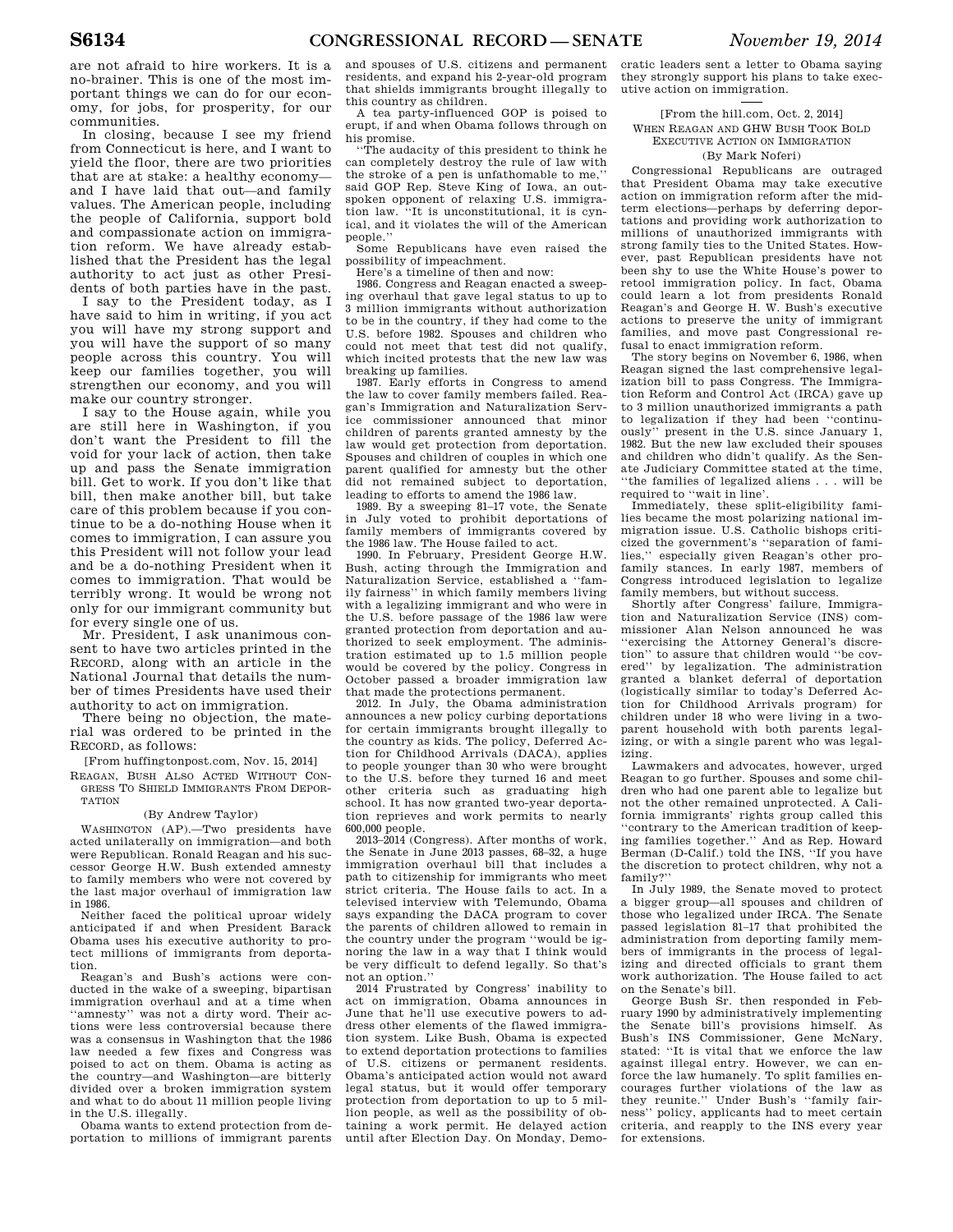The Bush administration anticipated its family fairness program could help enormous numbers of immigrants—up to 1.5 million family members, which amounted to over 40 percent of the 3.5 million unauthorized immigrants in the U.S. at the time.

After the Bush administration moved, the House followed. In March 1990, 33 House members introduced legislation with similar provisions to stay deportation of family members. In October, Congress then passed a combined Immigration Act of 1990, with a permanent ''Family Unity'' provision. The Act broadened Bush's family fairness policy to include children under 21 and increased family immigration visas, ultimately providing more families a path to citizenship.

If voters thought Bush overstepped his authority, the midterm elections didn't show it. In 1990, the Republicans lost a scant nine House seats and one Senate seat (out of 33 up for election)—far lower than average midterm losses by a president's party. Bush then signed the Act in November, hailing it as continuing ''support for the family as the essential unit of society'' and ''our tradition of family reunification.'' (Bush did issue a signing statement reserving the ''authority of the executive branch to exercise prosecutorial discretion in suitable immigration cases.'')

The success of the Reagan-Bush family fairness policy serves as a strikingly similar historical precedent for Obama. Bush Sr. ''went big'' to treat families fairly—deferring deportations for over 40 percent of unauthorized immigrants. Reportedly, Obama's actions could be similarly broad and help up to 5 million immigrants—over 40 percent of today's unauthorized population. Bush Sr.'s actions gave immigrants a safe haven and spurred the House to act without negative impacts in the subsequent midterms. And the Reagan-Bush fairness policy deferred deportations to protect families, compared to previous uses of presidential authority to protect war refugees or immigrants stranded by a foreign policy crisis.

We don't know what executive action Obama will take. But we can say with certainty that presidents Ronald Reagan and George H. W. Bush led the way.

- CRITICS SAY EXECUTIVE ACTION ON IMMIGRA-TION WOULD BE UNPRECEDENTED. THEY FOR-GET THEIR HISTORY
- PRESIDENTS HAVE ALMOST ALWAYS ACTED FIRST TO PERMIT IMMIGRATION OR PREVENT DEPORTATION—WITH CONGRESS RATIFYING THOSE ACTIONS LATER ON.

### (By Charles Kamasaki)

The president's announcement that he would soon take executive action to ''to do what he could'' to fix a broken immigration system in the absence of legislation has prompted critics to assert that this would be unprecedented unless first authorized by Congress. In fact, the record demonstrates the opposite. For at least the last 70 years, presidents have routinely acted first to permit the entry of people outside normal channels or to protect large numbers of people from deportation, with legislation ratifying the executive action coming later.

During World War II, the Roosevelt administration negotiated a temporary worker arrangement with the Mexican government, later known as the Bracero program, an action Congress ratified a year later. When the authorization expired in 1947, the Truman administration continued the program until it was reauthorized in 1951. Before it ended in 1964, millions of workers entered the United States under the auspices of the Bracero program, hundreds of thousands under executive—not legislative—authority. The program was rightly criticized for numerous

labor and human-rights violations, but few questioned the executive authority it operated under.

After the war ended, President Truman used his executive authority to permit 250,000 people from Europe to enter or stay in the U.S. outside normal immigration channels. It was only three years after this exercise of discretion that Congress passed the Displaced Persons Act, permitting some 400,000 additional entries.

In April 1975, at the end of the Vietnam War, President Ford used parole authority to authorize the evacuation of 200,000 South Vietnamese to this country; it was not until a month later that the Indochina Migration and Refugee Act of 1975 was enacted, providing resettlement funding for 130,000 of those parolees. Full legislative authorization to resettle those fleeing Indochina did not come until 1980, when Congress passed the Refugee Act, resulting in permanent resettlement of 1.4 million Indochinese in the U.S.. Although most entered as bona fide refugees, hundreds of thousands were paroled into the country when statutorily authorized numbers proved inadequate.

But these broad exercises of discretion were limited to refugees fleeing wars a long time ago, right? Wrong. Presidents have exercised their discretion more than 20 times since the mid-1970s to permit people already in the U.S. from being deported. Some sought to avoid return to a Soviet bloc country. Iranians in the 1980s sought protection from the regime that overthrew the shah and occupied the American Embassy there. Afghans in the U.S. in the 1980s and 1990s were protected first from the Soviet puppet state and later from the Taliban. Others would have been returned to face civil war or natural disasters abroad. Not until 2003, several decades after the practice of country-specific relief from deportation was first deployed, did Congress codify the practice known as ''temporary protected status.''

The record also shows that Congress made many executive orders of temporary relief permanent, often years after the fact. As Fidel Castro took power in Cuba in 1959, more than 900,000 Cubans fled to the United States, the vast majority paroled into the country by Presidents Eisenhower, Kennedy, and Johnson. Not until 1966, some seven years after the influx began, was the Cuban Adjustment Act passed.

In 1980, 130,000 Mariel Cubans and nearly 40,000 Haitians arrived in South Florida. Most, but not all, of the Cubans were paroled into the U.S. by President Carter. Haitians initially were protected from deportation by litigation challenging the denials of their asylum claims; most of these Haitians, and some Cubans whose entry had been challenged, eventually received discretionary ''Cuban-Haitian entrant status'' in the Reagan administration. Six years later, the Immigration Reform and Control Act of 1986 provided lawful permanent resident status for Cuban-Haitian entrants.

In 1987, Reagan administration Attorney General Edwin Meese directed the Immigration and Naturalization Service not to deport an estimated 200,000 Nicaraguans in the United States without authorization, including those whose asylum claims had been denied. In 1990, President George H.W. Bush instructed his attorney general to provide ''deferred enforced departure'' status to an estimated 190,000 Salvadorans fleeing civil war. In 1997, a decade after Meese's initial action, Congress passed legislation permitting these groups' adjustment to permanent residence.

In 1989, the Bush administration provided DED status to 80,000 Chinese students in the U.S. who feared returning to the strife that eventually led to the Tiananmen Square massacre and later issued an executive order

extending their status. Congress then passed the Chinese Student Protection Act in 1992, three years following the initial executive action, making the students eligible for green cards.

OK, but major exercises of prosecutorial discretion have been used only for foreign policy reasons, right? Wrong again. Executive actions have been used by every modern administration on more than a dozen occasions to further purely domestic policy objectives. After domestic emergencies—the San Francisco earthquake, the 9/11 attack, Hurricanes Katrina and Ike, and others—immigration officials relaxed enforcement efforts to advance public health and safety. Beginning with President Carter in 1980, every administration has instructed immigration officials to reduce enforcement efforts during the census.

Other exercises of discretion went beyond specific emergencies or events. In 1977, Carter administration Attorney General Griffin Bell suspended deportation of about 250,000 people unfairly denied visas by a quirk in the allocation process. It was not until nearly a decade later, via IRCA in 1986, that all of these cases were resolved.

In 1990, INS Commissioner Gene McNary issued a ''Family Fairness'' policy deferring the deportation of 1.5 million immediate family members of people receiving legalization under IRCA, building on a more-limited exercise of discretion in 1987 by Edwin Meese. Three years after Meese's original executive action, Congress codified the action in the Immigration Act of 1990.

In 1997, President Clinton provided DED status to some 40,000 Haitians previously paroled into the U.S. At the end of the 105th Congress a year later, legislation passed allowing these Haitians to permanently adjust their status.

The record is clear: Presidents of both parties have used discretionary powers on multiple occasions to protect various groups from deportation for an enormously wide variety of reasons. Except for temporary conditions, Congress acted later—often years later—to ratify the president's decisions.

Looking back now, would we reverse any of these executive actions? Should we have returned Eastern Europeans to behind the Iron Curtain, Cambodians to the killing fields, Ethiopians to a brutal civil war, Iranians to the arms of the ayatollah, or Chinese students to face the tanks in Tiananmen Square? Would we be better off without the Cubans and Haitians who revitalized South Florida over the past 40 years? Were we wrong to prevent the separation of 1.5 million people from family members getting right with the law under IRCA's legalization?

Many of these actions were controversial when first announced. But Congress later affirmed virtually all of them—without explicitly reversing any of them—suggesting that eventually they were widely accepted. Decades from now, people looking back on President Obama's imminent announcement of broad-scale executive action will see that he prevented the separation of families, began fixing a badly broken immigration system, and improved wages, housing, and education for those receiving legal status, thus immeasurably enriching the economy. They'll likely see that Congress later ratified his actions, as happened so often before.

And, they'll wonder: what was all the fuss about?

Mrs. BOXER. I say to my colleagues who have come to the floor this afternoon and are still to come to the floor, thank you.

Republicans have threatened to close down this government. They are having a temper tantrum and refuse to act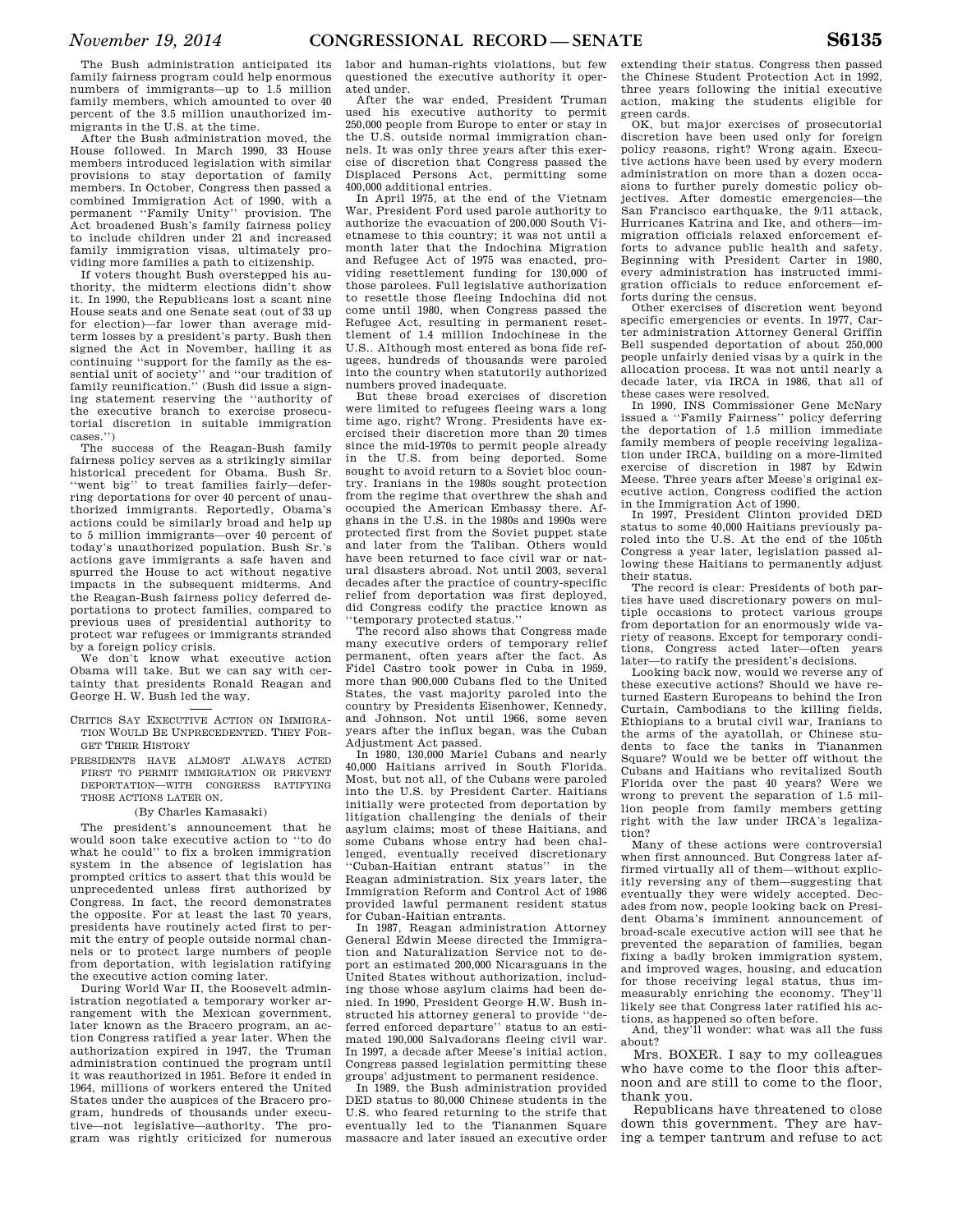on immigration and want to paralyze the Presidency.

It is time to get behind this President. It is time to get behind the American people. It is time to take a stand for this economy and for family values.

I thank the Presiding Officer and yield the floor.

The PRESIDING OFFICER. The Senator from Connecticut.

Mr. BLUMENTHAL. Mr. President, I am grateful for the strong and eloquent words that were said by my colleague Senator BOXER. I am grateful to so many of my colleagues on this side of the aisle for supporting the President as he considers Executive action that would essentially enforce the law on immigration more rationally and effectively, which is what prosecutorial discretion means.

As a former U.S. attorney as well as the State attorney general in my own State for 20 years, I know about prosecutorial discretion. I know that in exercising his discretion, the President is aware that there is simply no way every undocumented person in the United States of America can be deported tomorrow, let alone this year probably ever.

There are 11.5 million undocumented people who live in the shadows, and the question is, How do we use the resources of the Federal Government most rationally and effectively to serve the public interest and uphold the rule of law?

The question is, essentially, How should law enforcement use its resources? That question arises every day in the United States when there is a Federal or State prosecution. It arises every day on our borders when the agents of our Federal administrative law enforcement apparatus make decisions about law enforcement. As I have learned from my experience in law enforcement, it best serves citizens when it uses those resources efficiently, effectively, and humanely in a concerted effort to address a direct threat to public safety. Law enforcement has a job to do, and it can't do everything all the time everywhere.

Decisions are necessary in the real world in practical circumstances to preserve public order and protect public safety, and that is what the President is doing by issuing an Executive order which, in effect, directs Federal resources to deport undocumented immigrants who represent a threat to this country by virtue of their criminal activity or criminal background or other circumstances that justify that rational and selective approach to law enforcement.

This approach is hardly novel, and it is highly unoriginal. In fact, President Obama's authority to direct how Federal immigration resources will be marshaled in the service of protecting public safety is very much in the tradition and history of this office. Every President since Dwight Eisenhower, whether Democratic or Republican, has done exactly what President Obama is doing in this Executive order.

In 1990 President George H.W. Bush took Executive action to defer removal and grant work permits to roughly 1.5 million undocumented individuals nearly half the undocumented population at the time. Think about that for a moment. Out of 3 million people, President Bush decided that 1.5 million of them should, in effect, not be prosecuted. He set law enforcement priorities. That was his job, and that is President Obama's job.

Many of us—and I am very much in this camp—would prefer to address this situation through legislation. I worked hard, along with the distinguished chairman of the Judiciary Committee and Members on both sides of the aisle of the Judiciary Committee and of this body, to approve legislation. It was resolved and written up after several days of detailed and painstaking markup. I was told that is the way legislation used to be routinely done in this body—Members trading ideas, exchanging views and perspectives, drilling down on facts, and arriving at a bipartisan solution that eventually was approved by 68 Members of this body from both sides of the aisle. That is a matter of history.

My hope was and still is that we have legislation along the lines of what was approved by the Senate. That legislation was far from perfect. In my view, it was way short of the ideal immigration reform I would favor, but the good cannot be the enemy of the perfect and the perfect cannot be the enemy of the good. What we need now is a practical approach to this problem through legislation. The House refused to take up the Senate bill. It didn't even consider it and never voted on it.

The President has a responsibility, and his job is to take actions that are within his legal authority to address a system that is broken and takes a toll on human lives that is intolerable. It threatens to divide families, to put people out of work—not just undocumented immigrants out of work but citizens of this country because they work for businesses that are owned and operated by those immigrants who might be deported. I have seen that firsthand in Connecticut, and I know it is true around the country.

This measure is not only good for human lives, it is good for our economy. It is essential to make sure our immigration system—a broken, failed system—is at least prepared in the short term while we work toward legislation that is absolutely necessary to comprehensively revise and reform that system.

Every day that the Federal Government fails to act on immigration reform, people in this country are forced to live in fear and the anxiety and apprehension that children suffer when they are afraid they will lose their parents and siblings. Connecticut citizens live in fear of losing their neighbors and their employers, their congregates in church, and members of their immediate and extended families. Millions of

immigrants who have lived in this country for years—5 or 10 years or longer—and are working hard, paying taxes, abiding by the law, and contributing and giving back to their communities are forced to live in fear that they will have to leave everything they have worked so hard to build and everything that means so much to them—their families, their homes, and the country they have come to love. They appreciate the freedoms of this country and the opportunities it offers in ways we routinely take for granted. For them, this country is a beacon of hope and opportunity which they appreciate so deeply and fervently that they are willing to lay down their lives for it and, in fact, sometimes do as members of our armed services.

The lack of action on immigration reform hurts everyone. When businesses employ workers under the table, our economy and our Nation are deprived of their taxes. They are often ducking regulations and taxes, which in turn drives down wages for every working American.

Immigrants should be able to come out of the shadows not just for their sake but for the Nation's sake. They are a resource that can be used so much more fully to the benefit of our Nation. When they come out of the shadows, they should be forced to undergo background checks, obtain work permits and proof that they are abiding by the law. That is necessary to show they are not a threat to public safety.

When immigrants live in fear, law enforcement can't know who lives in the communities they police. Immigrants who live in fear are simply not going to be as willing to report individuals living near them and represent a real threat to public safety because they feel uncomfortable reporting crimes and cooperating with authority when they feel they may then be the object of enforcement. Getting more people who are already living in this country into the system will allow law enforcement to go after the truly bad actors serious criminals, serious national security threats, and people who seriously should not be in this country.

As the American people wait for legislative action and wait for the House to act on the Senate bill and perhaps wait on the Senate to act again, President Obama has both the authority and the moral responsibility to institute these reforms. These reforms are crucial. He has the authority under law to exercise his discretion. He has the moral responsibility to fix this broken system as long and as well as he can using that responsibility.

I am encouraged to hear that the President intends to focus his authority on serious criminals, not law-abiding individuals. At a minimum, my hope is that he will ease the minds of children and put to rest the anxiety children feel when they fear they may lose their parents. Whether they are DREAMers or U.S. citizens, they should be spared that apprehension and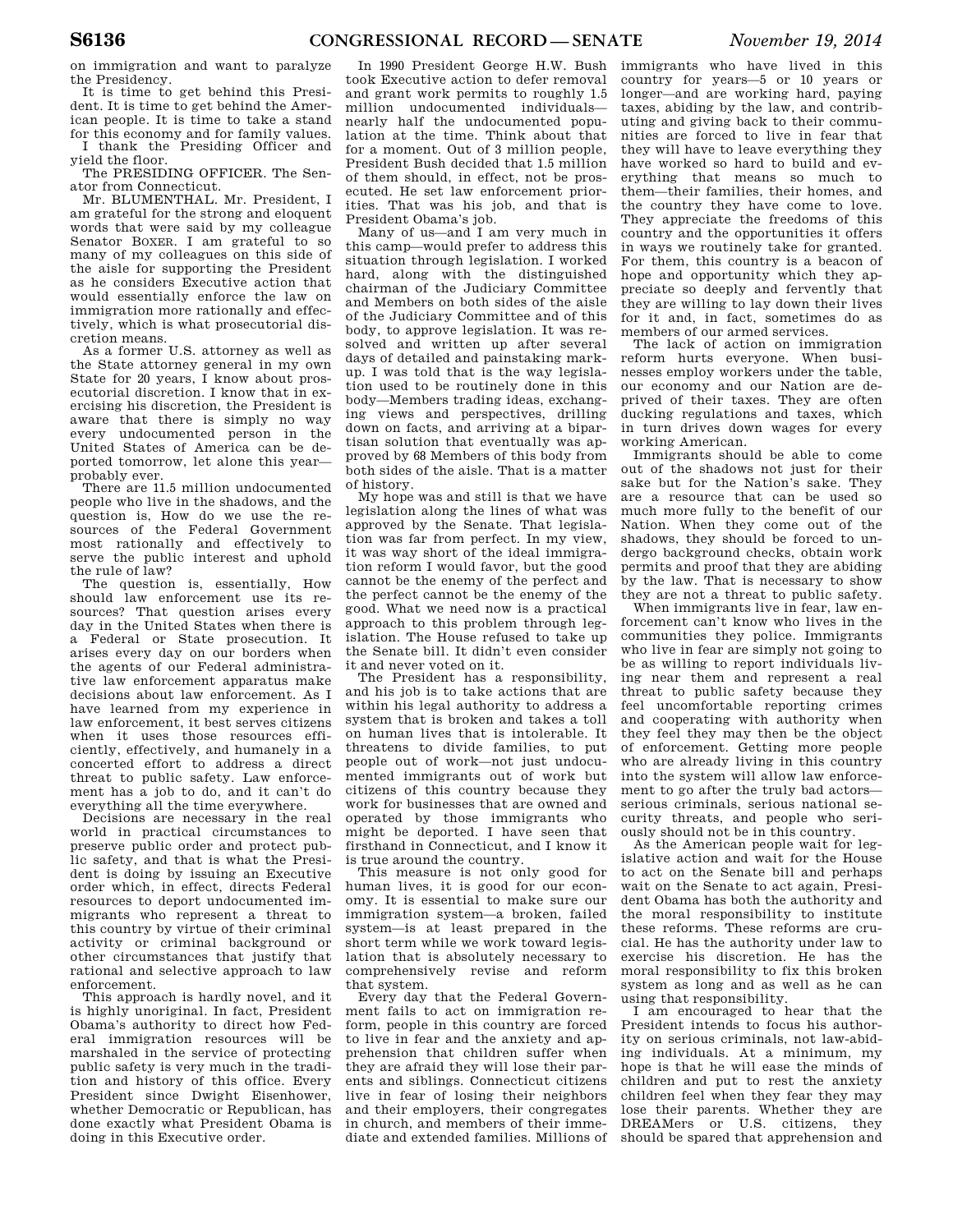anxiety that interferes with everything they do in school or work.

My hope is that he will exercise that authority on behalf of the parents of those children—U.S. citizens, permanent residents, and DREAMers.

My hope is that he will ease some of the arbitrary restrictions that prevent the DOCA program from achieving its full purpose—restrictions like the cutoff age.

As he acts to exercise his prosecutorial discretion with respect to deportation, he should also consider his administration's policies with respect to detention. As I wrote to the President earlier this year, along with my colleague and friend Chairman LEAHY, I believe the administration's decision to dramatically expand the detention of whole families, many of whom have shown a credible fear of being returned to dangerous situations in their home countries, is counterproductive and harmful. Migrants must be given an adequate opportunity to show they have a valid claim as refugees.

The policy of indiscriminately holding families in enormous, privately run facilities leads to inhumane living conditions. Violence against women and children and simply inefficient use of resources are more the rule than the exception. Warehousing young children in complexes that are little more than jails is deeply incompatible with our national values and it serves none of the goals of an effective immigration system.

Tomorrow marks the 25th anniversary of the U.N. Convention on the Rights of the Child. Faith leaders and community members from around the country will be doing vigils and telling the stories of children and mothers who are spending this holiday season behind bars. Yes, in the greatest country in the history of the world, children and their moms will be spending Thanksgiving behind bars.

The PRESIDING OFFICER. The time of the Senator has expired.

Mr. BLUMENTHAL. I ask unanimous consent for 1 additional minute.

The PRESIDING OFFICER. Without objection, it is so ordered.

Mr. BLUMENTHAL. These families are not flight risks and they are not dangerous. We owe it to them to do better. I am proud of standing with my colleagues on calling on the President to keep families together, target resources effectively, and run an immigration system that reflects America's values and builds a stronger future.

Mr. President, I yield the floor.

# CONCLUSION OF MORNING BUSINESS

The PRESIDING OFFICER. Morning business is now closed.

# f EXECUTIVE SESSION

The PRESIDING OFFICER. Under the previous order, the Senate will now proceed to executive session.  $D<sub>0</sub>$  $\overline{D}$ 

Under the previous order, there will be 2 minutes of debate equally divided prior to a vote on the motion to invoke cloture on the Pepper nomination.

The Senator from Connecticut.

Mr. BLUMENTHAL. I ask unanimous consent all time be yielded back.

The PRESIDING OFFICER. Is there objection?

Without objection, all time is yielded back.

### CLOTURE MOTION

The PRESIDING OFFICER. Pursuant to rule XXII, the Chair lays before the Senate the pending cloture motion, which the clerk will state.

The legislative clerk read as follows: CLOTURE MOTION

We, the undersigned Senators, in accordance with the provisions of rule XXII of the Standing Rules of the Senate, hereby move to bring to a close debate on the nomination of Pamela Pepper, of Wisconsin, to be United States District Judge for the Eastern District of Wisconsin.

Harry Reid, Patrick J. Leahy, Robert Menendez, Patty Murray, Debbie Stabenow, Benjamin L. Cardin, Amy Klobuchar, Kirsten E. Gillibrand, Christopher Murphy, Brian Schatz, Richard J. Durbin, Richard Blumenthal, Tom Harkin, Angus S. King, Jr., Tom Udall, Mazie K. Hirono, Sheldon Whitehouse.

The PRESIDING OFFICER. By unanimous consent, the mandatory quorum call has been waived.

The question is, Is it the sense of the Senate that debate on the nomination of Pamela Pepper, of Wisconsin, to be United States District Judge for the Eastern District of Wisconsin, shall be brought to a close?

The yeas and nays are mandatory under the rule.

The clerk will call the roll.

The legislative clerk called the roll. Mr. DURBIN. I announce that the Senator from North Carolina (Mrs. HAGAN) and the Senator from Louisiana (Ms. LANDRIEU) are necessarily absent.

Mr. CORNYN. The following Senator is necessarily absent: the Senator from Louisiana (Mr. VITTER).

The PRESIDING OFFICER. Are there any other Senators in the Chamber desiring to vote?

The yeas and nays resulted—yeas 58, nays 39, as follows:

### [Rollcall Vote No. 283 Ex.]

### YEAS—58

| Avotte<br>Baldwin<br>Begich<br><b>Bennet</b><br>Blumenthal<br>Booker<br>Boxer<br><b>Brown</b><br>Cantwell<br>Cardin<br>Carper<br>Casey<br>Collins<br>Coons | Franken<br>Gillibrand<br>Harkin<br>Heinrich<br>Heitkamp<br>Hirono<br>Johnson (SD)<br>Johnson (WI)<br>Kaine<br>King<br>Klobuchar<br>Leahv<br>Levin<br>Manchin | Mikulski<br>Murkowski<br>Murphy<br>Murray<br>Nelson<br>Prvor<br>Reed<br>Reid<br>Rockefeller<br>Sanders<br>Schatz<br>Schumer<br>Shaheen |
|------------------------------------------------------------------------------------------------------------------------------------------------------------|--------------------------------------------------------------------------------------------------------------------------------------------------------------|----------------------------------------------------------------------------------------------------------------------------------------|
| Donnelly<br>Durbin<br>Feinstein<br>Flake                                                                                                                   | Markey<br>McCaskill<br>Menendez<br>Merklev                                                                                                                   | Stabenow<br>Tester<br>Udall (CO)                                                                                                       |

| (NM) | Warner<br>Warren     | Whitehouse<br>Wyden |
|------|----------------------|---------------------|
|      | $NAYS$ <sub>29</sub> |                     |

Udall (NM) Walsh

| Alexander      | Enzi           | McConnell |
|----------------|----------------|-----------|
| Barrasso       | Fischer        | Moran     |
| <b>Blunt</b>   | Graham         | Paul      |
| <b>Boozman</b> | Grasslev       | Portman   |
| Burr           | Hatch          | Risch     |
| Chambliss      | Heller         | Roberts   |
| Coats          | Hoeven         | Rubio     |
| Coburn         | <b>Inhofe</b>  | Scott     |
| Cochran        | <b>Isakson</b> | Sessions  |
| Corker         | Johanns        | Shelby    |
| Cornyn         | Kirk           | Thune     |
| Crapo          | Lee            | Toomey    |
| Cruz           | McCain         | Wicker    |
|                |                |           |

NOT VOTING—3 Hagan Landrieu Vitter

The PRESIDING OFFICER. On this vote, the yeas are 58, the nays are 39. The motion is agreed to.

f NOMINATION OF PAMELA PEPPER TO BE UNITED STATES DISTRICT JUDGE FOR THE EASTERN DIS-TRICT OF WISCONSIN

The PRESIDING OFFICER. The clerk will report the nomination.

The assistant legislative clerk read the nomination of Pamela Pepper, of Wisconsin, to be United States District Judge for the Eastern District of Wisconsin.

The PRESIDING OFFICER. Under the previous order, there will be 2 minutes of debate equally divided prior to a vote on the motion to invoke cloture on the Sannes nomination.

The Senator from New York.

Mr. SCHUMER. I yield back all time. The PRESIDING OFFICER. Is there objection?

Without objection, all time is yielded back.

# CLOTURE MOTION

The PRESIDING OFFICER. Pursuant to rule XXII, the Chair lays before the Senate the pending cloture motion, which the clerk will state.

The legislative clerk read as follows: CLOTURE MOTION

We, the undersigned Senators, in accordance with the provisions of rule XXII of the Standing Rules of the Senate, hereby move to bring to a close debate on the nomination of Brenda K. Sannes, of New York, to be United States District Judge for the Northern District of New York.

Harry Reid, Patrick J. Leahy, Robert Menendez, Patty Murray, Debbie Stabenow, Benjamin L. Cardin, Amy Klobuchar, Kirsten E. Gillibrand, Christopher Murphy, Brian Schatz, Richard J. Durbin, Richard Blumenthal, Tom Harkin, Angus S. King, Jr., Tom Udall, Mazie K. Hirono, Sheldon Whitehouse.

The PRESIDING OFFICER. By unanimous consent, the mandatory quorum call has been waived.

The question is, Is it the sense of the Senate that debate on the nomination of Brenda K. Sannes, of New York, to be United States District Judge for the Northern District of New York, shall be brought to a close?

The yeas and nays are mandatory under the rule.

The clerk will call the roll.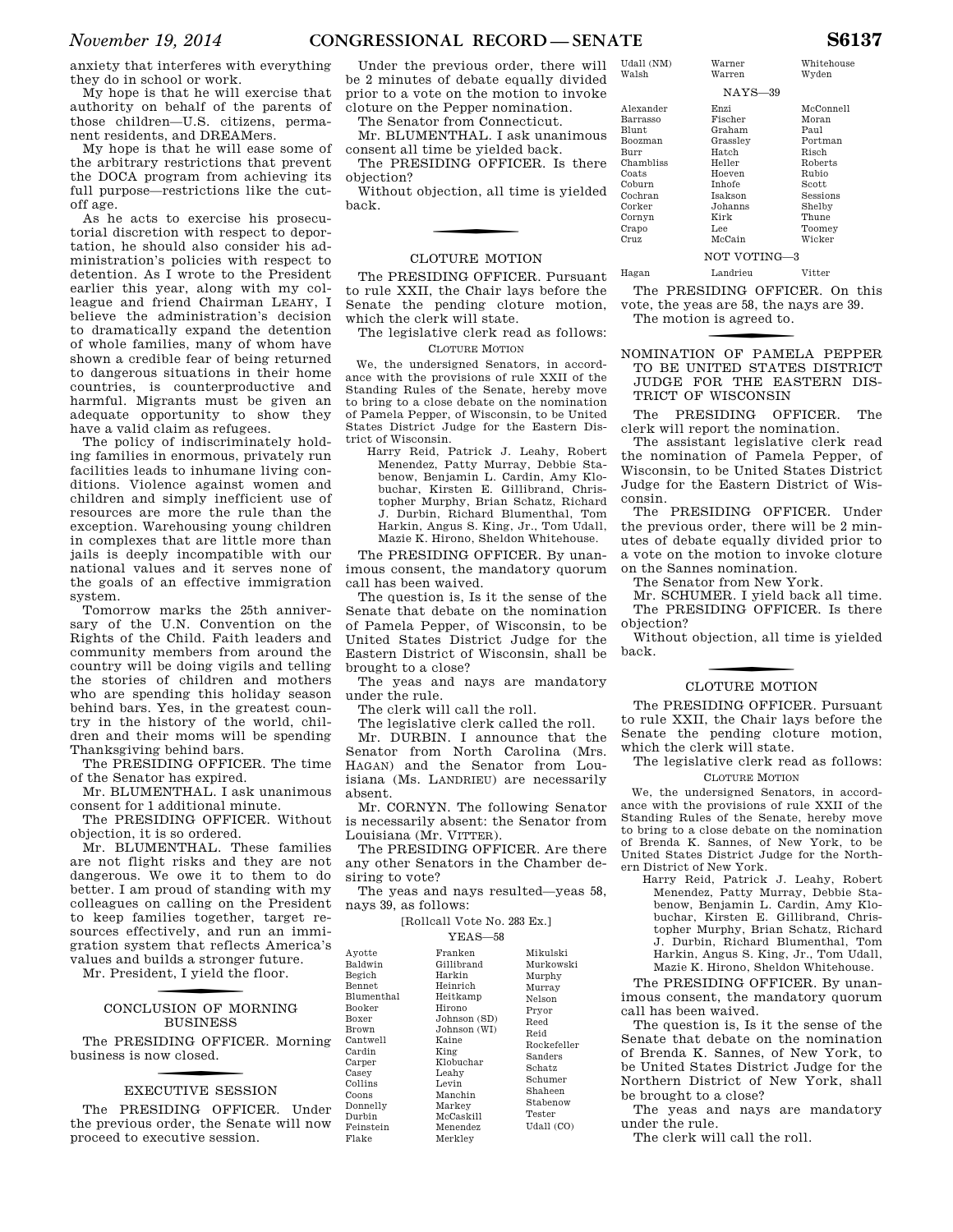The assistant legislative clerk called the roll.

Mr. DURBIN. I announce that the Senator from North Carolina (Mrs. HAGAN) and the Senator from Louisiana (Ms. LANDRIEU) are necessarily absent.

Mr. CORNYN. The following Senator is necessarily absent: the Senator from Louisiana (Mr. VITTER).

The PRESIDING OFFICER (Ms. HEITKAMP). Are there any other Senators in the Chamber desiring to vote?

The yeas and nays resulted—yeas 55, nays 42, as follows:

[Rollcall Vote No. 284 Ex.] YEAS—55

| Baldwin        | Heinrich     | Pryor       |
|----------------|--------------|-------------|
| Begich         | Heitkamp     | <b>Reed</b> |
| <b>Bennet</b>  | Hirono       | Reid        |
| Blumenthal     | Johnson (SD) | Rockefeller |
| Booker         | Kaine        | Sanders     |
| Boxer          | King         | Schatz.     |
| <b>Brown</b>   | Klobuchar    | Schumer     |
| Cantwell       | Leahv        | Shaheen     |
| Cardin         | Levin        | Stabenow    |
| Carper         | Manchin      | Tester      |
| Casev          | Markey       | Udall (CO)  |
| Collins        | McCaskill    | Udall (NM)  |
| Coons          | Menendez     | Walsh       |
| Donnelly       | Merkley      |             |
| Durbin         | Mikulski     | Warner      |
| Feinstein      | Murkowski    | Warren      |
| Franken        | Murphy       | Whitehouse  |
| Gillibrand     | Murray       | Wyden       |
| Harkin         | Nelson       |             |
|                | $NAYS-42$    |             |
| Alexander      | Enzi         | McCain      |
| Avotte         | Fischer      | McConnell   |
| Barrasso       | Flake        | Moran       |
| Blunt          | Graham       | Paul        |
| <b>Boozman</b> | Grassley     | Portman     |
| Burr           | Hatch        | Risch       |
| Chambliss      | Heller       | Roberts     |
| Coats          | Hoeven       | Rubio       |
| Coburn         | Inhofe       | Scott       |
| Cochran        | Isakson      | Sessions    |
| Corker         | Johanns      | Shelby      |
| Cornyn         | Johnson (WI) | Thune       |
| Crapo          | Kirk         | Toomey      |
| Cruz           | Lee          | Wicker      |
|                | NOT VOTING-3 |             |

The PRESIDING OFFICER. On this vote, the yeas are 55, the nays are 42. The motion is agreed to.

Hagan Landrieu Vitter

OF BRENDA NOMINATION OF BRENDA K. SANNES TO BE UNITED STATES<br>DISTRICT UUDGE FOR THE JUDGE FOR THE NORTHERN DISTRICT OF NEW YORK

The PRESIDING OFFICER. The clerk will report the nomination.

The assistant legislative clerk read the nomination of Brenda K. Sannes, of New York, to be United States District Judge for the Northern District of New York.

The PRESIDING OFFICER. Under the previous order, there will be 2 minutes of debate equally divided prior to the vote on the motion to invoke cloture on the nomination of Madeline Cox Arleo.

Mr. MENENDEZ. I yield back all time.

The PRESIDING OFFICER. Without objection, all time is yielded back.

# CLOTURE MOTION

The PRESIDING OFFICER. Pursuant to rule XXII, the Chair lays before the

Senate the pending cloture motion, which the clerk will state.

The assistant legislative clerk read as follows:

CLOTURE MOTION

We, the undersigned Senators, in accordance with the provisions of rule XXII of the Standing Rules of the Senate, hereby move to bring to a close debate on the nomination of Madeline Cox Arleo, of New Jersey, to be United States District Judge for the District of New Jersey.

Harry Reid, Patrick J. Leahy, Robert Menendez, Patty Murray, Debbie Stabenow, Benjamin L. Cardin, Amy Klobuchar, Kirsten E. Gillibrand, Christopher Murphy, Brian Schatz, Richard J. Durbin, Richard Blumenthal, Tom Harkin, Angus S. King, Jr., Tom Udall, Mazie K. Hirono, Sheldon Whitehouse.

The PRESIDING OFFICER. By unanimous consent, the mandatory quorum call has been waived.

The question is, Is it the sense of the Senate that debate on the nomination of Madeline Cox Arleo, of New Jersey, to be United States District Judge for the District of New Jersey, shall be brought to a close?

The yeas and nays are mandatory under the rule.

The clerk will call the roll.

The legislative clerk called the roll. Mr. DURBIN. I announce that the Senator from North Carolina (Mrs. HAGAN) and the Senator from Louisiana (Ms. LANDRIEU) are necessarily absent.

Mr. CORNYN. The following Senators are necessarily absent: the Senator from Georgia (Mr. CHAMBLISS) and the Senator from Louisiana (Mr. VITTER).

The PRESIDING OFFICER (Mr. BROWN). Are there any other Senators in the Chamber desiring to vote? The yeas and nays resulted—yeas 56,

nays 40, as follows:

[Rollcall Vote No. 285 Ex.] AYES—56

| Ayotte     | Harkin       | Nelson      |
|------------|--------------|-------------|
| Baldwin    | Heinrich     | Pryor       |
| Begich     | Heitkamp     | Reed        |
| Bennet     | Hirono       | Reid        |
| Blumenthal | Johnson (SD) | Rockefeller |
| Booker     | Kaine        | Sanders     |
| Boxer      | King         | Schatz      |
| Brown      | Klobuchar    | Schumer     |
| Cantwell   | Leahy        | Shaheen     |
| Cardin     | Levin        | Stabenow    |
| Carper     | Manchin      | Tester      |
| Casey      | Markey       | Udall (CO)  |
| Collins    | McCaskill    | Udall (NM)  |
| Coons      | Menendez     | Walsh       |
| Donnelly   | Merkley      | Warner      |
| Durbin     | Mikulski     | Warren      |
| Feinstein  | Murkowski    |             |
| Franken    | Murphy       | Whitehouse  |
| Gillibrand | Murrav       | Wyden       |
|            | $NAYS-40$    |             |
| Alexander  | Flake        | Moran       |
| Barrasso   | Graham       | Paul        |
| Blunt      | Grasslev     | Portman     |
| Boozman    | Hatch        | Risch       |
| Burr       | Heller       | Roberts     |
| Coats      | Hoeven       | Rubio       |
| Coburn     | Inhofe       | Scott       |
| Cochran    | Isakson      | Sessions    |
| Corker     | Johanns      | Shelby      |
| Cornyn     | Johnson (WI) | Thune       |
| Crapo      | Kirk         | Toomey      |
| Cruz       | Lee          | Wicker      |
| Fnzi       | McCain       |             |
| Fischer    | McConnell    |             |
|            | NOT VOTING-4 |             |

Chambliss Hagan Landrieu Vitter

The PRESIDING OFFICER. On this vote, the yeas are 56, the nays are 40.

The motion is agreed to.

NOMINATION OF MADELINE COX ARLEO TO BE UNITED STATES DISTRICT JUDGE FOR THE DIS-TRICT OF NEW JERSEY

The PRESIDING OFFICER. The clerk will report the nomination.

The assistant bill clerk read the nomination of Madeline Cox Arleo, of New Jersey, to be United States District Judge for the District of New Jersey.

The PRESIDING OFFICER. Under the previous order, there will be 2 minutes of debate prior to a vote to invoke cloture on the Beetlestone nomination.

Who yields time? The senior Senator from Pennsylvania is recognized.

Mr. CASEY. Mr. President, I rise to speak about this nomination. This is the nomination of Wendy Beetlestone to be U.S. district court judge for the Eastern District of Pennsylvania. She has great qualifications. She is a graduate of the University of Pennsylvania Law School, an honors graduate in her undergraduate institution. She has worked now for 19 years at the law firm of Hangley Aronchick Segal Pudlin & Schiller, has 19 years of experience in litigation in a wide variety of matters. She worked in education law and has broad experience there. She worked as a journalist as well before she was a lawyer and, during her time working in Philadelphia as a lawyer, as a great advocate for people who don't have a voice and also someone who brings a wide experience to the Federal bench.

I am honored to be working with Senator TOOMEY on this nomination, working together to get these nominations through, and I am so grateful for the work of the Judiciary Committee and especially Chairman LEAHY moving these nominations through.

I yield to my colleague from Pennsylvania.

The PRESIDING OFFICER. The Senator from Pennsylvania is recognized.

Mr. TOOMEY. Mr. President, I wish to say briefly that I thank Senator CASEY for the terrific cooperative working relationship he and I have. When Wendy Beetlestone is confirmed, that will make the 11th Federal judge who has been confirmed as a result of the work we have done together.

Wendy is an outstanding candidate, and I think she will make a great Federal judge. I urge my colleagues to support her nomination.

I yield the floor.

### CLOTURE MOTION

The PRESIDING OFFICER. Pursuant to rule XXII, the Chair lays before the Senate the pending cloture motion, which the clerk will state.

The legislative clerk read as follows: CLOTURE MOTION

We, the undersigned Senators, in accordance with the provisions of rule XXII of the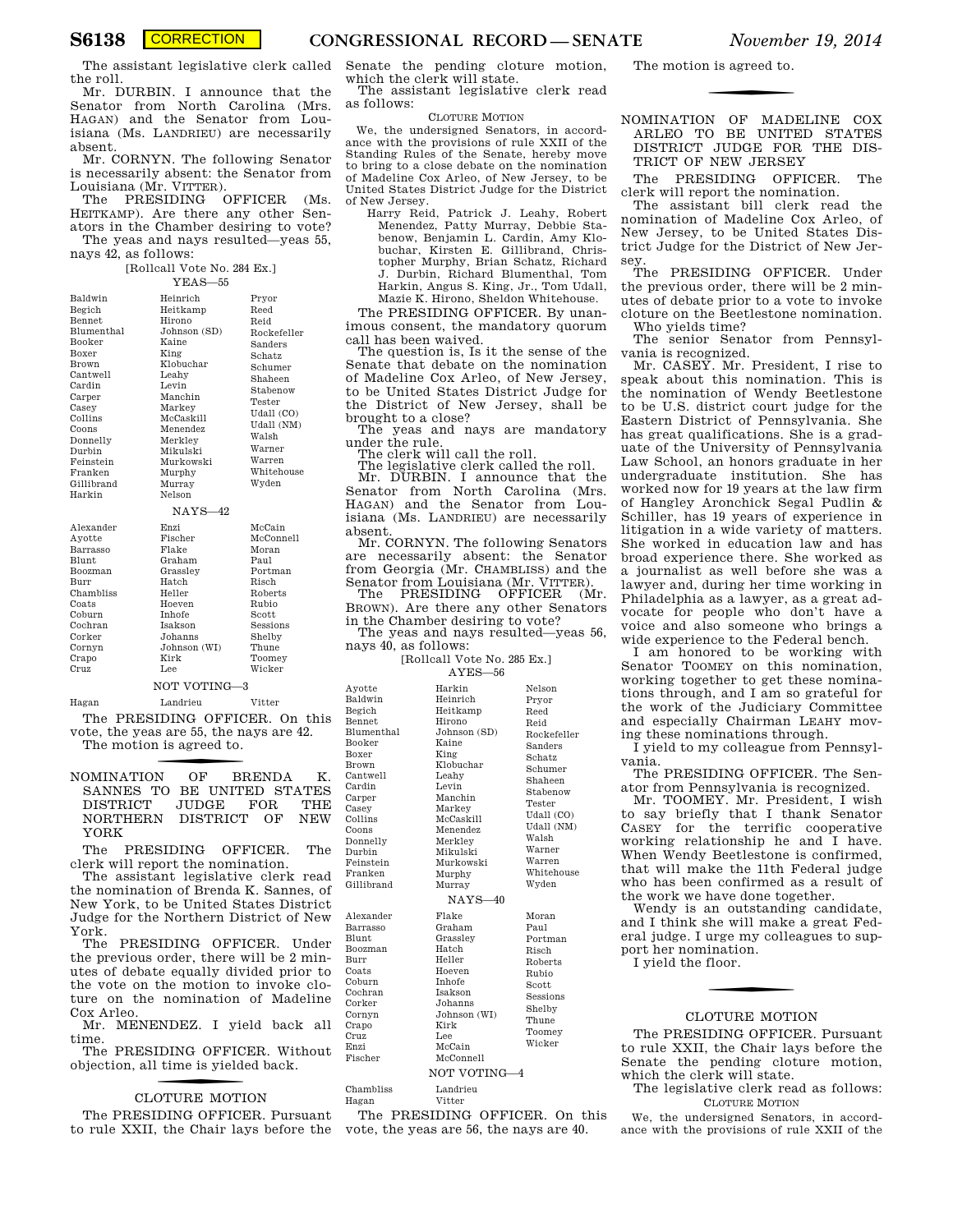Standing Rules of the Senate, hereby move to bring to a close debate on the nomination of Wendy Beetlestone, of Pennsylvania, to be United States District Judge for the Eastern District of Pennsylvania.

Harry Reid, Patrick J. Leahy, Robert Menendez, Patty Murray, Debbie Stabenow, Benjamin L. Cardin, Amy Klobuchar, Kirsten E. Gillibrand, Christopher Murphy, Brian Schatz, Richard J. Durbin, Richard Blumenthal, Tom Harkin, Angus S. King, Jr., Tom Udall, Mazie K. Hirono, Sheldon Whitehouse.

The PRESIDING OFFICER. By unanimous consent, the mandatory quorum call has been waived.

The question is, Is it the sense of the Senate that debate on the nomination of Wendy Beetlestone, of Pennsylvania, to be United States District Judge for the Eastern District of Pennsylvania, shall be brought to a close?

The yeas and nays are mandatory under the rule.

The clerk will call the roll.

The assistant bill clerk called the roll.

Mr. DURBIN. I announce that the Senator from North Carolina (Mrs. HAGAN) and the Senator from Louisiana (Ms. LANDRIEU) are necessarily absent.

Mr. CORNYN. The following Senators are necessarily absent: the Senator from Georgia (Mr. CHAMBLISS) and the Senator from Louisiana (Mr. VITTER).

The PRESIDING OFFICER. Are there any other Senators in the Chamber desiring to vote?

The yeas and nays resulted—yeas 58, nays 38, as follows:

[Rollcall Vote No. 286 Ex.]

|                                                                                                                                                                                                                                 | $YFAS - 58$                                                                                                                                                                                                                           |                                                                                                                                                                                                 |
|---------------------------------------------------------------------------------------------------------------------------------------------------------------------------------------------------------------------------------|---------------------------------------------------------------------------------------------------------------------------------------------------------------------------------------------------------------------------------------|-------------------------------------------------------------------------------------------------------------------------------------------------------------------------------------------------|
| Ayotte<br>Baldwin<br>Begich<br><b>Bennet</b><br>Blumenthal<br>Booker<br>Boxer<br><b>Brown</b><br>Cantwell<br>Cardin<br>Carper<br>Casey<br>Collins<br>Coons<br>Donnelly<br>Durbin<br>Feinstein<br>Flake<br>Franken<br>Gillibrand | Harkin<br>Heinrich<br>Heitkamp<br>Hirono<br>Johnson (SD)<br>Kaine<br>King<br>Klobuchar<br>Leahy<br>Levin<br>Manchin<br>Markey<br>McCaskill<br>Menendez<br>Merkley<br>Mikulski<br>Murkowski<br>Murphy<br>Murray<br>Nelson<br>$NAYS-38$ | Pryor<br>Reed<br>Reid<br>Rockefeller<br>Sanders<br>Schatz<br>Schumer<br>Shaheen<br>Stabenow<br>Tester<br>Toomey<br>Udall (CO)<br>Udall (NM)<br>Walsh<br>Warner<br>Warren<br>Whitehouse<br>Wyden |
| Alexander<br>Barrasso<br>Blunt<br><b>Boozman</b><br>Burr<br>Coats<br>Coburn<br>Cochran<br>Corker<br>Cornyn<br>Crapo<br>Cruz<br>Enzi                                                                                             | Fischer<br>Graham<br>Grasslev<br>Hatch<br>Heller<br>Hoeven<br><b>Inhofe</b><br><b>Isakson</b><br>Johanns<br>Johnson (WI)<br>Kirk<br>Lee<br>McCain<br>$370m$ $370m$ $370m$                                                             | McConnell<br>Moran<br>Paul<br>Portman<br>Risch<br>Roberts<br>Rubio<br>Scott<br>Sessions<br>Shelby<br>Thune<br>Wicker<br>$\overline{a}$                                                          |

NOT VOTING Landrieu

Hagan Vitter

Chambliss

The PRESIDING OFFICER. On this vote, the yeas are 58, the nays are 38. The motion is agreed to.

NOMINATION OF WENDY BEETLESTONE TO BE UNITED STATES DISTRICT JUDGE FOR THE EASTERN DISTRICT OF PENNSYLVANIA

The PRESIDING OFFICER. The clerk will report the nomination.

The assistant bill clerk read the nomination of Wendy Beetlestone, of Pennsylvania, to be United States District Judge for the Eastern District of Pennsylvania.

The PRESIDING OFFICER. The Senate will come to order.

The majority leader is recognized.

Mr. REID. Mr. President, we will have one more vote. As soon as that is turned in, we will go to recess subject to the call of the Chair for a briefing which everyone should go to, and we will come back and do some wrap-up. This is the last vote.

The PRESIDING OFFICER. Under the previous order, there will be 2 minutes of debate prior to a vote on the motion to invoke cloture on the Bolden nomination.

Who yields time?

Mr. REID. Mr. President, I yield back all time.

The PRESIDING OFFICER. Without objection, all time has been yielded back.

# CLOTURE MOTION

The PRESIDING OFFICER. Pursuant to rule XXII, the Chair lays before the Senate the pending cloture motion, which the clerk will state.

The assistant bill clerk read as follows:

### CLOTURE MOTION

We, the undersigned Senators, in accordance with the provisions of rule XXII of the Standing Rules of the Senate, hereby move to bring to a close debate on the nomination of Victor Allen Bolden, of Connecticut, to be United States District Judge for the District of Connecticut.

Harry Reid, Patrick J. Leahy, Robert Menendez, Patty Murray, Debbie Stabenow, Benjamin L. Cardin, Amy Klobuchar, Kirsten E. Gillibrand, Christopher Murphy, Brian Schatz, Richard J. Durbin, Richard Blumenthal, Tom Harkin, Angus S. King, Jr., Tom Udall, Mazie K. Hirono, Sheldon Whitehouse.

The PRESIDING OFFICER. By unanimous consent, the mandatory quorum under rule XXII has been waived.

The question is, Is it the sense of the Senate that debate on the nomination of Victor Allen Bolden, of Connecticut, to be United States District Judge for the District of Connecticut, shall be brought to a close?

The yeas and nays are mandatory under the rule.

The clerk will call the roll.

The bill clerk called the roll.

Mr. DURBIN. I announce that the Senator from North Carolina (Mrs. HAGAN), the Senator from Louisiana (Ms. LANDRIEU), and the Senator from Vermont (Mr. SANDERS) are necessarily absent.

Mr. CORNYN. The following Senators are necessarily absent: the Senator from Georgia (Mr. CHAMBLISS) and the Senator from Louisiana (Mr. VITTER).

The PRESIDING OFFICER. Are there any other Senators in the Chamber desiring to vote?

The yeas and nays resulted—yeas 51, nays 44, as follows:

[Rollcall Vote No. 287 Ex.]

|            | $YEAS - 51$  |             |
|------------|--------------|-------------|
| Baldwin    | Gillibrand   | Murray      |
| Begich     | Harkin       | Nelson      |
| Bennet     | Heinrich     | Pryor       |
| Blumenthal | Hirono       | Reed        |
| Booker     | Johnson (SD) | Reid        |
| Boxer      | Kaine        | Rockefeller |
| Brown      | King         | Schatz      |
| Cantwell   | Klobuchar    | Schumer     |
| Cardin     | Leahy        | Shaheen     |
| Carper     | Levin        | Stabenow    |
| Casey      | Markey       | Udall (CO)  |
| Collins    | McCaskill    | Udall (NM)  |
| Coons      | Menendez     | Walsh       |
| Donnelly   | Merkley      | Warner      |
| Durbin     | Mikulski     | Warren      |
| Feinstein  | Murkowski    | Whitehouse  |
| Franken    | Murphy       | Wyden       |
|            | $NAYS-44$    |             |
| Alexander  | Flake        | McConnell   |
| Ayotte     | Graham       | Moran       |
| Barrasso   | Grassley     | Paul        |
| Blunt      | Hatch        | Portman     |
| Boozman    | Heitkamp     | Risch       |
| Burr       | Heller       | Roberts     |
| Coats      | Hoeven       | Duhio       |

Johnson (WI) Manchin Rubio Scott Sessions Shelby Tester Thune Toomey Wicker

### NOT VOTING—5

Inhofe Isakson Johanns

Kirk Lee

McCain

Chambliss Hagan

Baldwin  $Be$ 

 $B1$  $B<sub>c</sub>$  $B<sub>0</sub>$  $Br$ Ca Ca  $C<sub>2</sub>$ Ca  $Co$  $Co$  $\overline{D}$ c Du  $Fe$  $Fr$ 

A<sub>1</sub>  $A<sub>x</sub>$  $B<sub>i</sub>$  $B1$ Bo  $Br$  $C<sub>O</sub>$ Coburn Cochran Corker Cornyn Crapo Cruz Enzi Fischer

> Landrieu Sanders Vitter

The PRESIDING OFFICER. On this vote, the yeas are 51, the nays are 44. The motion is agreed to.

NOMINATION OF VICTOR ALLEN BOLDEN TO BE UNITED STATES DISTRICT JUDGE FOR THE DIS-TRICT OF CONNECTICUT

The PRESIDING OFFICER. The clerk will report the nomination.

The assistant bill clerk read the nomination of Victor Allen Bolden, of Connecticut, to be United States District Judge for the District of Connecticut.

### RECESS SUBJECT TO THE CALL OF THE CHAIR

Mr. BLUMENTHAL. Mr. President, I ask unanimous consent that the Senate stand in recess subject to the call of the Chair.

The PRESIDING OFFICER. Is there objection?

Without objection, it is so ordered.

Thereupon, the Senate, at 4:46 p.m., recessed subject to the call of the Chair and reassembled at 6:31 p.m. when called to order by the Presiding Officer (Mr. BLUMENTHAL).

Mr. REID. Mr. President, what is the business before the body?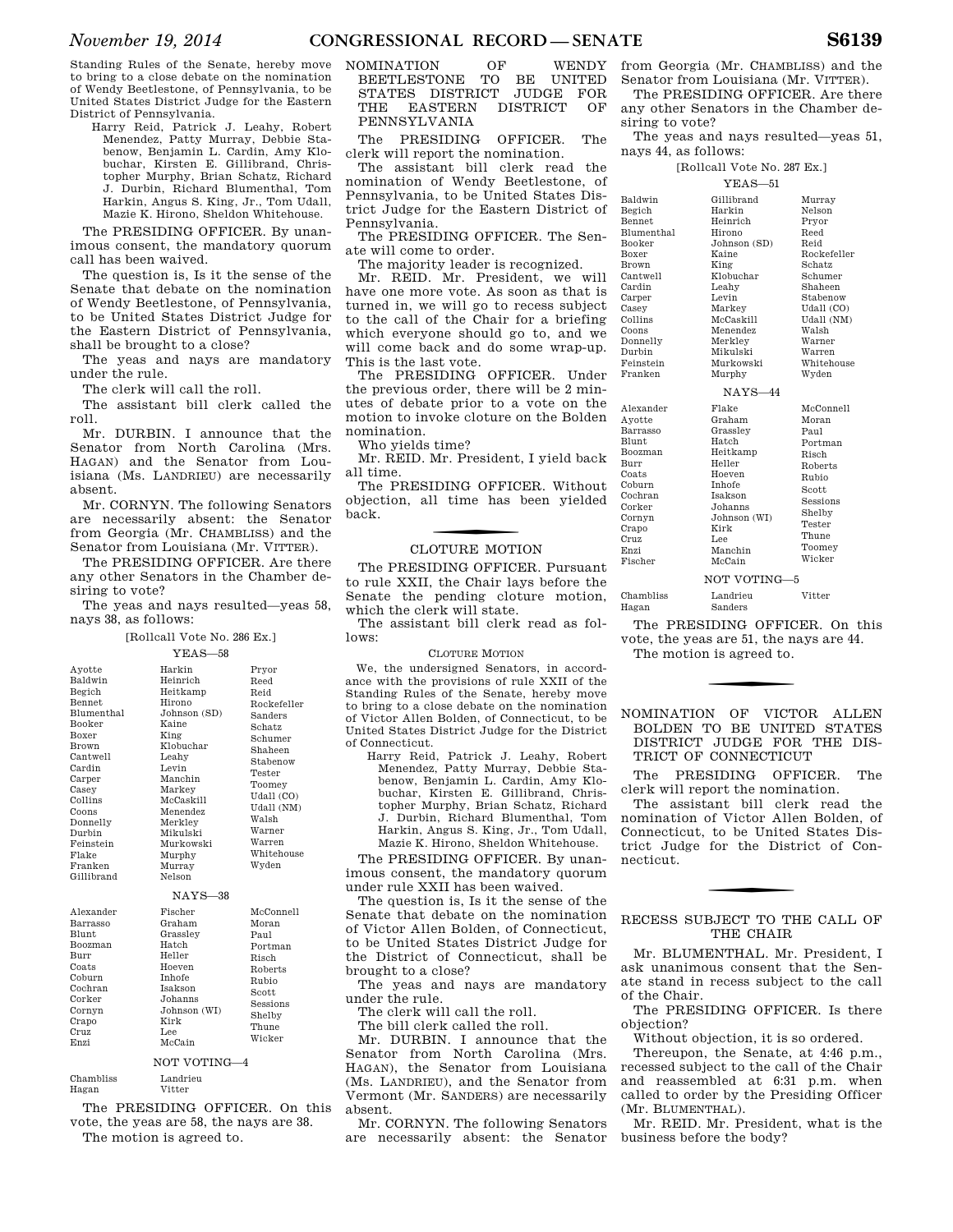NOMINATION OF JON M. HOLLA-DAY TO BE CHIEF FINANCIAL OFFICER, DEPARTMENT OF AG-RICULTURE

- NOMINATION OF MAUREEN ELIZA-BETH CORMACK, A CAREER MEMBER OF THE SENIOR FOR-EIGN SERVICE, CLASS OF MIN-ISTER-COUNSELOR, TO BE AM-BASSADOR EXTRAORDINARY AND PLENIPOTENTIARY OF THE UNITED STATES OF AMERICA TO BOSNIA AND HERZEGOVINA
- NOMINATION OF ALLAN P. MUS-TARD, A CAREER MEMBER OF THE SENIOR FOREIGN SERVICE, CLASS OF CAREER MINISTER, TO AMBASSADOR EXTRAOR-DINARY AND PLENIPOTENTIARY OF THE UNITED STATES OF AMERICA TO TURKMENISTAN
- NOMINATION OF EARL ROBERT MILLER, A CAREER MEMBER OF THE SENIOR FOREIGN SERVICE, CLASS OF COUNSELOR, TO BE AMBASSADOR EXTRAORDINARY AND PLENIPOTENTIARY OF THE UNITED STATES OF AMERICA TO THE REPUBLIC OF BOTSWANA
- NOMINATION OF JUDITH BETH CEFKIN, A CAREER MEMBER OF THE SENIOR FOREIGN SERVICE,<br>CLASS OF MINISTER-COUN-CLASS OF MINISTER-COUN-SELOR, TO BE AMBASSADOR EX-TRAORDINARY AND PLENI-POTENTIARY OF THE UNITED STATES OF AMERICA TO THE REPUBLIC OF FIJI, AND TO SERVE CONCURRENTLY AND<br>WITHOUT ADDITIONAL COM-WITHOUT ADDITIONAL COMPENSATION AS AMBASSADOR AS AMBASSADOR EXTRAORDINARY AND PLENI-POTENTIARY OF THE UNITED STATES OF AMERICA TO THE REPUBLIC OF KIRIBATI, THE RE-PUBLIC OF NAURU, THE KING-DOM OF TONGA, AND TUVALU

NOMINATION OF ROBERT T. YAMATE, A CAREER MEMBER OF THE SENIOR FOREIGN SERVICE, CLASS OF MINISTER-COUN-SELOR, TO BE AMBASSADOR EX-TRAORDINARY AND PLENI-TRAORDINARY AND PLENI-POTENTIARY OF THE UNITED STATES OF AMERICA TO THE REPUBLIC OF MADAGASCAR, REPUBLIC OF MADAGASCAR, AND TO SERVE CONCURRENTLY AND WITHOUT ADDITIONAL COM-PENSATION AS AMBASSADOR<br>EXTRAORDINARY AND PLENI-EXTRAORDINARY AND PLENI-<br>POTENTIARY OF THE UNITED POTENTIARY OF STATES OF AMERICA TO THE UNION OF THE COMOROS

NOMINATION OF MICHELE JEANNE SISON, A CAREER MEMBER OF THE SENIOR FOREIGN SERVICE, CLASS OF CAREER MINISTER, TO BE THE DEPUTY REPRESENTA-TIVE OF THE UNITED STATES OF AMERICA TO THE UNITED NA-TIONS, WITH THE RANK AND STATUS OF AMBASSADOR EX-TRAORDINARY AND PLENI-POTENTIARY, AND THE DEPUTY REPRESENTATIVE OF THE UNITED STATES OF AMERICA IN THE SECURITY COUNCIL OF THE UNITED NATIONS

NOMINATION OF MICHELE JEANNE SISON, A CAREER MEMBER OF THE SENIOR FOREIGN SERVICE, CLASS OF CAREER MINISTER, TO BE REPRESENTATIVE OF THE UNITED STATES OF AMERICA TO THE SESSIONS OF THE GENERAL ASSEMBLY OF THE UNITED NA-TIONS, DURING HER TENURE OF SERVICE AS DEPUTY REP-RESENTATIVE OF THE UNITED STATES OF AMERICA TO THE UNITED NATIONS

The PRESIDING OFFICER. Under the previous order, the Senate will proceed to the following nominations, which the clerk will report.

The legislative clerk read the nominations of Jon M. Holladay, of Virginia, to be Chief Financial Officer, Department of Agriculture; Maureen Elizabeth Cormack, of Virginia, a Career Member of the Senior Foreign Service, Class of Minister-Counselor, to be Ambassador Extraordinary and Plenipotentiary of the United States of America to Bosnia and Herzegovina; Allan P. Mustard, of Washington, a Career Member of the Senior Foreign Service, Class of Career Minister, to be Ambassador Extraordinary and Plenipotentiary of the United States of America to Turkmenistan; Earl Robert Miller, of Michigan, a Career Member of the Senior Foreign Service, Class of Counselor, to be Ambassador Extraordinary and Plenipotentiary of the United States of America to the Republic of Botswana; Judith Beth Cefkin, of Colorado, a Career Member of the Senior Foreign Services, Class of Minister-Counselor, to be Ambassador Extraordinary and Plenipotentiary of the United States of America to the Republic of Fiji, and to serve concurrently and without additional compensation as Ambassador Extraordinary and Plenipotentiary of the United States of America to the Republic of Kiribati, the Republic of Nauru, the Kingdom of Tonga, and Tuvalu; Robert T. Yamate, of California, a Career Member of the Senior Foreign Service, Class of Minister-Counselor, to be Ambassador Extraordinary and Plenipotentiary of the United States of America to the Republic of Madagascar, and to serve concurrently and without additional compensation as Ambassador Extraordinary and Plenipotentiary of the

United States of America to the Union of the Comoros; Michele Jeanne Sison, of Maryland, a Career Member of the Senior Foreign Service, Class of Career Minister, to be the Deputy Representative of the United States of America to the United Nations, with the rank and status of Ambassador Extraordinary and Plenipotentiary, and the Deputy Representative of the United States of America in the Security Council of the United Nations; and Michele Jeanne Sison, of Maryland, a Career Member of the Senior Foreign Service, Class of Career Minister, to be Representative of the United States of America to the Sessions of the General Assembly of the United Nations, during her tenure of service as Deputy Representative of the United States of America to the United Nations.

### VOTE ON HOLLADAY NOMINATION

The PRESIDING OFFICER. Under the previous order, there will be 2 minutes of debate equally divided prior to a vote on the Holladay nomination.

Mr. REID. I yield back the time, with the Chair's permission.

The PRESIDING OFFICER. Without objection, all time is yielded back.

The question is, Will the Senate advise and consent to the nomination of Jon M. Holladay, of Virginia, to be Chief Financial Officer, Department of Agriculture?

The nomination was confirmed.

VOTE ON CORMACK NOMINATION

The PRESIDING OFFICER. The question is, Will the Senate advise and consent to the nomination of Maureen Elizabeth Cormack, of Virginia, a Career Member of the Senior Foreign Service, Class of Minister-Counselor, to be Ambassador Extraordinary and Plenipotentiary of the United States of America to Bosnia and Herzegovina?

The nomination was confirmed.

VOTE ON MUSTARD NOMINATION

The PRESIDING OFFICER. The question is, Will the Senate advise and consent to the nomination of Allan P. Mustard, of Washington, a Career Member of the Senior Foreign Service, Class of Career Minister, to be Ambassador Extraordinary and Plenipotentiary of the United States of America to Turkmenistan?

The nomination was confirmed.

VOTE ON MILLER NOMINATION

The PRESIDING OFFICER. Under the previous order, the question is, Will the Senate advise and consent to the nomination of Earl Robert Miller, of Michigan, a Career Member of the Senior Foreign Service, Class of Counselor, to be Ambassador Extraordinary and Plenipotentiary of the United States of America to the Republic of Botswana?

The nomination was confirmed. VOTE ON CEFKIN NOMINATION

The PRESIDING OFFICER. Under the previous order, the question is, Will the Senate advise and consent to the nomination of Judith Beth Cefkin, of Colorado, a Career Member of the Senior Foreign Service, Class of Minister-Counselor, to be Ambassador Extraordinary and Plenipotentiary of the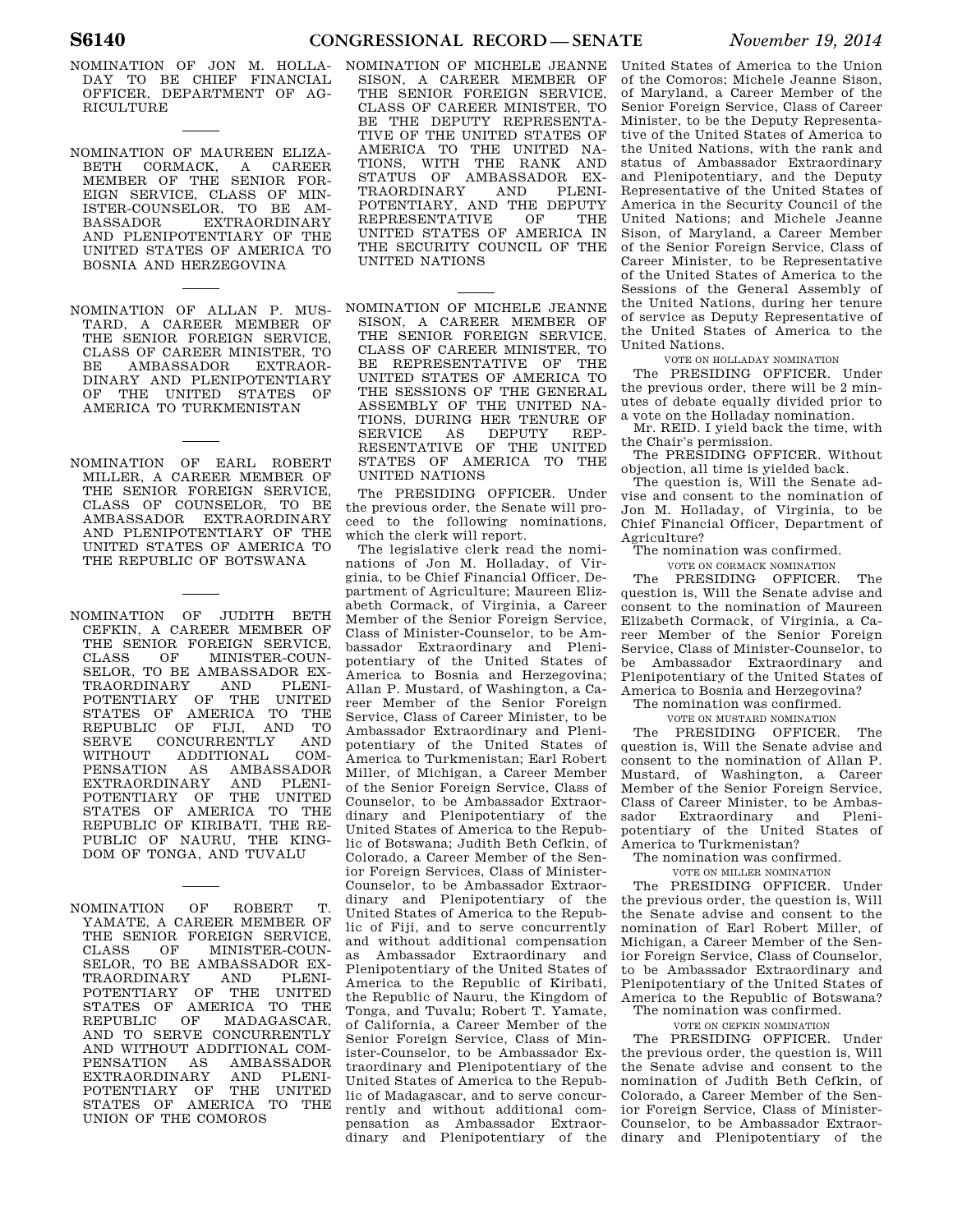United States of America to the Republic of Fiji, and to serve concurrently and without additional compensation as Ambassador Extraordinary and Plenipotentiary of the United States of America to the Republic of Kiribati, the Republic of Nauru, the Kingdom of Tonga, and Tuvalu?

The nomination was confirmed.

VOTE ON YAMATE NOMINATION

The PRESIDING OFFICER. Under the previous order, the question is, Will the Senate advise and consent to the nomination of Robert T. Yamate, of California, a Career Member of the Senior Foreign Service, Class of Minister-Counselor, to be Ambassador Extraordinary and Plenipotentiary of the United States of America to the Republic of Madagascar, and to serve concurrently and without additional compensation as Ambassador Extraordinary and Plenipotentiary of the United States of America to the Union of the Comoros?

The nomination was confirmed.

VOTE ON SISON NOMINATION The PRESIDING OFFICER. Under the previous order, the question is, Will the Senate advise and consent to the nomination of Michele Jeanne Sison, of Maryland, a Career Member of the Senior Foreign Service, Class of Career Minister, to be Deputy Representative of the United States of America to the United Nations, with the rank and status of Ambassador Extraordinary and Plenipotentiary, and the Deputy Representative of the United States of America in the Security Council of the United Nations?

The nomination was confirmed.

VOTE ON SISON NOMINATION

The PRESIDING OFFICER. Under the previous order, the question is, Will the Senate advise and consent to the nomination of Michele Jeanne Sison, of Maryland, a Career Member of the Senior Foreign Service, Class of Career Minister, to be Representative of the United States of America to the Sessions of the General Assembly of the United Nations, during her tenure of service as Deputy Representative of the United States of America to the United Nations?

The nomination was confirmed.

The PRESIDING OFFICER. Under the previous order, the motions to reconsider are considered made and laid upon the table. The President will be immediately notified of the Senate's action.

# LEGISLATION SESSION

The PRESIDING OFFICER. The Senate will now resume legislative session.

Mr. REID. I express my appreciation to the Senator from Iowa for joining me.

UNANIMOUS CONSENT AGREE-MENT—EXECUTIVE CALENDAR

Mr. REID. Mr. President, I ask unanimous consent that following the vote

on confirmation of Executive Calendar No. 1034, the Senate consider Calendar Nos. 955, 1054, 639, 641, 999, 998, 1028, 953, 696, 540, and 962; that there be 2 minutes of debate equally divided between the two leaders or their designees, prior to each vote; that upon the use or yielding back of time the Senate proceed to vote without intervening action or debate on the nominations in the order listed; that any rollcall votes, following the first in the series, be 10 minutes in length; that if any nomination is confirmed, the motion to reconsider be considered made and laid upon the table with no intervening action or debate; that no further motions be in order to the nomination; that any statements related to the nomination be printed in the RECORD; and that the President be immediately notified of the Senate's action and the Senate then resume legislative session.

The PRESIDING OFFICER. Without objection, it is so ordered.

Mr. REID. For the information of all Senators, we expect these votes to be such that we can confirm them by voice vote.

# f MORNING BUSINESS

Mr. REID. Mr. President, I ask unanimous consent that the Senate proceed to a period of morning business, with Senators permitted to speak therein for up to 10 minutes each.

The PRESIDING OFFICER. Without objection, it is so ordered.

# f TRIBUTE TO BILL SCHWERI

Mr. McCONNELL. Mr. President, I rise today to pay tribute to a friend of mine and a great friend to the Bluegrass State and the University of Kentucky, Mr. Bill Schweri. Bill recently retired from the University of Kentucky after dedicating over 40 years to working at the university, the last two decades of which were spent as the director of Federal relations.

It has been Bill's job to serve as a liaison between the university and its faculty and the executive and legislative branches of State and Federal Government. I am a proud graduate of UK's College of Law, and Bill has represented my alma mater exceedingly well over the years.

Bill has been a staunch advocate for new research initiatives at the university in fields as varied as agriculture, biotechnology, clean coal technology, energy, engineering, and transportation. He has helped transform UK into one of the most prominent economic drivers in the State.

He has been instrumental in bringing about such UK achievements as the Marty Driesler Cancer Project, the expansion of a teaching space in the College of Nursing, the creation of a bioinformatics core in the university's medical center, and Fedtrak, a project with the Transportation Security Administration to track sensitive material shipments.

Bill also played a key role in UK's Markey Cancer Center being awarded a National Cancer Institute designation. With NCI designation, UK is better positioned to recruit researchers, receive grants, and to develop new breakthrough treatments to lead the fight against cancer. This means that fewer Kentuckians will have to travel out of State to find the most advanced care and clinical trials, and instead will be able to find it within the Commonwealth, which is critical as Kentucky suffers from the highest combined cancer mortality rate in the country.

Bill has worked actively to help maintain congressional support for student financial aid, which is so important to many Kentucky students. He has worked tirelessly to ensure his school's visibility here in Washington, DC and to fight for legislation that is important to UK. And he is fiercely loyal to the University of Kentucky.

Bill is not just an employee of UK, he's also an alumnus. Bill earned his bachelor's degree in anthropology from the University of Kentucky in 1969 and his master's degree, also in anthropology, from UK in 1978.

In his youth he served in the Peace Corps in Guatemala, and he also served as the past president of the Society of Research Administrators, International from 1997 to 1998. Bill previously served as UK's director of sponsored program development in the 1980s and '90s before becoming the director of Federal relations in July of 1994.

Bill has been a leader in the Science Coalition, a nonprofit, nonpartisan organization of more than 50 of the Nation's leading research universities dedicated to sustaining the Federal Government's investment in scientific research. He has also been actively involved in the Council on Governmental Affairs of the Association of Public and Land Grant Universities.

Bill is well known and highly respected among his colleagues in Federal relations at other research universities, just as he is throughout the Commonwealth of Kentucky. I wish to personally thank Bill for his service to the University of Kentucky and to our State. Although his retirement is well earned, he will certainly be missed, by me, by my staff, and by the many people across Kentucky who have benefited from his efforts. I ask my U.S. Senate colleagues to join me in bidding a fond farewell to Mr. Bill Schweri.

### LETTERS IN RELATION TO RESIGNATION

Mr. COBURN. Mr. President, I ask unanimous consent to have printed in the RECORD letters related to my resignation as a Member of the U.S. Senate.

There being no objection, the material was ordered to be printed in the RECORD, as follows: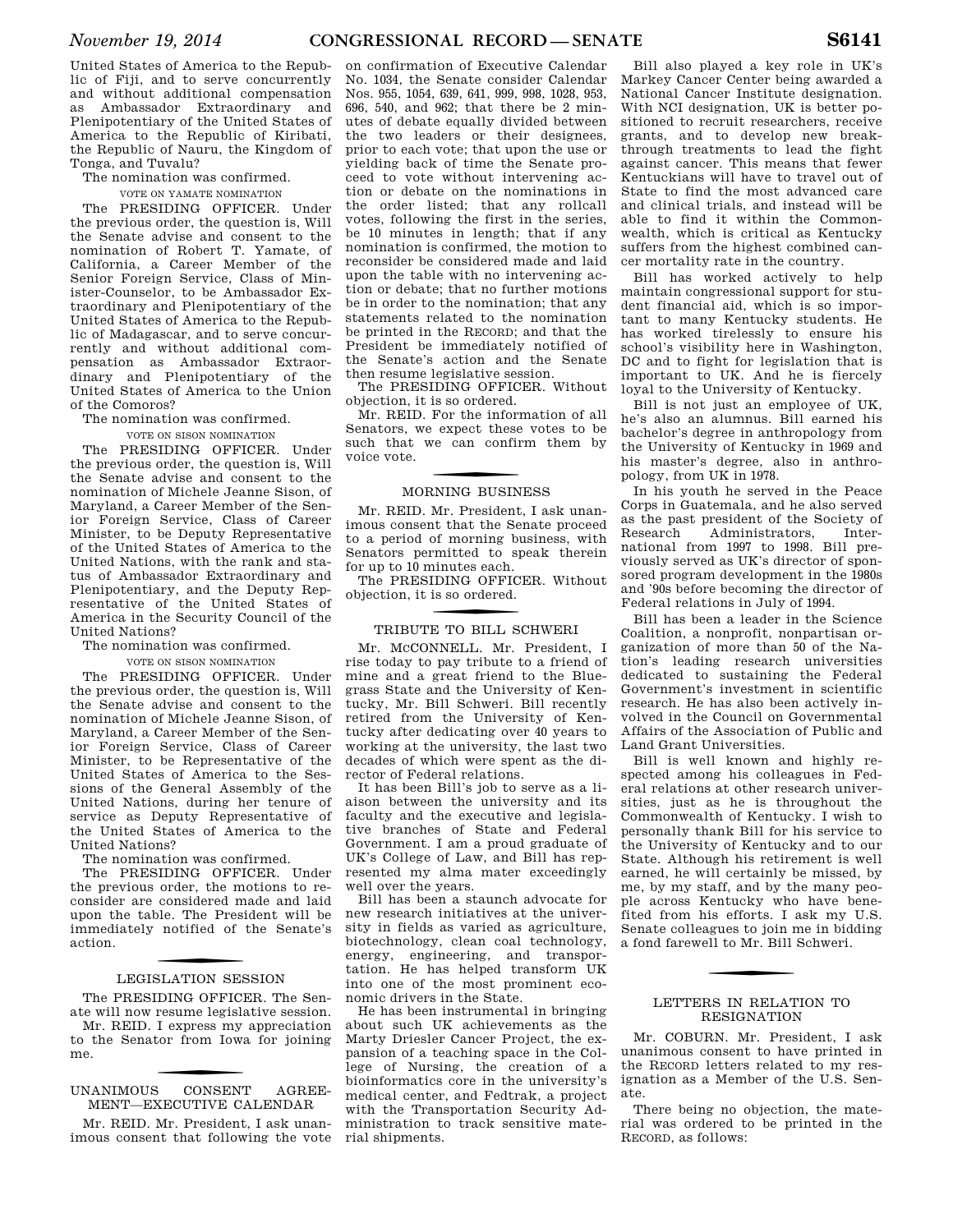### **S6142 CONGRESSIONAL RECORD — SENATE** *November 19, 2014*

### U.S. SENATE, *November 12, 2014.*

Hon. JOSEPH R. BIDEN,

*President of the U.S. Senate.*  DEAR VICE PRESIDENT BIDEN, please find the attached document officially notifying Oklahoma Governor Mary Fallin of my intent to resign my Senate seat on January 3, 2015. I further note that my resignation will be effective at 11:59 AM on that date.

Thank you for your service to our nation. Sincerely,

TOM A. COBURN, M.D.

U.S. SENATE, *January 17, 2014.* 

Governor MARY FALLIN, *Oklahoma City, OK.* 

DEAR GOVERNOR FALLIN, serving as Oklahoma's senator has been, and continues to be, one of the great privileges and blessings of my life. But, after much prayer and consideration, I have decided that I will leave

the Senate before the end of my term. I am therefore resigning my Senate seat effective January 3, 2015. I am giving you substantial advance notice with the hope that you will be able to schedule a special election concurrent with the existing election schedule and not impose any undue burden on Oklahoma taxpayers.

Thank you for your service to our great state.

Sincerely,

TOM A. COBURN, M.D.

# f REMEMBERING PHILIP CRANE

Mr. KIRK. Mr. President, Illinois lost its longest-serving Member of the House of Representatives and this country lost one of the great leaders of the conservative movement last week when Philip Crane passed away at the age of 84.

For 35 years Phil Crane represented Chicago's northwest suburbs, a region I know well. He was first elected to Congress in 1969, winning a special election, and ultimately became the longest-serving House Republican when he was finally defeated in 2004. While I served with Congressman Phil Crane in the House of only 4 years, our districts were adjacent to each other and together we fought for many issues important to suburban Chicago and Illinois.

Before conservative principles were fashionable, Phil was leading the way for conservatism, working for Barry Goldwater in 1964 in Illinois. When some said Phil's politics of small government and low taxes were backward looking, he responded with gusto, arguing in support of free markets and trade, prudent economics policies, a strong national defense, and traditional values.

Phil was courageous and had foresight. In 1976 he was the first sitting Congressman to publicly support Reagan in his effort to defeat President Gerald Ford. He also founded the Republican Study Committee, which still exists today in the House of Representatives. He also was deeply involved in the early days of two of the most influential conservative think tanks, the Heritage Foundation and the American Conservative Union.

In 1980 Phil took a run for President, ultimately falling to Ronald Reagan.

As a young House staffer, I noted that numerous Congressmen respected Phil for his early advocacy of conservative principles and his ties to the early days of the modern conservative movement. If you want to get a feel of Phil, then read his 1976 book ''The Sum of Good Government.''

Phil Crane fought tirelessly as a senior member of the House Ways and Means Committee for his conservative principles, including for lower taxes and increasing trade. One of his greatest legislative achievements was the North American Free Trade Agreement, which created the world's largest free trade zone, linking up billions of dollars annually.

With the passing of Phil Crane, Illinois and Washington have lost one of its greats. Thank you, Phil Crane, for your service to the State of Illinois and to our country.

# f CONGRATULATING JOHN COX

Mr. BARRASSO. Mr. President, I wish to recognize and congratulate John Cox the Director of the Wyoming Department of Transportation. On November 24, 2014, Director Cox will be elected as president of the American Association of State Highway and Transportation Officials, AASHTO. John is currently serving as the association's vice-president and has worked his way to the top through various positions in AASHTO.

Since 2005, he has continually served Wyoming as the WYDOT director. The respect for John is deep and widespread. He was appointed by Democrat Governor Dave Freudenthal and reappointed by our current Republican Governor Matt Mead.

John Cox is not your traditional State Department of Transportation director. Director Cox has a 28-year background in law enforcement. As a young patrolman, John patrolled thousands of miles on the rural roads of Wyoming. Director Cox's law enforcement background provided him with a unique perspective on the needs of rural States like Wyoming. John understands rural transportation. He also understands that our transportation system must be whole. I believe his experience and leadership will be key to the success of AASHTO and its members over the next year.

Director Cox and I have worked closely together for over a decade. When I was in the Wyoming Legislature, I chaired the Senate Transportation and Military Affairs Committee. In the Wyoming Legislature, we worked to improve our State's highways. In the U.S. Senate, we worked on the 2012 highway reauthorization bill. In 2014, Director Cox and I focused on improving the current law by cutting Washington redtape and providing flexibility and equity for rural States like Wyoming.

I look forward to continuing to work with Director Cox as all of America can now benefit from his leadership.

### ADDITIONAL STATEMENTS

### TRIBUTE TO JOHN R. BALLENTINE

∑ Mr. BOOZMAN. Mr. President, I wish to honor John R. Ballentine, who will retire as the Alma City Mayor after more than two decades of public service to the citizens of Arkansas in this elected position.

As Alma City Mayor, John was a constant advocate for services, programs and improvements for Alma residents. After leading the city out of debt, John oversaw the construction and financing of the city's first waterpark. In 2000, John opened the Alma Aquatic Center, which has become a centerpiece of the city bringing in more than 50,000 people annually. What started as an idea dreamed up while baling hay became a significant contributor to the City of Alma's economy.

John fought hard to enhance existing public facilities and finance the new construction of amenities including area parks, a \$4 million water treatment plant, an annual Independence Day fireworks show, and the annual Alma flying disk golf tournament which brings in over 100 participants every November.

John's passion for public service extends beyond his most recent position as Alma's longest standing mayor since 1872. In addition, John served on the Alma City Council for 4 years, as a member of the Crawford County Quorum Court for 10 years, and in the U.S. Army Reserves for 21 years.

I congratulate John for his commitment to public service. We are all grateful for his years of service and leadership to Alma, Crawford County and Arkansas. John is truly a public servant. I wish him continued success in his future endeavors. ∑

# CONGRATULATING THE STAMFORD JEWISH COMMUNITY CENTER

∑ Mr. MURPHY. Mr. President, I would like to take this opportunity to congratulate the Stamford Jewish Community Center for being the 2014 S.T.R.I.V.E., Sports Teach Respect Initiative Values and Excellence, Organization of the Year. Each year the National Council of Youth Sports, NCYS, recognizes five finalist organizations that most meet the ''kids first'' approach, evidenced by their implementation of best practices and policies that protect kids and promote safety. Those five finalist organizations are then put on the NCYS website for voting by the public. The award, sponsored by AIG, is presented to organizations that exhibit heartfelt passion and show a committed spirit to helping kids succeed in sports, while maintaining a commitment to safety procedures.

Since opening its doors in 1916, the Stamford JCC has become a valuable community resource, especially wellknown for its continuum of safe, supportive, and inclusive health and fitness programs for children and youth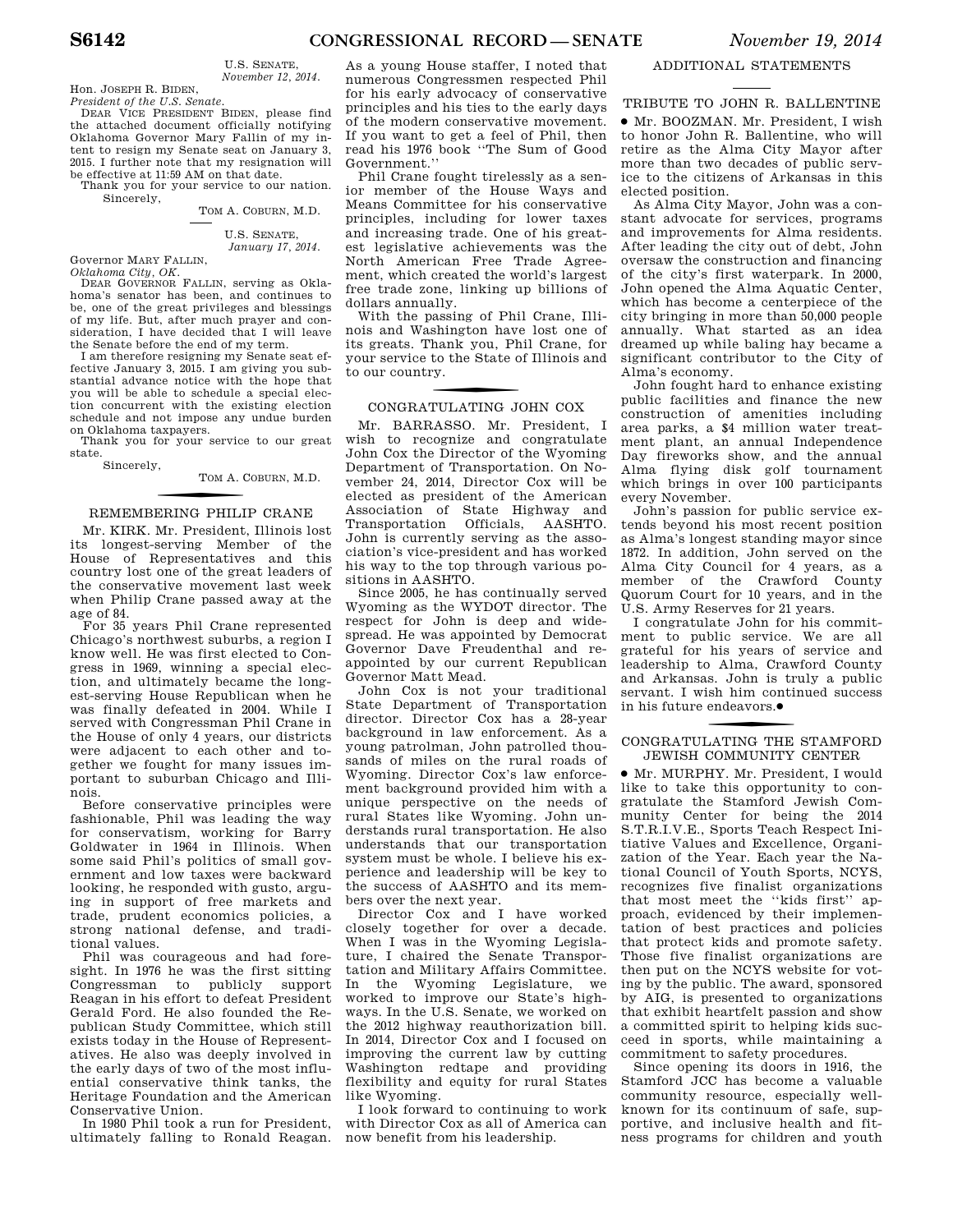of all abilities, backgrounds, and financial circumstances. This year, more than 1,500 kids, ages 3 to 16, have taken part in their ''kids-first'' recreational activities, created to promote such attributes as teamwork, community engagement, and sportsmanship.

NCYS is the largest known organization in America representing the youth sports industry, and this award is an important recognition that the Stamford JCC is excelling at helping kids in our community. Comprised of the who's who in the youth sports industry, NCYS was founded in 1979, and its membership represents more than 200 organizations/corporations serving 60,000,000 registered participants in organized youth sports programs. Its members include organizations such as the American Association of Cheerleading Coaches and Administrators—Cheer Safe, American Legion Baseball, American Youth Soccer Organization, Jewish Community Centers Association of North America, YMCA of America, Pop Warner, Special Olympics North America, and the U.S. Tennis Association.

Again, I commend the Stamford JCC for this wonderful achievement, and the great work they are doing in the city of Stamford. ∑

# f MESSAGES FROM THE PRESIDENT

Messages from the President of the United States were communicated to the Senate by Mr. Pate, one of his secretaries.

# f EXECUTIVE MESSAGES REFERRED

In executive session the Presiding Officer laid before the Senate messages from the President of the United States submitting sundry nominations and a withdrawal which were referred to the appropriate committees.

(The messages received today are printed at the end of the Senate proceedings.)

# f MESSAGES FROM THE HOUSE ENROLLED BILLS SIGNED

At 10:40 a.m., a message from the House of Representatives, delivered by Mrs. Cole, one of its reading clerks, announced that the Speaker has signed the following enrolled bills:

S. 885. An act to designate the facility of the United States Postal Service located at 35 Park Street in Danville, Vermont, as the ''Thaddeus Stevens Post Office''.

S. 1093. An act to designate the facility of the United States Postal Service located at 130 Caldwell Drive in Hazlehurst, Mississippi, as the ''First Lieutenant Alvin Chester Cockrell, Jr. Post Office Building''.

S. 1499. An act to designate the facility of the United States Postal Service located at 278 Main Street in Chadron, Nebraska, as the ''Sergeant Cory Mracek Memorial Post Office<sup>'</sup>

S. 1512. An act to designate the facility of the United States Postal Service located at 1335 Jefferson Road in Rochester, New York, as the ''Specialist Theodore Matthew Glende Post Office''.

S. 2141. An act to amend the Federal Food, Drug, and Cosmetic Act to provide an alternative process for review of safety and effectiveness of nonprescription sunscreen active ingredients and for other purposes.

S. 2539. An act to amend the Public Health Service Act to reauthorize certain programs relating to traumatic brain injury and to trauma research.

S. 2583. An act to promote the non-exclusive use of electronic labeling for devices licensed by the Federal Communications Commission.

The enrolled bills were subsequently signed by the President pro tempore (Mr. LEAHY)

At 1:44 p.m., a message from the House of Representatives, delivered by Mr. Novotny, one of its reading clerks, announced that the House has passed the following bill, in which it requests the concurrence of the Senate:

H.R. 1422. An act to amend the Environmental Research, Development, and Demonstration Authorization Act of 1978 to provide for Scientific Advisory Board member qualifications, public participation, and for other purposes.

### MEASURES REFERRED

The following bill was read the first and the second times by unanimous consent, and referred as indicated:

H.R. 1422. An act to amend the Environmental Research, Development, and Demonstration Authorization Act of 1978 to provide for Scientific Advisory Board member qualifications, public participation, and for other purposes; to the Committee on Environment and Public Works.

### ENROLLED BILLS PRESENTED

The Secretary of the Senate reported that on today, November 19, 2014, she had presented to the President of the United States the following enrolled bills:

S. 885. An act to designate the facility of the United States Postal Service located at 35 Park Street in Danville, Vermont, as the ''Thaddeus Stevens Post Office''.

S. 1093. An act to designate the facility of the United States Postal Service located at 130 Caldwell Drive in Hazlehurst, Mississippi, as the ''First Lieutenant Alvin Chester Cockrell, Jr. Post Office Building''.

S. 1499. An act to designate the facility of the United States Postal Service located at 278 Main Street in Chadron, Nebraska, as the ''Sergeant Cory Mracek Memorial Post Office'

S. 1512. An act to designate the facility of the United States Postal Service located at 1335 Jefferson Road in Rochester, New York, as the ''Specialist Theodore Matthew Glende Post Office''.

S. 2141. An act to amend the Federal Food, Drug, and Cosmetic Act to provide an alternative process for review of safety and effectiveness of nonprescription sunscreen active ingredients and for other purposes.

S. 2539. An act to amend the Public Health Service Act to reauthorize certain programs relating to traumatic brain injury and to trauma research.

S. 2583. An act to promote the non-exclusive use of electronic labeling for devices licensed by the Federal Communications Commission.

### EXECUTIVE AND OTHER COMMUNICATIONS

The following communications were laid before the Senate, together with accompanying papers, reports, and documents, and were referred as indicated:

EC–7782. A communication from the Board Chair and Chief Executive Officer, Farm Credit Administration, transmitting, pursuant to law, the Administration's Semiannual Report of the Inspector General and the Semiannual Management Report on the Status of Audits for the period from April 1, 2014 through September 30, 2014; to the Committee on Homeland Security and Governmental Affairs.

EC–7783. A communication from the Assistant Secretary, Office of Legislative Affairs, Department of Homeland Security, transmitting, pursuant to law, a report relative to Internal Affairs Investigations for the period of January 2014 through June 2014; to the Committee on Homeland Security and Governmental Affairs.

EC–7784. A communication from the Chairman of the Council of the District of Columbia, transmitting, pursuant to law, a report on D.C. Act 20–441, ''Business Improvement Districts Amendment Act of 2014''; to the Committee on Homeland Security and Governmental Affairs.

EC–7785. A communication from the Chairman of the Council of the District of Columbia, transmitting, pursuant to law, a report on D.C. Act 20–424, ''Fiscal Year 2015 Budget Support Act of 2014''; to the Committee on Homeland Security and Governmental Affairs.

EC–7786. A communication from the Chairman of the Council of the District of Columbia, transmitting, pursuant to law, a report on D.C. Act 20–437, ''Voter Registration Access and Modernization Amendment Act of 2014''; to the Committee on Homeland Security and Governmental Affairs.

EC–7787. A communication from the Chairman of the Council of the District of Columbia, transmitting, pursuant to law, a report on D.C. Act 20–442, ''Extension of Time to Dispose of the Strand Theater Temporary Amendment Act of 2014''; to the Committee on Homeland Security and Governmental Affairs.

EC–7788. A communication from the Chairman of the Council of the District of Columbia, transmitting, pursuant to law, a report on D.C. Act 20–443, ''Medical Marijuana Expansion Temporary Amendment Act of 2014''; to the Committee on Homeland Security and Governmental Affairs.

EC–7789. A communication from the Chairman of the Council of the District of Columbia, transmitting, pursuant to law, a report on D.C. Act 20–440, ''Special Election Reform Amendment Act of 2014''; to the Committee on Homeland Security and Governmental Affairs.

EC–7790. A communication from the Chairman of the Council of the District of Columbia, transmitting, pursuant to law, a report on D.C. Act 20–439, ''Critical Infrastructure Freedom of Information Amendment Act of 2014''; to the Committee on Homeland Security and Governmental Affairs.

EC–7791. A communication from the Chairman of the Council of the District of Columbia, transmitting, pursuant to law, a report on D.C. Act 20–438, ''Workers' Compensation Statute of Limitations Amendment Act of 2014''; to the Committee on Homeland Security and Governmental Affairs.

EC–7792. A communication from the Chairman of the Council of the District of Columbia, transmitting, pursuant to law, a report on D.C. Act 20–425, ''Small and Certified Business Enterprise Development and Assistance Waiver Certification Temporary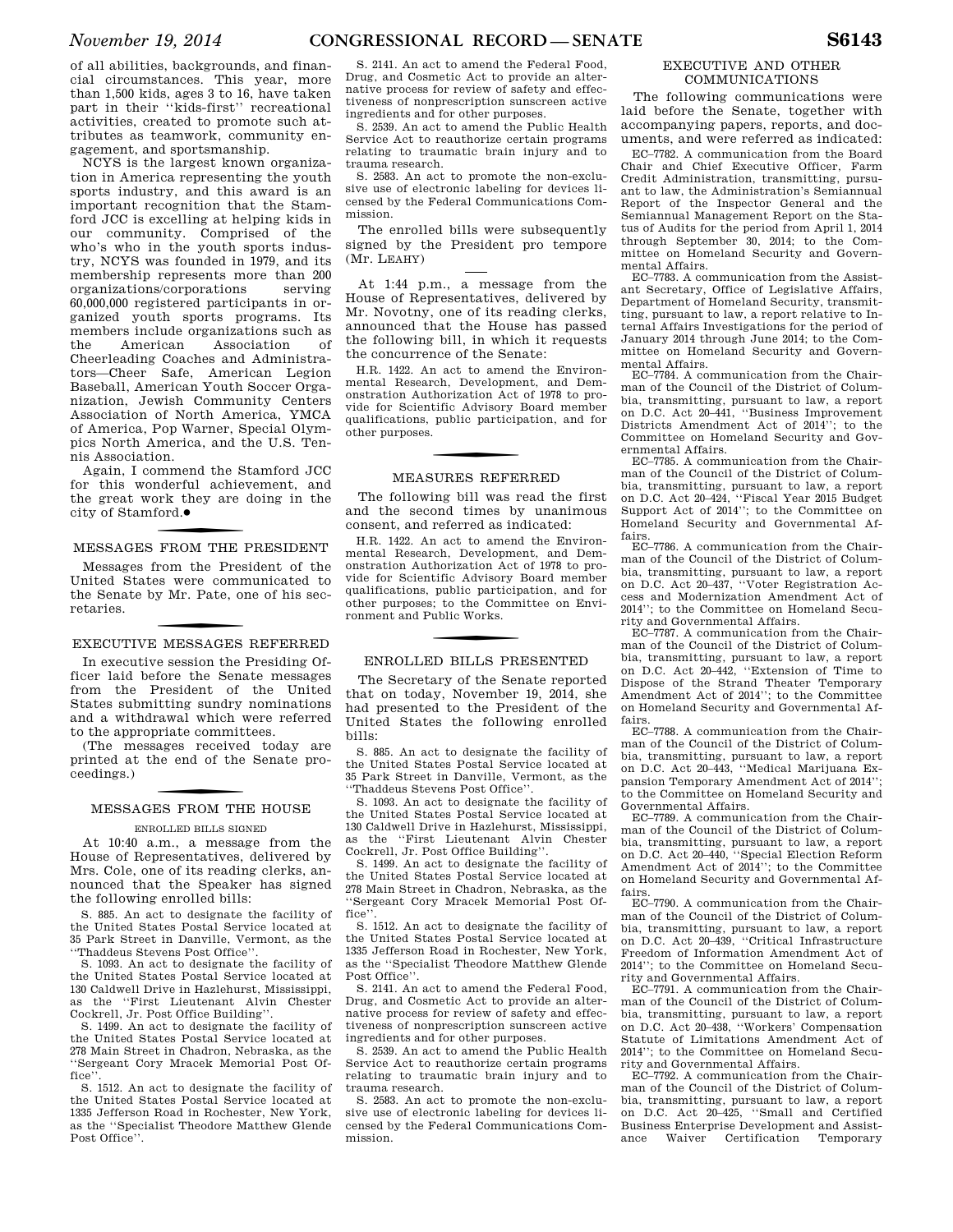Amendment Act of 2014''; to the Committee on Homeland Security and Governmental Affairs.

EC–7793. A communication from the Chairman of the Council of the District of Columbia, transmitting, pursuant to law, a report on D.C. Act 20–423, ''Sustainable Solid Waste Management Amendment Act of 2014''; to the Committee on Homeland Security and Governmental Affairs.

EC–7794. A communication from the Chairman of the Council of the District of Columbia, transmitting, pursuant to law, a report on Council Resolution 20–624, ''Transfer of Jurisdiction of a Portion of Reservation 497 (Square 3712, Lots 101–104) Approval Resolution 2014''; to the Committee on Homeland Security and Governmental Affairs.

EC–7795. A communication from the Director, Policy and Planning Analysis, Office of Personnel Management, transmitting, pursuant to law, the report of a rule entitled ''Federal Employees Health Benefits Program Modification of Eligibility to Certain Employees on Temporary Appointments and Certain Employees on Seasonal and Intermittent Schedules'' (RIN3206–AM86) received during adjournment of the Senate in the Office of the President of the Senate on November 3, 2014; to the Committee on Homeland Security and Governmental Affairs.

EC–7796. A communication from the Assistant Attorney General, Office of Legislative Affairs, Department of Justice, transmitting, pursuant to law, a report entitled ''2013 Annual Report of the National Institute of Justice''; to the Committee on the Judiciary.

EC–7797. A communication from the Acting Chief of the Regulation Policy and Management Office of the General Counsel, Veterans Health Administration, Department of Veterans Affairs, transmitting, pursuant to law, the report of a rule entitled ''Technical Corrections Based on Public Law 104–262'' (RIN2900–AO93) received in the Office of the President of the Senate on November 12, 2014; to the Committee on Veterans' Affairs.

EC–7798. A communication from the Acting Chief of the Regulation Policy, Tracking, and Control Office of the General Counsel, Veterans Health Administration, ment of Veterans Affairs, transmitting, pursuant to law, the report of a rule entitled ''Designee for Patient Personal Property'' (RIN2900–AO41) received in the Office of the President of the Senate on November 12, 2014; to the Committee on Veterans' Affairs.

EC–7799. A communication from the Acting Director of the Regulation Policy and Management Office of the General Counsel, Veterans Health Administration, Department of Veterans Affairs, transmitting, pursuant to law, the report of a rule entitled ''Expanded Access to Non-VA Care through the Veterans Choice Program'' (RIN2900–AO24) received during adjournment of the Senate in the Office of the President of the Senate on November 4, 2014; to the Committee on Veterans' Affairs.

EC–7800. A communication from the Acting Director of the Regulation Policy and Management Office of the General Counsel, Veterans Health Administration, Department of Veterans Affairs, transmitting, pursuant to law, the report of a rule entitled ''Exempting Mental Health Peer Support Services from Copayments'' (RIN2900–AP11) received during adjournment of the Senate in the Office of the President of the Senate on November 14, 2014; to the Committee on Veterans' Affairs.

EC–7801. A communication from the Assistant Secretary of Defense (Legislative Affairs), transmitting, legislative proposals relative to the ''National Defense Authorization Act for Fiscal Year 2015''; to the Committee on Armed Services.

EC–7802. A communication from the Under Secretary of Defense (Comptroller), transmitting, pursuant to law, a semiannual report entitled, ''Acceptance of Contributions for Defense Programs, Projects, and Activities; Defense Cooperation Account''; to the Committee on Armed Services.

EC–7803. A communication from the Admiral, Naval Reactors, transmitting, pursuant to law, reports relative to the Naval Nuclear Propulsion Program's reports on environmental monitoring and radioactive waste disposal, radiation exposure, and occupational safety and health; to the Committee on Armed Services.

EC–7804. A communication from the Assistant Secretary of Defense (Homeland Defense and Global Security), transmitting, pursuant to law, a report relative to a consolidated budget justification display that includes all programs and activities of the Department of Defense combating terrorism program; to the Committee on Armed Services.

EC–7805. A communication from the Chairman, Consumer Product Safety Commission, transmitting, pursuant to law, a report relative to a violation of the Antideficiency Act; to the Committee on Appropriations.

EC–7806. A communication from the Administrator of the Environmental Protection Agency, transmitting, pursuant to law, a report entitled ''Fiscal Year 2013 Superfund Five-Year Review Report to Congress''; to the Committee on Environment and Public Works.

EC–7807. A communication from the Director, Office of Surface Mining Reclamation and Enforcement, Department of the Interior, transmitting, pursuant to law, the report of a rule entitled ''Excess Spoil, Coal Mine Waste, Diversions, and Buffer Zones for Perennial and Intermittent Streams'' ((RIN1029–AC69) (Docket ID OSM–2012–0010)) received during adjournment of the Senate in the Office of the President of the Senate on November 14, 2014; to the Committee on Energy and Natural Resources.

EC–7808. A communication from the Secretary of Energy, transmitting, pursuant to law, a report entitled ''Fiscal Year 2013 Methane Hydrate Program''; to the Committee on Energy and Natural Resources.

EC–7809. A communication from the Chief of Staff, U.S. Agency for International Development (USAID), transmitting, pursuant to law, a report relative to a vacancy in the position of Inspector General, U.S. Agency for International Development (USAID), received during adjournment of the Senate in the Office of the President of the Senate on November 14, 2014; to the Committee on Foreign Relations.

EC–7810. A communication from the Chairman, Farm Credit System Insurance Corporation, transmitting, pursuant to law, the Corporation's annual report for calendar year 2013; to the Committee on Agriculture, Nutrition, and Forestry.

EC–7811. A communication from the Associate Administrator of the Fruit and Vegetable Programs, Agricultural Marketing Service, Department of Agriculture, transmitting, pursuant to law, the report of a rule entitled ''Marketing Order Regulating the Handling of Spearmint Oil Produced in the Far West; Revision of the Salable Quantity and Allotment Percentage for Class 1 (Scotch) Spearmint Oil for the 2014–2015 Marketing Year'' (Docket No. AMS–FV–13–0087; FV14–985–1A IR) received during adjournment of the Senate in the Office of the President of the Senate on November 14, 2014; to the Committee on Agriculture, Nutrition, and Forestry.

EC–7812. A communication from the Associate Administrator of the Fruit and Vegetable Programs, Agricultural Marketing Service, Department of Agriculture, transmitting, pursuant to law, the report of a rule entitled ''Softwood Lumber Research, Pro-

motion, Consumer Education and Industry Information Order; Late Payment and Interest Charges on Past Due Assessments'' (Docket No. AMS–FV–12–0023) received during adjournment of the Senate in the Office of the President of the Senate on November 14, 2014; to the Committee on Agriculture, Nutrition, and Forestry.

EC–7813. A communication from the Chief of the Publications and Regulations Branch, Internal Revenue Service, Department of the Treasury, transmitting, pursuant to law, the report of a rule entitled ''Allocation of Basis in All Cash D Reorganizations'' ((RIN1545– BJ21) (TD 9702)) received in the Office of the President of the Senate on November 12, 2014; to the Committee on Finance.

EC–7814. A communication from the Chief of the Publications and Regulations Branch, Internal Revenue Service, Department of the Treasury, transmitting, pursuant to law, the report of a rule entitled ''Allocation of Earnings and Profits in Tax-Free Transfers from One Corporation to Another; Acquiring Cor-<br>poration for Purposes of Section 381" poration for Purposes of Section ((RIN1545–BK73 and RIN1545–BL80) (TD 9700)) received in the Office of the President of the Senate on November 12, 2014; to the Committee on Finance.

EC–7815. A communication from the Chief of the Publications and Regulations Branch, Internal Revenue Service, Department of the Treasury, transmitting, pursuant to law, the report of a rule entitled ''2015 Limitations Adjusted As Provided in Section 415(d), etc.'' (Notice 2014–70) received during adjournment of the Senate in the Office of the President of the Senate on September 19, 2014; to the Committee on Finance.

EC–7816. A communication from the Assistant General Counsel, General Law, Ethics, and Regulation, Department of the Treasury, transmitting, pursuant to law, a report relative to a vacancy in the position of Member, IRS Oversight Board, received during adjournment of the Senate in the Office of the President of the Senate on November 14, 2014; to the Committee on Finance.

EC–7817. A communication from the Sec-retary of the Treasury, transmitting, pursuant to law, a six-month periodic report on the national emergency with respect to Yemen that was originally declared in Executive Order 13611 on May 16, 2012; to the Committee on Banking, Housing, and Urban Affairs.

EC–7818. A communication from the Secretary of the Treasury, transmitting, pursuant to law, a six-month periodic report on the national emergency with respect to Syria that was declared in Executive Order 13338 of May 11, 2004; to the Committee on Banking, Housing, and Urban Affairs.

EC–7819. A communication from the Sec-retary of the Treasury, transmitting, pursuant to law, a six-month periodic report on the national emergency with respect to the Central African Republic that was declared in Executive Order 13667 of May 12, 2014; to the Committee on Banking, Housing, and Urban Affairs.

EC–7820. A communication from the Assistant Secretary for Export Administration, Bureau of Industry and Security, Department of Commerce, transmitting, pursuant to law, the report of a rule entitled ''Clarifications and Corrections to the Export Administration Regulations (EAR): Control of Spacecraft Systems and Related Items the President Determines No Longer Warrant Control Under the United States Munitions List (USML)'' (RIN0694–AF87) received in the Office of the President of the Senate on November 13, 2014; to the Committee on Banking, Housing, and Urban Affairs.

EC–7821. A communication from the Assistant Secretary for Export Administration, Bureau of Industry and Security, Department of Commerce, transmitting, pursuant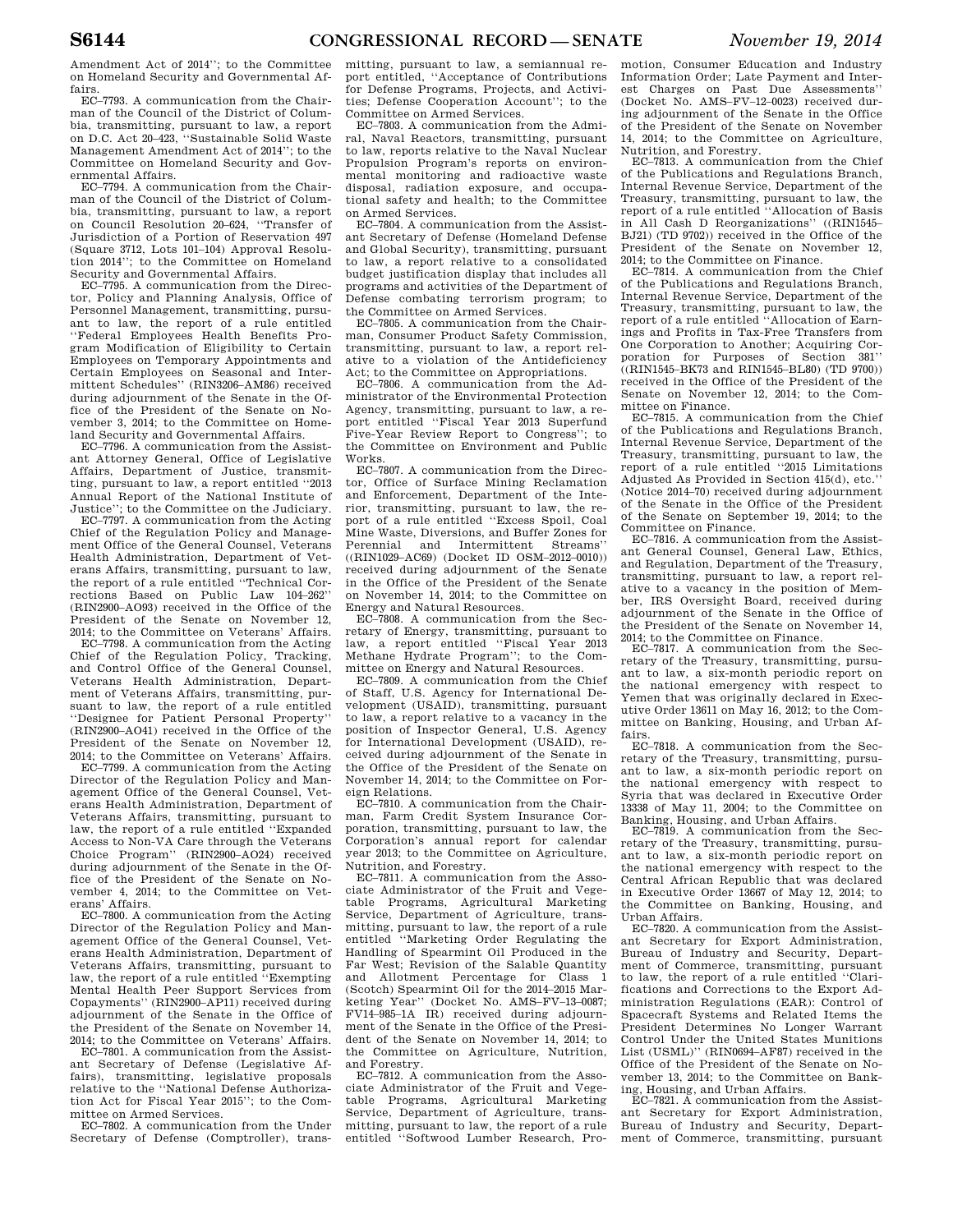to law, the report of a rule entitled ''Venezuela: Implementation of Certain Military End Uses and End Users License Requirements under the Export Administration Regulations'' (RIN0694–AG31) received in the Office of the President of the Senate on November 13, 2014; to the Committee on Banking, Housing, and Urban Affairs.

EC–7822. A communication from the Assistant General Counsel, General Law, Ethics, and Regulation, Department of the Treasury, transmitting, pursuant to law, four (4) reports relative to vacancies in the Department of the Treasury, received during adjournment of the Senate in the Office of the President of the Senate on November 14, 2014; to the Committee on Banking, Housing, and Urban Affairs.

EC–7823. A communication from the Chief Counsel, Federal Emergency Management Agency, Department of Homeland Security, transmitting, pursuant to law, the report of a rule entitled ''Suspension of Community Eligibility'' ((44 CFR Part 64) (Docket No. FEMA–2014–0002)) received during adjournment of the Senate in the Office of the President of the Senate on November 14, 2014; to the Committee on Banking, Housing, and Urban Affairs.

EC–7824. A communication from the Special Inspector General for the Troubled Asset Relief Program, transmitting, pursuant to law, the October 2014 Quarterly Report to Congress of the Special Inspector General for the Troubled Asset Relief Program; to the Committee on Banking, Housing, and Urban Affairs.

EC–7825. A communication from the Assistant Secretary, Employee Benefits Security Administration, Department of Labor, transmitting, pursuant to law, the report of a rule entitled ''Amendments to Excepted Benefits'' (RIN1210–AB60) received during adjournment of the Senate in the Office of the President of the Senate on September 30, 2014; to the Committee on Health, Education, Labor, and Pensions.

EC–7826. A communication from the Deputy Director, Centers for Medicare and Medicaid Services, Department of Health and Human Services, transmitting, pursuant to law, the report of a rule entitled ''Amendments to Excepted Benefits'' ((RIN0938–AS16) (CMS–9946-F)) received during adjournment of the Senate in the Office of the President of the Senate on September 29, 2014; to the Committee on Health, Education, Labor, and Pensions.

EC–7827. A communication from the Secretary of Health and Human Services, transmitting, pursuant to law, a report entitled ''Targeted Grants to Increase the Well-Being of, and to Improve the Permanency Outcomes for, Children Affected by Methamphetamine or Other Substance Abuse: Fourth Annual Report to Congress''; to the Committee on Health, Education, Labor, and Pensions.

EC–7828. A communication from the Under Secretary of Defense (Comptroller), transmitting, pursuant to law, a report relative to the Department of Defense Agency Financial Report (AFR) for fiscal year 2014; to the Committee on Homeland Security and Governmental Affairs.

EC–7829. A communication from the Secretary of Housing and Urban Development, transmitting, pursuant to law, the Department's fiscal year 2013 annual report relative to the Notification and Federal Employee Antidiscrimination and Retaliation Act; to the Committee on Homeland Security and Governmental Affairs.

EC–7830. A communication from the Chairman, Merit Systems Protection Board, transmitting, pursuant to law, a report entitled ''Veterans' Employment Redress Laws in the Federal Civil Service''; to the Com-

mittee on Homeland Security and Governmental Affairs.

EC–7831. A communication from the Acting District of Columbia Auditor, transmitting, pursuant to law, a report entitled ''Outcomes of the Temporary Assistance to Needy Families Employment Program''; to the Committee on Homeland Security and Governmental Affairs.

EC–7832. A communication from the Chairman of the Council of the District of Columbia, transmitting, pursuant to law, a report on D.C. Act 20–451, ''Rent Control Hardship Petition Limitation Temporary Amendment Act of  $2014$ " to the Committee on Homeland Security and Governmental Affairs.

EC–7833. A communication from the Chairman of the Council of the District of Columbia, transmitting, pursuant to law, a report on D.C. Act 20–453, ''Tenant Opportunity to Purchase Temporary Amendment Act of 2014''; to the Committee on Homeland Security and Governmental Affairs.

EC–7834. A communication from the Chairman of the Council of the District of Columbia, transmitting, pursuant to law, a report on D.C. Act 20–452, ''Georgia Avenue Great Streets Neighborhood Retail Priority Area Amendment Act of 2014''; to the Committee on Homeland Security and Governmental Affairs.

EC–7835. A communication from the Chairman of the Council of the District of Columbia, transmitting, pursuant to law, a report on D.C. Act 20–458, ''Protecting Pregnant Workers Fairness Act of 2014''; to the Committee on Homeland Security and Governmental Affairs.

EC–7836. A communication from the Director, Office of Personnel Management, transmitting, pursuant to law, a report entitled "U.S. Office of Personnel Management Office of Personnel Management (OPM) Annual Privacy Activity Report to Congress for Fiscal Year 2014''; to the Committee on Homeland Security and Governmental Affairs.

EC–7837. A communication from the Director, Retirement Services, Office of Personnel Management, transmitting, pursuant to law, the report of a rule entitled ''Federal Employees' Retirement System; Present Value Conversion Factors for Spouses of Deceased Separated Employees'' (RIN3206–AM99) received during adjournment of the Senate in the Office of the President of the Senate on November 7, 2014; to the Committee on Homeland Security and Governmental Affairs.

EC–7838. A communication from the Under Secretary of Defense (Comptroller), transmitting, pursuant to law, a report relative to the Department of Defense Agency Financial Report (AFR) for fiscal year 2014; to the Committee on Homeland Security and Governmental Affairs.

EC–7839. A communication from the Acting Commissioner of Social Security, transmitting, pursuant to law, the Agency Financial Report for Fiscal Year 2014; to the Committee on Homeland Security and Governmental Affairs.

EC–7840. A communication from the Acting Chief Counsel, Federal Emergency Management Agency, Department of Homeland Security, transmitting, pursuant to law, the report of a rule entitled ''Disaster Assistance; Fire Management Assistance Grant (FMAG) Program—Deadline Extensions and Administrative Correction'' ((RIN1660–AA78) (44 CFR Parts 204 and 206) (Docket No. FEMA–2013– 0004)) received during adjournment of the Senate in the Office of the President of the Senate on November 14, 2014; to the Committee on Homeland Security and Governmental Affairs.

EC–7841. A communication from the Executive Director, Federal Retirement Thrift Investment Board, transmitting, pursuant to law, a report relative to ten audit reports issued during fiscal year 2014 relative to the Agency and the Thrift Savings Plan; to the Committee on Homeland Security and Governmental Affairs.

EC–7842. A communication from the Acting District of Columbia Auditor, transmitting, pursuant to law, a report entitled ''Audit of the Anacostia River Clean Up Protection Fund''; to the Committee on Homeland Security and Governmental Affairs.

EC–7843. A communication from the Administrator and Chief Executive Officer, Bonneville Power Administration, Department of Energy, transmitting, pursuant to law, the Administration's Annual Report for fiscal year 2014; to the Committee on Homeland Security and Governmental Affairs.

EC–7844. A communication from the Director of the Regulations, Legislation, and Interpretation Division, Wage and Hour Division, Department of Labor, transmitting, pursuant to law, the report of a rule entitled ''Establishing a Minimum Wage for Contractors'' (RIN1235–AA10) received in the Office of the President of the Senate on November 13, 2014; to the Committee on Homeland Security and Governmental Affairs.

EC–7845. A communication from the Assistant Secretary, Office of Legislative Affairs, Department of Homeland Security, transmitting, pursuant to law, a report entitled ''Annual Report on the Use of Special Immigrant Status for Citizens or Nationals of Afghanistan or Iraq: Combined Fiscal Years 2012 and 2013''; to the Committee on the Judiciary.

EC–7846. A communication from the Director of Congressional Activities (Intelligence), Office of the Under Secretary of Defense, transmitting, pursuant to law, a report of a delay in submission of a report relative to data mining; to the Committee on the Judiciary.

EC–7847. A communication from the Assistant Attorney General, Office of Legislative Affairs, Department of Justice, transmitting, pursuant to law, a report entitled ''2013 Annual Report of the National Institute of Justice''; to the Committee on the Judiciary.

EC–7848. A communication from the Federal Liaison Officer, Patent and Trademark Office, Department of Commerce, transmitting, pursuant to law, the report of a rule entitled ''Changes to Continued Prosecution Application Practice'' (RIN0651–AC92) received during adjournment of the Senate in the Office of the President of the Senate on November 14, 2014; to the Committee on the Judiciary.

EC–7849. A communication from the Federal Liaison Officer, Patent and Trademark Office, Department of Commerce, transmitting, pursuant to law, the report of a rule entitled ''Changes to Permit Delayed Submission of Certain Requirements for Prioritized Examination'' (RIN0651–AC93) received during adjournment of the Senate in the Office of the President of the Senate on November 14, 2014; to the Committee on the Judiciary.

EC–7850. A communication from the Trial Attorney, Federal Railroad Administration, Department of Transportation, transmitting, pursuant to law, the report of a rule entitled ''Training, Qualification, and Oversight for Safety-Related Railroad Employees'' (RIN2130–AC06) received during adjournment of the Senate in the Office of the President of the Senate on November 14, 2014; to the Committee on Commerce, Science, and Transportation.

EC–7851. A communication from the General Attorney, Office of the General Counsel,<br>Consumer Product Safety Commission. Consumer Product Safety transmitting, pursuant to law, the report of a rule entitled ''Final Rule: Safety Standard for Magnet Sets'' (CPSC Docket No. CPSC– 2012–0050) received during adjournment of the Senate in the Office of the President of the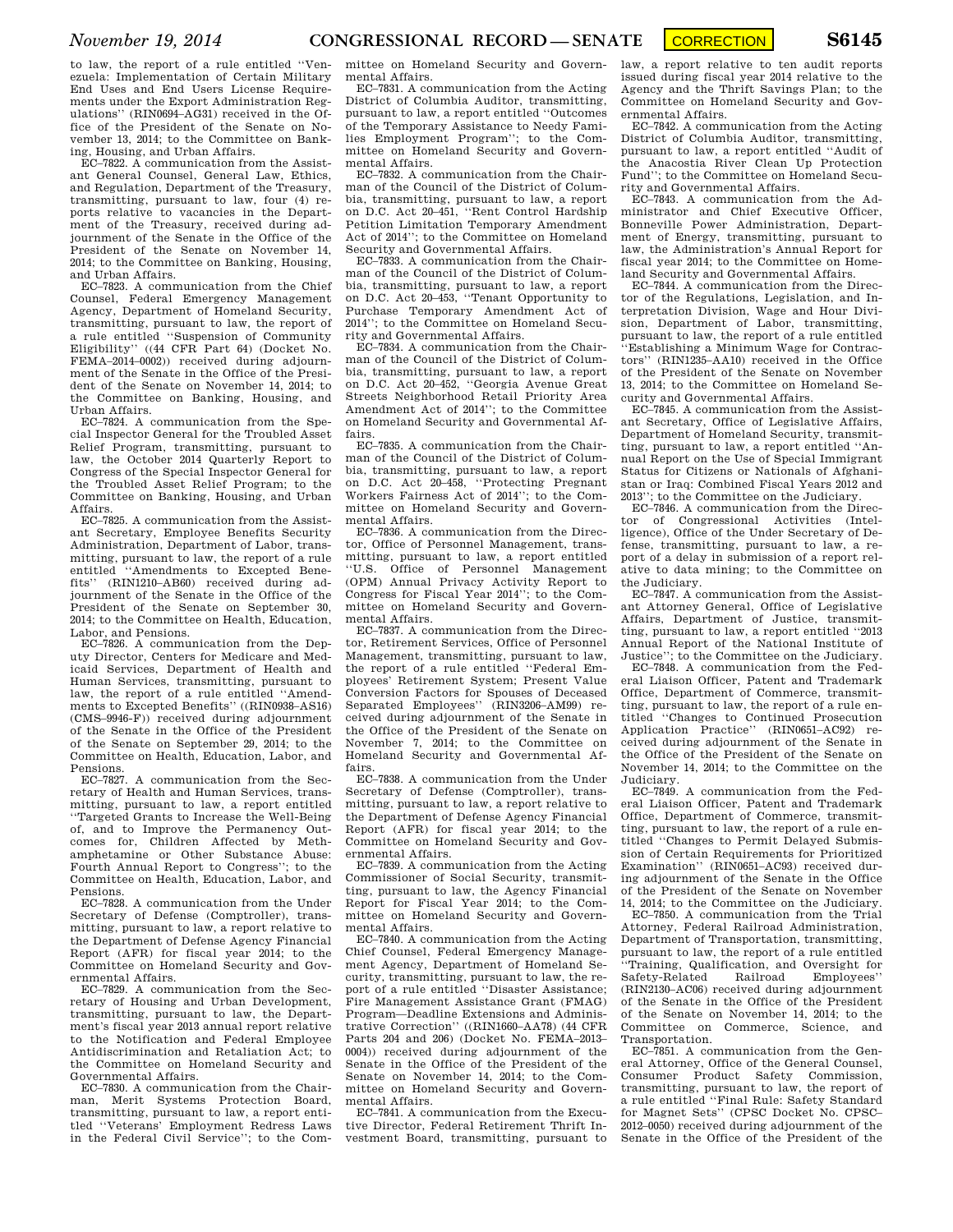Senate on November 14, 2014; to the Committee on Commerce, Science, and Transportation.

EC–7852. A communication from the Regulations Officer, Federal Highway Administration, Department of Transportation, transmitting, pursuant to law, the report of a rule entitled ''Environmental Impact and Related Procedures—Programmatic Agreements and Additional Categorical Exclusions'' (RIN2125–AF59) received during adjournment of the Senate in the Office of the President of the Senate on October 9, 2014; to the Committee on Commerce, Science, and Transportation.

EC–7853. A communication from the Paralegal Specialist, Federal Transit Administration, Department of Transportation, transmitting, pursuant to law, the report of a rule<br>entitled "Emergency Relief Program" "Emergency Relief Program" (RIN2132–AB13) received during adjournment of the Senate in the Office of the President of the Senate on October 9, 2014; to the Committee on Commerce, Science, and Transportation.

EC–7854. A communication from the Paralegal Specialist, Federal Transit Administration, Department of Transportation, transmitting, pursuant to law, the report of a rule entitled ''Environmental Impact and Related Procedures—Programmatic Agreements and Categorical Exclusions'' (RIN2132–AB14) received during adjournment of the Senate in the Office of the President of the Senate on October 9, 2014; to the Committee on Commerce, Science, and Transportation.

EC–7855. A communication from the Federal Register Liaison Officer, Alcohol and Tobacco Tax and Trade Bureau, Department of the Treasury, transmitting, pursuant to law, the report of a rule entitled ''Establishment of the Eagle Peak Mendocino County Viticultural Area and Realignments of the Mendocino and Redwood Valley Viticultural Areas'' (RIN1513–AB96) received during adjournment of the Senate in the Office of the President of the Senate on October 27, 2014; to the Committee on Commerce, Science, and Transportation.

EC–7856. A communication from the Federal Register Liaison Officer, Alcohol and Tobacco Tax and Trade Bureau, Department of the Treasury, transmitting, pursuant to law, the report of a rule entitled ''Establishment of the Adelaida District, Creston District, El Pomar District, Paso Robles Estrella District, Paso Robles Geneseo District, Paso Robles Highlands District, Paso Robles Willow Creek District, San Juan Creek, San Miguel District, Santa Margarita Ranch, and Templeton Gap District Viticultural Areas'' (RIN1513–AB68) received during adjournment of the Senate in the Office of the President of the Senate on October 27, 2014; to the Committee on Commerce, Science, and Transportation.

EC–7857. A communication from the Chief of the Mobility Division, Wireless Telecommunications Bureau, Federal Communications Commission, transmitting, pursuant to law, the report of a rule entitled ''Amendment of Parts 1, 2, 22, 24, 27, 90 and 95 of the Commission's Rules to Improve Wireless Coverage Through the Use of Signal Boosters'' ((WT Docket No. 10–4) (FCC 14– 138)) received during adjournment of the Senate in the Office of the President of the Senate on October 22, 2014; to the Committee on Commerce, Science, and Transportation.

EC–7858. A communication from the Chief of the Policy Division, International Bureau, Federal Communications Commission, transmitting, pursuant to law, the report of a rule<br>entitled "Reform of Rules and Policies on "Reform of Rules and Policies on Foreign Carrier Entry Into the U.S. Telecommunications Market'' (FCC 14–48) received during adjournment of the Senate in the Office of the President of the Senate on October 22, 2014; to the Committee on Commerce, Science, and Transportation.

EC–7859. A communication from the Attorney-Advisor, Office of the General Counsel, Department of Transportation, transmitting, pursuant to law, a report relative to a vacancy in the position of Administrator, Pipeline and Hazardous Materials Safety Administration, Department of Transportation, received during adjournment of the Senate in the Office of the President of the Senate on October 20, 2014; to the Committee on Commerce, Science, and Transportation. EC–7860. A communication from the Ad-

ministrator, Transportation Security Administration, Department of Homeland Security, transmitting, pursuant to law, a report relative to the Administration's decision to enter into a contract with a private security screening company to provide screening services at Orlando Sanford International Airport (SFB); to the Committee on Commerce, Science, and Transportation.

EC–7861. A communication from the Associate Bureau Chief, Wireline Competition Bureau, Federal Communications Commission, transmitting, pursuant to law, the report of a rule entitled ''Special Access for Price Cap Local Exchange Carriers; AT and T Corporation Petition for Rulemaking to Reform Regulation of Incumbent Local Exchange Carrier Rates for Interstate Special Access Services'' ((WC Docket No. 05–25) (DA 14–1327)) received during adjournment of the Senate in the Office of the President of the Senate on October 20, 2014; to the Committee on Commerce, Science, and Transportation.

EC–7862. A communication from the Legal Advisor, Wireless Telecommunications Bureau, Federal Communications Commission, transmitting, pursuant to law, the report of a rule entitled ''Acceleration of Broadband Deployment by Improving Wireless Facilities Siting Policies; Acceleration of Broadband Deployment: Expanding the Reach and Reducing the Cost of Broadband Deployment by Improving Policies Regarding Public Rights of Way and Wireless Facilities Siting; 2012 Biennial Review of Telecommunications Regulations'' ((WT Docket No. 13–238; WT Docket No. 11–59; WT Docket No. 13–32) (FCC 14–153)) received during adjournment of the Senate in the Office of the President of the Senate on November 3, 2014; to the Committee on Commerce, Science, and Transportation.

EC–7863. A communication from the Chief of Staff, Media Bureau, Federal Communications Commission, transmitting, pursuant to law, the report of a rule entitled ''Amendment of Section 73.202(b), Table of Allotments, FM Broadcast Stations. (Pearsall, Texas)'' ((MB Docket No. 13–23) (DA 13–1603)) received in the Office of the President of the Senate on November 12, 2014; to the Committee on Commerce, Science, and Transportation.

EC–7864. A communication from the Chief of Staff, Media Bureau, Federal Communications Commission, transmitting, pursuant to law, the report of a rule entitled ''Amendment of Section 73.202(b), Table of Allotments, FM Broadcast Stations. (Altamont, Oregon); Station KYSF(FM), (Bonanza, Oregon)'' ((MB Docket No. 11–167) (DA 13–2003)) received in the Office of the President of the Senate on November 12, 2014; to the Committee on Commerce, Science, and Transportation.

EC–7865. A communication from the Chief of Staff, Media Bureau, Federal Communications Commission, transmitting, pursuant to law, the report of a rule entitled ''Amendment of Section 73.622(i), Post-Transition Table of DTV Allotments, Television Broadcast Stations. (Mount Vernon, Illinois)'' ((MB Docket No. 14–139) (DA 14–1579)) re-

ceived in the Office of the President of the Senate on November 12, 2014; to the Committee on Commerce, Science, and Transportation.

EC–7866. A communication from the Chief of Staff, Media Bureau, Federal Communications Commission, transmitting, pursuant to law, the report of a rule entitled ''Amendment of Section 73.622(i), Post-Transition Table of DTV Allotments, Television Broadcast Stations. (Rome, Georgia)'' ((MB Docket No. 14–141) (DA 14–1577)) received in the Office of the President of the Senate on November 12, 2014; to the Committee on Commerce, Science, and Transportation.

EC–7867. A communication from the Chief of Staff, Media Bureau, Federal Communications Commission, transmitting, pursuant to law, the report of a rule entitled ''Amendment of Section 73.622(i), Post-Transition Table of DTV Allotments, Television Broadcast Stations. (Kansas City, Missouri)'' ((MB Docket No. 14–140) (DA 14–1578)) received in the Office of the President of the Senate on November 12, 2014; to the Committee on Commerce, Science, and Transportation.

EC–7868. A communication from the Chief of Staff, Media Bureau, Federal Communications Commission, transmitting, pursuant to law, the report of a rule entitled ''Amendment of Section 73.202(b), Table of Allotments, FM Broadcast Stations. (Centerville, Texas); Station KKEE, Centerville, Texas'' ((MB Docket No. 14–56) (DA 14–1360)) received during adjournment of the Senate in the Office of the President of the Senate on October 6, 2014; to the Committee on Commerce, Science, and Transportation.

EC–7869. A communication from the Chief of Staff, Media Bureau, Federal Communications Commission, transmitting, pursuant to law, the report of a rule entitled ''Amendment of Section 73.202(b). Table of Allotments, FM Broadcast Stations. (Toquerville, Utah); New FM Station, Peach Springs, Arizona'' ((MB Docket No. 14–54) (DA 14–1361)) received during adjournment of the Senate in the Office of the President of the Senate on October 6, 2014; to the Committee on Commerce, Science, and Transportation.

EC–7870. A communication from the Secretary of Transportation, transmitting, pursuant to law, a report relative to recommendations of the Advisory Committee on Aviation Consumer Protection; to the Committee on Commerce, Science, and Transportation.

EC–7871. A communication from the Secretary of Transportation, transmitting, pursuant to law, a report entitled ''National Plan of Integrated Airport Systems (NPIAS) 2015–2019''; to the Committee on Commerce, Science, and Transportation.

EC–7872. A communication from the Deputy Assistant Administrator for Regulatory Programs, Office of Sustainable Fisheries, Department of Commerce, transmitting, pursuant to law, the report of a rule entitled ''Magnuson-Stevens Fishery Conservation and Management Act Provisions; Fisheries of the Northeastern United States; Atlantic Surfclam and Ocean Quahog Fishery'' (RIN0648–BE26) received during adjournment of the Senate in the Office of the President of the Senate on October 30, 2014; to the Committee on Commerce, Science, and Transportation.

EC–7873. A communication from the Acting Director, Office of Sustainable Fisheries, Department of Commerce, transmitting, pursuant to law, the report of a rule entitled ''Fisheries of the Exclusive Economic Zone Off Alaska; Several Groundfish Species in the Bering Sea and Aleutian Islands Management Area'' (RIN0648–XD535) received during adjournment of the Senate in the Office of the President of the Senate on October 30, 2014; to the Committee on Commerce, Science, and Transportation.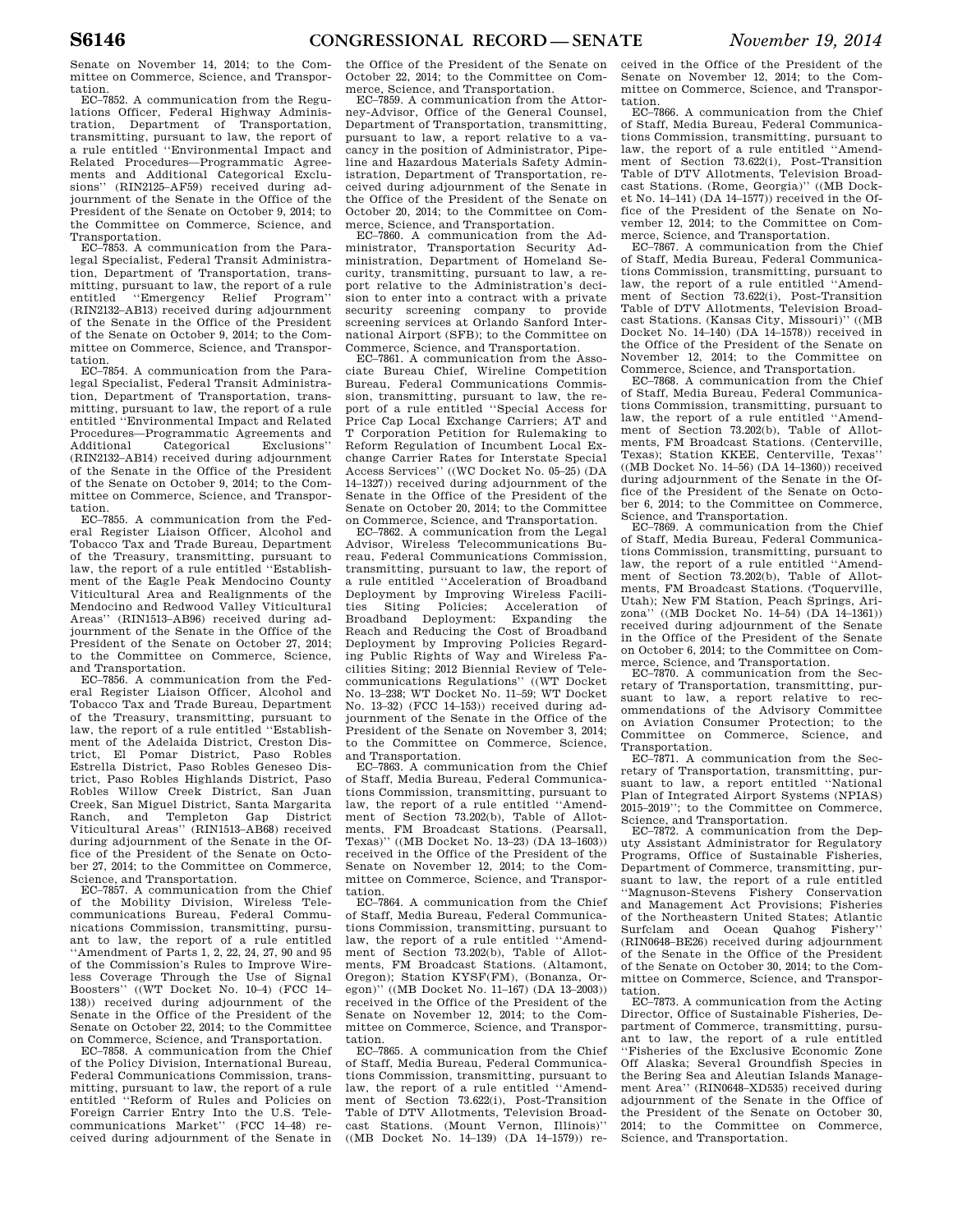EC–7874. A communication from the Acting Director, Office of Sustainable Fisheries, Department of Commerce, transmitting, pursuant to law, the report of a rule entitled ''Atlantic Surfclam and Ocean Quahog Fisheries; 2015 Fishing Quotas for Atlantic Surfclams and Ocean Quahogs; and Suspension of Minimum Atlantic Surfclam Limit'' (RIN0648– XD515) received during adjournment of the Senate in the Office of the President of the Senate on October 30, 2014; to the Committee on Commerce, Science, and Transportation.

EC–7875. A communication from the Acting Director, Office of Sustainable Fisheries, Department of Commerce, transmitting, pursuant to law, the report of a rule entitled ''Fisheries of the Exclusive Economic Zone Off Alaska; Reallocation of Atka Mackerel in the Bering Sea and Aleutian Islands Man-(RIN0648–XD542) received during adjournment of the Senate in the Office of the President of the Senate on October 30, 2014; to the Committee on Commerce, Science, and Transportation.

EC–7876. A communication from the Acting Director, Office of Sustainable Fisheries, Department of Commerce, transmitting, pursuant to law, the report of a rule entitled ''Fisheries of the Northeastern United States; Bluefish Fishery; Quota Transfer'' (RIN0648–XD511) received during adjournment of the Senate in the Office of the President of the Senate on October 30, 2014; to the Committee on Commerce, Science, and Transportation.

EC–7877. A communication from the Deputy Assistant Administrator for Regulatory Programs, Office of Sustainable Fisheries, Department of Commerce, transmitting, pursuant to law, the report of a rule entitled ''Extension of Temporary Rule that Established Separate Annual Catch Limits and Accountability Measures for Blueline Tilefish in the South Atlantic Region'' (RIN0648– BD87) received during adjournment of the Senate in the Office of the President of the Senate on October 30, 2014; to the Committee on Commerce, Science, and Transportation.

EC–7878. A communication from the Deputy Assistant Administrator for Regulatory Programs, Office of Sustainable Fisheries, Department of Commerce, transmitting, pursuant to law, the report of a rule entitled ''Fisheries of the Caribbean, Gulf of Mexico, and South Atlantic; Snapper-Grouper Fishery Off the Southern Atlantic States; Regulatory Amendment 21'' (RIN0648–BD91) received during adjournment of the Senate in the Office of the President of the Senate on October 30, 2014; to the Committee on Commerce, Science, and Transportation.

EC–7879. A communication from the Deputy Assistant Administrator for Regulatory Programs, Office of Sustainable Fisheries, Department of Commerce, transmitting, pursuant to law, the report of a rule entitled ''Magnuson-Stevens Fishery Conservation and Management Act Provisions; Fisheries of the Northeastern United States; Tilefish Fishery; 2015–2017 Specifications'' (RIN0648– BE37) received in the Office of the President of the Senate on November 12, 2014; to the Committee on Commerce, Science, and

Transportation. EC–7880. A communication from the Acting Director, Office of Sustainable Fisheries, Department of Commerce, transmitting, pursuant to law, the report of a rule entitled ''Fisheries of the Exclusive Economic Zone Off Alaska; Pacific Ocean Perch in the Bering Sea Subarea of the Bering Sea and Aleutian Islands Management Area'' (RIN0648– XD544) received during adjournment of the Senate in the Office of the President of the Senate on November 14, 2014; to the Committee on Commerce, Science, and Transportation.

EC–7881. A communication from the Acting Director, Office of Sustainable Fisheries, De-

partment of Commerce, transmitting, pursuant to law, the report of a rule entitled ''Fisheries of the Exclusive Economic Zone Off Alaska; Reallocation of Pollock in the Bering Sea and Aleutian Islands'' (RIN0648– XD496) received during adjournment of the Senate in the Office of the President of the Senate on November 14, 2014; to the Committee on Commerce, Science, and Transportation.

EC–7882. A communication from the Acting Director, Office of Sustainable Fisheries, Department of Commerce, transmitting, pursuant to law, the report of a rule entitled ''Fisheries of the Exclusive Economic Zone Off Alaska; Greenland Turbot in the Bering Sea Subarea of the Bering Sea and Aleutian Islands Management Area'' (RIN0648–XD577) received during adjournment of the Senate in the Office of the President of the Senate on November 14, 2014; to the Committee on Commerce, Science, and Transportation.

EC–7883. A communication from the Acting Director, Office of Sustainable Fisheries, Department of Commerce, transmitting, pursuant to law, the report of a rule entitled ''Fisheries of the Caribbean, Gulf of Mexico, and South Atlantic; Reef Fish Fishery of the Gulf of Mexico; Extension of the 2014 Gulf of Mexico Recreational Red Grouper Season'' (RIN0648–XD479) received during adjournment of the Senate in the Office of the President of the Senate on November 14, 2014; to the Committee on Commerce, Science, and Transportation.

EC–7884. A communication from the Acting Director, Office of Sustainable Fisheries, Department of Commerce, transmitting, pursuant to law, the report of a rule entitled ''Fisheries of the Caribbean, Gulf of Mexico, and South Atlantic; Coastal Migratory Pelagic Resources of the Gulf of Mexico and South Atlantic; Trip Limit Reduction'' (RIN0648–X100714b) received in the Office of the President of the Senate on November 12, 2014; to the Committee on Commerce, Science, and Transportation.

EC–7885. A communication from the Acting Director, Office of Sustainable Fisheries, Department of Commerce, transmitting, pursuant to law, the report of a rule entitled ''Coastal Migratory Pelagic Resources of the Gulf of Mexico and South Atlantic; 2014–2015 Accountability Measure and Closure for Gulf King Mackerel in the Florida West Coast Northern Subzone'' (RIN0648–XD586) received in the Office of the President of the Senate on November 12, 2014; to the Committee on Commerce, Science, and Transportation.

EC–7886. A communication from the Acting Director, Office of Sustainable Fisheries, Department of Commerce, transmitting, pursuant to law, the report of a rule entitled ''Snapper-Grouper Fishery of the South Atlantic; 2014 Recreational Accountability Measure and Closure for the South Atlantic Porgy Complex'' (RIN0648–XD495) received in the Office of the President of the Senate on November 12, 2014; to the Committee on Commerce, Science, and Transportation.

EC–7887. A communication from the Acting Director, Office of Sustainable Fisheries, Department of Commerce, transmitting, pursuant to law, the report of a rule entitled ''Fisheries of the Exclusive Economic Zone off Alaska; Reallocation of Halibut Prohibited Species Catch Allowances in the Bering Sea and Aleutian Islands Management Area'' (RIN0648–XD565) received in the Office of the President of the Senate on November 12, 2014; to the Committee on Commerce, Science, and Transportation.

EC–7888. A communication from the Director, Office of Sustainable Fisheries, Department of Commerce, transmitting, pursuant to law, the report of a rule entitled ''Coastal Migratory Pelagic Resources of the Gulf of Mexico and South Atlantic; 2014–2015 Ac-

countability Measure and Closure for Gulf King Mackerel in Western Zone'' (RIN0648– XD559) received in the Office of the President of the Senate on November 12, 2014; to the Committee on Commerce, Science, and

Transportation. EC–7889. A communication from the Director, Office of Sustainable Fisheries, Department of Commerce, transmitting, pursuant to law, the report of a rule entitled ''International Fisheries; Pacific Tuna Fisheries; 2014 Bigeye Tuna Longline Fishery Closure in the Eastern Pacific Ocean'' (RIN0648– XD504) received in the Office of the President of the Senate on November 12, 2014; to the Committee on Commerce, Science, and Transportation.

EC–7890. A communication from the Director, Office of Sustainable Fisheries, Department of Commerce, transmitting, pursuant to law, the report of a rule entitled ''Fisheries of the Exclusive Economic Zone off Alaska; Pacific Cod by Trawl Catcher Vessels in the Central Regulatory Area of the Gulf of Alaska'' (RIN0648–XD566) received in the Office of the President of the Senate on November 12, 2014; to the Committee on Commerce, Science, and Transportation.

EC–7891. A communication from the Director, Office of Sustainable Fisheries, Department of Commerce, transmitting, pursuant to law, the report of a rule entitled ''Fisheries of the Caribbean, Gulf of Mexico, and South Atlantic; 2014 Accountability Measures and Closure for Commercial Wrasses in the U.S. Caribbean Off Puerto Rico'' (RIN0648–XD549) received in the Office of the President of the Senate on November 12, 2014; to the Committee on Commerce, Science, and Transportation.

EC–7892. A communication from the Acting Director, Office of Sustainable Fisheries, Department of Commerce, transmitting, pursuant to law, the report of a rule entitled ''Fisheries of the Exclusive Economic Zone Off Alaska; Pacific Ocean Perch, Northern Rockfish, and Dusky Rockfish in the Western Regulatory Area of the Gulf of Alaska'' (RIN0648–XD545) received during adjournment of the Senate in the Office of the President of the Senate on October 30, 2014; to the Committee on Commerce, Science, and Transportation.

EC–7893. A communication from the Paralegal Specialist, Federal Aviation Administration, Department of Transportation, transmitting, pursuant to law, the report of a rule entitled ''Part 95 Instrument Flight Rules; Miscellaneous Amendments (4); Amendment No. 516'' (RIN2120–AA63) received during adjournment of the Senate in the Office of the President of the Senate on November 14, 2014; to the Committee on Commerce, Science, and Transportation.

EC–7894. A communication from the Management and Program Analyst, Federal Aviation Administration, Department of Transportation, transmitting, pursuant to law, the report of a rule entitled ''Standard Instrument Approach Procedures, and Takeoff Minimums and Obstacle Departure Procedures; Miscellaneous Amendments (113); Amdt. No. 3608'' (RIN2120–AA65) received during adjournment of the Senate in the Office of the President of the Senate on November 14, 2014; to the Committee on Commerce, Science, and Transportation.

EC–7895. A communication from the Management and Program Analyst, Federal Aviation Administration, Department of Transportation, transmitting, pursuant to law, the report of a rule entitled ''Standard Instrument Approach Procedures, and Takeoff Minimums and Obstacle Departure Proce-<br>dures: Miscellaneous Amendments (42) Miscellaneous Amendments Amdt. No. 3607'' (RIN2120–AA65) received during adjournment of the Senate in the Office of the President of the Senate on November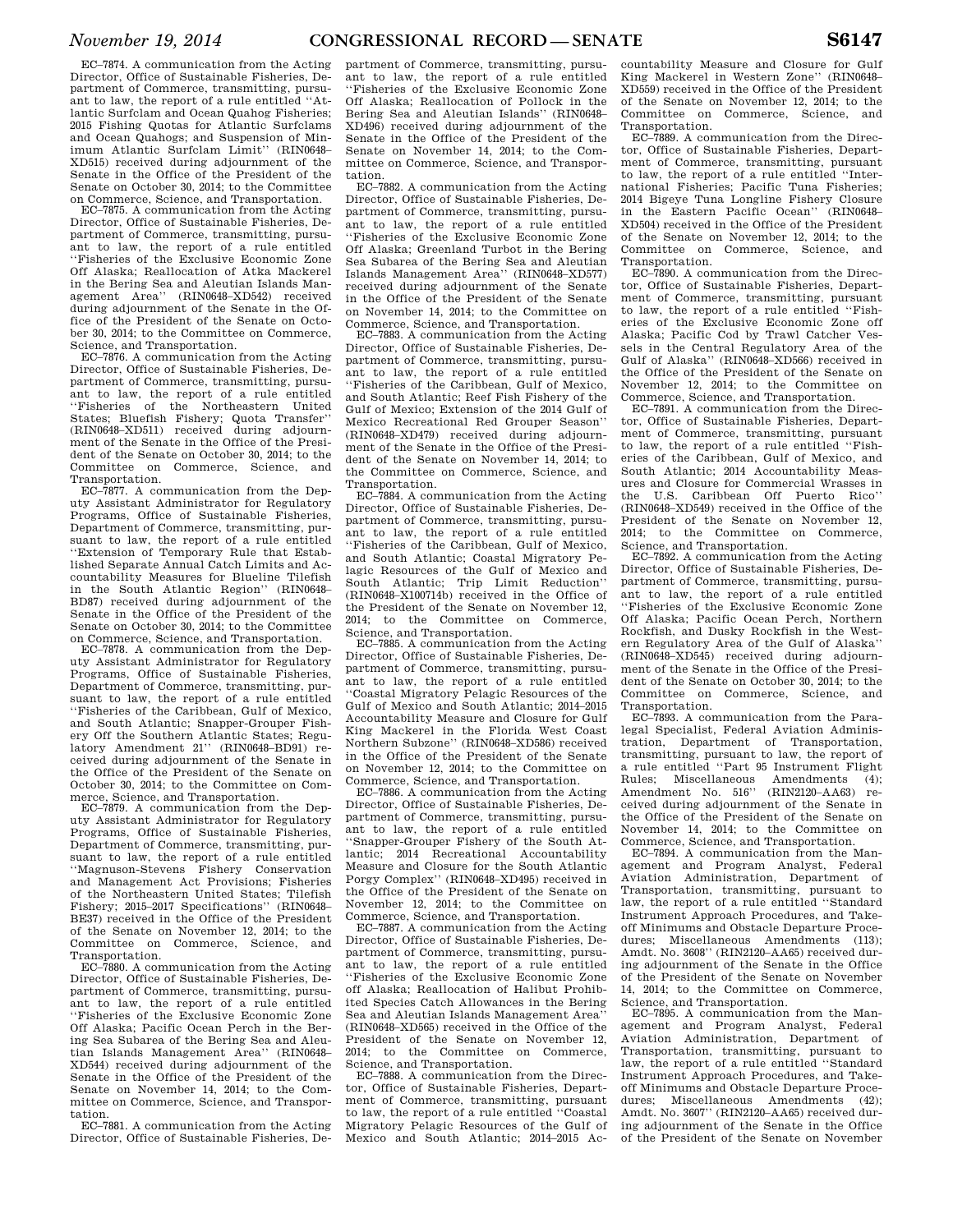14, 2014; to the Committee on Commerce, Science, and Transportation.

EC–7896. A communication from the Management and Program Analyst, Federal Aviation Administration, Department of Transportation, transmitting, pursuant to law, the report of a rule entitled ''Standard Instrument Approach Procedures, and Takeoff Minimums and Obstacle Departure Procedures; Miscellaneous Amendments (81); Amdt. No. 3609'' (RIN2120–AA65) received during adjournment of the Senate in the Office of the President of the Senate on November 14, 2014; to the Committee on Commerce, Science, and Transportation.

EC–7897. A communication from the Management and Program Analyst, Federal Aviation Administration, Department of Transportation, transmitting, pursuant to law, the report of a rule entitled ''Standard Instrument Approach Procedures, and Takeoff Minimums and Obstacle Departure Procedures; Miscellaneous Amendments (48); Amdt. No. 3610'' (RIN2120–AA65) received during adjournment of the Senate in the Office of the President of the Senate on November 14, 2014; to the Committee on Commerce, Science, and Transportation.

EC–7898. A communication from the Acting Director, Office of Sustainable Fisheries, Department of Commerce, transmitting, pursuant to law, the report of a rule entitled ''Fisheries of the Exclusive Economic Zone off Alaska; 'Other Rockfish' in the Aleutian Island Subarea of the Bering Sea and Aleutian Islands Management Area'' (RIN0648– XD537) received in the Office of the President of the Senate on November 12, 2014; to the Committee on Commerce, Science, and Transportation.

# f REPORTS OF COMMITTEES

The following reports of committees were submitted:

By Mr. HARKIN, from the Committee on Health, Education, Labor, and Pensions, without amendment:

S. 2917. A bill to expand the program of priority review to encourage treatments for tropical diseases.

# f EXECUTIVE REPORTS OF **COMMITTEES**

The following executive reports of nominations were submitted:

By Mr. JOHNSON, of South Dakota, for the Committee on Banking, Housing, and Urban Affairs.

\*Therese W. McMillan, of California, to be Federal Transit Administrator.

\*Lourdes Maria Castro Ramirez, of California, to be an Assistant Secretary of Housing and Urban Development.

By Mr. HARKIN for the Committee on Health, Education, Labor, and Pensions.

\*Mary Lucille Jordan, of Maryland, to be a Member of the Federal Mine Safety and Health Review Commission for a term of six years expiring August 30, 2020.

\*Adri Davin Jayaratne, of Michigan, to be an Assistant Secretary of Labor.

\*P. David Lopez, of Arizona, to be General Counsel of the Equal Employment Opportunity Commission for a term of four years.

\*Michael Young, of Pennsylvania, to be a Member of the Federal Mine Safety and Health Review Commission for a term of six years expiring August 30, 2020.

\*Charlotte A. Burrows, of the District of Columbia, to be a Member of the Equal Employment Opportunity Commission for a term expiring July 1, 2019.

\*Nomination was reported with recommendation that it be confirmed sub-

ject to the nominee's commitment to respond to requests to appear and testify before any duly constituted committee of the Senate.

# f INTRODUCTION OF BILLS AND JOINT RESOLUTIONS

The following bills and joint resolutions were introduced, read the first and second times by unanimous consent, and referred as indicated:

By Mr. WHITEHOUSE (for himself and Mr. SCHATZ):

S. 2940. A bill to provide for carbon dioxide and other greenhouse gas emission fees; to the Committee on Finance.

By Mrs. FEINSTEIN (for herself and Mr. PORTMAN):

S. 2941. A bill to combat human trafficking; to the Committee on the Judiciary. By Mr. MARKEY (for himself and Mr. PORTMAN):

S. 2942. A bill to establish a Hospital Fund for the treatment of individuals with Ebola or other specified infectious diseases; to the Committee on Health, Education, Labor, and Pensions.

> By Mr. RUBIO (for himself, Ms. MUR-KOWSKI, Mr. INHOFE, Mr. VITTER, and Mr. WHITEHOUSE):

S. 2943. A bill to amend Public Law 110–299 to extend the time period during which permits are not required for certain discharges incidental to the normal operation of vessels; to the Committee on Environment and Public Works.

By Mr. HATCH:

S. 2944. A bill to amend the Social Security Act to provide for the termination of social security benefits for individuals who participated in Nazi persecution, and for other purposes; to the Committee on Finance.

By Ms. MURKOWSKI:

S. 2945. A bill to repeal section 910 of the Violence Against Women Reauthorization Act of 2013; to the Committee on Indian Affairs.

By Mr. DURBIN (for himself, Mr. CORKER, Mr. COONS, and Mr. FLAKE):

S. 2946. A bill to provide improved water, sanitation, and hygiene programs for high priority developing countries, and for other purposes; to the Committee on Foreign Relations.

### SUBMISSION OF CONCURRENT AND SENATE RESOLUTIONS

The following concurrent resolutions and Senate resolutions were read, and referred (or acted upon), as indicated:

By Mr. ISAKSON:

S. Res. 583. A resolution designating November 30, 2014, as ''Drive Safer Sunday''; to the Committee on the Judiciary.

By Mr. REID (for himself and Mr. MCCONNELL):

S. Res. 584. A resolution commending Jerald D. Linnell on his service to the United States Senate; considered and agreed to.

# f ADDITIONAL COSPONSORS

### S. 526

At the request of Mr. HATCH, the name of the Senator from Pennsylvania (Mr. CASEY) was added as a cosponsor of S. 526, a bill to amend the Internal Revenue Code of 1986 to make permanent the special rule for contributions of qualified conservation contributions, and for other purposes.

At the request of Mrs. SHAHEEN, the name of the Senator from New Jersey (Mr. MENENDEZ) was added as a cosponsor of S. 539, a bill to amend the Public Health Service Act to foster more effective implementation and coordination of clinical care for people with pre-diabetes and diabetes.

S. 539

### S. 1011

At the request of Mr. JOHANNS, the names of the Senator from Iowa (Mr. HARKIN), the Senator from Tennessee (Mr. CORKER), the Senator from Indiana (Mr. COATS), the Senator from Nevada (Mr. HELLER), the Senator from North Dakota (Ms. HEITKAMP), the Senator from Minnesota (Mr. FRANKEN), the Senator from Montana (Mr. TESTER) and the Senator from Delaware (Mr. COONS) were added as cosponsors of S. 1011, a bill to require the Secretary of the Treasury to mint coins in commemoration of the centennial of Boys Town, and for other purposes.

### S. 1040

At the request of Mr. PORTMAN, the names of the Senator from Kansas (Mr. ROBERTS), the Senator from Minnesota (Mr. FRANKEN), the Senator from Arizona (Mr. FLAKE), the Senator from Virginia (Mr. WARNER) and the Senator from Washington (Mrs. MURRAY) were added as cosponsors of S. 1040, a bill to provide for the award of a gold medal on behalf of Congress to Jack Nicklaus, in recognition of his service to the Nation in promoting excellence, good sportsmanship, and philanthropy.

### S. 1406

At the request of Ms. AYOTTE, the name of the Senator from Missouri (Mrs. MCCASKILL) was added as a cosponsor of S. 1406, a bill to amend the Horse Protection Act to designate additional unlawful acts under the Act, strengthen penalties for violations of the Act, improve Department of Agriculture enforcement of the Act, and for other purposes.

### S. 1695

At the request of Ms. CANTWELL, the name of the Senator from Ohio (Mr. BROWN) was added as a cosponsor of S. 1695, a bill to designate a portion of the Arctic National Wildlife Refuge as wilderness.

### S. 2115

At the request of Mr. DURBIN, the name of the Senator from New York (Mr. SCHUMER) was added as a cosponsor of S. 2115, a bill to provide for the establishment of a fund to provide for an expanded and sustained national investment in biomedical research.

### S. 2159

At the request of Mr. GRAHAM, the name of the Senator from Indiana (Mr. COATS) was added as a cosponsor of S. 2159, a bill to restore long-standing United States policy that the Wire Act prohibits all forms of Internet gambling, and for other purposes.

### S. 2689

At the request of Mrs. SHAHEEN, the name of the Senator from New York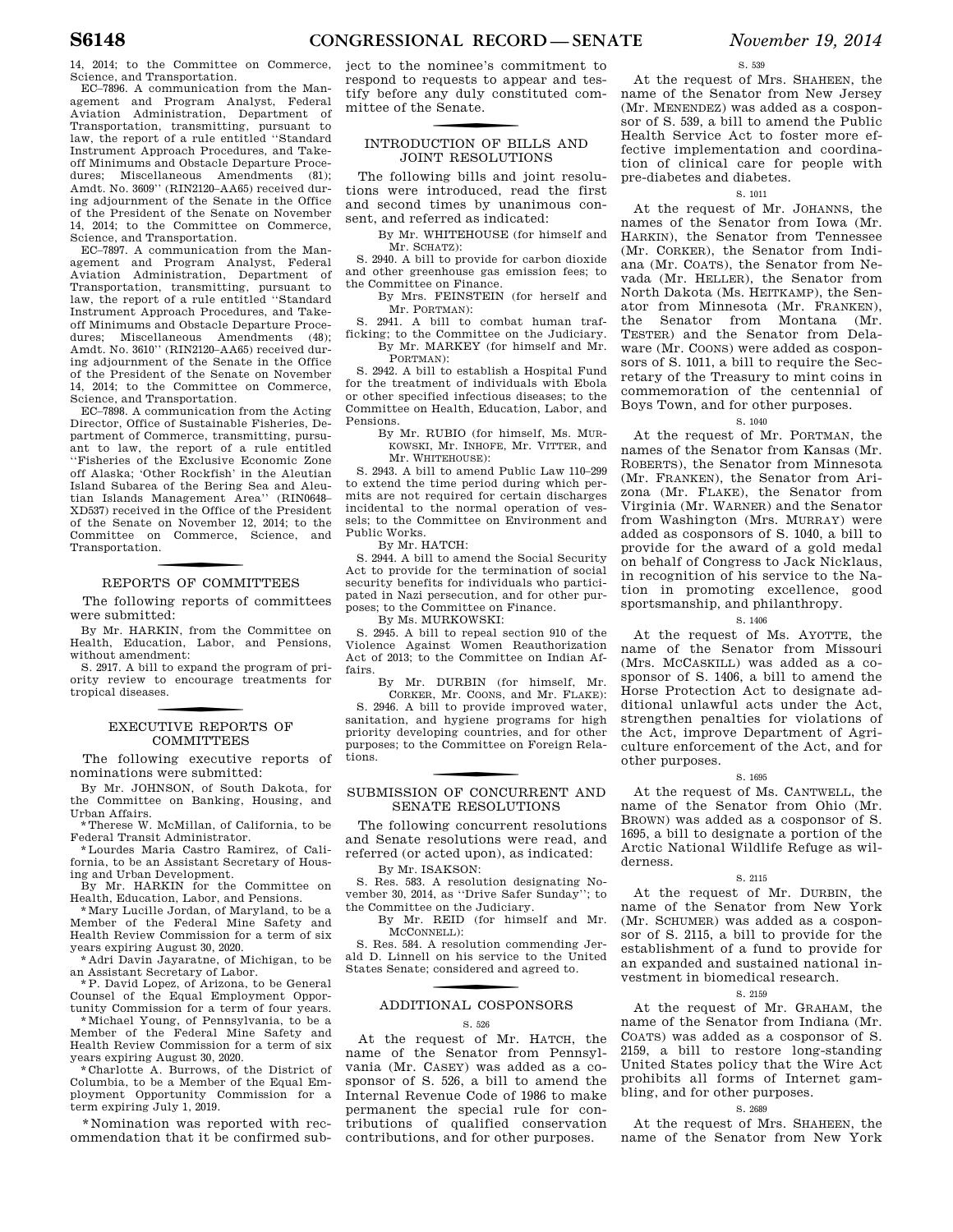(Mr. SCHUMER) was added as a cosponsor of S. 2689, a bill to amend title XVIII of the Social Security Act to specify coverage of continuous glucose monitoring devices, and for other purposes.

S. 2746

At the request of Ms. AYOTTE, the name of the Senator from Illinois (Mr. KIRK) was added as a cosponsor of S. 2746, a bill to amend the Public Health Service Act to improve the health of children and help better understand and enhance awareness about unexpected sudden death in early life.

### S. 2762

At the request of Mr. FRANKEN, the names of the Senator from Louisiana (Mr. VITTER) and the Senator from Ohio (Mr. BROWN) were added as cosponsors of S. 2762, a bill to prevent future propane shortages, and for other purposes.

S. 2828

At the request of Mr. CORKER, the name of the Senator from New Hampshire (Ms. AYOTTE) was added as a cosponsor of S. 2828, a bill to impose sanctions with respect to the Russian Federation, to provide additional assistance to Ukraine, and for other purposes.

At the request of Mr. MENENDEZ, the name of the Senator from Michigan (Mr. LEVIN) was added as a cosponsor of S. 2828, supra.

### S. 2917

At the request of Mr. HARKIN, the names of the Senator from California (Mrs. FEINSTEIN), the Senator from Alaska (Ms. MURKOWSKI), the Senator from Georgia (Mr. CHAMBLISS), the Senator from Virginia (Mr. WARNER), the Senator from New York (Mrs. GILLI-BRAND), the Senator from Michigan (Ms. STABENOW), the Senator from New Mexico (Mr. HEINRICH) and the Senator from New Hampshire (Mrs. SHAHEEN) were added as cosponsors of S. 2917, a bill to expand the program of priority review to encourage treatments for tropical diseases.

### S. 2930

At the request of Mr. MCCAIN, the names of the Senator from Alaska (Mr. BEGICH), the Senator from Nevada (Mr. HELLER) and the Senator from Kansas (Mr. MORAN) were added as cosponsors of S. 2930, a bill to direct the Secretary of Defense and the Secretary of Veterans Affairs to provide for the conduct of an evaluation of mental health care and suicide prevention programs of the Department of Defense and the Department of Veterans Affairs, to require a pilot program on loan repayment for psychiatrists who agree to serve in the Veterans Health Administration of the Department of Veterans Affairs, and for other purposes.

### S. RES. 570

At the request of Mr. MANCHIN, the name of the Senator from Maine (Mr. KING) was added as a cosponsor of S. Res. 570, a resolution designating October 17, 2014, as ''National Alternative Fuel Vehicle Day''.

### S. RES. 578

At the request of Mr. MENENDEZ, the name of the Senator from Illinois (Mr. DURBIN) was added as a cosponsor of S. Res. 578, a resolution supporting the role of the United States in ensuring children in the world's poorest countries have access to vaccines and immunization through Gavi, the Vaccine Alliance.

### S. RES. 580

At the request of Mr. INHOFE, the names of the Senator from Oregon (Mr. WYDEN) and the Senator from North Dakota (Mr. HOEVEN) were added as cosponsors of S. Res. 580, a resolution expressing support for the goals of National Adoption Day and National Adoption Month by promoting national awareness of adoption and the children awaiting families, celebrating children and families involved in adoption, and encouraging the people of the United States to secure safety, permanency, and well-being for all children.

# STATEMENTS ON INTRODUCED BILLS AND JOINT RESOLUTIONS

### By Mr. WHITEHOUSE (for himself and Mr. SCHATZ):

S. 2940. A bill to provide for carbon dioxide and other greenhouse gas emission fees; to the Committee on Finance.

Mr. WHITEHOUSE. Mr. President, I am here now for the, I guess, 80th time in my weekly series of speeches about carbon pollution to ask the Senate and Congress to wake up to the growing threat from climate change, and today I am also announcing the introduction of the American Opportunity Carbon Fee Act.

Carbon dioxide from burning fossil fuels is changing the atmosphere and the oceans. We see it everywhere. We see it in storm-damaged homes and flooded cities. We see it in droughtstricken farms and raging wildfires. We see it in fish disappearing from warming and acidifying waters. We see it in shifting habitats and migrating contagions.

All of these things we see carry costs—real economic dollars-and-cents costs—to homeowners, to business owners, and to taxpayers. That cost is described as the social cost of carbon. It is the damage that people and communities suffer from carbon pollution and climate change. None of those costs from carbon pollution are factored into the price of the coal or the oil or the natural gas that releases this carbon. The fossil fuel companies that sell and burn those products have taken those costs and offloaded them onto society—onto the rest of us.

That is not fair. If you rake your lawn, you don't get to dump all the leaves over your neighbor's fence and leave him or her the problem of cleaning up your leaves. If you are located on a river, you don't get to dump your garbage in the river and leave it to the

downstream property owners to clean up your mess. Yet the big carbon polluters transfer the costs—all those costs of climate change—onto everyone else—all the rest of us.

The U.S. Government has done some estimating about what that social cost of carbon pollution is and their estimate is that it is around \$40 per ton of carbon dioxide emitted, and that that amount rises over time as carbon pollution creates more and more harm and havoc. So a climbing \$40 per ton is the cost, but the current effective price on carbon pollution is zero.

By making their carbon pollution free, we subsidize fossil fuel companies to the tune of hundreds of billions of dollars annually. By making their carbon pollution free, we actually rig the game, giving polluters an unfair advantage over newer and cleaner technologies. It is a racket. It is a form of cheating. And corporate polluters love it because it gives them advantage, and they fight tooth and nail to protect it in this body. But it is wrong.

As University of Chicago economics professor Michael Greenstone recently<br>explained this concent—that offexplained, this concept—that loading social costs is wrong and that there should be a proper price on carbon—is very widely accepted. Here is what he said:

The media always reports that there's near consensus among scientists about the fact that human activity impacts climate change. What does not receive as much attention is that there's even greater consensus among economists, starting from Milton Friedman and moving into the most leftwing economists that you could find, that the obvious correct public policy solution to this is to put a price on carbon. It's not controversial.

Mr. President, I ask unanimous consent to have printed in the RECORD, at the conclusion of my remarks, an article from The Economist magazine.

The PRESIDING OFFICER. Without objection, it is so ordered.

Mr. WHITEHOUSE. The economics editor of The Economist magazine which is certainly no hotbed of left wing sentiment—Ryan Avent, has posted a comment on climate policy and his question is: ''Do economists all favour a carbon tax?'' He says:

The economic solution is to tax the externality—

That is the offloaded cost.

—so that the social cost of carbon is reflected in the individual consumer's decision. The carbon tax is an elegant solution to a complicated problem.

So today I am introducing this bill to put a price on carbon emissions. It is simple. It will require the polluters to pay a per-ton fee for their pollution and all of the revenue generated by those payments will go back to the American people.

I want to thank Senator BRIAN SCHATZ of Hawaii for cosponsoring this measure. He has been a great colleague on environmental issues and on our discussion regarding climate change. The bill that we introduce today establishes an economy-wide fee on carbon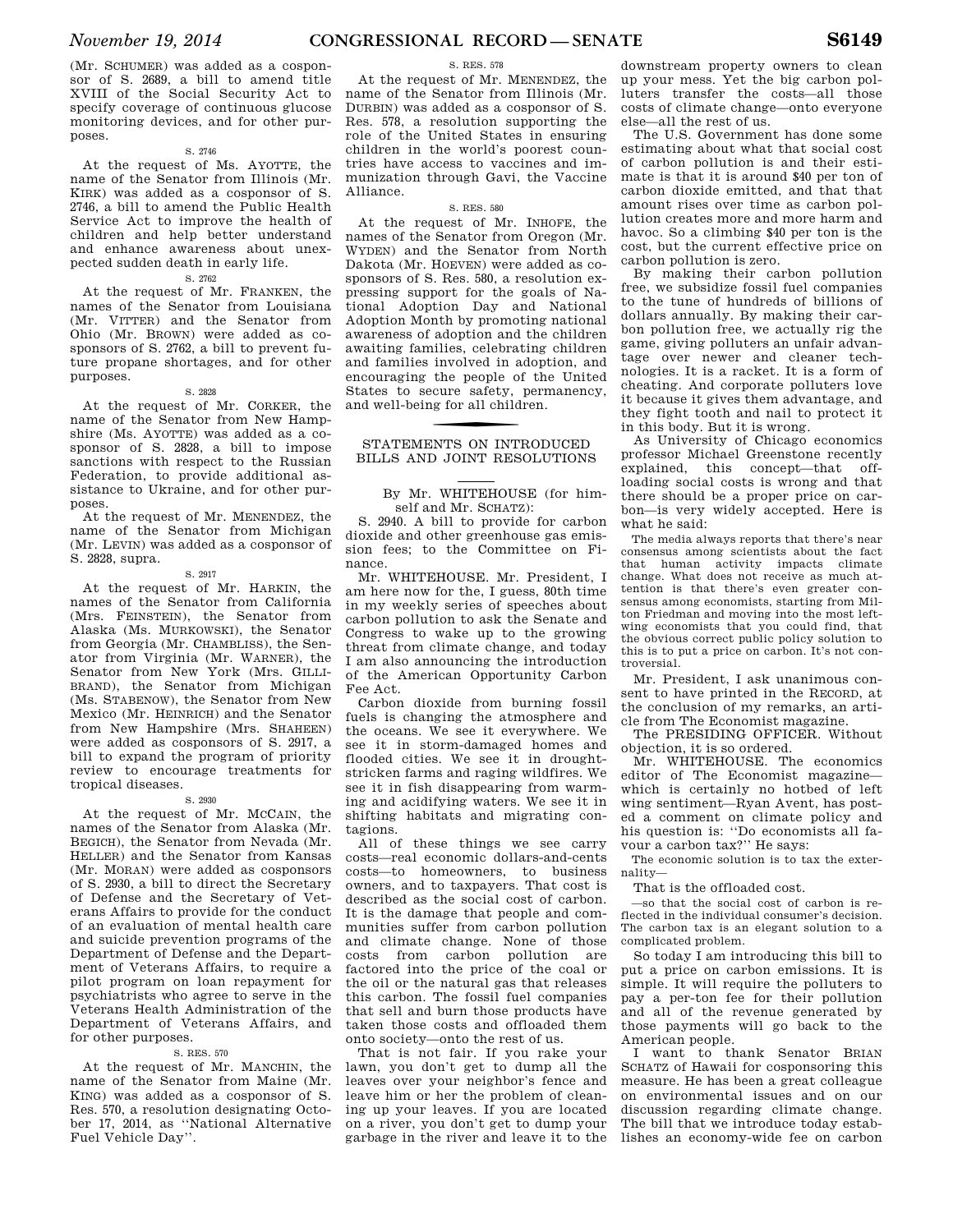dioxide and other greenhouse gas emissions, tracking that social cost of carbon, starting at \$42 per ton and going up by 2 percent per year, plus inflation.

We know how much carbon dioxide each unit of coal, oil, and natural gas produces, so we assess the fee on fossil fuel producers, processors, and importers. That makes it simple to administer. The whole bill is only 29 pages long.

For other varieties of greenhouse gases and nonfossil fuel sources of  $CO<sub>2</sub>$ , we assess our fees only on the very largest emitters—those emitting more than 25,000 tons a year. This is the same universe of companies that we already require to monitor and report on their carbon emissions.

A significant greenhouse gas concern is the methane that escapes throughout production and distribution. To address this, we require annual reports on methane leakage and direct the Treasury Secretary to adjust the fees on fossil fuels to account for that leakage. This fee will promote innovation and help further reduce carbon emissions.

Fossil fuel companies that capture and sequester or use carbon dioxide or innovate new ways to encapsulate it in materials or products will get credits to offset the carbon fee.

We also take care to ensure that American manufacturers are not put at a competitive disadvantage globally. Imports from nations that don't price emissions will face a tariff that the Treasury Secretary is authorized to impose at the border. Likewise, the Secretary is authorized to rebate American producers on their exports.

I would note one thing. Since regulation is usually a response to market failure, a well-designed carbon fee would also properly open a conversation about which and, indeed, whether carbon regulations are still needed. A carbon fee by itself is much more efficient and predictable than complex regulations, and I am open to that conversation.

That is it. It is that simple. Make the polluters pay the full costs of their products; end the cheating; level the playing field for other forms of energy, such as wind and solar, to compete fairly; keep the fee mechanism simple; and maintain a border adjustment that keeps American goods competitive. Twenty-nine pages.

On the flip side, the carbon fee will generate significant new Federal revenue. The technicians are still working on the official revenue estimate for the bill, but it should be at least \$1.5 trillion and perhaps more than \$2 trillion over the 10-year budget periods we work with in Congress and on the Budget Committee.

Whatever the exact number is, all of it should be returned to the American people. So the bill establishes an American opportunity trust fund to hold the revenue and return it to the American people. This could include through tax cuts, through student loan debt relief, through increased Social Security ben-

efits for seniors, through transition assistance to workers in fossil fuel industries, or even just a direct dividend back to the American family. I am looking forward to deciding with my colleagues on both sides of the aisle what is the best way to return this revenue, but I do believe every dollar should go back to the American people in some form. To use economic jargon, this should be revenue neutral.

This is one example to consider, just a hypothetical: What could we do? We could cut the corporate tax rate in America from 35 percent to 30 percent. That has been a bipartisan goal for a long time. It was part of Romney's Presidential campaign. We could accomplish it with this measure.

We would have enough money left to go to the payroll tax and for every worker rebate the first \$500 they paid in payroll tax. So every American worker who paid more than \$500 in payroll tax would get a \$500 check to spend on whatever they wanted. The first tax reduction at the corporate level uses about \$600 billion to offset. This uses about \$700 billion to offset.

Third, we could add to that a boost to the EITC—the earned income tax credit—which supports many American families at the very low end of the economic spectrum. We could do that by literally hundreds of dollars a year for millions of lower income families. Again, there has been bipartisan support for expanding the earned income tax credit.

Three important goals, all reducing taxes or adding to a tax credit—all should have strong bipartisan support.

The American Opportunity Carbon Fee Act has revenue that could make our companies more competitive, could give every single worker a tax rebate, and could boost benefits for struggling low-income families.

Last month the Des Moines Register ran a column titled '''Carbon tax' would help Iowa, planet.'' The column said this:

The United States could take the lead by acting on its own, watch its economy grow, and let the rest of the world catch up.

In the process, the United States would gain mastery of the sustainable-energy technology that will drive economic growth in the future.

I ask unanimous consent that the article be printed in the RECORD at the end of my statement.

George W. Bush's Treasury Secretary Hank Paulson gave the same message earlier this year, saying:

A tax on carbon emissions will unleash a wave of innovation to develop technologies, lower the costs of clean energy and create jobs as we and other nations develop new energy products and infrastructure.

Emphasizing that, coincidentally, is an article in today's New York Times headed ''A Carbon Tax Could Bolster Green Energy.'' As we all know, green energy jobs are exploding in this country, and we need more of them.

Treasury Secretary Paulson continued:

Republicans must not shrink from this issue. Risk management is a conservative principle.

Secretary Paulson is not alone. Conservative figures such as George Shultz, who was Secretary of State under President Reagan, emphatically support a carbon fee as the best way to address carbon pollution.

Art Laffer, one of the architects of President Reagan's economic plan, had this to say about a carbon tax and related payroll tax cut:

I think that would be very good for the economy and as an adjunct, it would reduce also carbon emissions into the environment.

I ask unanimous consent that a 2013 New York Times op-ed be printed in the RECORD at the conclusion of my remarks.

The PRESIDING OFFICER. Without objection, it is so ordered.

Mr. WHITEHOUSE. In this New York Times op-ed, Bill Ruckelshaus, Christine Todd Whitman, Lee Thomas, and William Reilly wrote:

A market-based approach, like a carbon tax, would be the best path to reducing greenhouse-gas emissions.

I know the big carbon polluters want this issue ignored. I know that. They want to squeeze one more quarter, one more year of public subsidy for their product from the rest of us. From their point of view, lunch is good when someone else is picking up the tab. But notwithstanding the power of the big carbon polluters, I still believe this is a problem we can solve.

Not long ago this would have been a bipartisan bill. Not long ago leading voices on the Republican side agreed with Democrats that the dangers of climate change were real. Not long ago leading Republican voices agreed that carbon emissions were the culprit. And it was not long ago that leading Republican voices agreed that Congress had a responsibility to act. One Republican Senator won his party's nomination for President on a solid climate change platform. Other Republican colleagues in the Senate introduced, cosponsored, or voted for meaningful climate legislation in the past. Some of the proposals were market-based, revenueneutral solutions aligned with Republican free market values, just like my bill today.

The junior Senator from Arizona—a Republican—was an original cosponsor of a carbon fee bill when he served in the House of Representatives. That proposal, introduced with former Republican Congressman Bob Inglis, would have placed a \$15-per-ton fee on carbon pollution in 2010, more than \$20 in 2015, and \$100 in 2040. At the time, our colleague from Arizona had this to say:

If there's one economic axiom, it's that if you want less of something, you tax it. Clearly, it's in our interest to move away from carbon.

We simply need conscientious Republicans and Democrats to work together in good faith on a platform of fact and common sense. We know this can be done because it is being done.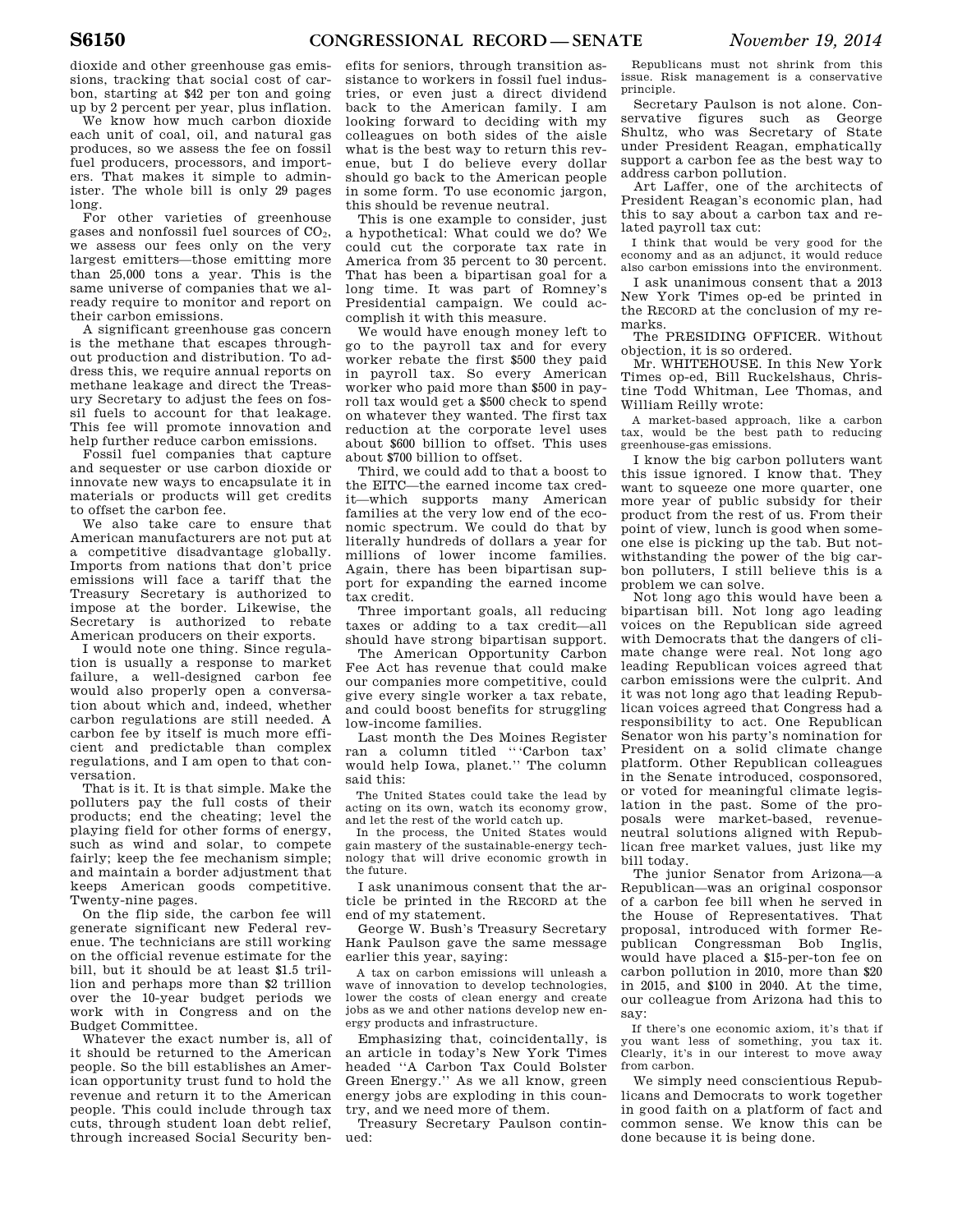At the end of a speech about the American Revolution, the historian David McCullough was asked by someone in the audience why it was that our Founding Fathers had the courage to pledge their lives, their fortunes, and their sacred honor to the cause of independence when signing the Declaration was signing their own death warrant. He had a very simple answer. He said: It was a courageous time.

Well, clearly in courageous times Americans have done far more than simply stand up to polluters to serve the interests of this great Republic. It only takes courage to make this a courageous time too.

There being no objection, the material was ordered to be printed in the RECORD, as follows:

### [From The Register, Oct. 4, 2014] 'CARBON TAX' WOULD HELP IOWA, PLANET

(By Richard Doak)

Six years ago, the Canadian province of British Columbia decided to go it alone in fighting climate change. It imposed a tax on fossil fuels—coal gasoline, diesel fuel, propane and natural gas.

By most accounts, the ''carbon tax'' has been a success. It made fossil fuels more expensive, so British Columbians began to conserve them and use them more efficiently. Revenue from the carbon tax allows other taxes to be reduced, so the province enjoys the lowest personal income tax rates in Canada and some of the lowest corporate taxes in the developed world.

Contrary to fears, the carbon tax did not cause the economy of the province to collapse. Economic growth is slightly better than in the rest of Canada, and the forwardlooking energy policy gives British Columbia a reputation as a world leader in green entrepreneurship.

Why can't Iowa be like that?

Indeed, Iowa should be like that, and circumstances might be right for Iowa to become the first American state to employ a full-fledged carbon tax.

Iowa and other states already have partial carbon taxes. We pay them at the pump when we buy gasoline or diesel fuel.

In Iowa, all gasoline and diesel fuel tax revenue is earmarked for highway construction, maintenance and administration. Paying the gas tax is how motorists pay for the bridges and highways.

After the November election, when candidates are no longer afraid to talk about taxes, a consensus will probably develop to raise Iowa's motor fuel taxes. The current gasoline tax of 21 cents per gallon (19 cents for ethanol blend) and diesel tax of 22.5 cents bring in about \$450 million but leave the state an estimated \$215 million short of what's needed for highways every year.

Closing that gap would require raising motor fuel taxes by about 10 cents per gallon.

Instead, why not abolish motor fuel taxes and replace them with a carbon tax?

A carbon tax would apply to all fossil fuels, not just gasoline and diesel fuel. The tax on each fuel would be based on its carbon content. Carbon-dense coal would be taxed more heavily than relatively carbon-light natural gas.

The carbon tax on gasoline and diesel fuel could be calibrated to bring in about the same amount of revenue as the existing motor fuel tax. Additional revenue to close the highway-funding gap could come from the carbon tax paid on coal and natural gas used to generate electricity. This would be a

way for electric car owners to begin paying their share of highway maintenance.

Electric cars contribute less for highway maintenance than gasoline- or diesel-burning vehicles. (Electric cars don't pay gasoline tax, but they do pay license fees and use taxes.) In the future, if electric vehicles become ubiquitous, it will be essential to have some source of highway money beyond the gasoline tax. Having a carbon tax would put Iowa ahead of the game of paying for roads in an electric-car future.

Additional revenue from a carbon tax, beyond that needed for roads, could be used to lower other taxes, as in British Columbia. Since the biggest burden of a carbon tax would fall on low-income people, reductions or credits for low-income people should be the first priority. Lowering for abolishing the corporation tax, as an incentive for businesses to locate in Iowa, might be the second choice.

The idea of a carbon tax is to use market forces to reduce the amount of carbon dioxide spewed into the atmosphere when fossil fuels are burned. Economists use the term carbon pricing. When the price of something goes up, people use less of it. A carbon tax is intended to raise the price of fossil fuels enough to discourage consumption as well as to create an incentive to find alternatives.

As leader in biofuels and wind turbines, Iowa should be for anything that incentivizes the switch to alternatives.

Perhaps Iowans should even be cheering for a carbon tax to be imposed nationally, because, among the states, Iowa may be one of the best positioned to benefit from it.

Of course, a national carbon tax is off the table as long as Congress is full of climatechange deniers who are beholden to the fossil-fuel industries. But, outside of Congress, the carbon tax and other carbon-dioxide-reducing strategies appear to be gaining credibility.

A number of major corporations, banks and institutions have begun to question the conventional thinking that the economy would suffer if carbon dioxide emissions were curbed. Most recently, the Global Commission on the Economy and Climate, a group of heavyweight international leaders and economists, issued a report showing that reducing carbon emissions would cost the economy very little and might actually stimulate economic growth. Other research published by the International Monetary Fund suggests that carbon taxes, rather than being a drag on an economy, can be a benefit.

It also appears that cutting carbon emissions can help a country's economy even if other countries don't go along. British Columbia has shown that a state can go it alone without other states.

Nationally, the United States is waiting around for some big international agreement that will require all countries to reduce their emissions in unison. That shouldn't be necessary. The United States could take the lead by acting on its own, watch its economy grow, and let the rest of the world catch up.

In the process, the United States would gain mastery of the sustainable-energy technology that will drive economic growth in the future.

Sadly, the odds of the president and Congress acting that boldly on climate change are roughly nil. But maybe the little state of Iowa, out here in the heart of America, could nudge the nation in the right direction by setting an example on its own.

[From the New York Times, August 1, 2013] A REPUBLICAN CASE FOR CLIMATE ACTION

(By William D. Ruckelshaus, Lee M. Thomas, William K. Reilly and Christine Todd Whitman)

Each of us took turns over the past 43 years running the Environmental Protection Agency. We served Republican presidents, but we have a message that transcends political affiliation: the United States must move now on substantive steps to curb climate change, at home and internationally.

There is no longer any credible scientific debate about the basic facts: our world continues to warm, with the last decade the hottest in modern records, and the deep ocean warming faster than the earth's atmosphere. Sea level is rising. Arctic Sea ice is melting years faster than projected.

The costs of inaction are undeniable. The lines of scientific evidence grow only stronger and more numerous. And the window of time remaining to act is growing smaller: delay could mean that warming becomes ''locked in.''

A market-based approach, like a carbon tax, would be the best path to reducing greenhouse-gas emissions, but that is unachievable in the current political gridlock in Washington. Dealing with this political reality, President Obama's June climate action plan lays out achievable actions that would deliver real progress. He will use his executive powers to require reductions in the amount of carbon dioxide emitted by the nation's power plants and spur increased investment in clean energy technology, which is inarguably the path we must follow to ensure a strong economy along with a livable climate.

The president also plans to use his regulatory power to limit the powerful warming chemicals known as hydrofluorocarbons and encourage the United States to join with other nations to amend the Montreal Protocol to phase out these chemicals. The landmark international treaty, which took effect in 1989, already has been hugely successful in solving the ozone problem.

Rather than argue against his proposals, our leaders in Congress should endorse them and start the overdue debate about what bigger steps are needed and how to achieve them—domestically and internationally.

As administrators of the E.P.A. under Presidents Richard M. Nixon, Ronald Reagan, George Bush and George W. Bush, we held fast to common-sense conservative principles—protecting the health of the American people, working with the best technology available and trusting in the innovation of American business and in the market to find the best solutions for the least cost.

That approach helped us tackle major environmental challenges to our nation and the world: the pollution of our rivers, dramatized when the Cuyahoga River in Cleveland caught fire in 1969; the hole in the ozone layer; and the devastation wrought by acid rain.

The solutions we supported worked, although more must be done. Our rivers no longer burn, and their health continues to improve. The United States led the world when nations came together to phase out ozone-depleting chemicals. Acid rain diminishes each year, thanks to a pioneering, market-based emissions-trading system adopted under the first President Bush in 1990. And despite critics' warnings, our economy has continued to grow.

Climate change puts all our progress and our successes at risk. If we could articulate one framework for successful governance, perhaps it should be this: When confronted by a problem, deal with it. Look at the facts,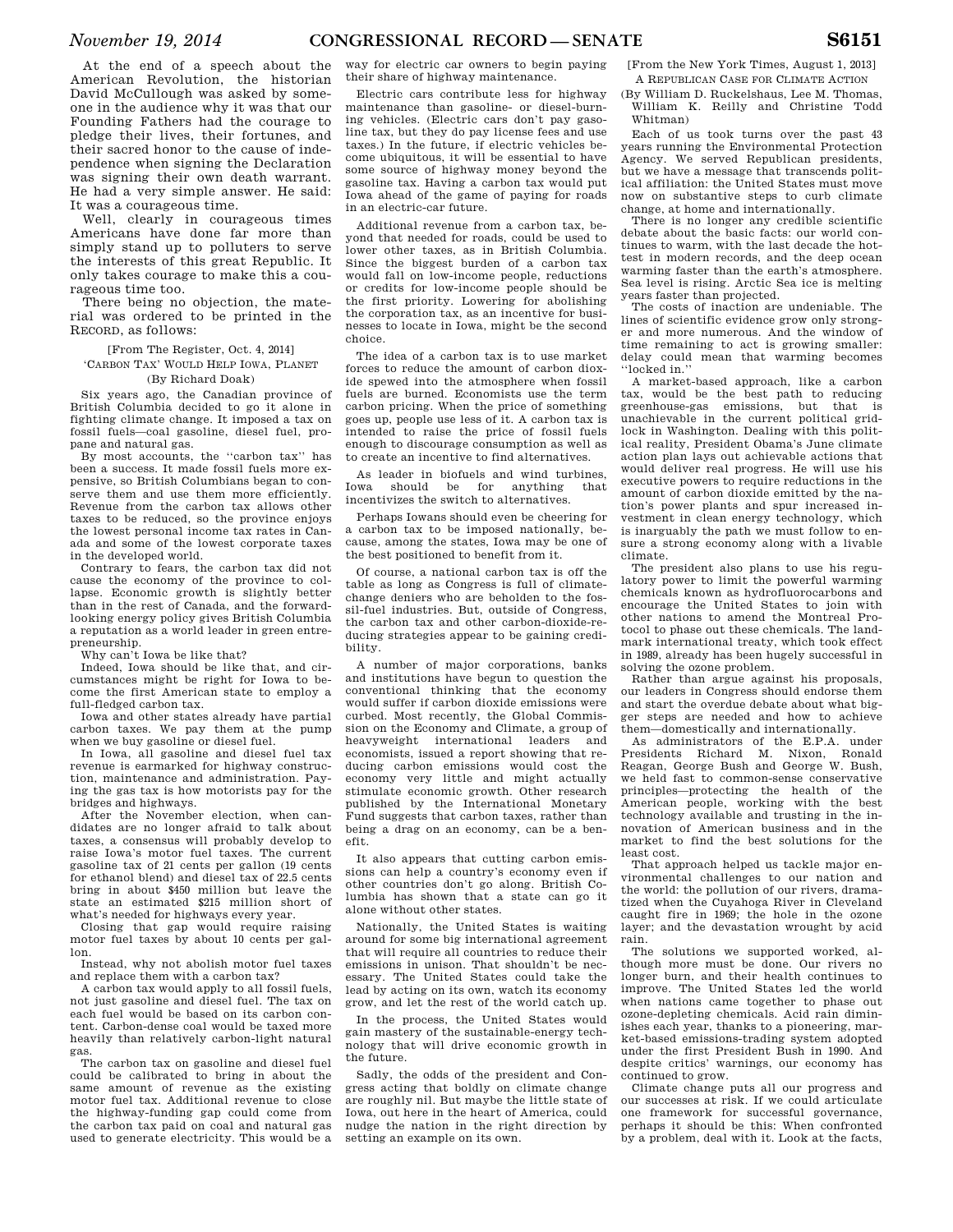cut through the extraneous, devise a workable solution and get it done.

We can have both a strong economy and a livable climate. All parties know that we need both. The rest of the discussion is either detail, which we can resolve, or purposeful delay, which we should not tolerate.

Mr. Obama's plan is just a start. More will be required. But we must continue efforts to reduce the climate-altering pollutants that threaten our planet. The only uncertainty about our warming world is how bad the changes will get, and how soon. What is most clear is that there is no time to waste.

### [From the Economist, Sept. 19, 2011] DO ECONOMISTS ALL FAVOUR A CARBON TAX? (By R.A. Washington)

Last week, a Twitter conversation broke out among a few economists concerning whether any serious economists opposed a carbon tax. No, concluded the tweeters, but Tyler Cowen *begged to differ.* Mr. Cowen writes that he personally favours a carbon tax but can imagine a number of principled reasons other economists might not.

Why would we expect economists to support a carbon tax? Its very close to the economic ideal. Global warming is a phenomenon associated with emissions of greenhouse gases over and above natural cycles largely those resulting from the burning of carbon fuels humans have dug up out of the ground. We expect normal economic activity to maximise social good because each individual balances costs and benefits when making economic decisions. Carbon emissions represent a negative externality. When an individual takes an economic action with some fossil-fuel energy content—whether running a petrol-powered lawnmower, turning on a light, or buying a bunch of grapes that person balances their personal benefits against the costs of the action. The cost to them of the climate change resulting from the carbon content of that decisions, however, is effectively zero and is rationally ignored. The decision to ignore carbon content, when aggregated over the whole of humanity, generates huge carbon dioxide emissions and rising global temperatures.

The economic solution is to tax the externality so that the social cost of carbon is reflected in the individual consumers decision. The carbon tax is an elegant solution to a complicated problem, which allows the everyday business of consumer decision making to do the work of emission reduction. It's by no means the only economically sensible policy response to the threat of climate change, but it is the one we'd expect economists to embrace.

Mr. Cowen argues for caution on this point for several reasons. A carbon tax will be less effective if it's not universally applied, potentially leading to carbon leakage to countries with looser environmental rules. He worries that where carbon fees have been applied innovation has not been quick to respond. He fears that good substitutes for carbon fuels don't exist, especially in the transport sector, and worries that higher fuel prices might harm the economy. He suggests that a ''green-energy subsidies first'' policy might make more sense, and he talks about distributional and rent-seeking costs of the policy.

I think the weakness of these arguments is telling, and it's not surprising that Mr. Cowen continues to support a carbon tax. What if a carbon price doesn't immediately drive emission reductions? Then the tax will be an effective revenue raiser, much more efficient than a tax on income. Either way you win. The worry about carbon leakage is a real one, but this dynamic also implies that each new country that prices carbon increases the benefit of existing carbon-price policies in other countries.

Substitution in the transport sector is somewhat problematic, but a viable carbon price would not have much effect on petrol costs at the outset. A carbon tax of \$30 per tonne of CO2 would only increase petrol costs by about 9 cents per gallon. This is dwarfed by moves in the market price of petrol. The vulnerability of the American economy to oil shocks argues for an increased tax on petrol, but that's a different policy debate. Mr. Cowen seems to ignore the fact that oil is just one small part of the American economy's fossil-fuel use.

A carbon tax would attract rent-seeking, but arguably less than alternative policies, like subsidies or a cap-and-trade system. Importantly, money spent on adaptation or post hoc climate-disaster relief is *also* subject to rent-seeking and corruption issues. Given that many poor countries with weak institutions are likely to feel the brunt of the impact of global warming first and are likely to be poor spenders of the aid money that will invariably flow, a carbon tax looks like one of the policy solutions best suited to the minimisation of these ills.

Mr. Cowen doesn't mention what I see as one of the most important roles of a carbon tax: as a check on other ill-advised programmes. A carbon tax would have quickly made the net dirtiness of corn-based ethanol obvious (by helping to offset subsidies and making corn-based ethanol more expensive). It would be more difficult to roll out and sustain such misguided programmes with a carbon tax, and the ones that went ahead anyway would do less damage. A carbon tax is also the easiest way to capture whatever low-hanging emission-reduction fruit is out there. Right now, consumers are generally indifferent between similarly-priced goods with wildly different carbon profiles. A carbon tax encourages consumers to realise the easy carbon gains available from switching to good low-carbon substitutes wherever they exist.

The biggest problem with a carbon tax is that America's government seems unable to deliver one. Attitudes may change, however, and near-uniform economist support for the policy (probably) doesn't hurt its odds of eventual passage.

### [From the New York Times, Nov. 18, 2014] A CARBON TAX COULD BOLSTER GREEN ENERGY

(By Eduardo Porter)

### ECONOMIC SCENE A couple of years ago, the smart money

was on wind. In 2012, 13 gigawatts worth of wind-powered electricity generation capacity was installed in the United States, enough to meet the needs of roughly three million homes. That was some 40 percent of all the capacity added to the nation's power grid that year, up from seven gigawatts added in 2011 and just over five in 2010.

But then a federal subsidy ended. Only one gigawatt worth of wind power capacity was installed in 2013. In the first half of 2014, additions totaled 0.835 gigawatts. Facing a Congress controlled by Republicans with little interest in renewable energy, wind power's future suddenly appears much more uncertain.

''Wind is competitive in more and more markets,'' said Letha Tawney at the World Resources Institute. ''But any time there is uncertainty about the production tax credit, it all stops.

Wobbles on the road to a low-carbon future are hardly unique to the United States. In its latest Energy Technology Perspectives report, the International Energy Agency noted that the deployment of photovoltaic solar- and wind-powered electricity was meeting goals established to help prevent temperatures from rising more than 2 degrees Celsius (3.6 degrees Fahrenheit) above the average in the preindustrial era, the limit agreed to by the world's leaders to avoid truly disruptive climatic upheaval.

In the same report, however, the organization noted that other technologies—bioenergy, geothermal and offshore wind—were lagging. And it pointed out that worldwide investment in renewable power was slowing, falling to \$211 billion in 2013, 22 percent less than in 2011.

These wobbles underscore both the good news and the bad news about the world's halting progress toward reducing the greenhouse gas emissions that are capturing heat in the atmosphere and changing the world's climate.

The good news is that humanity is developing promising technologies that could put civilization on a low carbon path that might prevent climate disruption.

These technologies allowed the Environmental Protection Agency to pass new rules aimed at achieving a 30 percent reduction in carbon dioxide emissions from American power plants by 2030, compared with 2005.

They allowed President Obama last week to promise that the United States would curb total greenhouse gas emissions by 26 to 28 percent from 2005 levels by 2025—a big step that, White House officials say, can be achieved without further action from Congress. And they allowed China to commit to start cutting emissions after 2030.

The bad news is that civilization is mostly not yet on such a low carbon path. While promising technologies to get there have been developed, it is unclear whether nations will muster the political will and mobilize the needed investments to deploy them.

New energy technologies have become decidedly more competitive. The United States' Energy Information Administration projects that the levelized cost of onshore wind energy coming on stream in 2019—a measure that includes everything from capital costs to operational outlays—could be as little as \$71 per megawatt-hour measured in 2012 dollars, even without subsidies. This is \$16 less than the lower cost projection four years ago for wind energy coming online in 2015.

Similarly, projections for the levelized cost of energy from photovoltaic solar cells have tumbled by more than 40 percent, much faster than the cost projections of energy from coal or natural gas.

Challenges remain to relying on intermittent energy sources like the sun or the wind for power. Still, experts believe that hitching solar and wind plants to gas-fired generators, and using new load management technologies to align demand for power with the variable supply, offer a promising path for aggressively reducing the amount of carbon the power industry pumps into the atmosphere, which accounts for nearly 40 percent of the nation's total carbon dioxide emissions.

And new Energy Information Administration projections to 2040 show prices for renewables falling even lower. By then, electricity from photovoltaic solar plants could be generated for as little as \$86.50 per megawatt-hour, without subsidies. In some areas wind-based plants could produce it for as little as \$63.40.

Nuclear energy is also becoming more competitive. Without any subsidies, newgeneration nuclear power coming on stream in 2040 could cost as little as \$80 per megawatt-hour, all costs considered. This is only marginally more expensive than electricity produced with coal or natural gas, even without the added cost of capturing the carbon dioxide.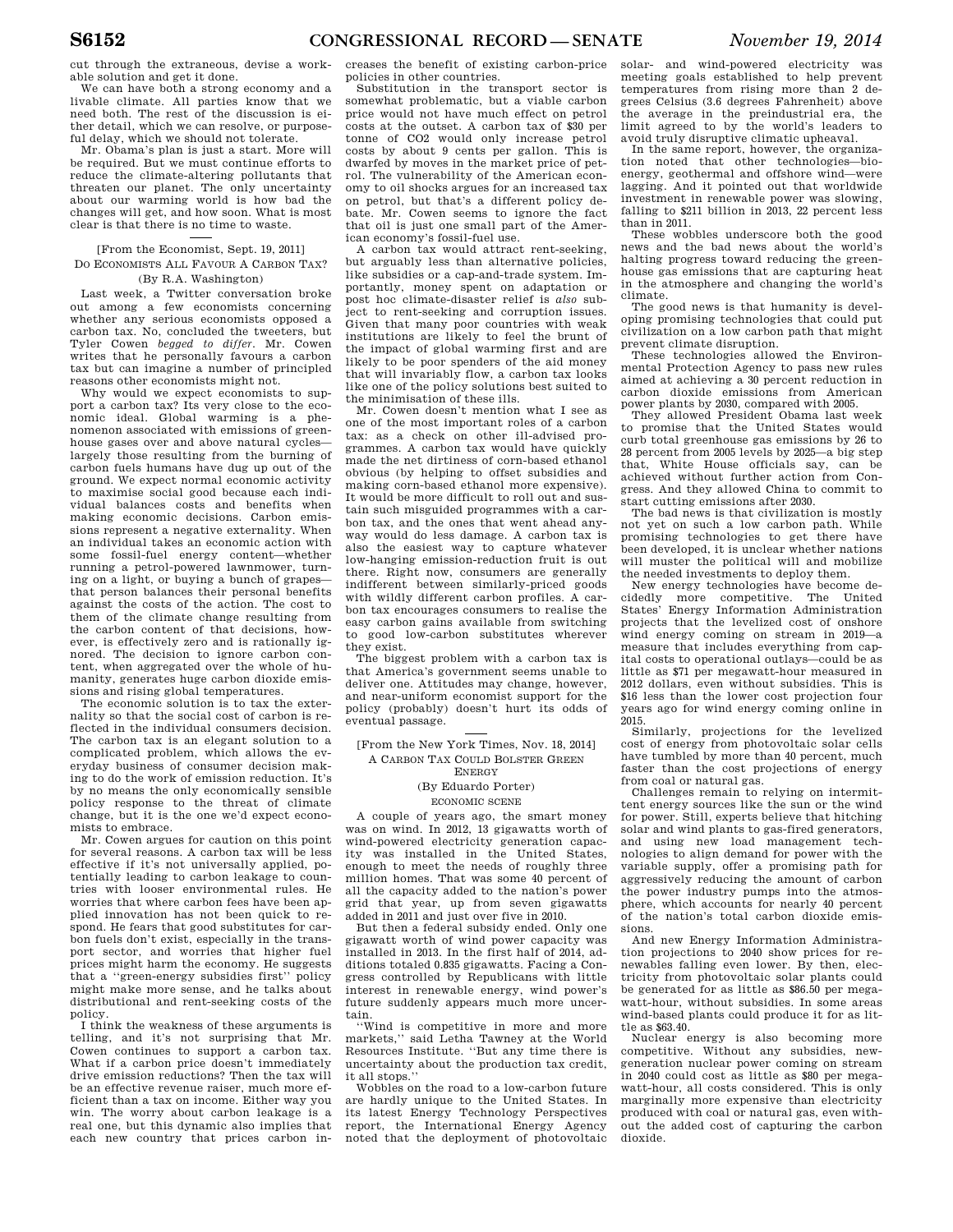And there are much more optimistic cost assessments out there than the Energy Information Administration's.

But for all the optimism generated by cheaper renewable fuels, they do not, on their own, put the world on the low-carbon path necessary to keep climate change in check.

Progress is faltering on several fronts. The precipitous fall in the prices of photovoltaic cells from 2008 to 2012 pretty much stopped in 2013, after rapid consolidation of the industry.

The International Energy Agency now projects that installed global nuclear capacity in 2025 will fall 5 percent, to 24 percent below what will be needed to stay on the safe side of climate change. And carbon capture technologies, which will be essential if the world is to keep consuming any form of fossil fuel, remain hampered by high costs, meager investment and scant political commitment.

''The unrelenting rise in coal use without deployment of carbon capture and storage is fundamentally incompatible with climate change objectives,'' noted the International Energy Agency in its Technology Perspectives report.

Despite the falling costs of renewable energy in the United States, the Energy Information Administration's baseline assumptions project that in 2040 only 16.5 percent of electricity generation will come from renewable energy sources, up from some 13 percent today. More than two-thirds will come from coal and gas. Without some carbon capture and storage technology, drastic climate change is almost certainly unavoidable.

What is necessary to get us on a safer path?

White House officials trust that the administration has the tools, including fuel economy and appliance efficiency standards, the Environmental Protection Agency's new limits on power plant emissions and regulations to limit other greenhouse gases.

Yet the Energy Information Administration's projections suggest how hard the task will be. Though they were developed before the Environmental Protection Agency issued its new rules, they included hypothetical outlines that could mimic some of its effects. In one, coal power plants were decommissioned more quickly; in another, subsidies to renewable energy were kept until 2040. In another, the price of renewables fell faster than expected. None of them did much to move the carbon dial.

There is one tool available to trim carbon emissions on a relevant scale: a carbon tax. That solution, however, remains off the table.

If a carbon tax were to be imposed next year, starting at \$25 and rising by 5 percent a year, the Energy Information Administration estimates, carbon dioxide emissions from American power plants would fall to only 419 million tons by 2040, about one-fifth of where they are today. Total carbon dioxide emissions from energy in the United States would fall to 3.6 billion tons—1.8 billion tons less than today. By providing a monetary incentive, economists say, such a tax would offer by far the most effective way to encourage business and individuals to reduce their use of fossil fuels and invest in alternatives.

Is this enough? No. This proposal still leaves the United States short of the 8o percent cut in greenhouse gas emissions that the White House is aiming for and that experts consider necessary by 2050 to prevent climatic havoc. But at least it's in the same order of magnitude.

Most important, perhaps, the Energy Information Administration's estimates make clear that the real constraint lies not in our

ability to develop the necessary technologies but in our political will to deploy them.

### By Mrs. FEINSTEIN (for herself and Mr. PORTMAN):

S. 2941. A bill to combat human trafficking; to the Committee on the Judiciary.

Mrs. FEINSTEIN. Mr. President, I am pleased to introduce, along with Senator PORTMAN, the Combat Human Trafficking Act of 2014.

Human trafficking is estimated to be a \$32 billion criminal enterprise, making it the second largest criminal industry in the world, behind the drug trade. Many steps need to be taken to combat this problem. But we cannot escape this simple truth: without demand for the services performed by trafficking victims, the problem would not exist.

The bill we are introducing today would reduce the demand for human trafficking, particularly the commercial sexual exploitation of children, by holding buyers accountable and making it easier for law enforcement to investigate and prosecute all persons who participate in sex trafficking.

Sex trafficking is not a victimless crime. In the United States, the average age that a person is first trafficked is between 12 and 14. Many of these children continue to be exploited into adulthood. A study of women and girls involved in street prostitution in my hometown of San Francisco found that 82 percent had been physically assaulted, 83 percent were threatened with a weapon, and 68 percent were raped. The overwhelming majority of sex trafficking victims are American citizens—83 percent by one estimate from the Department of Justice.

I am encouraged that Federal, State, and local law enforcement agencies are taking steps to combat human trafficking. Between January and June of this year, the Federal Bureau of Investigation recovered 168 trafficking victims and arrested 281 sex traffickers in ''Operation Cross Country.''

I commend these efforts, but more needs to be done to target the perpetrators who are fueling demand for trafficking crimes—the buyers of sex acts from trafficking victims. Many buyers of sex are ''hobbyists'' who purchase sex repeatedly. Because buyers are rarely arrested, much less prosecuted, the demand for commercial sex continues unabated.

Without buyers, sex trafficking would cease to exist. As Luis CdeBaca, the U.S. Ambassador-at-Large for the Office to Monitor and Combat Trafficking in Persons, noted, ''[n]o girl or woman would be a victim of sex trafficking if there were no profits to be made from their exploitation.''

The Combat Human Trafficking Act of 2014 would address this problem, by incentivizing federal and state law enforcement officers to target buyers and providing new authorities to prosecute all who engage in the crime of sex trafficking.

First, the bill would clarify that buyers of sex acts from trafficking victims can be prosecuted under the federal commercial sex trafficking statute. This provision would codify the Eighth Circuit's decision in United States v. Jungers, which held that this statute encompasses buyers, in addition to sellers. Despite this favorable ruling, there is no guarantee that other courts will follow this precedent.

Second, the bill would hold buyers and sellers of child sex acts accountable for their actions, even if they claim they were unaware of the age of a minor victim. At times, it can be difficult for a prosecutor to prove that a buyer was aware of the victim's age. Successful cases can require the child victim to testify to this fact, subjecting the victim to re-traumatization. The bill would draw a clear line: if you purchase sex from an underage child, you can be prosecuted. Period.

Third, the bill would grant judges greater flexibility to impose an appropriate term of supervised release on sex traffickers. Current law contains an anomaly: a person convicted of violating the commercial sex trafficking statute or attempting to violate the statute may be subject to a longer term of supervised release than a person who is convicted of conspiring to violate the statute. Conspiring to traffic underage children is as serious as attempting to commit this crime and should be punished the same.

Fourth, the bill would require the Bureau of Justice Statistics to prepare annual reports on the number of arrests, prosecutions, and convictions of sex traffickers and buyers of sex from trafficked victims in the state court system. Very little data is available on the prosecutions made under anti-trafficking laws. This provision would provide additional data and encourage state and local governments to increase enforcement against sellers and buyers of sex from trafficked victims.

Fifth, the Combat Human Trafficking Act would ensure that training programs for federal and state law enforcement officers include components on effective methods to target and prosecute the buyers of sex acts from trafficked victims. This would equip prosecutors with the tools they need to target buyers, encouraging prosecution of these perpetrators.

Sixth, the bill would authorize federal and state officials to seek a wiretap to investigate and prosecute any human trafficking-related offense. Under current law, a federal law enforcement officer may seek a wiretap in an investigation under the commercial sex trafficking statute, but not under a number of other statutes that address human trafficking-related offenses, such as forced labor and involuntary servitude. Similarly, a state law enforcement officer may seek a wiretap to investigate a kidnapping offense, but not an offense for human trafficking, child sexual exploitation,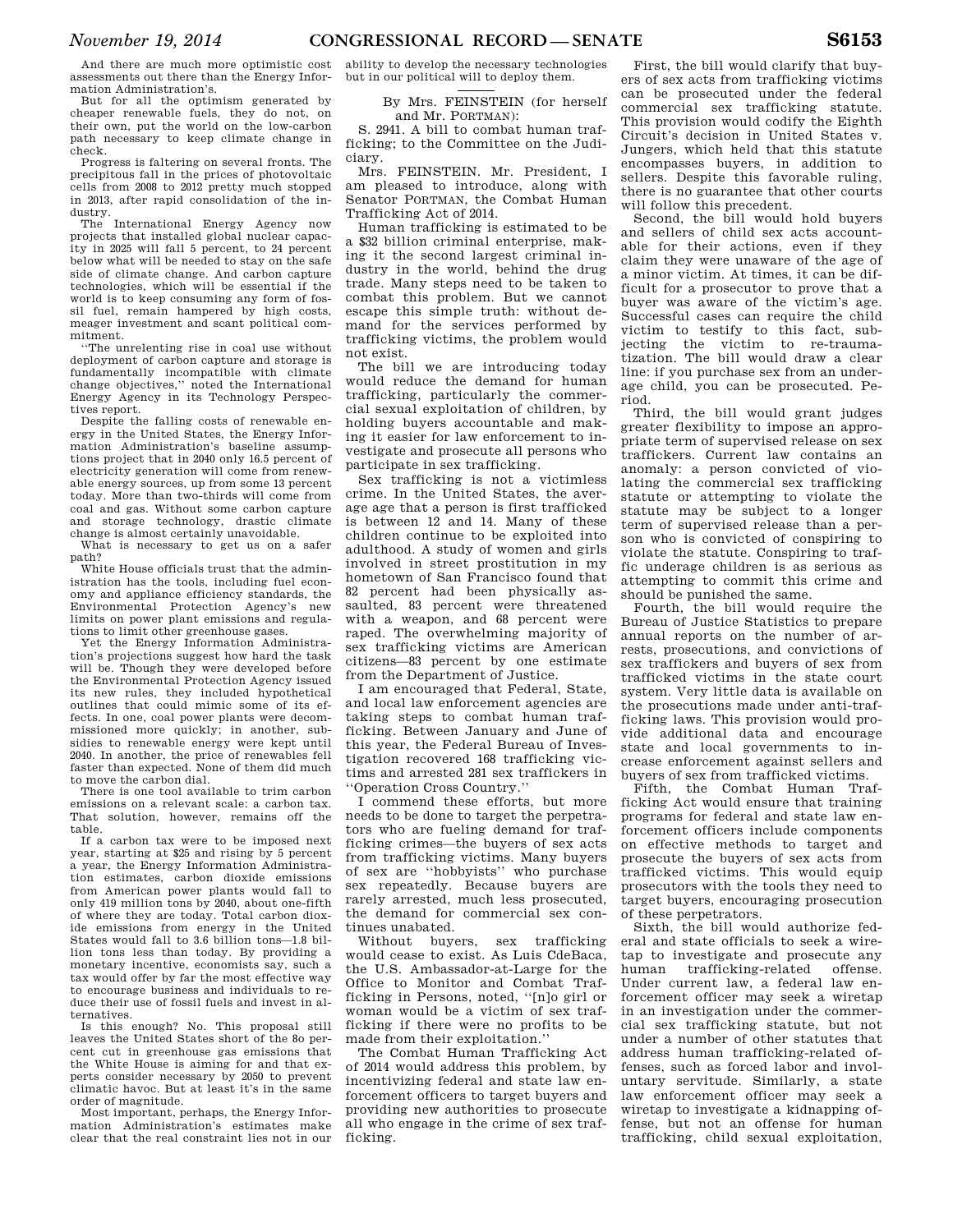or child pornography production. Our bill would fix those omissions.

Finally, this legislation would strengthen the rights of crime victims. The bill would amend the Crime Victims' Rights Act to provide victims with the right to be informed in a timely manner of any plea agreement or deferred prosecution agreement. The exclusion of victims in these early stages of a criminal case profoundly impairs victims' rights because, by the nature of these events, there often is no later proceeding in which victims can exercise their rights.

The bill would also ensure that crime victims have access to appellate review when their rights are denied in the lower court. Regrettably, five appellate courts have mis-applied the Crime Victims' Rights Act by imposing an especially high standard for reviewing appeals by victims, requiring them to show ''clear and indisputable error''. Four other circuits have applied the correct standard: the ordinary appellate standard of legal error or abuse of discretion. This bill resolves the issue, setting a uniform standard for victims in all circuits by codifying the more victim-protecting rule, that the appellate court ''shall apply ordinary standards of appellate review.''

I am pleased that this bill has the support of numerous law enforcement and anti-trafficking organizations: the Federal Law Enforcement Officers Association, Shared Hope International, ECPAT-USA, Coalition Against Trafficking in Women, CATW, Human Rights Project for Girls, Survivors for Solutions, Sanctuary For Families, World Hope International, Prostitution Research & Education, MISSSEY, and Breaking Free. These groups are on the forefront in the fight against sex trafficking, and I am proud to have their support.

I urge my colleagues to join me and Senator PORTMAN in supporting this bill.

Mr. President, I ask unanimous consent that the text of the bill be printed in the RECORD.

There being no objection, the text of the bill was ordered to be printed in the RECORD, as follows:

### S. 2941

*Be it enacted by the Senate and House of Representatives of the United States of America in Congress assembled,* 

### **SECTION 1. SHORT TITLE.**

This Act may be cited as the ''Combat Human Trafficking Act of 2014''.

### **SEC. 2. REDUCING DEMAND FOR SEX TRAF-FICKING; LOWER MENS REA FOR SEX TRAFFICKING OF UNDERAGE VIC-TIMS.**

(a) CLARIFICATION OF RANGE OF CONDUCT PUNISHED AS SEX TRAFFICKING.—Section 1591 of title 18, United States Code, is amended—

(1) in subsection (a)(1), by striking ''or maintains'' and inserting ''maintains, patronizes, or solicits'';

 $(2)$  in subsection  $(b)$ 

(A) in paragraph (1), by striking ''or obtained'' and inserting ''obtained, patronized, or solicited''; and

(B) in paragraph (2), by striking ''or obtained'' and inserting ''obtained, patronized, or solicited''; and

(3) by striking subsection (c) and inserting the following:

''(c) In a prosecution under subsection (a)(1), the Government need not prove that the defendant knew, or recklessly disregarded the fact, that the person recruited, enticed, harbored, transported, provided, obtained, maintained, patronized, or solicited had not attained the age of 18 years.

(b) DEFINITION AMENDED.—Section 103(10) of the Trafficking Victims Protection Act of 2000 (22 U.S.C. 7102(10)) is amended by striking ''or obtaining'' and inserting ''obtaining, patronizing, or soliciting''.

(c) MINIMUM PERIOD OF SUPERVISED RE-LEASE FOR CONSPIRACY TO COMMIT COMMERCIAL CHILD SEX TRAFFICKING.—Section TRAFFICKING.-Section 3583(k) of title 18, United States Code, is amended by inserting "1594(c)," after "1591,". **SEC. 3. BUREAU OF JUSTICE STATISTICS REPORT** 

### **ON STATE ENFORCEMENT OF SEX TRAFFICKING PROHIBITIONS.**

(a) DEFINITIONS.—In this section—

(1) the terms ''commercial sex act'', ''severe forms of trafficking in persons'', ''State'', and ''Task Force'' have the meanings given those terms in section 103 of the Trafficking Victims Protection Act of 2000 (22 U.S.C. 7102);

(2) the term ''covered offense'' means the provision, obtaining, patronizing, or soliciting of a commercial sex act involving a person subject to severe forms of trafficking in persons; and

(3) the term ''State law enforcement officer'' means any officer, agent, or employee of a State authorized by law or by a State government agency to engage in or supervise the prevention, detection, investigation, or prosecution of any violation of criminal law. (b) REPORT.—The Director of the Bureau of

Justice Statistics shall— (1) prepare an annual report on—

(A) the rates of—

(i) arrest of individuals by State law enforcement officers for a covered offense;

(ii) prosecution (including specific charges) of individuals in State court systems for a covered offense; and

(iii) conviction of individuals in State court systems for a covered offense; and

(B) sentences imposed on individuals convicted in State court systems for a covered offense; and

(2) submit the annual report prepared under paragraph (1) to—

(A) the Committee on the Judiciary of the House of Representatives;

(B) the Committee on the Judiciary of the Senate;

(C) the Task Force;

(D) the Senior Policy Operating Group established under section 105(g) of the Trafficking Victims Protection Act of 2000 (22 U.S.C. 7103(g)); and

(E) the Attorney General.

**SEC. 4. DEPARTMENT OF JUSTICE TRAINING AND POLICY.** 

(a) DEFINITIONS.—In this section—

(1) the terms "commercial sex act", "se-<br>ere forms of trafficking in persons", and vere forms of trafficking in persons" ''State'' have the meanings given those terms in section 103 of the Trafficking Victims Protection Act of 2000 (22 U.S.C. 7102);

(2) the term ''Federal law enforcement officer'' has the meaning given the term in section 115 of title 18, United States Code;

(3) the term ''local law enforcement officer'' means any officer, agent, or employee of a unit of local government authorized by law or by a local government agency to engage in or supervise the prevention, detection, investigation, or prosecution of any violation of criminal law; and

(4) the term ''State law enforcement officer'' means any officer, agent, or employee of a State authorized by law or by a State government agency to engage in or supervise the prevention, detection, investigation, or prosecution of any violation of criminal law.

(b) TRAINING.—The Attorney General shall ensure that each anti-human trafficking program operated by the Department of Justice, including each anti-human trafficking training program for Federal, State, or local law enforcement officers, includes technical training on effective methods for investigating and prosecuting individuals who obtain, patronize, or solicit a commercial sex act involving a person subject to severe forms of trafficking in persons.

(c) POLICY FOR FEDERAL LAW ENFORCEMENT OFFICERS.—The Attorney General shall ensure that Federal law enforcement officers are engaged in activities, programs, or operations involving the detection, investigation, and prosecution of individuals described in subsection (b).

### **SEC. 5. WIRETAP AUTHORITY FOR HUMAN TRAF-FICKING VIOLATIONS.**

Section 2516 of title 18, United States Code, is amended—

 $(1)$  in paragraph  $(1)(c)$ —

(A) by inserting before ''section 1591'' the following: ''section 1581 (peonage), section 1584 (involuntary servitude), section 1589 (forced labor), section 1590 (trafficking with respect to peonage, slavery, involuntary servitude, or forced labor),''; and

(B) by inserting before ''section 1751'' the following: ''section 1592 (unlawful conduct with respect to documents in furtherance of trafficking, peonage, slavery, involuntary servitude, or forced labor),''; and

(2) in paragraph (2), by inserting ''human trafficking, child sexual exploitation, child pornography production,'' after ''kidnap-

### ping,".<br>SEC. 6. STRENGTHENING CRIME VICTIMS' **RIGHTS.**

(a) NOTIFICATION OF PLEA AGREEMENT OR OTHER AGREEMENT.—Section 3771(a) of title 18, United States Code, is amended by adding at the end the following:

''(9) The right to be informed in a timely manner of any plea agreement or deferred prosecution agreement.''.

(b) APPELLATE REVIEW OF PETITIONS RE-LATING TO CRIME VICTIMS' RIGHTS.—

(1) IN GENERAL.—Section 3771(d)(3) of title 18, United States Code, is amended by inserting after the fifth sentence the following: ''In deciding such application, the court of appeals shall apply ordinary standards of appellate review.''.

(2) APPLICATION.—The amendment made by paragraph (1) shall apply with respect to any petition for a writ of mandamus filed under section 3771(d)(3) of title 18, United States Code, that is pending on the date of enactment of this Act.

### By Mr. DURBIN (for himself, Mr. CORKER, Mr. COONS, and Mr. FLAKE):

S. 2946. A bill to provide improved water, sanitation, and hygiene programs for high priority developing countries, and for other purposes; to the Committee on Foreign Relations.

Mr. DURBIN. Mr. President, I ask unanimous consent that the text of the bill be printed in the RECORD.

There being no objection, the text of the bill was ordered to be printed in the RECORD, as follows:

### S. 2946

*Be it enacted by the Senate and House of Representatives of the United States of America in Congress assembled,* 

### **SECTION 1. SHORT TITLE.**

This Act may be cited as the ''Senator Paul Simon Water for the World Act of 2014''.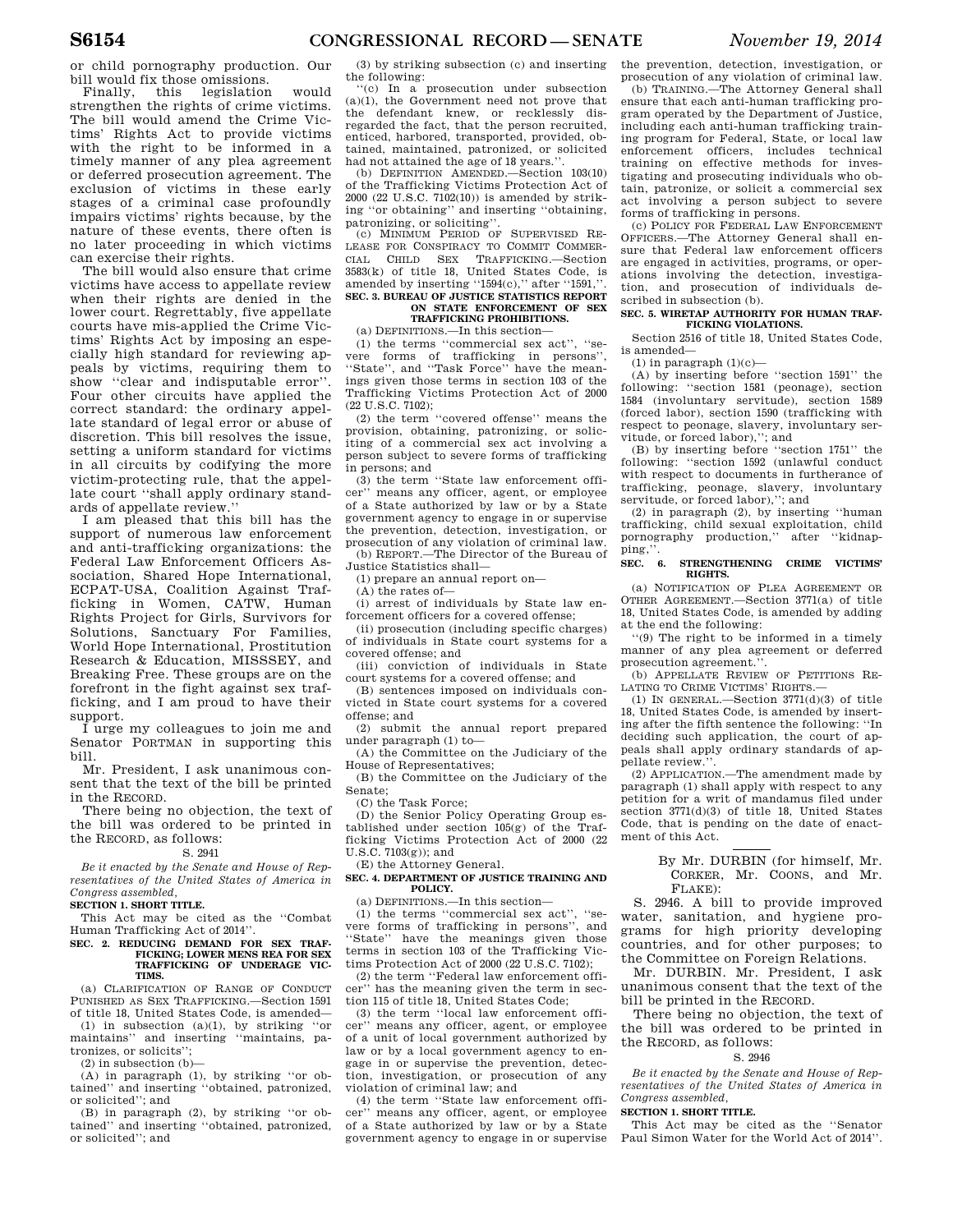### **SEC. 2. SENSE OF CONGRESS.**

It is the sense of Congress that—

(1) water and sanitation are critically important resources that impact many other aspects of human life;

(2) the United States should be a global leader in helping provide sustainable access to clean water and sanitation for the world's most vulnerable populations; and

(3) the ''USAID Water and Development Strategy, 2013–2018'', which was released by the United States Agency for International Development in May 2013—

(A) improves USAID's capacity to provide sustainable water, sanitation, and hygiene assistance;

(B) advances implementation of portions of the Senator Paul Simon Water for the Poor Act of 2005 (Public Law 109–121; 119 Stat. 2533), and

(C) should inform the Global Water Strategy required under section 136(j) of the Foreign Assistance Act of 1961, as added by section 6 of this Act.

### **SEC. 3. CLARIFICATION OF ASSISTANCE TO PRO-VIDE SAFE WATER AND SANITATION TO INCLUDE HYGIENE.**

Chapter 1 of part I of the Foreign Assistance Act of 1961 is amended—

(1) by redesignating section 135 (22 U.S.C. 2152h), as added by section 5(a) of the Senator Paul Simon Water for the Poor Act of 2005 (Public Law 109–121; 22 U.S.C. 2152h note), as section 136; and

(2) in section 136, as redesignated—

(A) in the section heading, by striking '**AND SANITATION**'' and inserting ''**, SANI-TATION, AND HYGIENE**''; and

(B) in subsection (b), by striking ''and sanitation'' and inserting '', sanitation, and hygiene''.

### **SEC. 4. IMPROVING COORDINATION AND OVER-SIGHT OF SAFE WATER, SANITATION AND HYGIENE PROJECTS AND AC-TIVITIES.**

Section 136 of the Foreign Assistance Act of 1961, as redesignated and amended by this Act, is further amended by adding at the end the following:

''(e) COORDINATION AND OVERSIGHT.—

''(1) USAID GLOBAL WATER COORDINATOR.— ''(A) DESIGNATION.—The Administrator of the United States Agency for International Development (referred to in this paragraph as 'USAID') or the Administrator's designee, who shall be a current USAID employee serving in a career or non-career position in the Senior Executive Service or at the level of a Deputy Assistant Administrator or higher, shall serve concurrently as the USAID Global Water Coordinator (referred to in this subsection as the 'Coordinator').

''(B) SPECIFIC DUTIES.—The Coordinator shall—

''(i) provide direction and guidance to, coordinate, and oversee the projects and programs of USAID authorized under this section;

''(ii) lead the implementation and revision, not less frequently than once every 5 years, of USAID's portion of the Global Water Strategy required under subsection (j);

''(iii) seek—

''(I) to expand the capacity of USAID, subject to the availability of appropriations, including through the designation of a lead subject matter expert selected from among USAID staff in each high priority country designated pursuant to subsection (h);

''(II) to implement such programs and activities;

''(III) to take advantage of economies of scale; and

''(IV) to conduct more efficient and effective projects and programs;

''(iv) coordinate with the Department of State and USAID staff in each high priority country designated pursuant to subsection

(h) to ensure that USAID activities and projects, USAID program planning and budgeting documents, and USAID country development strategies reflect and seek to implement—

''(I) the safe water, sanitation, and hygiene objectives established in the strategy required under subsection (j), including objectives relating to the management of water resources; and

''(II) international best practices relating to—

''(aa) increasing access to safe water and sanitation;

''(bb) conducting hygiene-related activities; and

''(cc) ensuring appropriate management of water resources; and

''(v) develop appropriate benchmarks, measurable goals, performance metrics, and monitoring and evaluation plans for USAID projects and programs authorized under this section.

''(2) DEPARTMENT OF STATE SPECIAL COORDI-NATOR FOR WATER RESOURCES.—

''(A) DESIGNATION.—The Secretary of State or the Secretary's designee, who shall be a current employee of the Department of State serving in a career or non-career position in the Senior Executive Service or at the level of a Deputy Assistant Secretary or higher, shall serve concurrently as the Department of State Special Advisor for Water Resources (referred to in this paragraph as the 'Special Advisor').

''(B) SPECIFIC DUTIES.—The Special Advisor shall—

''(i) provide direction and guidance to, coordinate, and oversee the projects and programs of the Department of State authorized under this section;

''(ii) lead the implementation and revision, not less than every 5 years, of the Department of State's portion of the Global Water Strategy required under subsection (j);

''(iii) prioritize and coordinate the Department of State's international engagement on the allocation, distribution, and access to global fresh water resources and policies related to such matters;

''(iv) coordinate with United States Agency for International Development and Department of State staff in each high priority country designated pursuant to subsection (h) to ensure that United States diplomatic efforts related to safe water, sanitation, and hygiene, including efforts related to management of water resources and watersheds and the resolution of intra- and trans-boundary conflicts over water resources, are consistent with United States national interests; and

''(v) represent the views of the United States Government on the allocation, distribution, and access to global fresh water resources and policies related to such matters in key international fora, including key diplomatic, development-related, and scientific organizations.

''(3) ADDITIONAL NATURE OF DUTIES AND RE-STRICTION ON ADDITIONAL OR SUPPLEMENTAL COMPENSATION.—The responsibilities and specific duties of the Administrator of the United States Agency for International Development (or the Administrator's designee) and the Secretary of State (or the Secretary's designee) under paragraph (2) or (3), respectively, shall be in addition to any other responsibilities or specific duties assigned to such individuals. Such individuals shall receive no additional or supplemental compensation as a result of carrying out such responsibilities and specific duties under such paragraphs.''.

# **SEC. 5. PROMOTING THE MAXIMUM IMPACT AND LONG-TERM SUSTAINABILITY OF USAID SAFE WATER, SANITATION, AND HYGIENE-RELATED PROJECTS AND PROGRAMS.**

Section 136 of the Foreign Assistance Act of 1961, as redesignated and amended by this Act, is further amended by adding at the end the following:

''(f) PRIORITIES AND CRITERIA FOR MAXIMUM IMPACT AND LONG TERM SUSTAINABILITY.— The Administrator of the United States Agency for International Development shall ensure that the Agency for International Development's projects and programs authorized under this section are designed to achieve maximum impact and long-term sustainability by—

''(1) prioritizing countries on the basis of the following clearly defined criteria and indicators, to the extent sufficient data are available—

''(A) the proportion of the population using an unimproved drinking water source;

''(B) the total population using an unimproved drinking water source;

''(C) the proportion of the population without piped water access;

''(D) the proportion of the population using shared or other unimproved sanitation facilities;

''(E) the total population using shared or other unimproved sanitation facilities;

''(F) the proportion of the population practicing open defecation;

''(G) the total number of children younger than 5 years of age who died from diarrheal disease;

''(H) the proportion of all deaths of children younger than 5 years of age resulting from diarrheal disease;

''(I) the national government's capacity, capability, and commitment to work with the United States to improve access to safe water, sanitation, and hygiene, including—

''(i) the government's capacity and commitment to developing the indigenous capacity to provide safe water and sanitation without the assistance of outside donors; and ''(ii) the degree to which such govern-

ment— ''(I) identifies such efforts as a priority;

and

''(II) allocates resources to such efforts;

 $''(J)$  the availability of opportunities to leverage existing public, private, or other donor investments in the water, sanitation, and hygiene sectors, including investments in the management of water resources; and

''(K) the likelihood of making significant improvements on a per capita basis on the health and educational opportunities available to women as a result of increased access to safe water, sanitation, and hygiene, including access to appropriate facilities at primary and secondary educational institutions seeking to ensure that communities benefitting from such projects and activities develop the indigenous capacity to provide safe water and sanitation without the assistance of outside donors;

''(2) prioritizing and measuring, including through rigorous monitoring and evaluating mechanisms, the extent to which such project or program—

''(A) furthers significant improvements in—

''(i) the criteria set forth in subparagraphs (A) through (H) of paragraph (1);

''(ii) the health and educational opportunities available to women as a result of increased access to safe water, sanitation, and hygiene, including access to appropriate facilities at primary and secondary educational institutions; and

''(iii) the indigenous capacity of the host nation or community to provide safe water and sanitation without the assistance of outside donors;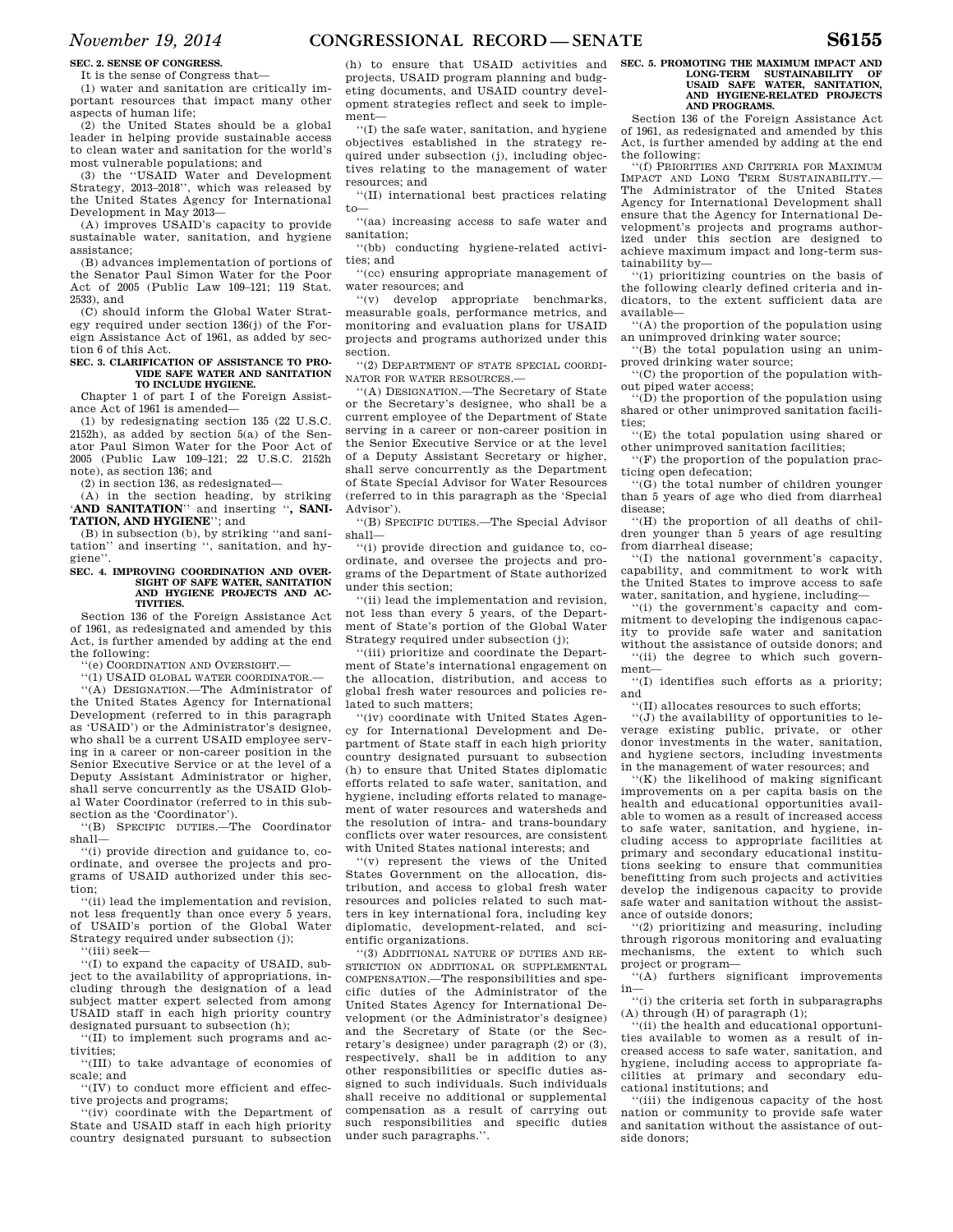''(B) is designed, as part of the provision of safe water and sanitation to the local community—

''(i) to be financially independent over the long term, focusing on local ownership and sustainability;

''(ii) to be undertaken in conjunction with relevant public institutions or private enterprises;

''(iii) to identify and empower local individuals or institutions to be responsible for the effective management and maintenance of such project or program; and

'(iv) to provide safe water or expertise or capacity building to those identified parties or institutions for the purposes of developing a plan and clear responsibilities for the effective management and maintenance of such project or program;

''(C) leverages existing public, private, or other donor investments in the water, sanitation, and hygiene sectors, including investments in the management of water resources;

''(D) avoids duplication of efforts with other United States Government agencies or departments or those of other nations or nongovernmental organizations;

''(E) coordinates such efforts with the efforts of other United States Government agencies or departments or those of other nations or nongovernmental organizations directed at assisting refugees and other displaced individuals; and

''(F) involves consultation with appropriate stakeholders, including communities directly affected by the lack of access to clean water, sanitation or hygiene, and other appropriate nongovernmental organizations;

''(3) seeking to further the 'USAID Water and Development Strategy, 2013–2018' through 2018; and

 $(4)$  seeking to further the strategy required under subsection (j) after 2018.

''(g) USE OF IMPROVED DATA COLLECTION AND REVIEW OF NEW STANDARDIZED INDICA-TORS.—

''(1) IN GENERAL.—The Administrator of the United States Agency for International Development is authorized to use improved data collection—

''(A) to meet the health-based prioritization criteria established pursuant to subsection (f)(1); and

''(B) to review new standardized indicators in evaluating progress towards meeting such criteria.

''(2) CONSULTATION AND NOTICE.—The Administrator shall—

''(A) regularly consult with the appropriate congressional committees; and

''(B) notify such committees not later 30 days before using improved data collection and review of new standardized indicators under paragraph (1) for the purposes of carrying out this section.

''(h) DESIGNATION OF HIGH PRIORITY COUN-TRIES.—

''(1) INITIAL DESIGNATION.—Not later than October 1, 2015, the President shall—

''(A) designate, on the basis of the criteria set forth in subsection (f)(1) and in furtherance of the 'USAID Water and Development Strategy, 2013–2018', not fewer than 10 countries as high priority countries to be the primary recipients of United States Government assistance authorized under this section during fiscal year 2016; and

''(B) notify the appropriate congressional committees of such designations.

''(2) ANNUAL DESIGNATIONS.—

''(A) IN GENERAL.—Except as provided in subparagraph (B), the President shall annually make new designations pursuant to the criteria set forth in paragraph (1).

''(B) DESIGNATIONS AFTER FISCAL YEAR 2018.—Beginning with fiscal year 2019, designations under paragraph (1) shall be made—

''(i) based upon the criteria set forth in subsection  $(f)(1)$ ; and

''(ii) in furtherance of the strategy required under subsection (j).

''(i) TARGETING OF PROJECTS AND PROGRAMS TO AREAS OF GREATEST NEED.—

''(1) IN GENERAL.—Not later than 15 days before the obligation of any funds for water, sanitation, or hygiene projects or programs pursuant to this section in countries that are not ranked in the top 50 countries based upon the WASH Needs Index, the Administrator of the United States Agency for International Development shall notify the appropriate congressional committees of the planned obligation of such funds.

''(2) DEFINED TERM.—In this subsection and in subsection (j), the term 'WASH Needs Index' means the needs index for water, sanitation, or hygiene projects or programs authorized under this section that has been developed using the criteria and indicators described in subparagraphs (A) through (H) of subsection  $(f)(1)$ .".

### **SEC. 6. UNITED STATES STRATEGY TO INCREASE APPROPRIATE LONG-TERM SUSTAIN-ABILITY AND ACCESS TO WATER, SANITATION, AND HYGIENE.**

(a) IN GENERAL.—Section 136 of the Foreign Assistance Act of 1961, as redesignated and amended by this Act, is further amended by adding at the end the following:

''(j) GLOBAL WATER STRATEGY.—

''(1) IN GENERAL.—Not later than October 1, 2017, and every 5 years thereafter, the President, acting through the Secretary of State, the Administrator of the United States Agency for International Development, and the heads of other Federal departments and agencies, as appropriate, shall submit a single government-wide Global Water Strategy to the appropriate congressional committees that provides a detailed description of how the United States intends—

''(A) to increase access to safe water, sanitation, and hygiene in high priority countries designated pursuant to subsection (h), including a summary of the WASH Needs Index and the specific weighting of data and other assumptions used to develop and rank countries on the WASH Needs Index;

''(B) to improve the management of water resources and watersheds in such countries; and

''(C) to work to prevent and resolve, to the greatest degree possible, both intra- and trans-boundary conflicts over water resources in such countries.

''(2) AGENCY SPECIFIC PLANS.—The Global Water Strategy shall include an agency-specific plan—

''(A) from the United States Agency for International Development that describes specifically how the Agency for International Development will—

''(i) carry out the duties and responsibilities assigned to the Global Water Coordinator under subsection (e)(1);

''(ii) ensure that the Agency for International Development's projects and programs authorized under this section are designed to achieve maximum impact and long-term sustainability, including by implementing the requirements described in subsection (f); and

''(iii) increase access to safe water, sanitation, and hygiene in high priority countries designated pursuant to subsection (h);

''(B) from the Department of State that describes specifically how the Department of State will—

''(i) carry out the duties and responsibilities assigned to the Special Coordinator for Water Resources under subsection (e)(2); and ''(ii) ensure that the Department's activi-

ties authorized under this section are designed— ''(I) to improve management of water re-

sources and watersheds in countries designated pursuant to subsection (h); and

''(II) to prevent and resolve, to the greatest degree possible, both intra- and trans-boundary conflicts over water resources in such countries; and

''(C) from other Federal departments and agencies, as appropriate, that describes the contributions of the departments and agencies to implementing the Global Water Strategy.

''(3) INDIVIDUALIZED PLANS FOR HIGH PRI-ORITY COUNTRIES.—For each high priority country designated pursuant to subsection (h), the Administrator of the United States for International Development shall—

''(A) develop a costed, evidence-based, and results-oriented plan that—

''(i) seeks to achieve the purposes of this section; and

''(ii) meets the requirements under subsection (f); and

''(B) include such plan in an appendix to the Global Water Strategy required under paragraph (1).

''(4) FIRST TIME ACCESS REPORTING REQUIRE-MENT.—The Global Water Strategy shall specifically describe the target percentage of funding for each fiscal year covered by such strategy to be directed toward projects aimed at providing first-time access to safe water and sanitation.

''(5) PERFORMANCE INDICATORS.—The Global Water Strategy shall include specific and measurable goals, benchmarks, performance metrics, timetables, and monitoring and evaluation plans required to be developed by the Administrator of the United States Agency for International Development pursuant to subsection  $(e)(1)(B)(v)$ .

''(6) CONSULTATION AND BEST PRACTICES.— The Global Water Strategy shall—

''(A) be developed in consultation with the heads of other appropriate Federal departments and agencies; and

''(B) incorporate best practices from the international development community.

''(k) DEFINITION.—In this section, the term 'appropriate congressional committees' means—

''(1) the Committee on Foreign Relations of the Senate;

''(2) the Committee on Appropriations of the Senate;

''(3) the Committee on Foreign Affairs of the House of Representatives; and

''(4) the Committee on Appropriations of the House of Representatives.''.

(b) DEPARTMENT OF STATE AGENCY SPECIFIC PLAN.—Not later than 180 days after the date of enactment of this Act, the Secretary of State shall submit an agency-specific plan to the appropriate congressional committees (as defined in section  $136(k)$  of the Foreign Assistance Act of 1961, as added by subsection (a)) that meets the requirements of section 136(j)(2)(B) of such Act, as added by subsection (a).

(c) CONFORMING AMENDMENT.—Section 6 of the Senator Paul Simon Water for the Poor Act of 2005 (Public Law 109–121; 22 U.S.C. 2152h note) is repealed.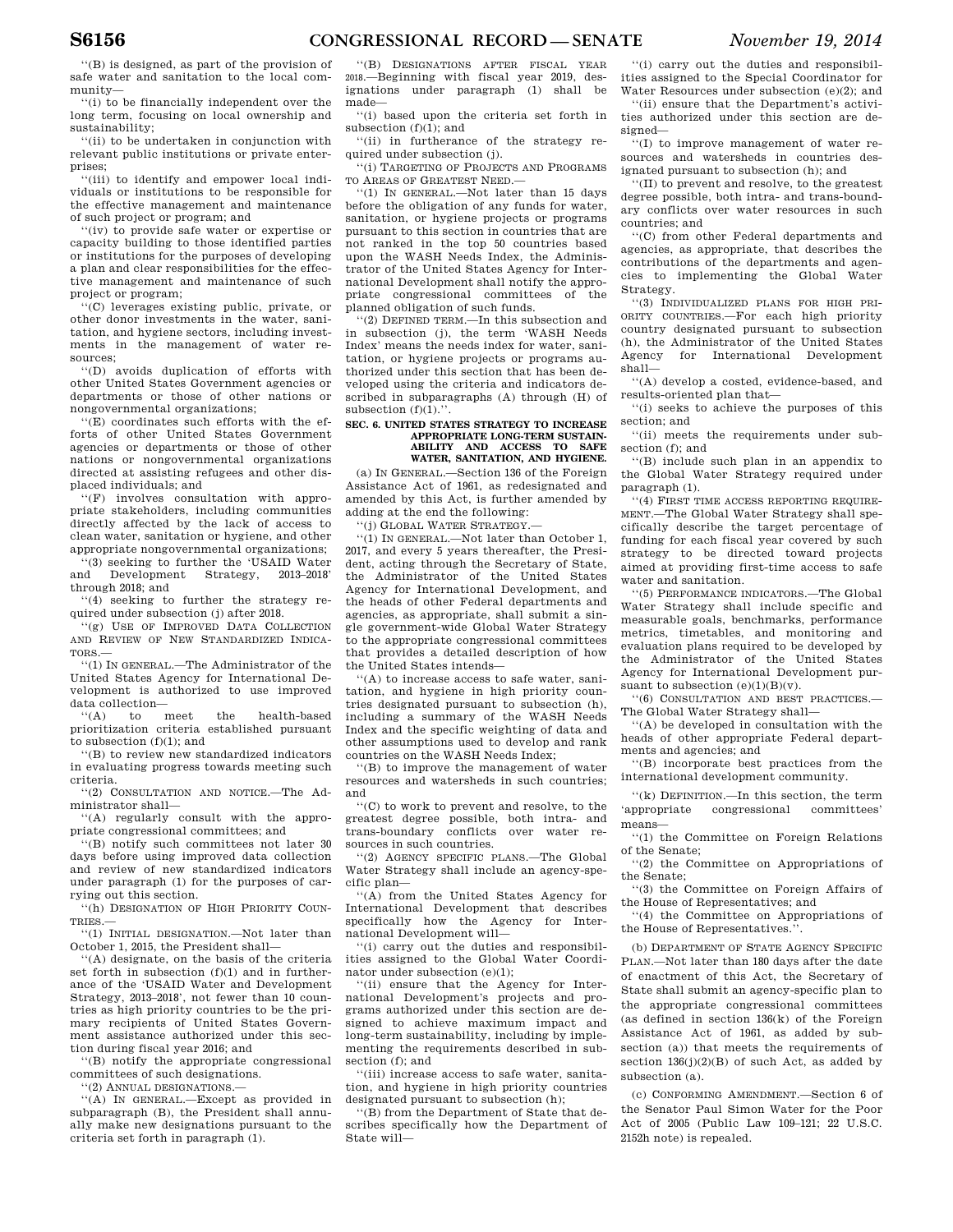### SUBMITTED RESOLUTIONS

SENATE RESOLUTION 583—DESIG-NATING NOVEMBER 30, 2014, AS ''DRIVE SAFER SUNDAY''

Mr. ISAKSON submitted the following resolution; which was referred to the Committee on the Judiciary:

### S. RES. 583

Whereas motor vehicle travel is the primary means of transportation in the United States;

Whereas every individual traveling on the roads and highways needs to drive in a safer manner to reduce deaths and injuries that result from motor vehicle accidents;

Whereas according to the National Highway Traffic Safety Administration, wearing a seat belt saves as many as 15,000 lives each year; and

Whereas the Sunday after Thanksgiving is the busiest highway traffic day of the year: Now, therefore, be it

*Resolved,* That the Senate—

(1) encourages—

(A) high schools, colleges, universities, administrators, teachers, primary schools, and secondary schools to launch campus-wide educational campaigns to urge students to focus on safety when driving;

(B) national trucking firms to alert their drivers to be especially focused on driving safely on the Sunday after Thanksgiving, and to publicize the importance of the day through use of the Citizens Band Radio Service and at truck stops across the United States;

(C) clergies to remind their congregations to travel safely when attending services and gatherings;

(D) law enforcement personnel to remind drivers and passengers to drive safely, particularly on the Sunday after Thanksgiving;

(E) motorists to drive safely, not just during the holiday season, but every time they get behind the wheel; and

(F) all people of the United States to understand the life-saving importance of wearing a seat belt and to use the Sunday after Thanksgiving as an opportunity to educate themselves about highway safety; and

(2) designates November 30, 2014, as ''Drive Safer Sunday''.

*Resolved,* That the Senate expresses its appreciation to Jerry Linnell and commends him for his lengthy, faithful and outstanding

service to the Senate. *Resolved,* That the Secretary of the Senate shall transmit a copy of this resolution to

Jerald D. Linnell.

# f AMENDMENTS SUBMITTED AND PROPOSED

SA 3949. Mrs. GILLIBRAND submitted an amendment intended to be proposed by her to the bill S. 2410, to authorize appropriations for fiscal year 2015 for military activities of the Department of Defense, for military construction, and for defense activities of the Department of Energy, to prescribe military personnel strengths for such fiscal year, and for other purposes; which was ordered to lie on the table.

### TEXT OF AMENDMENTS

**SA 3949.** Mrs. GILLIBRAND submitted an amendment intended to be proposed by her to the bill S. 2410, to authorize appropriations for fiscal year 2015 for military activities of the Department of Defense, for military construction, and for defense activities of the Department of Energy, to prescribe military personnel strengths for such fiscal year, and for other purposes; which was ordered to lie on the table; as follows:

At the end of title V, add the following:

### **Subtitle I—Uniform Code of Military Justice Reform**

**SEC. 591. SHORT TITLE.** 

This subtitle may be cited as the ''Military Justice Improvement Act of 2014''.

**SEC. 592. MODIFICATION OF AUTHORITY TO DE-TERMINE TO PROCEED TO TRIAL BY COURT-MARTIAL ON CHARGES ON CERTAIN OFFENSES WITH AUTHOR-IZED MAXIMUM SENTENCE OF CON-FINEMENT OF MORE THAN ONE YEAR.** 

(a) MODIFICATION OF AUTHORITY.—

(1) IN GENERAL.—

(A) MILITARY DEPARTMENTS.—With respect to charges under chapter 47 of title 10, United States Code (the Uniform Code of Military Justice), that allege an offense specified in paragraph (2) and not excluded under paragraph (3), the Secretary of Defense shall require the Secretaries of the military departments to provide for the determination under section 830(b) of such chapter (article 30(b) of the Uniform Code of Military Justice) on whether to try such charges by court-martial as provided in paragraph (4).

(B) HOMELAND SECURITY.—With respect to charges under chapter 47 of title 10, United States Code (the Uniform Code of Military Justice), that allege an offense specified in paragraph (2) and not excluded under paragraph (3) against a member of the Coast Guard (when it is not operating as a service in the Navy), the Secretary of Homeland Security shall provide for the determination under section 830(b) of such chapter (article 30(b) of the Uniform Code of Military Justice) on whether to try such charges by court-martial as provided in paragraph (4).

(2) COVERED OFFENSES.—An offense specified in this paragraph is an offense as follows:

(A) An offense under chapter 47 of title 10, United States Code (the Uniform Code of Military Justice), that is triable by courtmartial under that chapter for which the maximum punishment authorized under that chapter includes confinement for more than one year. (B) A conspiracy to commit an offense

specified in subparagraph (A) as punishable under section 881 of title 10, United States Code (article 81 of the Uniform Code of Military Justice).

(C) A solicitation to commit an offense specified in subparagraph (A) as punishable under section 882 of title 10, United States Code (article 82 of the Uniform Code of Military Justice).

(D) An attempt to commit an offense specified in subparagraphs (A) through (C) as punishable under section 880 of title 10, United States Code (article 80 of the Uniform Code of Military Justice).

(3) EXCLUDED OFFENSES.—Paragraph (1) does not apply to an offense as follows:

(A) An offense under sections 883 through 917 of title 10, United States Code (articles 83 through 117 of the Uniform Code of Military Justice).

(B) An offense under section 933 or 934 of title 10, United States Code (articles 133 and 134 of the Uniform Code of Military Justice).

(C) A conspiracy to commit an offense specified in subparagraph (A) or (B) as punishable under section 881 of title 10, United States Code (article 81 of the Uniform Code of Military Justice).

(D) A solicitation to commit an offense specified in subparagraph (A) or (B) as punishable under section 882 of title 10, United States Code (article 82 of the Uniform Code of Military Justice).

(E) An attempt to commit an offense specified in subparagraph (A) through (D) as punishable under section 880 of title 10, United States Code (article 80 of the Uniform Code of Military Justice).

(4) REQUIREMENTS AND LIMITATIONS.—The disposition of charges pursuant to paragraph (1) shall be subject to the following:

(A) The determination whether to try such charges by court-martial shall be made by a commissioned officer of the Armed Forces designated in accordance with regulations prescribed for purposes of this subsection from among commissioned officers of the Armed Forces in grade O–6 or higher who—

(i) are available for detail as trial counsel under section 827 of title 10, United States Code (article 27 of the Uniform Code of Military Justice);

(ii) have significant experience in trials by general or special court-martial; and

(iii) are outside the chain of command of the member subject to such charges.

(B) Upon a determination under subparagraph (A) to try such charges by court-martial, the officer making that determination shall determine whether to try such charges by a general court-martial convened under section 822 of title 10, United States Code (article 22 of the Uniform Code of Military Justice), or a special court-martial convened under section 823 of title 10, United States Code (article 23 of the Uniform Code of Military Justice).

(C) A determination under subparagraph (A) to try charges by court-martial shall include a determination to try all known offenses, including lesser included offenses.

(D) The determination to try such charges by court-martial under subparagraph (A), and by type of court-martial under subparagraph (B), shall be binding on any applicable convening authority for a trial by courtmartial on such charges.

(E) The actions of an officer described in subparagraph (A) in determining under that subparagraph whether or not to try charges by court-martial shall be free of unlawful or unauthorized influence or coercion.

(F) The determination under subparagraph (A) not to proceed to trial of such charges by

### SENATE RESOLUTION 584-COM-MENDING JERALD D. LINNELL ON HIS SERVICE TO THE UNITED STATES SENATE

Mr. REID of Nevada (for himself and Mr. MCCONNELL) submitted the following resolution; which was considered and agreed to:

### S. RES. 584

Whereas Jerry Linnell, a native of Minnesota, graduated from the court reporting program of the Minnesota School of Business in Minneapolis;

Whereas Jerry Linnell, joined the Official Reporters of Debate of the United States Senate in 1982 and became Chief Reporter in 1999 supervising a staff of reporters and transcribers and producing the Senate's portion of the Congressional Record with remarkable accuracy;

Whereas Jerry Linnell has earned the respect and affection of the Senators, their staffs and all of his colleagues for his professionalism, dedication and good humor;

Whereas Jerry Linnell now retires from the Senate after 32 years to spend more time with his wife Jane, his four children and five grandchildren: Now, therefore, be it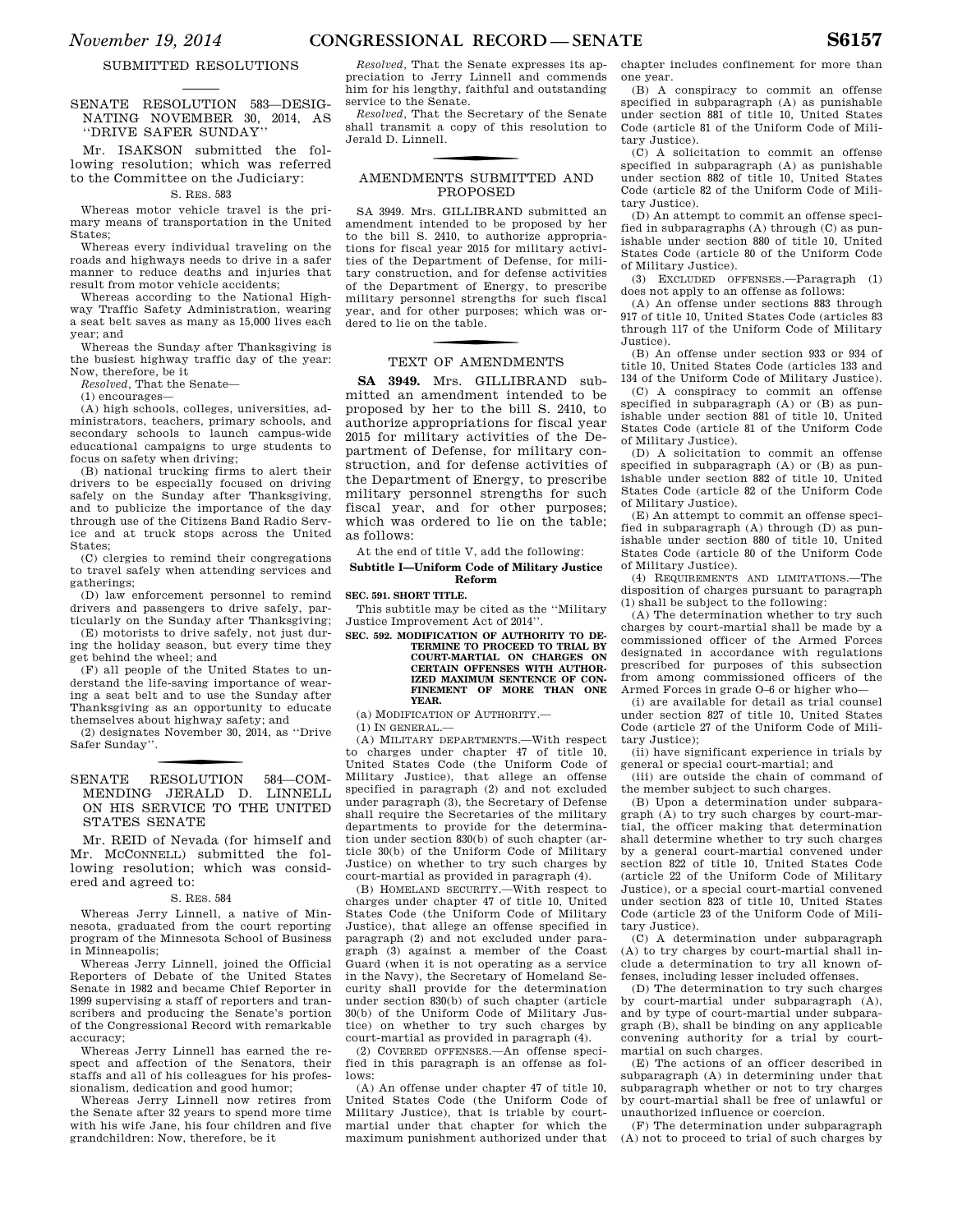general or special court-martial shall not operate to terminate or otherwise alter the authority of commanding officers to refer such charges for trial by summary court-martial convened under section 824 of title 10, United States Code (article 24 of the Uniform Code of Military Justice), or to impose non-judicial punishment in connection with the conduct covered by such charges as authorized by section 815 of title 10, United States Code (article 15 of the Uniform Code of Military Justice).

(5) CONSTRUCTION WITH CHARGES ON OTHER OFFENSES.—Nothing in this subsection shall be construed to alter or affect the disposition of charges under chapter 47 of title 10, United States Code (the Uniform Code of Military Justice), that allege an offense triable by court-martial under that chapter for which the maximum punishment authorized under that chapter includes confinement for one year or less.

(6) POLICIES AND PROCEDURES.—

(A) IN GENERAL.—The Secretaries of the military departments and the Secretary of Homeland Security (with respect to the Coast Guard when it is not operating as a service in the Navy) shall revise policies and procedures as necessary to comply with this subsection.

(B) UNIFORMITY.—The General Counsel of the Department of Defense and the General Counsel of the Department of Homeland Security shall jointly review the policies and procedures revised under this paragraph in order to ensure that any lack of uniformity in policies and procedures, as so revised, among the military departments and the Department of Homeland Security does not render unconstitutional any policy or procedure, as so revised.

(7) MANUAL FOR COURTS-MARTIAL.—The Secretary of Defense shall recommend such changes to the Manual for Courts-Martial as are necessary to ensure compliance with this subsection.

(b) EFFECTIVE DATE AND APPLICABILITY.— Subsection (a), and the revisions required by that subsection, shall take effect on the date that is 180 days after the date of the enactment of this Act, and shall apply with respect to charges preferred under section 830 of title 10, United States Code (article 30 of the Uniform Code of Military Justice), on or after such effective date.

### **SEC. 593. MODIFICATION OF OFFICERS AUTHOR-IZED TO CONVENE GENERAL AND SPECIAL COURTS-MARTIAL.**

(a) IN GENERAL.—Subsection (a) of section 822 of title 10, United States Code (article 22 of the Uniform Code of Military Justice), is amended—

(1) by redesignating paragraphs (8) and (9) as paragraphs (9) and (10), respectively; and

(2) by inserting after paragraph (7) the following new paragraph (8):

''(8) the officers in the offices established pursuant to section 593(c) of the Military Justice Improvement Act of 2014 or officers in the grade of O–6 or higher who are assigned such responsibility by the Chief of Staff of the Army, the Chief of Naval Operations, the Chief of Staff of the Air Force, the Commandant of the Marine Corps, or the Commandant of the Coast Guard, but only with respect to offenses to which section 592(a)(1) of the Military Justice Improvement Act of 2014 applies;

(b) NO EXERCISE BY OFFICERS IN CHAIN OF COMMAND OF ACCUSED OR VICTIM -Such section (article) is further amended by adding at the end the following new subsection:

 $'(c)$  An officer specified in subsection  $(a)(8)$ may not convene a court-martial under this section if the officer is in the chain of command of the accused or the victim.<sup>1</sup>

(c) OFFICES OF CHIEFS OF STAFF ON COURTS-MARTIAL.—

(1) OFFICES REQUIRED.—Each Chief of Staff of the Armed Forces or Commandant specified in paragraph (8) of section 822(a) of title 10, United States Code (article 22(a) of the Uniform Code of Military Justice), as amended by subsection (a), shall establish an office to do the following:

(A) To convene general and special courtsmartial under sections 822 and 823 of title 10, United States Code (articles 22 and 23 of the Uniform Code of Military Justice), pursuant to paragraph (8) of section 822(a) of title 10, United States Code (article 22(a) of the Uniform Code of Military Justice), as so amended, with respect to offenses to which section  $592(a)(1)$  applies.

(B) To detail under section 825 of title 10, United States Code (article 25 of the Uniform Code of Military Justice), members of courts-martial convened as described in subparagraph (A).

(2) PERSONNEL.—The personnel of each office established under paragraph (1) shall consist of such members of the Armed Forces and civilian personnel of the Department of Defense, or such members of the Coast Guard or civilian personnel of the Department of Homeland Security, as may be detailed or assigned to the office by the Chief of Staff or Commandant concerned. The members and personnel so detailed or assigned, as the case may be, shall be detailed or assigned from personnel billets in existence on the date of the enactment of this Act.

### **SEC. 594. DISCHARGE USING OTHERWISE AU-THORIZED PERSONNEL AND RE-SOURCES.**

(a) IN GENERAL.—The Secretaries of the military departments and the Secretary of Homeland Security (with respect to the Coast Guard when it is not operating as a service in the Navy) shall carry out sections 592 and 593 (and the amendments made by section 593) using personnel, funds, and resources otherwise authorized by law.

(b) NO AUTHORIZATION OF ADDITIONAL PER-SONNEL OR RESOURCES.—Sections 592 and 593 (and the amendments made by section 593) shall not be construed as authorizations for personnel, personnel billets, or funds for the discharge of the requirements in such sections.

### **SEC. 595. MONITORING AND ASSESSMENT OF MODIFICATION OF AUTHORITIES ON COURTS-MARTIAL BY INDEPENDENT PANEL ON REVIEW AND ASSESS-MENT OF PROCEEDINGS UNDER THE UNIFORM CODE OF MILITARY JUS-TICE.**

Section 576(d)(2) of the National Defense Authorization Act for Fiscal Year 2013 (Public Law 112–239; 126 Stat. 1762) is amended—

(1) by redesignating subparagraph (J) as subparagraph (K); and

(2) by inserting after subparagraph (I) the following new subparagraph (J):

''(J) Monitor and assess the implementation and efficacy of sections 592 through 594 of the Military Justice Improvement Act of 2014, and the amendments made by such sections.''.

### AUTHORITY FOR COMMITTEES TO MEET

COMMITTEE ON BANKING, HOUSING, AND URBAN AFFAIRS

Mr. DURBIN. Mr. President, I ask unanimous consent that the Committee on Banking, Housing, and Urban Affairs be authorized to meet during the session of the Senate on November 19, 2014, at 10 a.m.

The PRESIDING OFFICER. Without objection, it is so ordered.

COMMITTEE ON FOREIGN RELATIONS

Mr. DURBIN. Mr. President, I ask unanimous consent that the Committee on Foreign Relations be authorized to meet during the session of the Senate on November 19, 2014, at 2:00 p.m.

The PRESIDING OFFICER. Without objection, it is so ordered.

COMMITTEE ON HEALTH, EDUCATION, LABOR,

AND PENSIONS Mr. DURBIN. Mr. President, I ask unanimous consent that the Committee on Health, Education, Labor, and Pensions be authorized to meet during the session of the Senate on November 19, 2014, at 10 a.m. in room SD– 430 of the Dirksen Senate Office Building.

The PRESIDING OFFICER. Without objection, it is so ordered.

COMMITTEE ON HOMELAND SECURITY AND

GOVERNMENTAL AFFAIRS Mr. DURBIN. Mr. President, I ask unanimous consent that the Committee on Homeland Security and Governmental Affairs be authorized to meet during the session of the Senate on November 19, 2014, at 10 a.m. to conduct a hearing entitled ''Preparedness

and Response to Public Health Threats: How Prepared Are We?'' The PRESIDING OFFICER. Without

objection, it is so ordered.

COMMITTEE ON INDIAN AFFAIRS

Mr. DURBIN. Mr. President, I ask unanimous consent that the Committee on Indian Affairs be authorized to meet during the session of the Senate on November 19, 2014, in room SD– 628 of the Dirksen Senate Office Building, at 2:30 p.m. to conduct a hearing entitled ''Protecting our Children's Mental Health: Preventing and Addressing Childhood Trauma in Indian Country.

The PRESIDING OFFICER. Without objection, it is so ordered.

COMMITTEE ON VETERANS' AFFAIRS

Mr. DURBIN. Mr. President, I ask unanimous consent that the Committee on Veterans' Affairs be authorized to meet during the session of the Senate on November 19, 2014, at 10:30 a.m. in room SR–418 of the Russell Senate Office Building.

The PRESIDING OFFICER. Without objection, it is so ordered.

SPECIAL COMMITTEE ON AGING

Mr. DURBIN. Mr. President, I ask unanimous consent that the Special Committee on Aging be authorized to meet during the session of the Senate on November 19, 2014, in room SD–562 of the Dirksen Senate Office Building at 2:15 p.m. to conduct a hearing entitled ''Private Industry's Role in Stemming the Tide of Phone Scams.''

The PRESIDING OFFICER. Without objection, it is so ordered.

# f PRIVILEGES OF THE FLOOR

Mr. GRASSLEY. Mr. President, I ask unanimous consent that Mary Futcher, a detailee on my staff from the Department of Justice, be granted the privilege of the floor for the remainder of this session of Congress.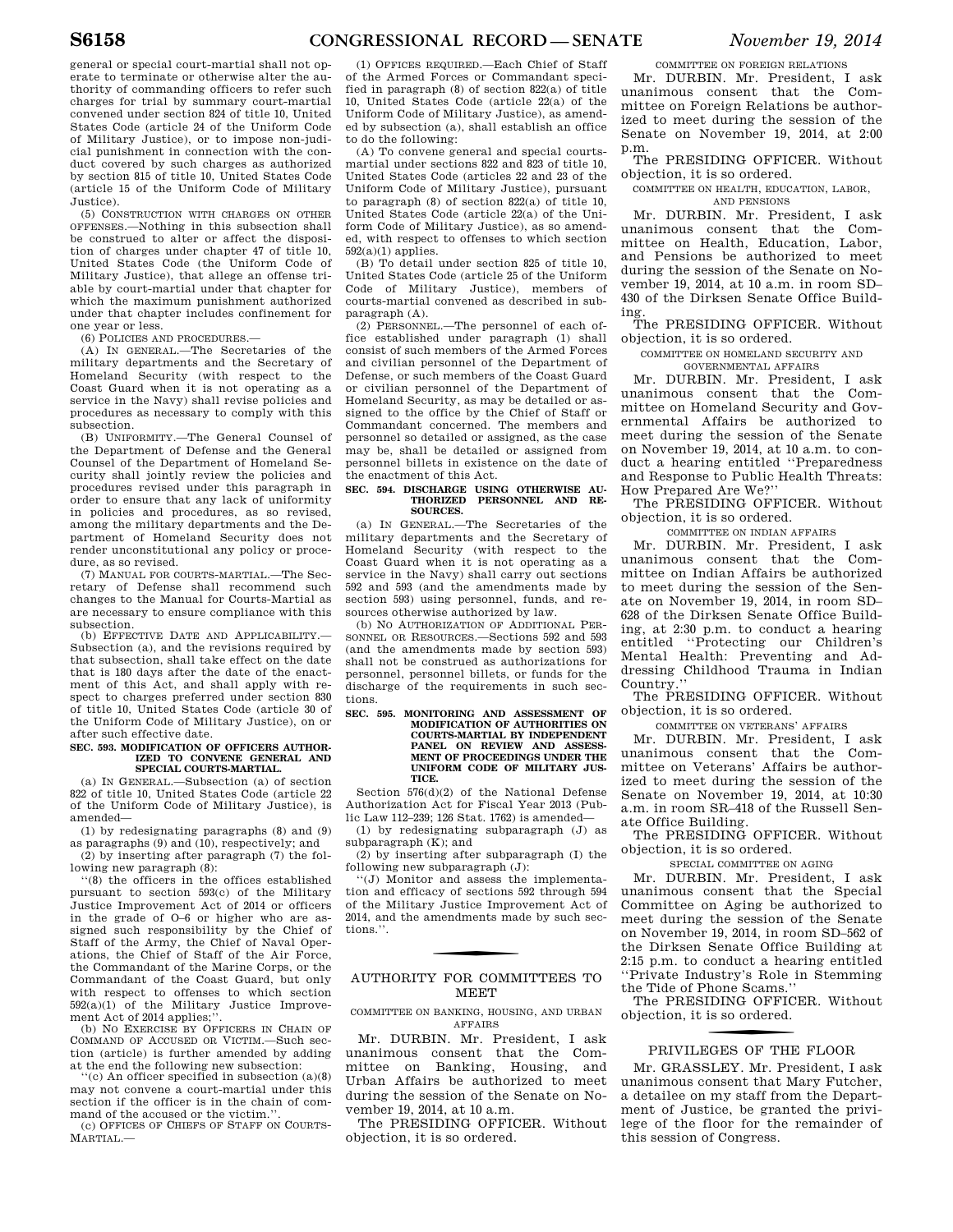The PRESIDING OFFICER. Without objection, it is so ordered.

f COMMENDING JERALD D. LINNELL ON HIS SERVICE TO THE UNITED STATES SENATE

Mr. REID. Mr. President, I ask unanimous consent that the Senate proceed to the consideration of S. Res. 584, which was submitted earlier today.

The PRESIDING OFFICER. The clerk will report the resolution by title.

The legislative clerk read as follows: A resolution (S. Res. 584) commending Jerald D. Linnell on his service to the United States Senate.

There being no objection, the Senate proceeded to consider the resolution.

Mr. REID. Mr. President, I ask unanimous consent that the resolution be agreed to, the preamble be agreed to, and the motions to reconsider be laid upon the table with no intervening action or debate.

The PRESIDING OFFICER. Without objection, it is so ordered.

The resolution (S. Res. 584) was agreed to.

The preamble was agreed to.

(The resolution, with its preamble, is printed in today's RECORD under ''Submitted Resolutions.'')

# ORDERS FOR THURSDAY, NOVEMBER 20, 2014

Mr. REID. Mr. President, I ask unanimous consent that when the Senate completes its business today, it adjourn until 9:30 a.m. on Thursday, November 20, 2014; that following the prayer and pledge, the morning hour be deemed expired, the Journal of proceedings be approved to date, and the time for the two leaders be reserved for their use later in the day; that following any leader remarks, the Senate be in a period of morning business until 2 p.m., with Senators permitted to speak therein for up to 10 minutes each.

The PRESIDING OFFICER. Without objection, it is so ordered.

# f PROGRAM

Mr. REID. For the information of Senators, there will be up to five rollcall votes at 2 p.m. on confirmation of the Pepper, Sannes, Arleo, Beetlestone, and Bolden district judicial nominations.

I would ask of my friend, the Senator from Iowa, how long he is going to speak.

Mr. GRASSLEY. I will speak for 20 to 25 minutes.

Mr. REID. For up to 30 minutes.

# ORDER FOR ADJOURNMENT

Mr. REID. If there is no further business to come before the Senate, I ask unanimous consent that it adjourn under the previous order, following the remarks of Senator GRASSLEY.

The PRESIDING OFFICER. Without objection, it is so ordered. The Senator from Iowa.

# f EXECUTIVE ORDERS

Mr. GRASSLEY. Mr. President, in his State of the Union Address last January, President Obama announced what he called a year of action. Armed with pen and phone, he promised to take action where Congress wouldn't. At the time, I warned that these threats were a gathering danger to the separation of powers established in our Constitution.

The President is now threatening to implement a mass amnesty from our immigration laws by Executive fiat. He plans to act without the support of Congress or the American people. In fact, he has conveniently waited until after the recent elections to do so in order to avoid being punished at the ballot box. This Executive order will be the culmination of his self-proclaimed year of action.

The President may think of this Executive action as a political victory in a year filled with so many failures and defeats for him and his party, but history will surely view it as a serious blow to the systems of checks and balances established by the Framers. In reality, this was a year in which the President's abuse of Executive power came into clear focus.

Today I would like to review President Obama's pattern of unconstitutional Executive action this year. I would like to explain why the mass amnesty he has been threatening is merely the latest in a long list of abuses of his Executive authority. And I would like to offer a few thoughts about what the Senate can do about these kinds of abuses.

After the President's State of the Union Address, I wrote to the Attorney General on January 31. I wrote that I was ''gravely concerned that the system of checks and balances enshrined in the Constitution [was] threatened by the President's determination to take unilateral action.'' In short, I made clear that ''while the President has a pen and phone, we have a Constitution that places limits on his use of them to issue Executive Orders.'' Indeed, my concern about the President's threat to take action on his own was ''heightened by the administration's record of failing to discharge his constitutional duties to 'take Care that the Laws be faithfully executed.'''

By then, President Obama had already failed to execute the laws in many areas. For example, the administration was rewriting ObamaCare's deadlines at will and was making little effort to enforce the Controlled Substances Act in some States. These abuses rang like alarm bells—alarm bells in the night—even before the socalled year of action began.

Indeed, in December of 2013 a liberal law professor testified before the House Judiciary Committee that ''despite the

fact that I once voted for President Obama, personal admiration is no substitute for the constitutional principles at stake in this controversy.''

The professor went on:

When a President claims the inherent power of both legislation and enforcement, he becomes a virtual government unto himself. He is not simply posing a danger to the constitutional system; he becomes the very danger that the Constitution was designed to avoid.

Against this backdrop, I asked the President to defend the legal basis for the actions he was threatening. In my letter I asked the Attorney General to direct the Justice Department's Office of Legal Counsel to publicly disclose its opinions concerning the lawfulness of the Executive orders proposed by the President. That is what the Office of Legal Counsel does—it reviews all Executive orders to determine whether they are constitutional and lawful. Many of its opinions have been made public in the past. I hoped this transparency would allow Congress and then the American people to better understand the alleged legal basis for these orders and challenge them, if necessary.

Providing Congress and the American people with the legal opinions supporting his unilateral actions seemed like a reasonable request of a President who had claimed to support ''an unprecedented level of openness'' and transparency in government. But February passed, March as well, April came and went, winter turned into spring, and summer was around the corner. Finally, on May 20 I received a response from the Justice Department. In summary, the Department told me no, they wouldn't disclose these opinions to the public. However, the Department assured me that if I had questions about particular Office of Legal Counsel advice documents, it would assist me in understanding them—in their words—to the fullest extent possible. In short, the administration stonewalled legitimate questions from Congress, as it often does, and stymied this Congress from carrying out its constitutional responsibility of oversight.

As it turned out, within a few weeks I and many others in Congress had very serious questions about a specific Executive action and its effect on our national security, and we had questions about the advice provided by the Office of Legal Counsel. The American people had the same questions as well.

In early June the President decided to release five Taliban detainees held at Guantanamo Bay in exchange for SGT Bowe Bergdahl, a U.S. soldier who had been captured in 2009. The detainees were reportedly senior-level Taliban commanders. Some had direct links to Al Qaeda, and all were reportedly determined to be a high risk to the United States and were recommended for continued detention. Nonetheless, President Obama decided to free these prisoners from Guantanamo.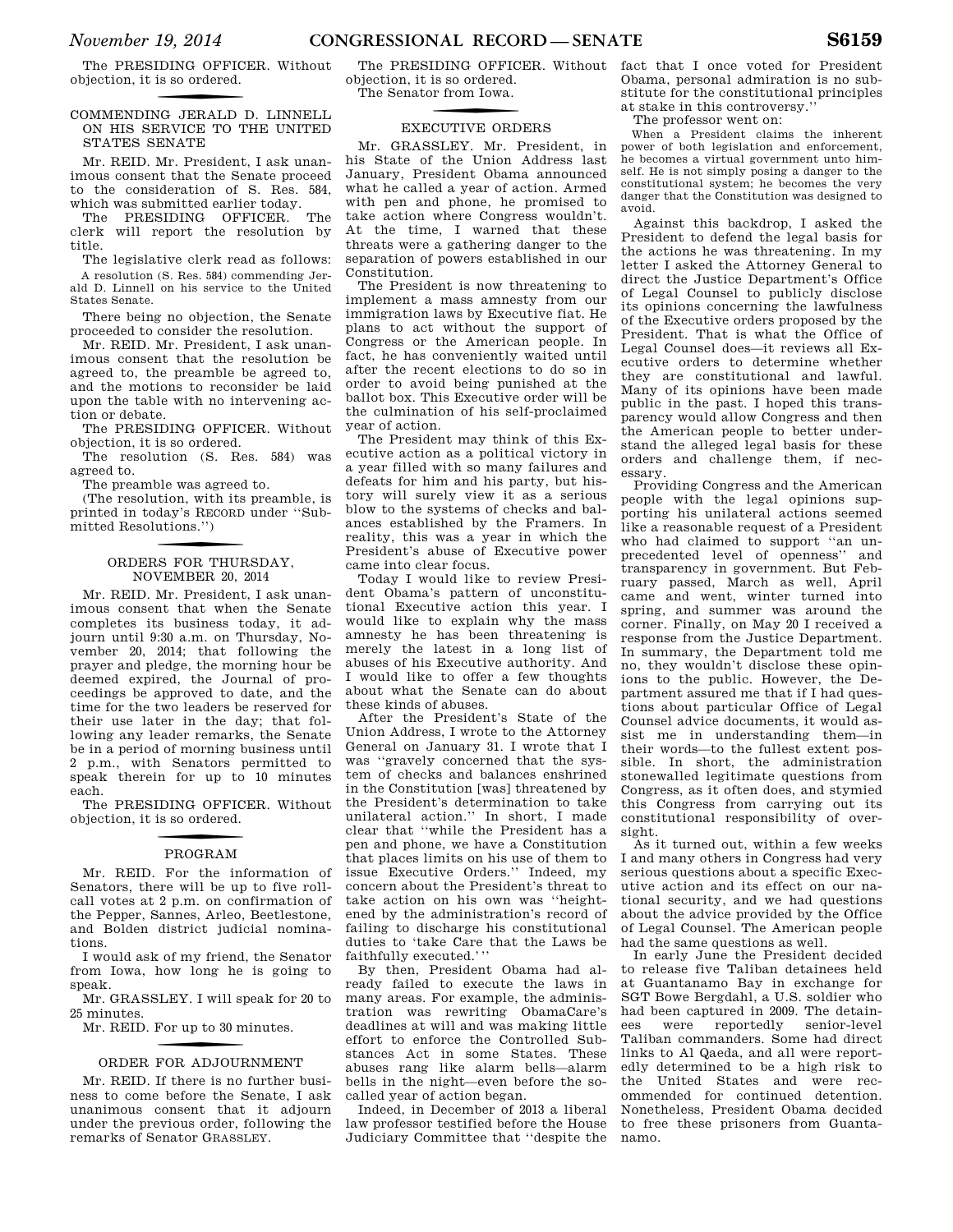There was one problem, however: The National Defense Authorization Act required the administration to notify Congress 30 days before any detainee could be transferred from Guantanamo. Under this statute, the notification was required to include lots of detailed information about the basis for the transfer—why it was in our national security interests and any actions taken to prevent detainees from returning to the battlefield. In fact, none of this information was provided to the Congress before these detainees were released, as the very law requires. And perhaps not coincidentally, this was information that Members of Congress and the American people were very interested in learning. There were and still are serious questions about whether releasing these detainees from Guantanamo was a good idea.

So the President decided to act alone, without regard to Congress's role in our system of checks and balances and directly contrary to a law the President had recently signed.

Then the administration began changing its story about why it broke the law. First, they said it was Sergeant Bergdahl's health that required his release—his release without notifying Congress. Then they said it was operational security surrounding the release itself. Then they said it was the nature of the negotiations with the Taliban.

But there was one point administration officials were clear about—the Department of Justice had provided legal advice that justified transferring these detainees from Guantanamo without informing Congress as the law required. This was difficult to square with the limited powers of the Executive established in the Constitution.

In Youngstown Sheet & Tube Company v. Sawyer, otherwise known as the steel seizure case, the Supreme Court set a clear precedent establishing what a President can and cannot do. In that case the Supreme Court held that President Truman's Executive order seizing steel mills to avoid a strike during the Korean war was unconstitutional. In doing so, the Court emphasized that the Executive isn't above the law as written by Congress.

The Founders of this Nation entrusted the lawmaking powers to the Congress alone in both good and bad times. It would do no good to recall the historical events, the fears of power and the hopes for freedom that lay behind their choice. Such a review would but confirm our holding that this seizure order cannot stand.

Moreover, Justice Jackson emphasized that point here:

When the President takes measures incompatible with the expressed or implied will of Congress, the authority of the President is at its lowest [ebb].

Just as the Supreme Court held that President Truman had unlawfully seized the steel mills, President Obama's release of the Taliban detainees without a required notification effectively rewrote the law contrary to the will of Congress.

In short, there didn't seem to be a lawful basis for what the President had done. In fact, it seemed plainly illegal.

So I took the Department up on its offer. In a letter to the Attorney General dated June 5, I requested that he direct the Office of Legal Counsel to make public ''its opinions, analyses, and conclusions concerning the lawfulness'' of the transfer without compliance with the statute that required congressional notification. I went on to say:

It is obviously too late for Congress to express its concerns about these transfers in time to prevent them. However, this measure of transparency will at least allow the American people to better understand the Administration's purported basis for ignoring the legal requirement that Congress be notified in advance, and shed additional light on this controversial decision.

It is now 6 months later, and the Attorney General hasn't given me the courtesy of a response to my letter. We still don't know how the Department justified the release of these detainees. We don't know the legal basis or the underlying facts that were relied upon. That should not be acceptable to anyone, but sadly it has become commonplace with the Obama administration.

It turns out that to this Justice Department, assisting me ''to the fullest extent possible'' is actually indistinguishable from ignoring my request completely.

Shortly thereafter, in August, the Government Accountability Office concluded that the administration acted illegally when it released these seniorlevel Taliban commanders from Guantanamo without notifying Congress, as the law recently signed by the President demanded.

Let's be clear. That wasn't a Member of Congress reaching that conclusion. It wasn't a political operative or a talking head on television. It was an independent, nonpartisan government agency. So the GAO effectively said: President Obama, you broke the law.

So perhaps it makes sense that the Department of Justice couldn't respond to my letter. Maybe even the very smart lawyers in the Office of Legal Counsel couldn't come up with a justification for what happened that could pass the laugh test.

But that wasn't the only rebuke the President suffered this year after trampling on Congress's role under the Constitution. The Supreme Court was forced to rein in President Obama as well in a dispute over his powers to make recess appointments.

Article II, section 2 of the Constitution provides for only two ways in which Presidents may appoint certain officers. First, it provides that the President nominates and, with the advice and consent of the Senate, appoints various officers. Second, it permits the President to make temporary appointments when a vacancy in one of those offices happens when the Senate is in recess.

Back in 2012, President Obama made four appointments to various executive

branch positions. They were purportedly based on the recess appointments clause. But he took this action even though they weren't made, in the words of the Constitution, ''during the recess of the Senate'' because the Senate was still in session.

No President in history had ever tried to make recess appointments when the Senate said it was in session, but this President once again decided to go around Congress.

In June of this year, the Supreme Court struck down these appointments as unconstitutional. It wasn't a split decision. It wasn't 5 to 4 along party lines. It was unanimous. Every Justice agreed—those appointed by both Republicans and Democrats. That included two Justices appointed by President Obama himself. It was the Supreme Court's biggest rebuke to any President since 1974, when it ordered President Nixon to produce the Watergate tapes.

This was a case where the Office of Legal Counsel's opinion didn't pass the laugh test again. So the Supreme Court unanimously said: President Obama, you broke the law.

So this purported year of action has brought into focus a President with little respect for the roles of the coequal branches of government, unwilling to explain the legal basis for his actions, and rebuked by the courts and independent agencies for overstepping his bounds—quite out of character with somebody who proudly says he is a professor of constitutional law.

Now, again, the President is threatening to act unilaterally on immigration. If we thought this year's events so far would have given the President pause about his ''go it alone'' approach, apparently we would be wrong.

Of course one of the reasons I oppose mass amnesty is because it is bad policy. Immigration reform should begin with securing our borders. Border security is among the most basic responsibilities of any country and somewhat the definition of what sovereignty is all about.

But this administration hasn't done that. To the contrary, according to recent news reports it has freed alleged kidnappers, rapists, and murderers into communities in the United States rather than deport them. It has sacrificed public safety in order to provide relief for people who are here illegally.

But the President's unilateral action on immigration isn't just bad policy, it is contrary to the rule of law. It is unconstitutional for the executive branch to nullify or even unilaterally rewrite the immigration laws that the people of the United States through their elected representatives have chosen to enact.

We have been hearing about the possibility of an Executive action on immigration for many months. It will apparently involve steps to allow millions of people illegally present in the United States to live, work, and collect benefits here.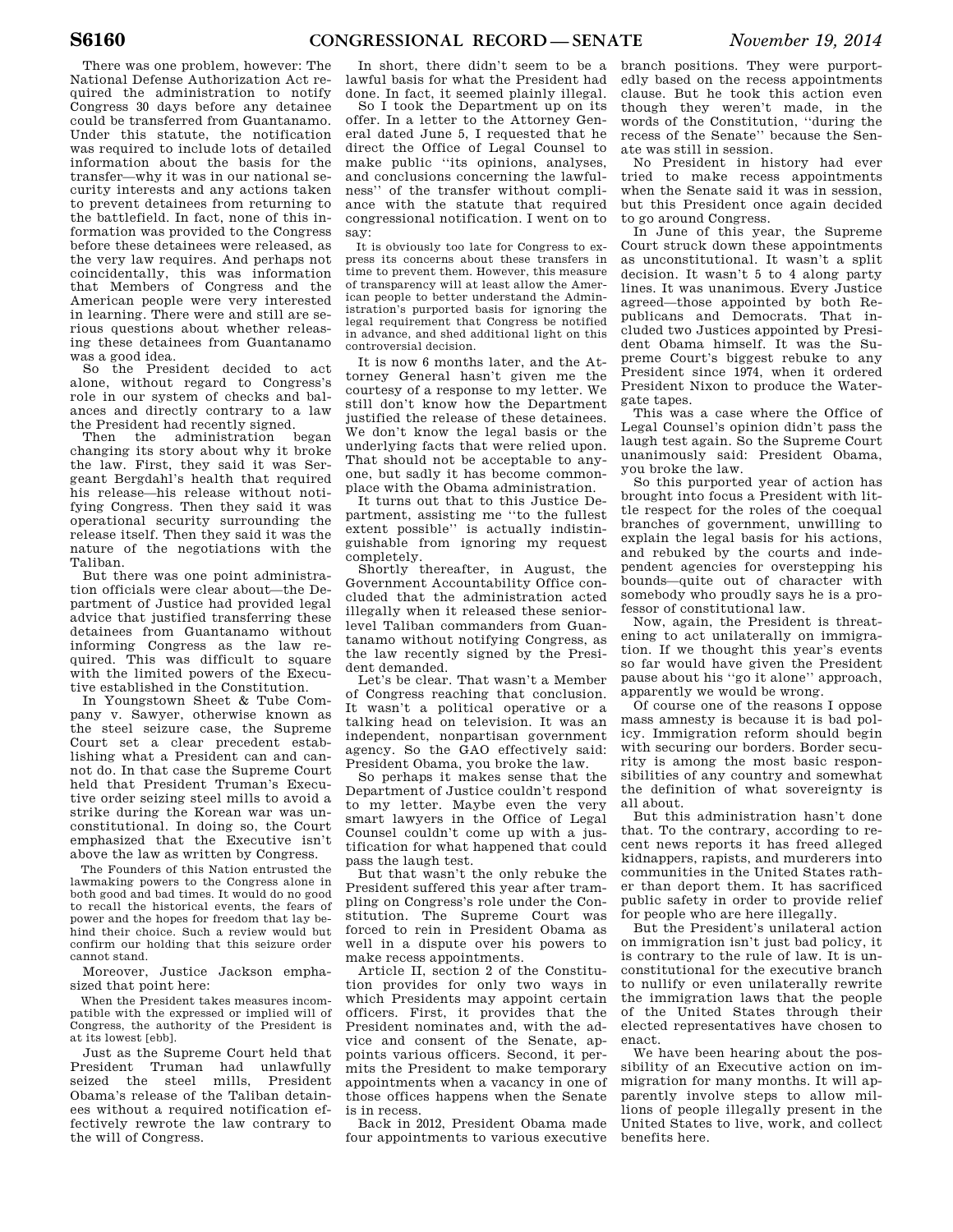The Democratic leadership wants to compare what is being threatened here to the Executive actions of past Presidents on immigration, but the actions of Presidents Reagan and Bush were merely tying up loose ends, carrying out a law Congress at that time had just passed. They established policies that were later put in the statute in 1990. President Obama is threatening to act directly against the wishes of Congress and on a far greater scope and scale. That is why I and 21 other Senators wrote to the President on April 24 to express our grave concerns about the lawfulness of what was reportedly under consideration, and apparently our warnings were not heeded.

Now, if the President acts after repeated calls by congressional leaders not to do so, it will severely damage his relationship with the new Congress elected by the American people.

But the core issue is this: Under our Constitution, the Congress makes the law. Under article II, section 3, the President is charged with taking care that these laws are faithfully executed. But if President Obama effectively legalizes people who are here unlawfully, no one will be able to reasonably argue that he is faithfully executing our laws. Once again, that doesn't pass the laugh test.

So, like the Government Accountability Office and the Supreme Court earlier this year, I say: President Obama, if you take this Executive action on immigration, you will be breaking the law, and even more than that, you will be violating the Constitution.

And the President knows this. Just a few years ago he conceded:

This notion that somehow I can just change the laws unilaterally is just not true. The fact of the matter is there are laws on the books that I have to enforce. And I think there's been a great disservice done to the cause of getting . . . comprehensive [immigration] legislation passed by perpetrating the notion that somehow, by myself, I can go and do these things. It's just not true. We live in a democracy. We have to pass bills through the legislature, and then I can sign it.

That is the end of a quote of the President that speaks to exactly what the responsibilities of a President happen to be and how they should be viewed and how he ought to be acting now. The President was right then, even if he doesn't want to live by his own words now. There are no shortcuts to following the Constitution.

Now what we are likely to hear from the administration is that this Executive action is simply a lawful exercise of enforcement discretion. It is not. It is simply not an exercise of enforcement discretion. Lawful enforcement discretion is exercised on an individual case-by-case basis. So whether enforcement action takes place is informed by a careful evaluation of the facts in a particular case as each case presents itself. Lawful enforcement discretion isn't selecting entire categories of individuals and telling them that going

forward the law won't be applied to them. That is what President Obama is threatening to do.

This shouldn't only concern constitutional scholars and lawyers. It is no exaggeration to say that the freedom of the American people is at stake. That is what the Framers believed. Listen to Federalist Paper 51. James Madison wrote that ''separate and distinct exercise of different powers of government'' is ''essential to the preservation of liberty.''

Moreover, in the Steel Seizure case I quoted, Justice Frankfurter warned that ''the accretion of dangerous power does not come in a day. It does come, however slowly, from the generative force of unchecked disregard of the restrictions that fence in even the most disinterested assertion of authority.''

President Obama's actions this year wreak of unchecked disregard for the restrictions of his authority. In his remarks after the recent elections, President Obama repeatedly emphasized that his Executive actions would be lawful, but, as this year has shown, he has repeatedly acted illegally even though the Department of Justice evidently had assured him otherwise. The Office of Legal Counsel doesn't appear to be providing independent legal advice to the President; it is simply rubberstamping whatever he wants to do. So it is cold comfort for the President to assure us that anything he will do is legal.

Let's go back to the bedrock principles of our country's Founders. The Framers of the Constitution knew an abusive Executive when they saw one. They sent the Declaration of Independence to a King who had ignored and abused their legislatures and laws. The Framers would also have recognized the specific kinds of Executive abuses as reflected in President Obama's mass amnesty. They would have referred to them as the royal suspending and dispensing powers. But George III didn't even try to abuse colonists with these powers. Why? Because Parliament had denied them to the King 100 years before the American Revolution.

You see, the Kings of England had traditionally asserted the power to suspend the operation of certain laws or to grant dispensations prospectively excusing particular individuals from compliance. But as deference to the King's authorities eroded, these powers became more controversial.

As part of the Glorious Revolution in the late 17th century, these royal powers were terminated. The first two articles in the English Bill of Rights of 1689 made it illegal for the King to exercise the ''pretended power of suspending the laws and dispensing with the laws.'' This happened a century before our own Constitutional Convention. So when the Framers met in Philadelphia, these were abuses long since remedied in England. Instead, the Framers charged the President with the constitutional duty to take care that the laws are faithfully executed.

With his talk now of mass amnesty, President Obama is threatening to abandon his constitutional duty. He is threatening to reassert royal powers that even the Framers thought were long abolished. He is threatening to take our country backward a century before the American Revolution.

When talking about immigration policy, the President has acknowledged that he isn't a King, so common sense tells me he shouldn't act like one.

During the President's remaining 2 years in office, how should the Senate respond to his illegal Executive action on immigration or any other Executive abuses? In some cases we can use the power of the purse to defund them. In other cases we may use our congressional oversight tools to expose them. In still other cases, we may be able to pass legislation to do away with them completely. These tools have been available to the Senate since President Obama was elected. It should come as no surprise that the Democrats in the majority didn't use them to confront his abuses of power. So in the 114th Congress, we Republicans intend to use that.

The best course of action for the President is this: Learn from President Clinton. He lost control of the Congress 2 years after he became President. He decided to show leadership and work with the Congress of the United States. Great things happened with a Republican Congress and a Democratic President. We had welfare reform. We had 40 percent of the people leave the welfare rolls. We had tax reform. We had budgets that were balanced and paid down \$568 billion on the national debt. There are things we can do together very early.

The President wants patent trolling and corporate tax reform. There are a lot of things we can work on together.

I have been led to believe that the President is very much a free trade person, and I believe he is. We could pass trade promotion authority. We could work together with the President in the early months of next year and we could gain credibility. Under his leadership, we could reform an immigration system that needs reform. But, no, I think the President is going to take another route and retard the cooperation that is potentially available to him just as it was when President Clinton was President.

I hope the President will rethink what he wants to do and show the same leadership that President Clinton did so we can get off to a very good start next year.

I yield the floor.

# f ADJOURNMENT UNTIL 9:30 A.M. TOMORROW

The PRESIDING OFFICER (Mr. HEINRICH). Under the previous order, the Senate stands adjourned until 9:30 a.m. tomorrow.

Thereupon, the Senate, at 7:11 p.m., adjourned until Thursday, November 20, 2014, at 9:30 a.m.